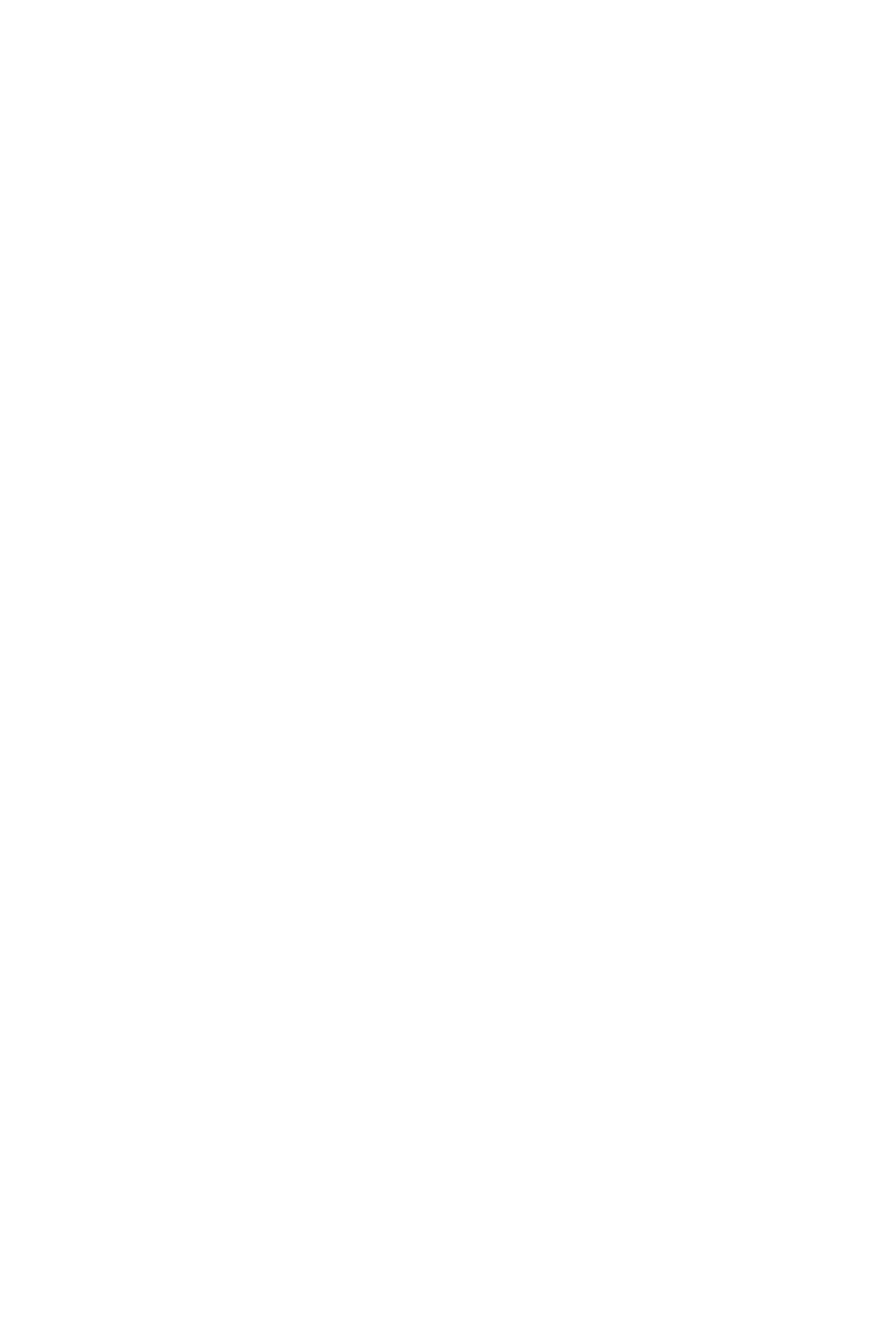# **Dr. Jonathan Petropoulos**

PROFESSOR, DEPARTMENT OF HISTORY, LOYOLA COLLEGE, MD UNITED STATES

## **Art Looting during the Third Reich: An Overview with Recommendations for Further Research**

Plenary Session on Nazi-Confiscated Art Issues

It is an honor to be here to speak to you today. In many respects it is the highpoint of the over fifteen years I have spent working on this issue of artworks looted by the Nazis. This is a vast topic, too much for any one book, or even any one person to cover. Put simply, the Nazis plundered so many objects over such a large geographical area that it requires a collaborative effort to reconstruct this history. The project of determining what was plundered and what subsequently happened to these objects must be a team effort. And in fact, this is the way the work has proceeded. Many scholars have added pieces to the puzzle, and we are just now starting to assemble a complete picture. In my work I have focused on the Nazi plundering agencies<sup>1</sup>; Lynn Nicholas and Michael Kurtz have worked on the restitution process<sup>2</sup>; Hector Feliciano concentrated on specific collections in Western Europe which were

 1 Jonathan Petropoulos, Art as Politics in the Third Reich (Chapel Hill: The University of North Carolina Press). Also, The Faustian Bargain: The Art World in Nazi Germany (New York/Oxford: Oxford University Press, forthcoming, 1999).

 $2$  Lynn Nicholas, The Rape of Europa: The Fate of Europe's Treasures in the Third Reich and the Second World War (New York: Alfred Knopf, 1994); and Michael Kurtz, Nazi Contraband: American Policy on the Return of European Cultural Treasures (New York: Garland, 1985).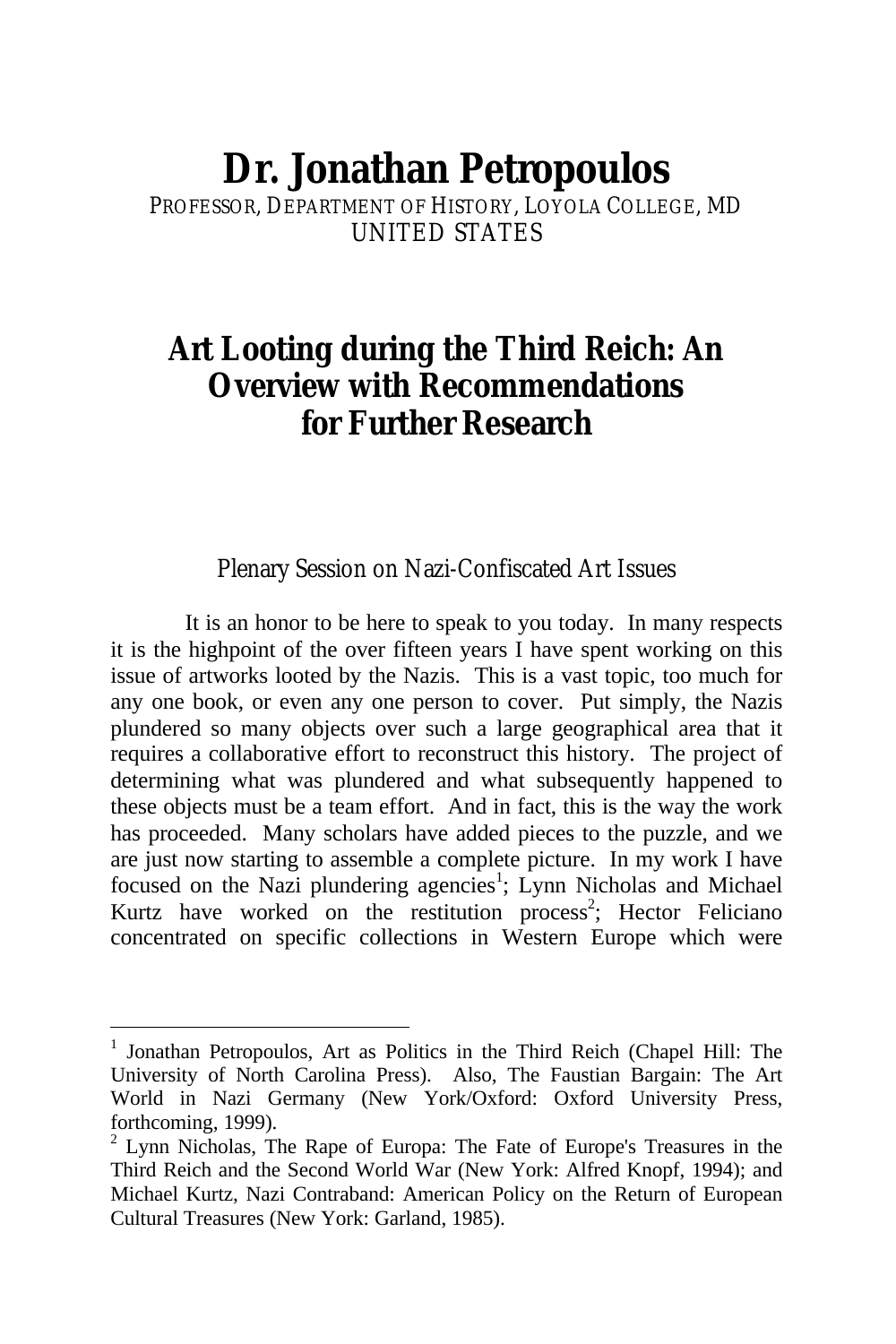plundered<sup>3</sup>; Thomas Buomberger has been examining the Swiss connection to this history<sup>4</sup>; Wolfgang Eichwede and his team in Bremen have explored looting on the Eastern Front<sup>5</sup>; Konstantin Akinsha, Gregori Kozlov, and Sylvia Hochfield unearthed the history of the Soviet Red Army trophy brigades<sup>6</sup>; Willi Korte and Bill Honan showed that the American G.I.s also stole works during and after the war<sup>7</sup>; and one could go on and on (my apologies to those left off this brief list).8 Certain events, notably the symposium "The Spoils of War" which was held in New York in 1995 have facilitated this cooperation, and I am pleased to say that there has generally been conscientious teamwork within the

<sup>&</sup>lt;sup>3</sup> Hector Feliciano, The Lost Museum: The Nazi Conspiracy to Steal the World's Greatest Works of Art (New York: Basic Books, 1997).

<sup>4</sup> Thomas Buomberger, Raubkunst -- Kunstraub: Die Schweiz und der Handel mit gestohlene Kulturgüter zur Zeit des Zweiten Weltkrieges (Zürich: Orell Füssli, 1998).

<sup>&</sup>lt;sup>5</sup> See Wolfgang Eichwede and Ulrike Hartung, eds., "Betr.: Sicherstellung": NS-Kunstraub in der Sowjetunion (Hamburg: Edition Temmen, 1998); and Ulrike Hartung, Raubzüge in der Sowjetunion. Das Sonderkommando Künsberg 1941- 1943 (Bremen: Edition Temmen, 1997).

<sup>6</sup> Konstantin Akinsha and Gregori Kozlov with Sylvia Hochfield, Beautiful Loot: The Soviet Plunder of Europe's Art Treasures (New York: Random House, 1995).

<sup>&</sup>lt;sup>7</sup> William Honan, Treasure Hunt: A New York Reporter Tracks the Quedlinburg Hoard (New York: Delta, 1997). Also on this theme, see Kenneth Alford, The Spoils of World War II: The American Military's Role in the Stealing of Europe's Treasures (New York: Birch Lane, 1994).

<sup>&</sup>lt;sup>8</sup> Other especially important studies include: Willem de Vries, Einsatzstab Reichsleiter Rosenberg, Sonderstab Musik: The Confiscation of Music in the Occupied Countries of Western Europe during World War II (Ann Arbor: The University of Michigan Press, 1997); Wolfgang Eichwede and Ulrike Hartung, eds., "Betr. Sicherstellung": NS-Kunstraub in der Sowjetunion (Bremen: Edition Temmen, 1998); Mathias Frehner, ed., Das Geschäft mit der Raubkunst. Fakten, Thesen, Hintergründe (Zurich: Neue Zurcher Zeitung, 1998); Günther Haase, Kunstraub und Kunstschutz: Eine Dokumentation (Hildesheim: Georg Olms, 1991); Ulrike Hartung, Raubzüe in der Sowjetunion. Das Sonderkommando Küsberg, 1941-1943 (Bremen: Edition Temmen, 1997); Ernst Kubin, Sonderauftrag Linz: Die Kunstsammlung Adolf Hitler. Eine Thriller der Kulturgeschichte (Vienna: Orac, 1989); Jakob Kurz, Kunstraub in Europa, 1938- 1945 (Hamburg: Facta Oblita, 1989); Peter Manasse, Verschleppte Archive und Bibliotheken. Die Täigkeiten des Einsatzstab Rosenberg Zweiten Weltkrieges (St. Ingbert: Röhrig Universitätsverlag, 1997); Matila Simon, The Battle of the Louvre: The Struggle to Save French Art in World War II (New York: Hawthorn, 1971).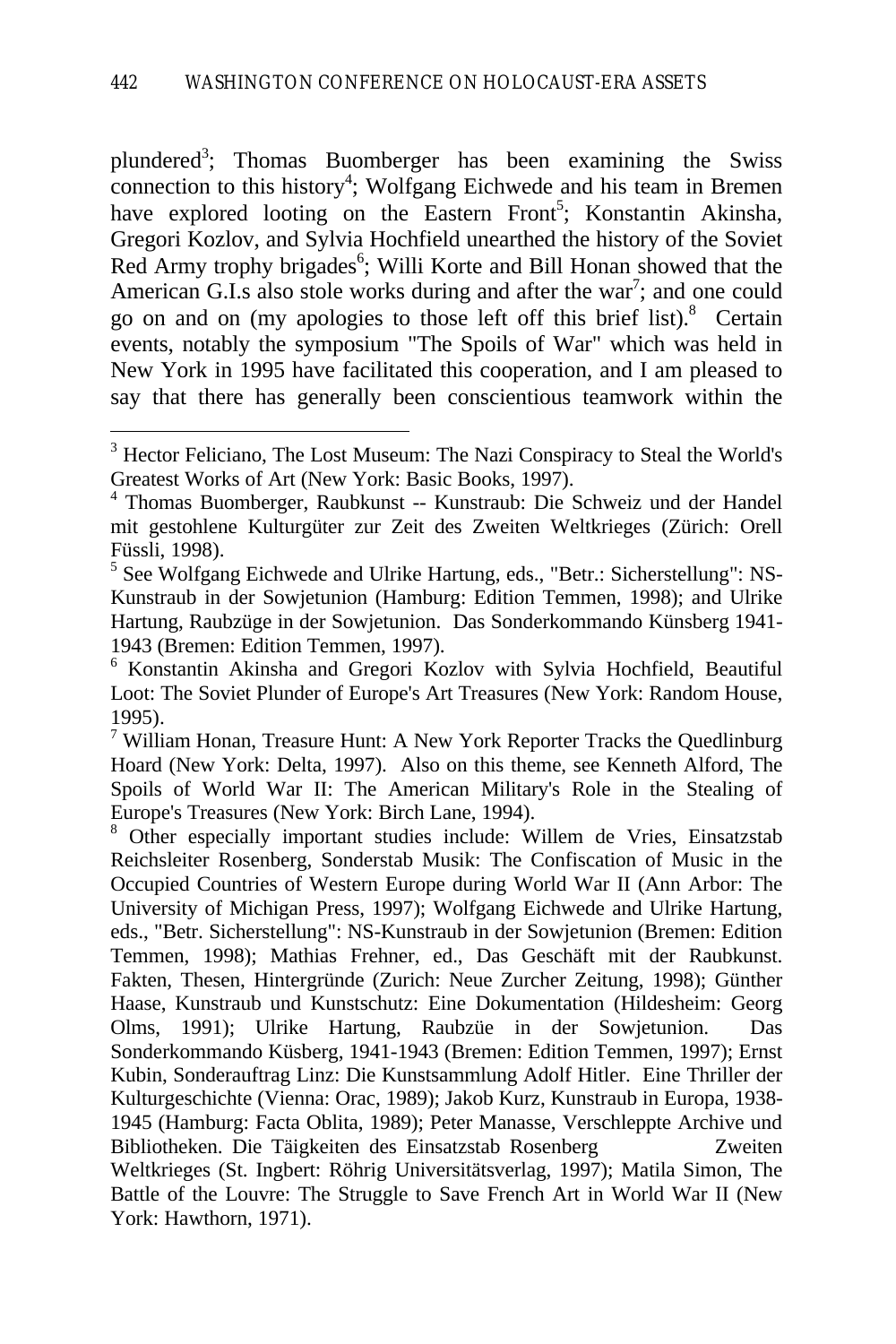scholarly community.<sup>9</sup> I make a plea today to broaden this circle of cooperation so as to also include museum administrators and curators, gallery owners, and government officials. If we are to continue to make progress in writing this history and effecting a just restitution of the displaced artworks, it must be a collaborative venture among individuals in all of these spheres.

I have been asked to speak on the National Socialists' actions with respect to artworks – an immense topic that is impossible to cover in ten minutes. But I would start with the following observation: the Nazis used art instrumentally as a part of their larger political and ideological project. Their policies with respect to art are inextricably linked to efforts to seize power within Germany, to conquer the European continent, and to execute their genocidal program. From the beginning, Hitler and the other Nazi Party leaders realized that artistic issues could be used to attract supporters. The Party Program of 1920 contained provisions about art (namely, that modern art should be viewed as "degenerate" and alien to the German people). By 1930, the Nazi leaders had learned to utilize artistic issues as a means of attacking political enemies. In Thuringia, where a Nazi had been appointed Minister of Education (Kultusminister), the target was the left, whom they associated with modernism – and indeed, they effectively forced the relocation of the Bauhaus from Dessau to Berlin. By the mid-1930s, the Nazi leaders were using art policies in their war against the Jews: the traveling Degenerate Art Exhibition, which opened in 1937, contained caustic anti-Semitic messages, and the expropriation of Jewish collections, which became more common around the same time, represented an important escalation of this war. Both developments were, as many have noted, part of the process of dehumanizing the Jews undertaken by the Nazis. Finally, the Nazis' project of seizing artworks from foreign lands that they viewed as Germanic was an expression of their geopolitical goals: the "Poland is really Germany" school of thought, which sought to seize objects deemed German and eradicate indigenous Polish culture, is but one example. In short, the Nazis' cultural policies – and specifically their efforts to loot artworks – were inextricably bound with the war and Holocaust, and this gives the project

<sup>&</sup>lt;sup>9</sup> Elizabeth Simpson, ed., The Spoils of War: World War II and Its Aftermath: The Loss, Reappearance, and Recovery of Cultural Property (New York: Harry Abrams, 1997).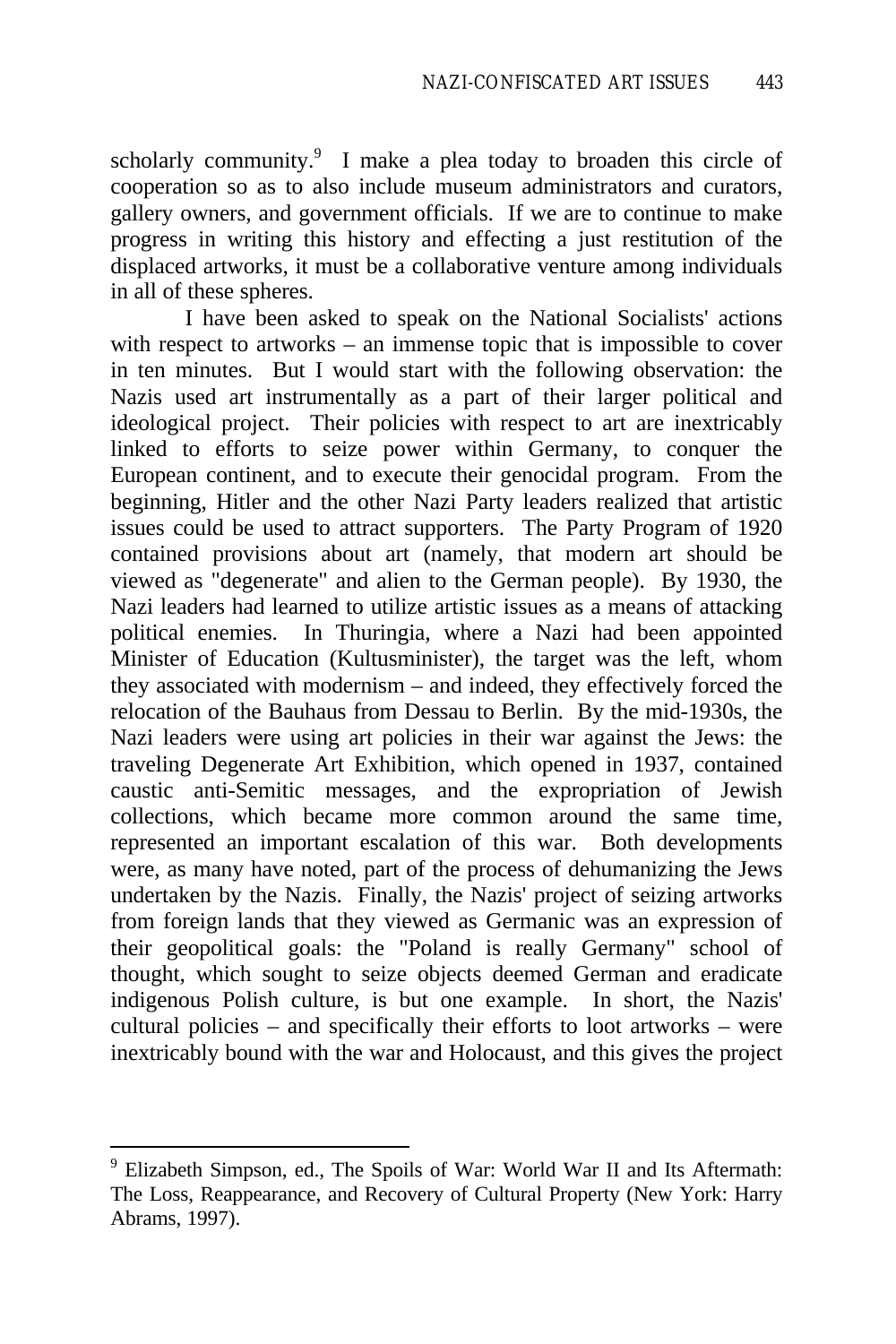of restitution special urgency. One Polish scholar has made this linkage as he recently called for "material restitution and moral indemnity."<sup>10</sup>

I think it helpful to outline the different categories of Nazi plunder here at the outset; in part to gain a sense of the cultural objects that were displaced, but also to communicate with more specificity how the looting fit into the Nazis' ideological agenda. The first seizures involved modern art – works labeled "degenerate" – from state collections. This began by order of both Propaganda Minister Joseph Goebbels and Adolf Hitler in 1937 and resulted in the removal of over 17,000 works from German museums (though certain objects actually belonged to private individuals and were seized with no legal basis).<sup>11</sup> While we do not know the fate of all these works – many were sent abroad and some were burned in Berlin  $-$  it is important to note that there have thus far been no claims on these works. The Nazis passed a law, dated May 31st 1938, which legalized the sale of artworks purged from state collections. German officials in the postwar period have recognized this law – or at least not filed claims or sought restitution. I have heard that some German museum directors and curators do not agree with this policy and would like to see their institutions pursue certain artworks that had been purged by the Nazis. But to repeat, there have been no claims made on these works and the task until now has been simply to ascertain the fate of these works (the first comprehensive list of the 17,000 purged pieces surfaced only last year in London).

The second category concerns artworks taken from German and Austrian Jews. Very often artworks were seized as part of Nazi Aryanization measures: the taking over of Jewish-owned businesses, including art galleries. This happened first in Germany on a limited scale, and then was "perfected" in Vienna by Adolf Eichmann and his cohorts who oversaw a "one stop" emigration office. This is part of what scholars have termed the "Viennese model." These works, if found, should be restituted to former owners or their heirs.

The third category is the property belonging to Jews outside the Reich. This includes, in order of seizure, the property of Jews in Poland, France, the Benelux countries, Greece, and subsequently the rest of Eastern Europe. The Nazis established a network of agencies to carry

<sup>&</sup>lt;sup>10</sup> Jan Pruszynski, "Poland: The War Losses, Cultural Heritage, and Cultural Legitimacy," in Simpson, ed., The Spoils of War, 52.

 $11$  See the case of private property in the custody of the Berlin National Gallery discussed by Anja Heuss, "Das Schicksal der jüischen Kunstsammlung von Ismar Littmann," in Neue Zürcher Zeitung 188 (17 August 1998), 23.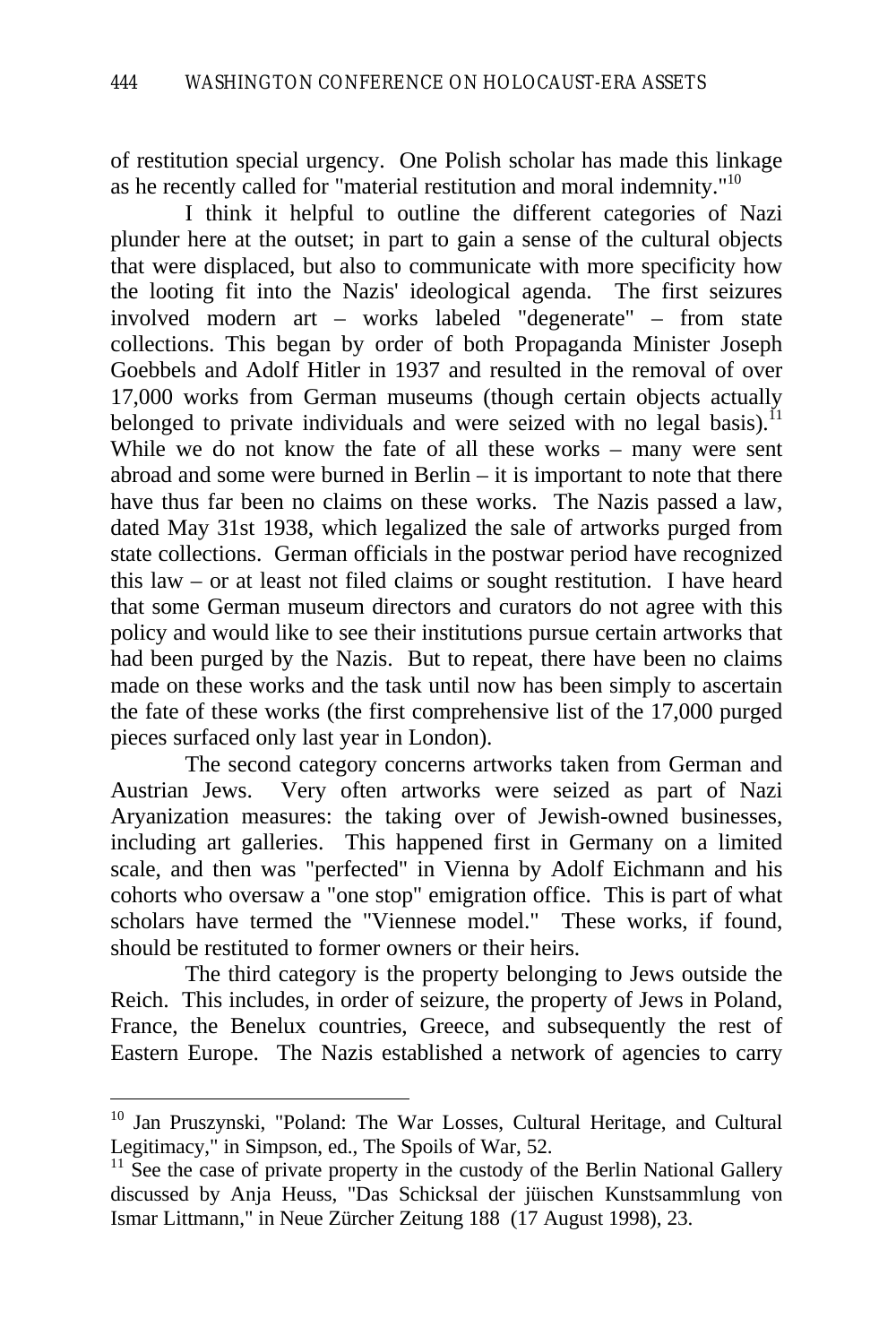out these operations: from Heinrich Himmler and Reinhard Heydrich's SS and security agencies (as well as their ancestral research organization, the Ahnenerbe) to Alfred Rosenberg's Special Staff (the Einsatzstab Reichsleiter Rosenberg or ERR) to Kajetan Mühlmann's commandos in Poland and his office in the Netherlands. Works from this category, of course, should be restituted.

Category four concerns artworks that belonged to non-Jews living outside Germany. The majority of these cases occurred in Eastern Europe: in Poland, the Protectorate of Bohemia and Moravia, Hungary, and the former Soviet Union. Very often the victims were aristocrats, such as the Czartoryskis and the Lanckoronskis. This was part of the Germanification program in Eastern Europe, although greed was also a significant factor. $^{12}$ 

Category five is the property belonging to religious organizations. This would include synagogues (much of the Judaica was sent to Prague in preparation for the museum to document a deceased Jewish culture).<sup>13</sup> Catholic churches in Eastern Europe and Free Masons' temples in all the occupied lands also fell victim to the Nazis' plundering commandos.

Category six is the property of the state. The Nazis refrained from the wholesale expropriation of state collections in Western Europe, and most of the state property that was seized came from the East. The Soviets did not undertake evacuations as quickly as they might have – such behavior was at times viewed as defeatist thinking – and they lost many artworks as a result.

These are the six main categories, but they do not necessarily cover all the losses incurred. For example, families that were implicated in the July 20th, 1944 plot to assassinate Hitler also had artworks confiscated (although the amount of property is much smaller than with the categories noted above). Beyond the issue of categories, the question remains, how many works did the Nazis plunder? Obviously, this depends on how one counts cultural objects. Does one calculate every coin in a collection? What does one do with books, rugs, church bells,

<sup>&</sup>lt;sup>12</sup> See Jonathan Petropoulos, "`People Turned to Ashes, Their Property Did Not': Plundering and the Pursuit of Profit during the Holocaust," in Geoffrey Giles and Eberhard Jäckel, eds., The Genesis of Nazi Policy (Cambridge/New York: Cambridge University Press, forthcoming 1999).

<sup>&</sup>lt;sup>13</sup> A good treatment of plundered Judaica can be found in David Altshuler, ed., The Precious Legacy: Judaic Treasures from the Czechoslovak State Collections (Washington, DC: National Gallery of Art, 1983).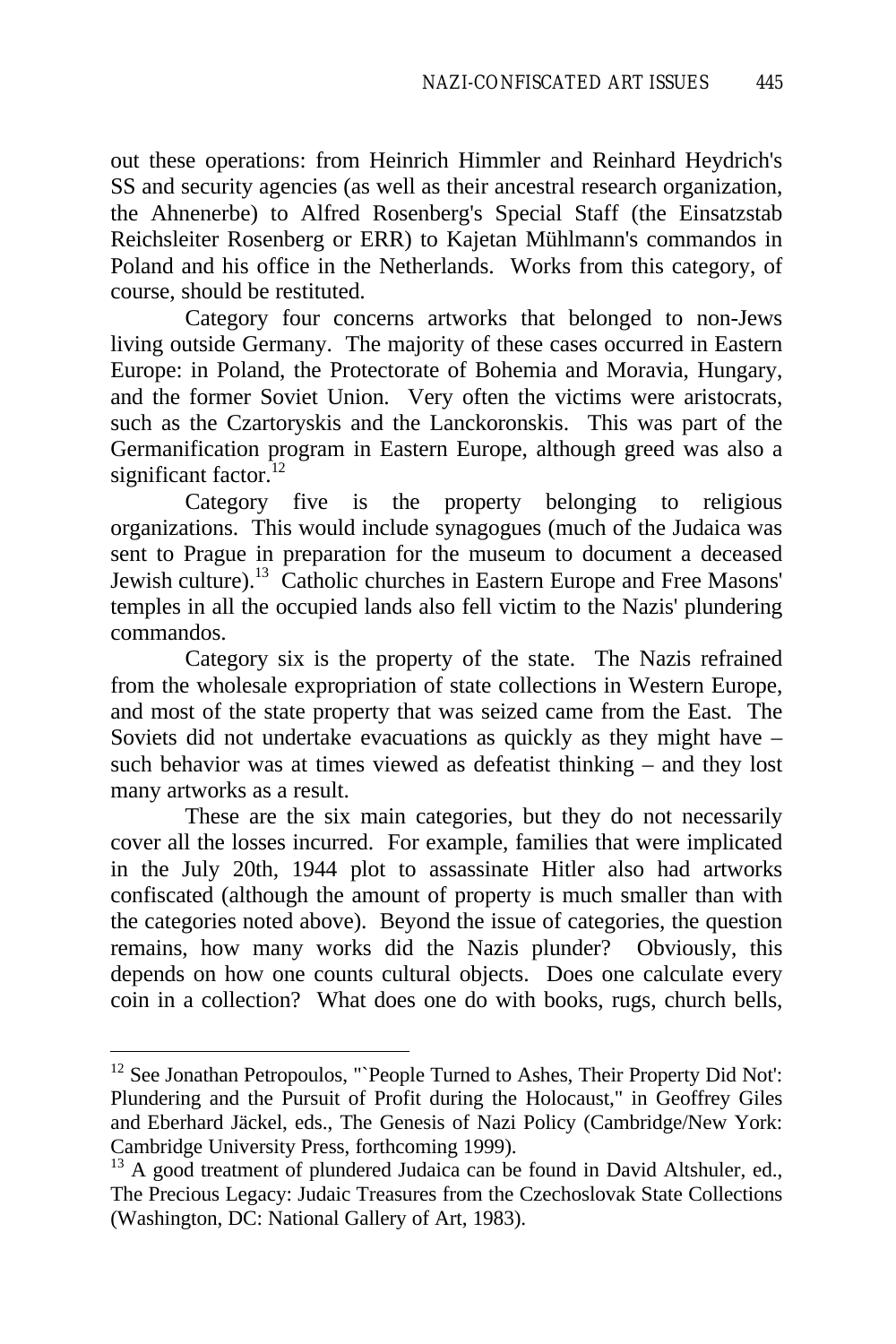furniture, and other types of cultural property? Added to this problem, there has been a tendency for individuals – in particular government officials – to estimate numbers without adequate documentation. Because of the lack of consensus on how to count cultural objects, the estimates vary greatly. Even with respect to the restitution of objects by the U.S.A. through their Central Collecting Points, the number of returned objects ranges from  $250,000$  to several million.<sup>14</sup> In terms of paintings, sculptures, and objets d'art – that is, the fine art which serves as one of the focal points of this conference – my own estimate is that the Nazis looted approximately one hundred and fifty thousand art objects in Western Europe and about a half million works in Eastern Europe. But I would underscore the imprecise and even speculative nature of these estimates.

There is a similar lack of precision with respect to the number of artworks still considered missing. Again, all sorts of numbers are thrown about: one scholar claims that in France alone, "many tens of thousands of works stolen are missing today."<sup>15</sup> But when one puts together lists of specific objects, the numbers shrink considerably.<sup>16</sup> There is still much research to be done.

I would like to talk very briefly about how one does research into the Nazis' looting – and how one tries to ascertain what is still missing. This is a topic that will be taken up in greater detail in Friday's symposium at the National Archives, but the methods may be outlined here. The most important source of information is the national archives of the combatant nations – including the U.S.A. Here can be found copies of the Art Looting Investigation Unit reports, the foundation for all research into displaced cultural property during World War II. Important as they are, however, these reports contain mistakes (errors that tend to be passed along by scholars). Furthermore, these reports, which were written right after the war, do not specify the current location of the artworks involved. Provincial archives often contain useful

<sup>&</sup>lt;sup>14</sup> For the figure of 250,000, see Haase, Kunstraub und Kunstschutz, 243. For the figure of millions, see Lynn Nicholas, "World War II and the Displacement of Art and Cultural Property," in Simpson, ed., The Spoils of War, 43.

<sup>&</sup>lt;sup>15</sup> Feliciano, The Lost Museum, 4.

<sup>&</sup>lt;sup>16</sup> The Belgian authorities claim 3,273 documented cultural objects to still be missing, and this includes furniture. But furniture comprises only 5 percent of this list; clearly this number should be much higher and this is a reflection of the lack of precise information about such objects, Jacques Lust, The Spoils of War Removed From Belgium During World War II, in Elizabeth Simpson, ed., The Spoils of War, 62.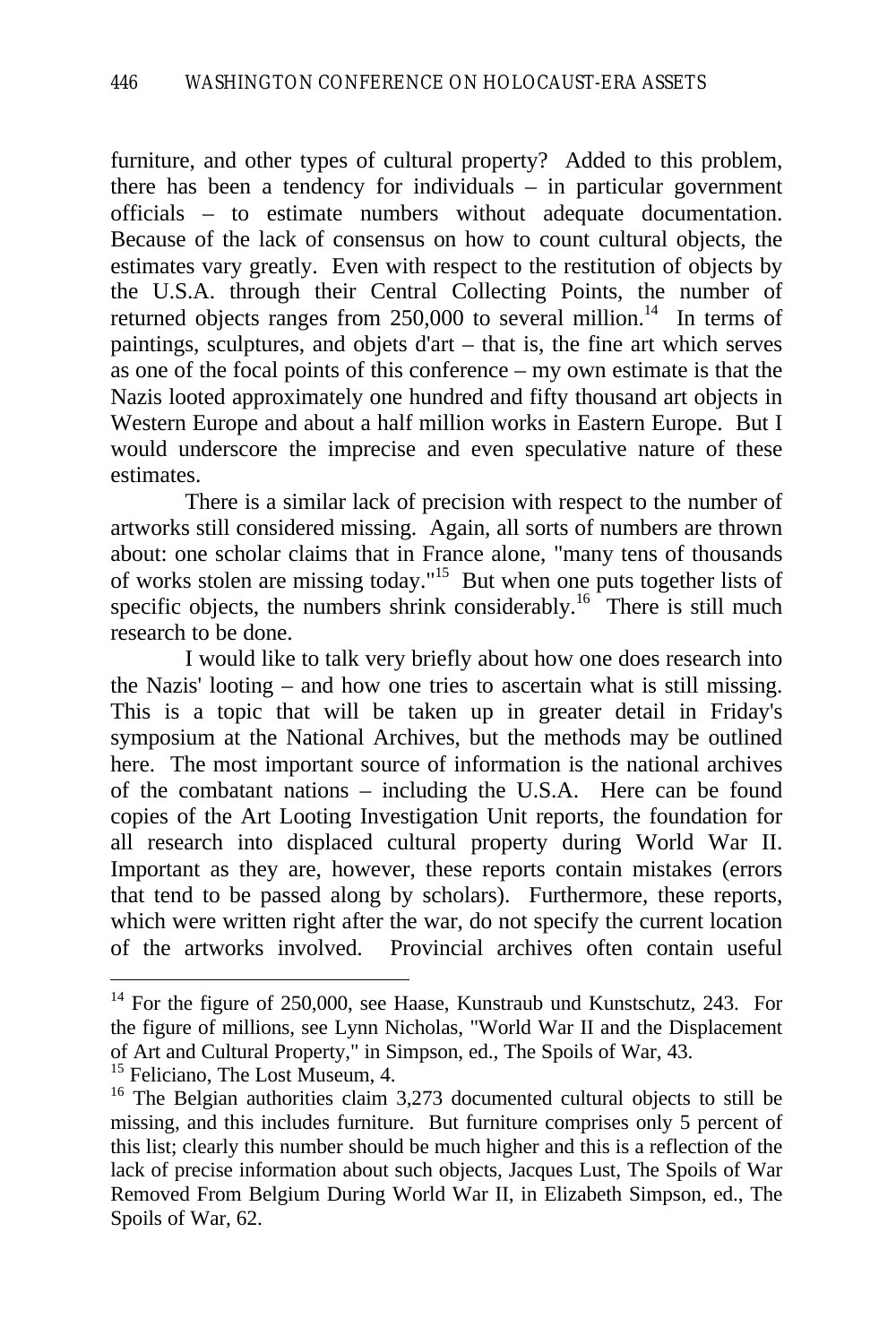information – especially about the Aryanization of collections. However, they are often closed to researchers (the French records have been notoriously difficult to access), and again, they rarely reveal the present disposition of the works. Museum archives constitute another resource – one, I would add, that is largely untapped. To date, relatively little of the information contained in museum archives has been incorporated into the literature on looted art. And this information, in contrast to that in historical archives, often has direct bearing on the current disposition of the artworks. Museum archivists are not always fully aware of what is in these records.<sup>17</sup> I also understand that many museums do not give access to the files in their individual curatorial departments: it is these "deep files" which contain information about dealers, prices, tax deductions, lawsuits, and so forth. In addition, there are the records of commercial galleries. Again, these files have been largely neglected. Yes, there are certain firms that have cooperated with researchers. The Rosenbergs in New York, for example, have allowed Lynn Nicholas, Hector Feliciano, and me to work with their papers. But the Rosenbergs are fairly exceptional (and they are also victims trying to regain lost works).<sup>18</sup> Finally, there are the records of private individuals. In this category I would place collectors, but also witnesses and perpetrators. The latter – for example, individuals who catalogued plunder for the ERR in the Jeu de Paume – have actually assisted a number of scholars. But the participants in the looting program are dying off and the window of opportunity is closing quickly.

In terms of research, I urge a more systematic effort to utilize the records in these latter categories, and in particular, those in museums and galleries. These are where we will find the documents that will permit us to determine the current location of artworks. It is therefore essential that researchers and the individuals who oversee these records develop a

<sup>&</sup>lt;sup>17</sup> See Jonathan Petropoulos, "Exposing Deep Files," in ARTnews (January 1999), 143-44.

<sup>&</sup>lt;sup>18</sup> Note that a few other galleries have also been willing to cooperate with researchers: the Galerie Fischer in Lucerne has generally made its files available to researchers, as has the Kornfeld Gallery in New York. See Buomberger, Raubkunst, 18.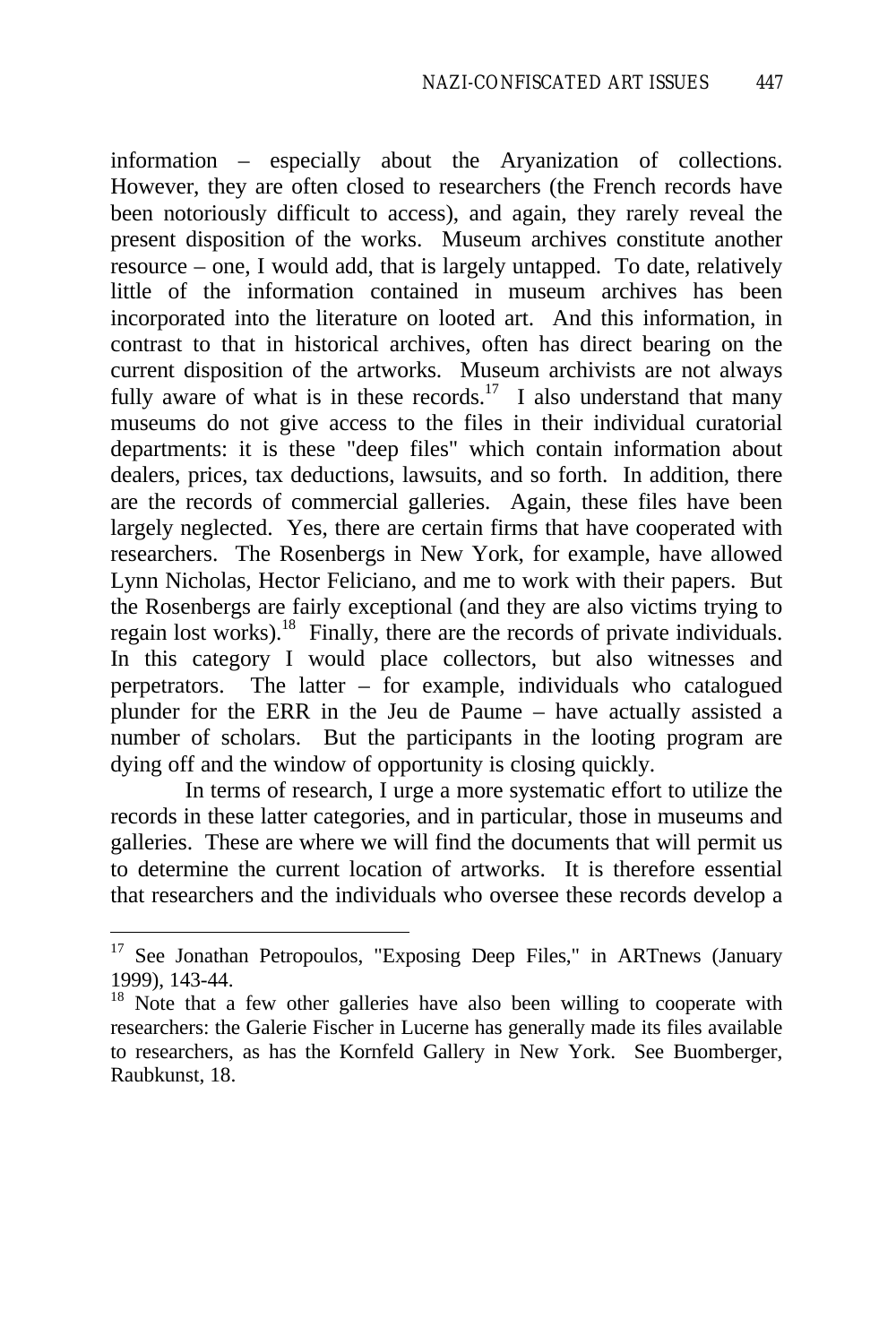cooperative relationship. As most scholars who have worked in archives know, a helpful archivist can be a godsend. And I have found that many, indeed most, archivists really do want to help. This must be a team effort, and the connection of this history to the Holocaust renders it a moral imperative: we must all try to do the right thing.

As a practical suggestion, it would be extremely useful to establish some mechanism by which researchers can become more aware of the archival resources. What is needed is a central office or agency that could collect a list of museums, galleries, and individuals who are prepared to open their records. If they could also create finding aids and send them to this office, that would help. There are various possibilities for a central office: it could be at the U.S. Holocaust Memorial Museum's Center for Advanced Holocaust Studies (something of a complement to the database of survivor testimony that has been created). Or, it could be in a new office which has just been formed called the Council of Art Restitution and Research Organizations (CARRO for short). This is a board comprised of representatives of the various organizations working on the subject of cultural property displaced as a result of World War II: the Holocaust Art Restitution Project (or HARP), the Commission for Art Recovery of the World Jewish Congress, a new organization called The Project for the Documentation of Wartime Cultural Losses (of which I am a member), and so forth. CARRO might be the right place for a central register of institutions and individuals prepared to help. The point is that we must do what we can to facilitate teamwork and share information. We are now at a special juncture in history – after the Cold War but with survivors still among us – and we must make a concerted effort to learn as much as we can about this history and effect a just restitution of this displaced cultural property.

I would note in closing that this project of ascertaining precisely what was plundered by the Nazis is just one of the three major tasks that are necessary to bring closure to this history. Additionally, we need more comprehensive international agreements to facilitate the repatriation of artworks, and we need a more precise and consistent legal framework in order to settle the claims. Only through a combination of research, diplomacy, and legal reform can the issue of displaced cultural property be resolved.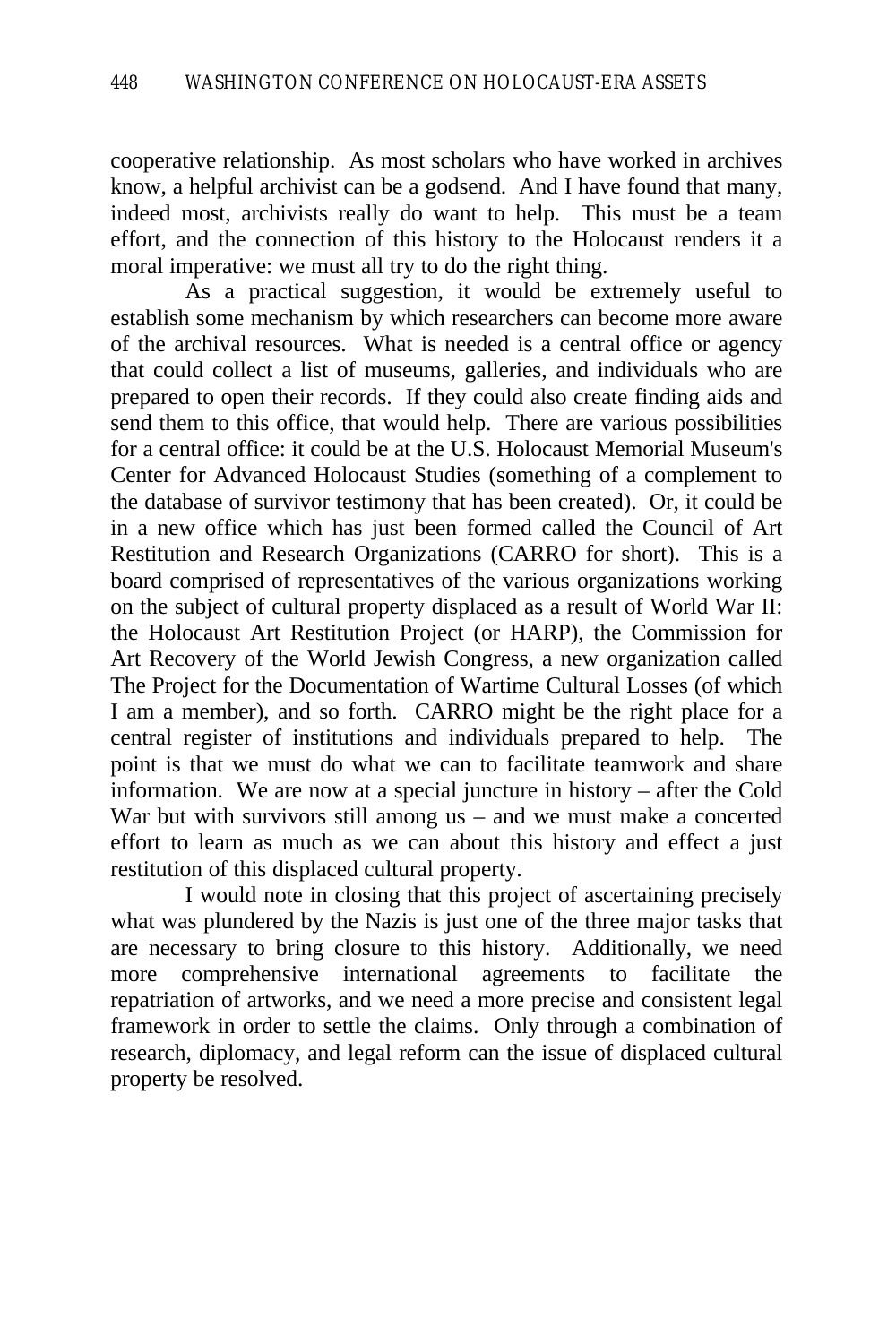## **Ms. Lynn H. Nicholas** INDEPENDENT SCHOLAR UNITED STATES

#### Plenary Session on Nazi-Confiscated Art Issues

The events of World War II led to the greatest displacement of works of art in history. By early 1943 art specialists in the Allied nations were quite aware of the Nazi confiscations and purchases of art objects and their governments had declared all such activity illegal. They realized also that these objects, as well as the national collections of all the belligerents, most of which had been removed from their normal locations, would be in great danger in the planned invasions of Europe. It was only with considerable difficulty that military commanders were persuaded to attach a small group of art officers to their staffs. The primary duty of these officers was to prevent damage to historic monuments and to salvage and secure movable works of art. While the protection of buildings and monuments in the battle zones was often impossible, the salvage of movable works, which they accomplished in the chaos of war-torn Western Europe, was nothing short of miraculous.

In the Western countries responsibility for movable works of art was returned to the local authorities as soon as those areas were liberated from German control. But the situation within the borders of the Third Reich was quite different. For here the arts officers were required to deal not only with the German national collections, but with the vast quantities of cultural objects confiscated within Germany and brought from other countries. The objects were found in thousands of hiding places and refuges. Under the most arduous conditions they were secured and gradually taken to Collecting Points set up by each Allied Command within its own Zone of occupation. Despite endless international meetings, no coordinated Allied policy was ever developed to deal with these objects. The restitution policies of the Western Allies and of the USSR were, therefore, very different.

 The Western Occupation authorities did not wish to handle individual claims, and it became Western policy to return an object to the country from which it had been removed. Books, paintings, furniture and every other kind of object, by the thousands, were sorted and returned to both East and West. There were a few notable exceptions to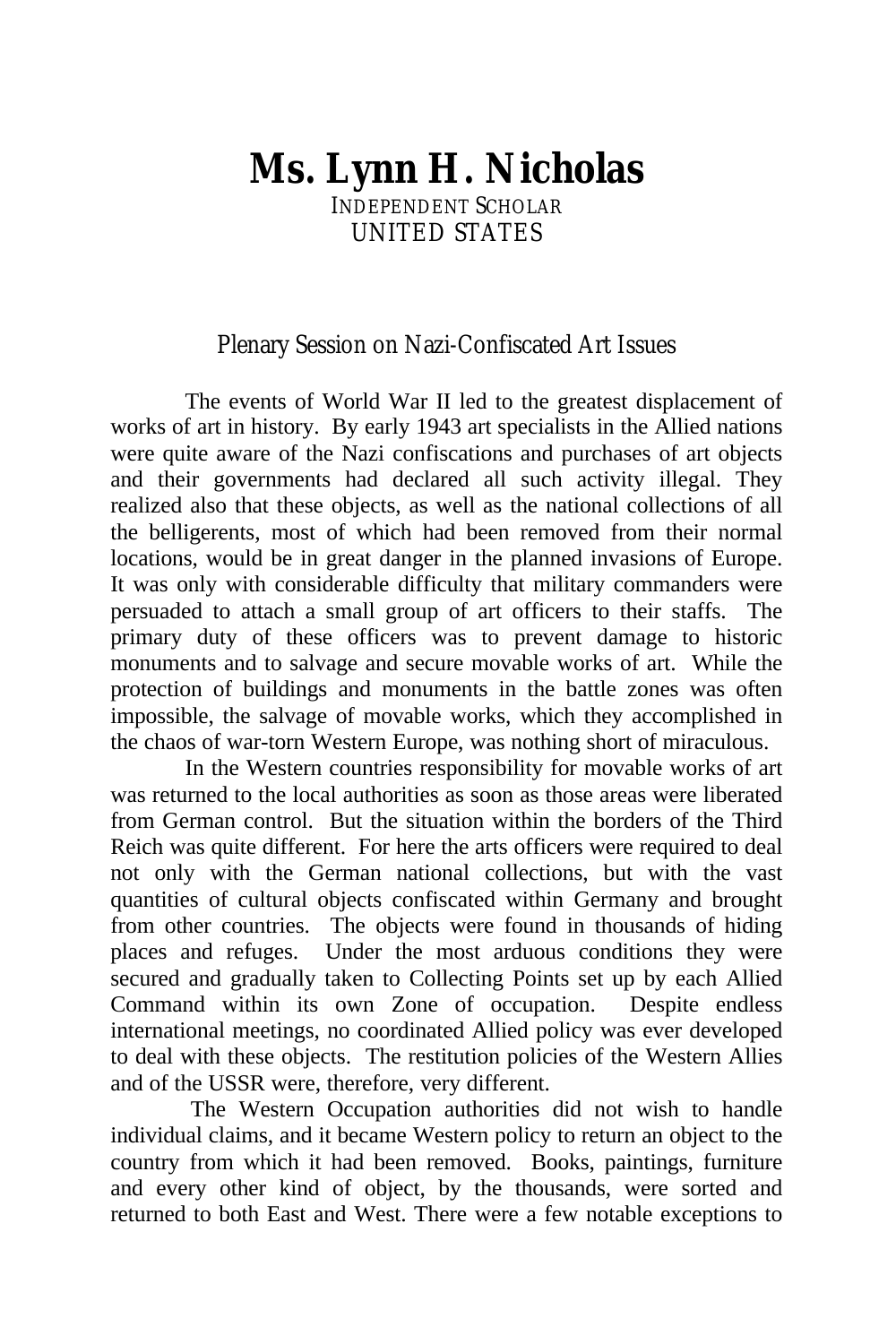this rule (such as the Lubomirski drawings from Lvov) which affected items taken from Eastern European nations. In the Western nations the works were turned over to recuperation commissions which then dealt with individual claims. Soviet Trophy Commission officers, on the other hand, were instructed to take valuable works of art, regardless of ownership, back to the USSR. In the fifties the Soviet Union returned large quantities of art to state collections in Eastern Europe, but, as a form of reparation for the immense damage done to their cultural heritage by the Nazis, the nations of the former USSR still retain a considerable number of objects from both public and private collections in the West, including some confiscated by Nazi agencies from Jewish owners.

In the years immediately following World War II the recuperation commissions of the Western nations, staffed by a group of extremely dedicated officials, and the agencies which superceded them, returned tens of thousands of works to individual claimants. Heirless works, mainly from Jewish communal holdings, were given over to Jewish successor organizations for worldwide distribution. And in the mid-sixties the West German government compensated many claimants for a percentage of their unrecovered art losses.

But, after a time, the art restitution process, like so many other World War II issues, though never officially terminated in countries such as France, lost ground to the pressures of the Cold War and the desire to return to life as usual. After the great bulk of objects had been returned, and as the number of claims declined, both interest and funding diminished, leaving a quantity of works in the hands of European government agencies and museums where many still remain. These works come from many sources, not always Holocaust related: some are objects that were not returned to the previous owner because they had been sold willingly to the Nazis. Other items were abandoned by collaborationist dealers and may or may not have been confiscated. A great many, of course, are works confiscated from Jewish collections both known and unknown. Why certain works from known collections, sometimes very prominent ones, were not claimed or returned is difficult to understand. Indeed, from today's perspective, a number of the adjudications made by the recuperation commissions after the war seem overly legalistic and unfair, and efforts are underway in several countries to review them and to revive the entire restitution process. I am sure that you will hear more about this activity from the individual delegations.

But not all displaced art was recovered by the allied agencies. Items which were fed into the art trade, stolen by Nazi operatives from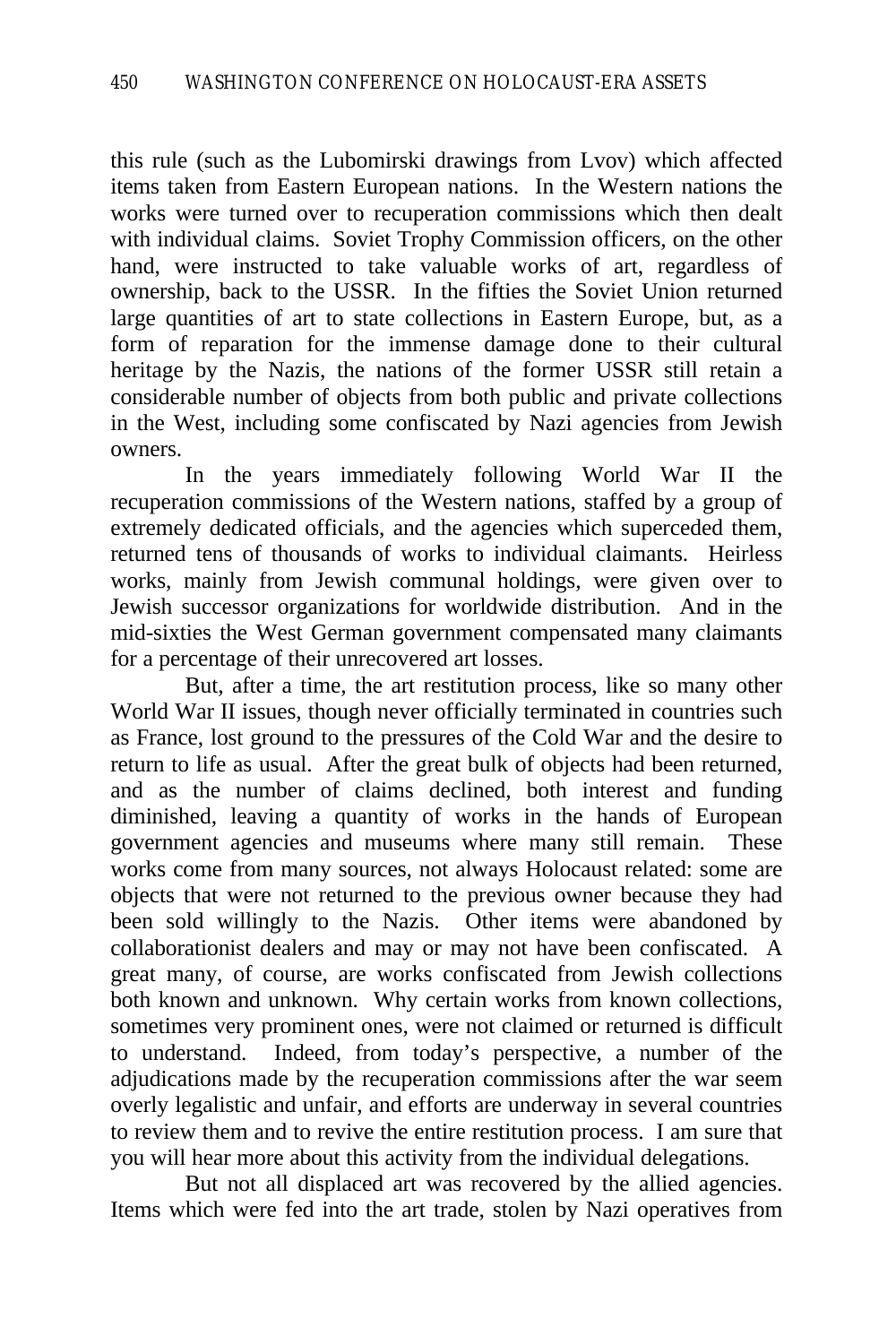their own agencies, or looted by soldiers and civilians of every nation, went underground and have been dispersed all over the world. This unrecovered art is the most difficult category to deal with, for we do not know where or exactly what it is until it suddenly appears in a museum or on the market and is recognized.

There is, at the present time, still no easy way for the layman to check the status of a work about which he has suspicions. The inventories and files relating to claims and confiscations compiled at the end of the war had for the most part been relegated to storage and were in disorder. A tremendous amount of work has been done in the last five years to reconstitute and re-examine these files and a number of catalogs of missing works have already been published. But much more consolidation of records is necessary, and the remaining sealed archives must be opened. The usefulness of internationally linked databases using all these records is obvious, ` These databases should not only include what is known to be missing a listing of works that have been returned could eliminate weeks of expensive research and prevent false accusations. The present agreements of museums and dealer's associations to vet their holdings would be greatly expedited by more precise tools of inquiry.

The recovery of art assets is really a dual problem: some claims concern only governments and others concern individuals. Governments can negotiate via diplomatic channels, but the greatest problem facing the individual claimant is the method to be used for recovery. By now works can be anywhere in the world and the laws of different jurisdictions are not uniform. The gathering of documentation in different countries, often by very expensive lawyers with no particular knowledge of the milieu in which the confiscation or sale occurred, can take years. Detailed documentation *is* necessary, however, because although works of art are individual, identifiable objects, there are many of them and they are easily confused. It is, therefore, usually necessary to determine if the claimant was the real owner, if the parties are talking about the same object, or, for example, `whether or not the work was restituted long ago and then resold.

There is no question that any work that can be shown beyond a reasonable doubt to have been confiscated, stolen, or sold unwillingly should be returned to its former owners or their heirs. Ideally the determination of the validity of a claim should be made by an international panel of experts. But this, I feel, is not enough, for, realistically, some 50 years after the fact, some thought should be given to the present holder of the work, who may not have anything to do with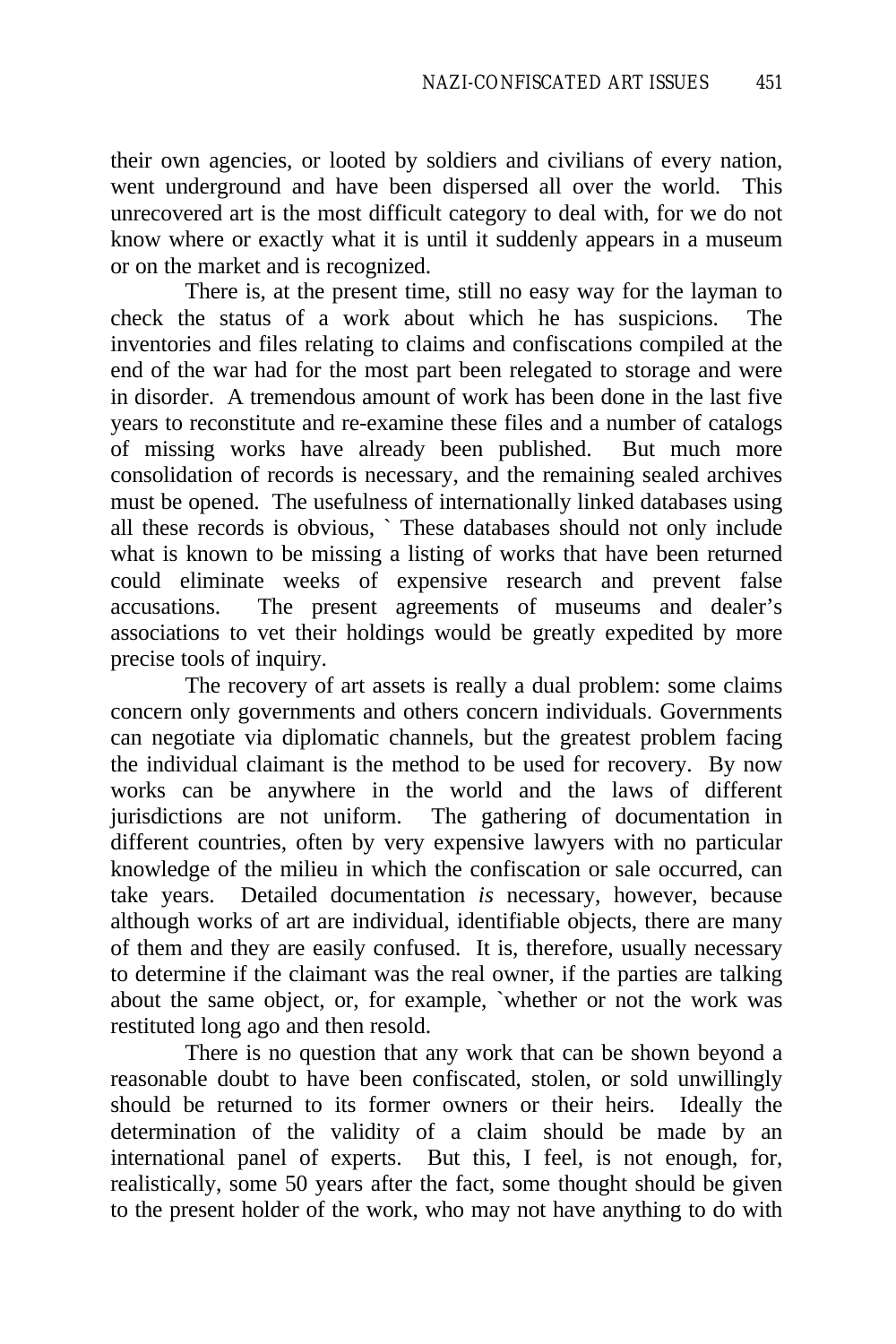the original confiscator or receiver of stolen goods. By now, proving absolutely that something was or was not a good faith acquisition is extremely difficult. Here I believe that government intervention is necessary in order to limit the bitter and expensive litigation, which seems to accompany even the most valid claim. A government might, for instance, give some sort of tax relief to someone who willingly returns an object belonging to a valid claimant.

Above all, I believe we must not forget the human and historical context in which Second World War losses occurred. Nor should we ignore the great efforts of restitution which were made at the end of the war. That work was not finished, and now it is up to us to complete the task and correct any injustices, and to do so in an equitable and civilized manner.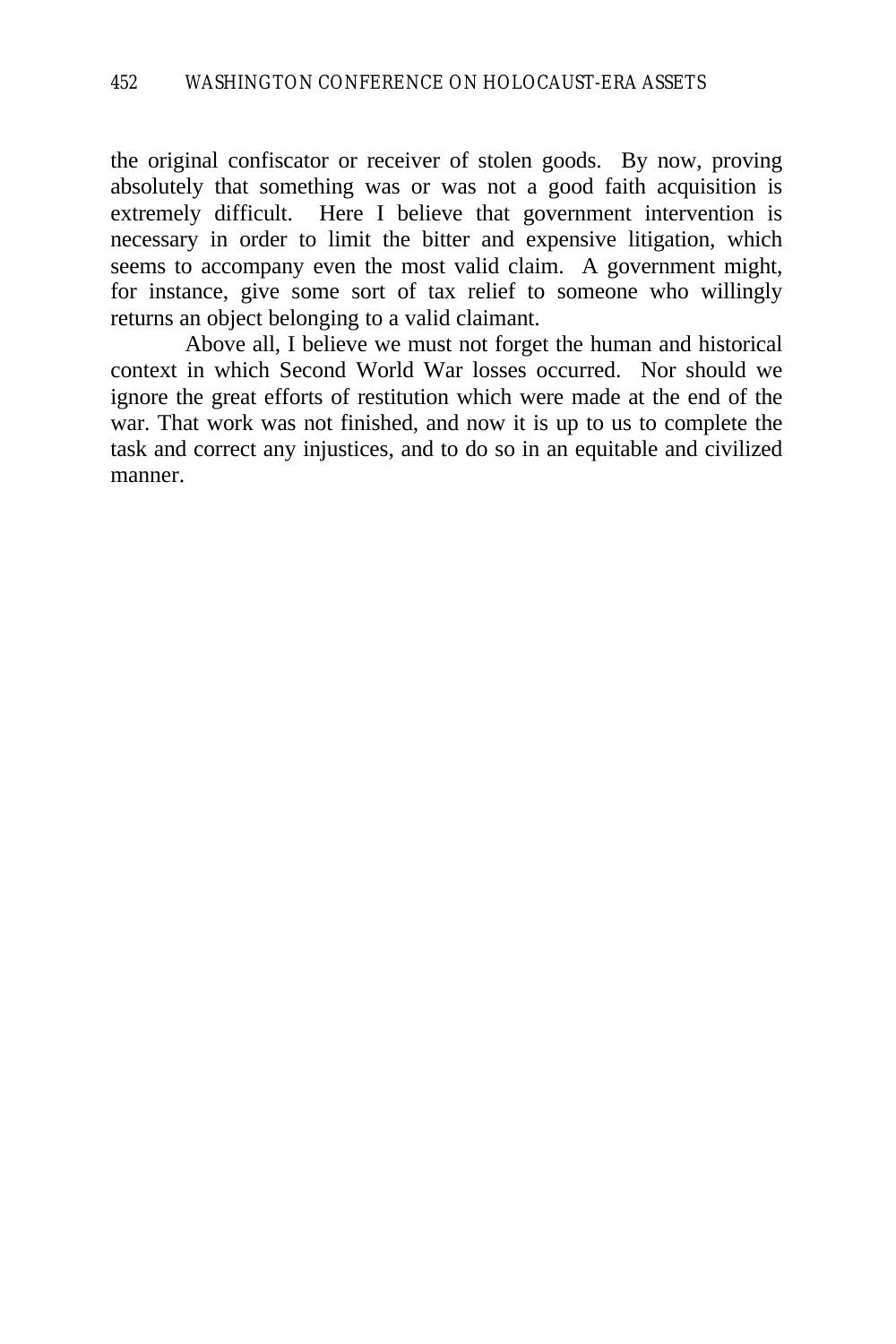# **Dr. Ernst Bacher**

CHAIRMAN, AUSTRIAN ART COMMISSION AUSTRIA

## **Restitution of Works of Art in Austria: State of the Provenance Research November 1998**

Plenary Session on Nazi-Confiscated Art Issues

After 1945, the Republic of Austria passed in the years 1946- 1949 a total of seven restitution laws, two laws for the settlement of claims regarding art and cultural heritage (1969 and 1986) and the amendment passed in 1995 for the so-called "Mauerbach Sale", an auction of Nazi-confiscated works of art, to benefit Holocaust victims, 1996.

By January 1, 1949 over 13.000 art objects had been returned to their rightful owners or their legitimate heirs of the over 18.500 items which had been seized during the Nazi era or which had been voluntarily given up to air-raid shelters. Restitution of the remaining objects was spread out over the subsequent years to 1996.

The archives of the Federal Office for Monuments Preservation (*Bundesdenkmalamt*) alone contain around 120.000 documents designated as "Restitution Materials" (decrees, various departmental and institutional files, lists, correspondence, etc.). This figure does not include further documentation in museums and collections as well as in various ministries.

At the beginning of 1998 Federal Minister Elisabeth Gehrer established a "Commission for Provenance Research" which was charged with working through the historical material on the theme of looted art at the Bundesdenkmalamt and in State Museums and Collections. The goal of this very extensive historic survey was to shed some light on the events of the looting during the period 1938-1945 and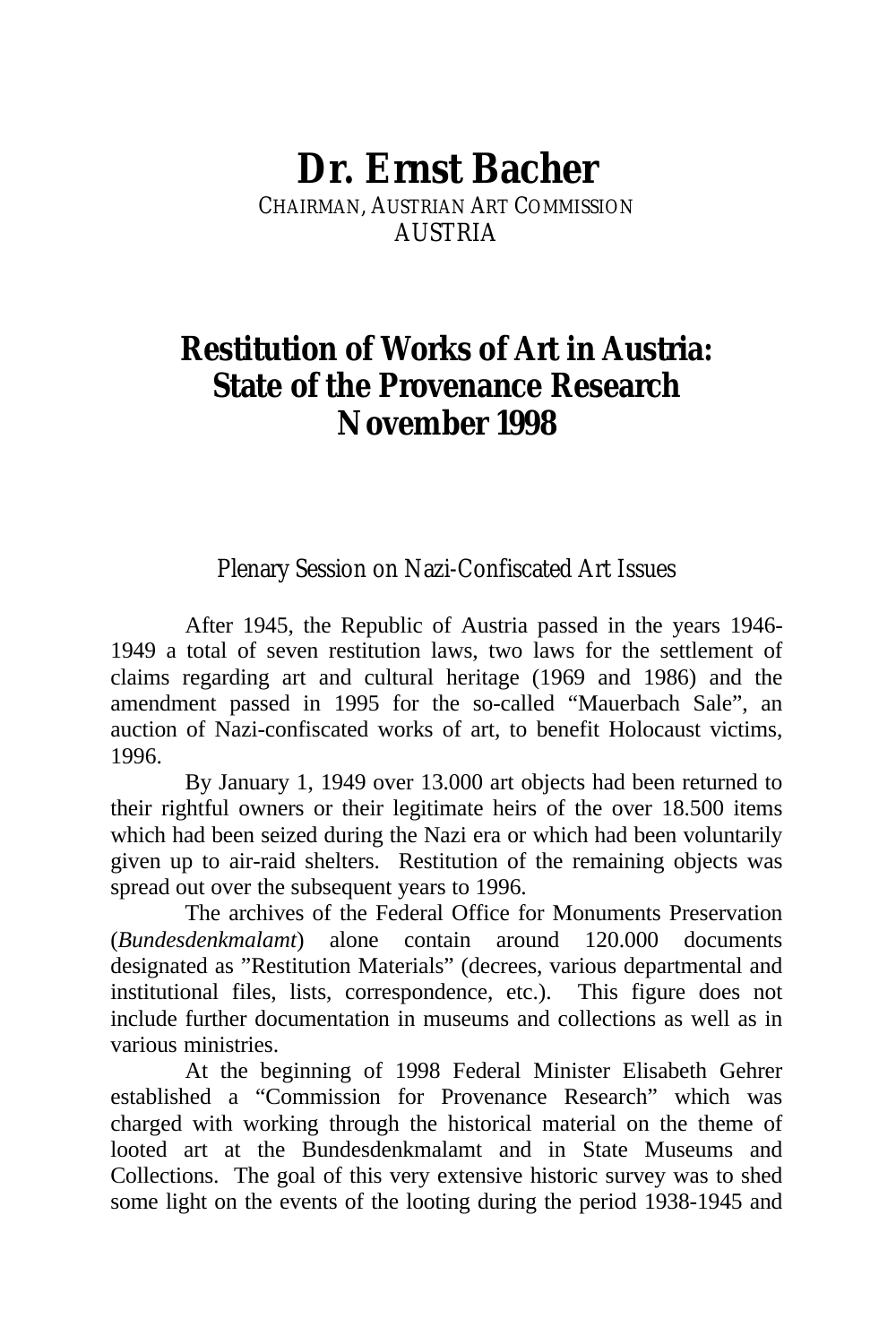to establish which dubious acquisitions may have been made by public collections during that time. Furthermore, the restitution procedures of the immediate post-war period are to be examined; from today's point of view, there are known accessions by museums and collections as a result of the Export Ban which, by today's standards are no longer supportable.

In the early 1990's the Bundesdenkmalamt had already begun systematic cataloguing and archiving- organizing the restitution material in its keeping. Since 1998, these holdings are being researched individually from a chronological and a subject view. There are three main categories:

Salvage materials, part of the extensive system of air-raid shelters; from 1943, valuable art and cultural heritage – both seized and voluntarily given up for protection – stored in some 200 Viennese and Lower Austrian castles, monasteries, churches and parish-houses until after 1945.

General material concerning the security, seizure, and distribution of largely Jewish and monastery collections by the Nazis as well as their restitution after 1945.

Documentary material (ca. 1.000 documents) with information and data pertaining to persons connected with works of art and art collections.

All these materials are presently being archivally organized, foliated, re-housed and indexed so that a user is able to obtain primary resource material in a concise and focussed manner (synopses, indexes, information on size/extent of holdings, index of names, index by medium, etc.).

Parallel to the research and organization of looted art and restitution documentation at the Bundesdenkmalamt (Austrian Federal Office for the Care of Monuments), the archives of the following State Museums and Collections are also being searched: Kunsthistorisches Museum (Museum of Fine Arts), Graphische Sammlung Albertina (Albertina Collection of Graphic Arts), Österreichische Galerie, Österreichisches Museum für Angewandte Kunst (Austrian Museum of Applied Arts), Österreichische Nationalbibliothek (Austrian National Library), Naturhistorisches Museum (Museum of Natural History), Museum für Völkerkunde (Museum of Ethnography), Österreichisches Theatermuseum (Austrian Theatre Museum), Technisches Museum für Industrie und Gewerbe (Technical Museum), Museum des 20. Jahrhunderts (Museum of 20t-Century Art), Heeresgeschichtliches Museum (Military Museum), Bundesmobiliendepot (State Furniture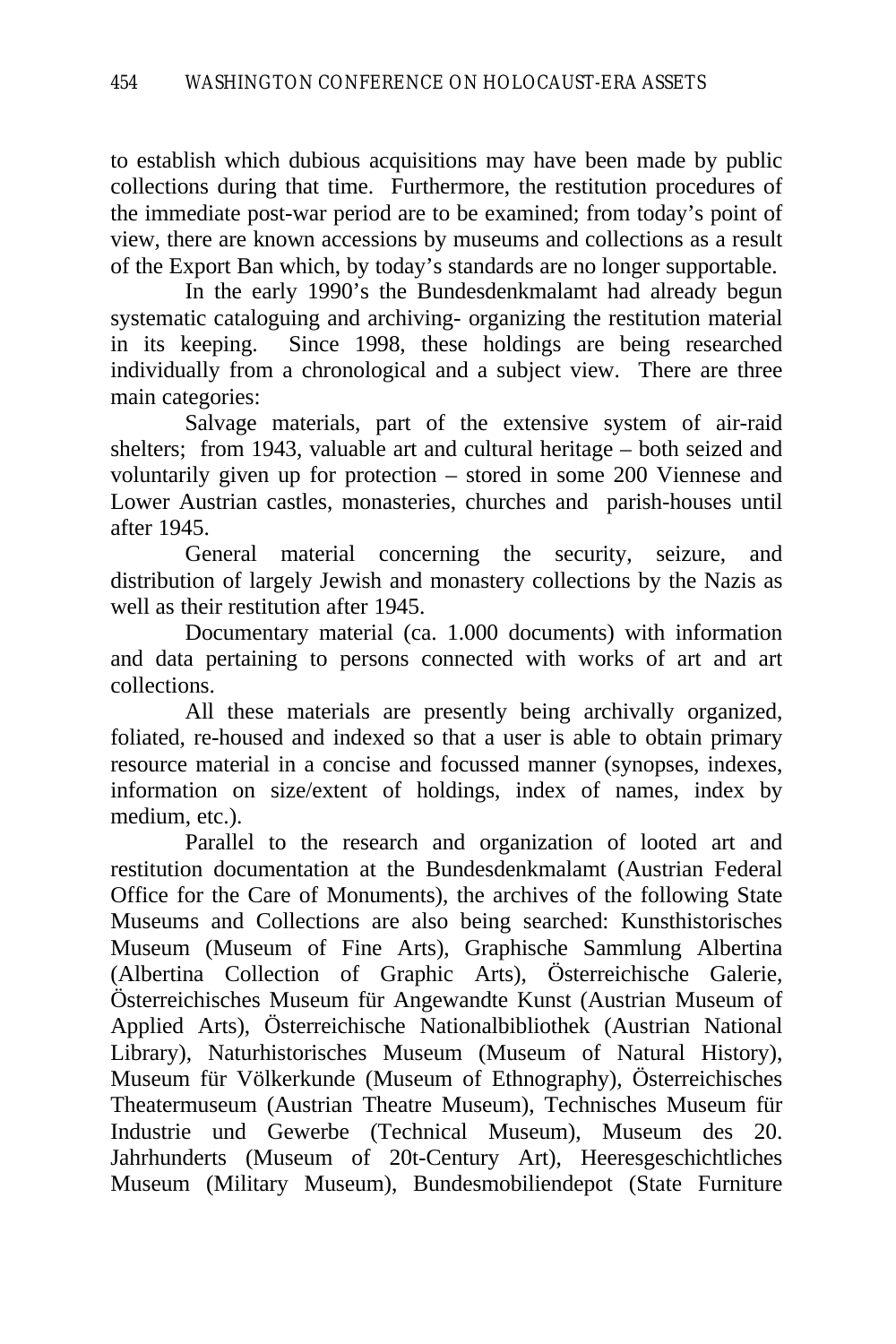Collection); Pathologisch-Anatomisches Bundesmuseum (Anatomical Museum).

The results of the provenance research in the Bundesdenkmalamt as well as in the museums and collections will enable a better view of the events during 1938 and 1945 and subsequent post-war period, and are primarily geared at gleaning information about questionable acquisitions. These facts will provide the basis and historic evidence for the legislation governing the "Restitution of Works of Art from Austrian State Museums and Collections" and its implementation.

Passed by Parliament on November 5, 1998, this federal law creates the legal basis for the restitution of artistic and cultural artifacts to the original owners or their legitimate heirs mortis causa according to the following criteria: artistic and cultural artifacts which were kept as a result of applications for export permits and were accessioned by state museums and collections as "gifts" or "endowment". All those art objects falling into this category were already subjects of restitution claims, were indeed returned to their owners and are consequently well documented. In return for the issue of an export permit under the laws prohibiting artwork exports, potential exporters agreed to "donate" several of the items to Austrian museums and collections. From today's point of view and because of the fact, that in both the laws (1986 and 1995) governing the clarification of artistic and cultural artifacts the application of the directives of the law prohibiting exports were specifically excluded, the practices of the past are indefensible.

Artistic and cultural artifacts which, although they became state property legitimately had nonetheless been the subject of legal proceedings in the terms of the so-called Nullification Law (*Nichtigkeitsgesetz)* of 1946 (nullification of legal proceedings and other actions that occurred during the German occupation of Austria) which itself is thus void. This includes questionable purchases during the 1938- 1945 period, as well as acquisitions after the war: e.g. in the post-war period museum directors purchased works of art in good faith in the art market from authorized dealers, whereby only later were doubts raised about the integrity of the provenance. Cases such as this have come to light in the course of the provenance research.

Artistic and cultural artifacts which, despite all efforts involved in their restitution couldn't be returned to their original owners or their legitimate heirs and were thus transferred to state ownership as unclaimed property. Also such indications came to light in the course of our provenance research.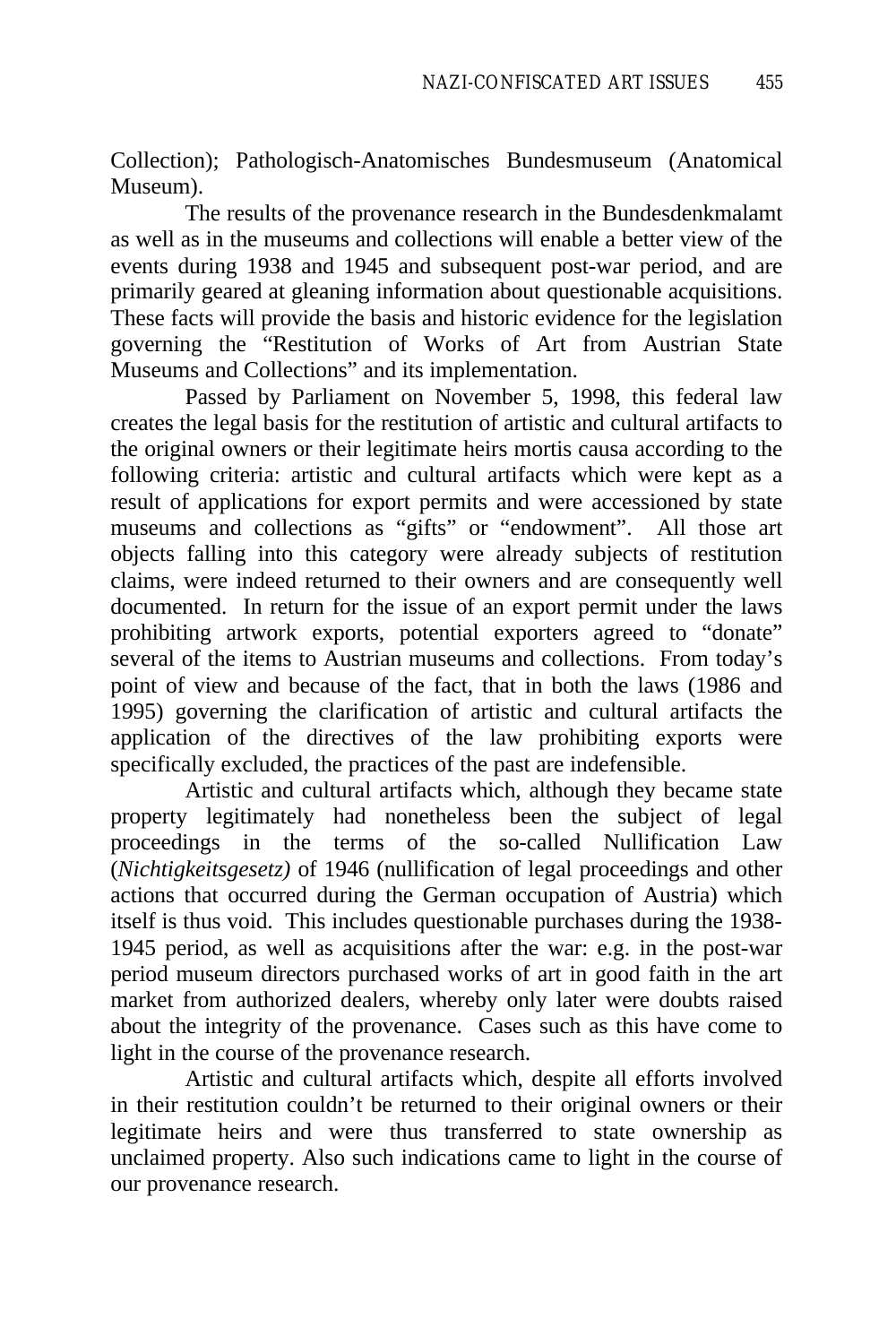In all these cases the new law will rescind the export ban.

To execute this law an advisory panel has been established at the Federal Ministry for Education and Cultural Affairs which will advise the Minister authorized to transfer the items upon identifying those persons legally qualified to receive the works of art.

In the cases where no original owners or their legitimate heirs *mortis causa* can be ascertained for art objects, then these objects will be transferred to the "National Fund of the Republic of Austria for the Victims of Nazi Terror" for beneficial disposal.

As well as the professional staff of the *Bundesdenkmalamt* and the mentioned Museums and Collections who have already been entrusted with this work, free-lance researchers have also been taken as the Federal Ministry for Education and Cultural Affairs has made special positions available in order to accelerate progress.

By November, 1998 about one third (ca. 40.000 documents) of the restitution material in the *Bundesdenkmalamt's* archives) have been reviewed. Progress in the above-mentioned museums and collections varies; in those collections e.g. the Kunsthistorisches Museum, where provenance has been researched for a number of years, the documentation (containing 500 pages) has already been completed in 1998. Other institutions will take longer to complete the project.

The brief to research provenance in the form described above applies only to the state museums and collections. Nonetheless, the Provincial museums (Historisches Museum der Stadt Wien, Landesmuseum Joanneum in Graz, Tiroler Landesmuseum Ferdinaneum in Innsbruck, Residenzgalerie Salzburg, Oberösterreichisches Landesmuseum in Linz etc.) have joined the research project and have similarly begun to organize and search their archives from this perspective.

The first results of the Commission's work deal with artistic and cultural property which had been previously held back from restitution claim cases by the export prohibition law, and which thus came into the possession of Austrian state museums and collections.

This is the actual situation of provenance research in Austria. The next steps to execute the mentioned legislation governing the "Restitution of Works of Art from Austrian State Museums and Collections" will start within the next month.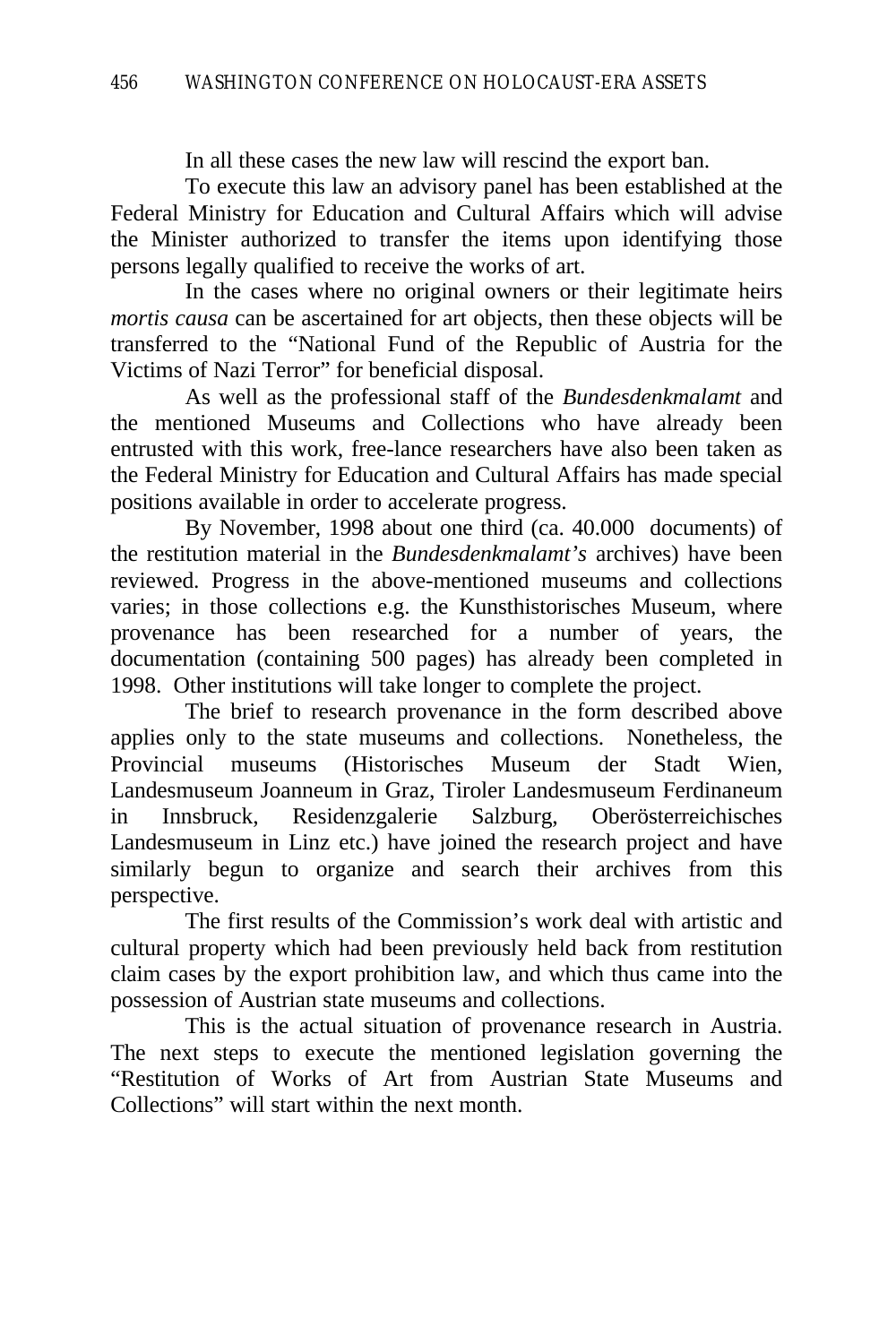For questions please contact: Univ. Prof. Dr. Ernst BACHER Leiter der Kommission für Provenienzforschung Bundesdenkmalamt Hofburg, Säulenstiege A-1010 Wien Tel.: 0043 1 53 415-200 or 201 FAX: 0043 153 415-252 e-mail: denkmal@bmuvie.gv.at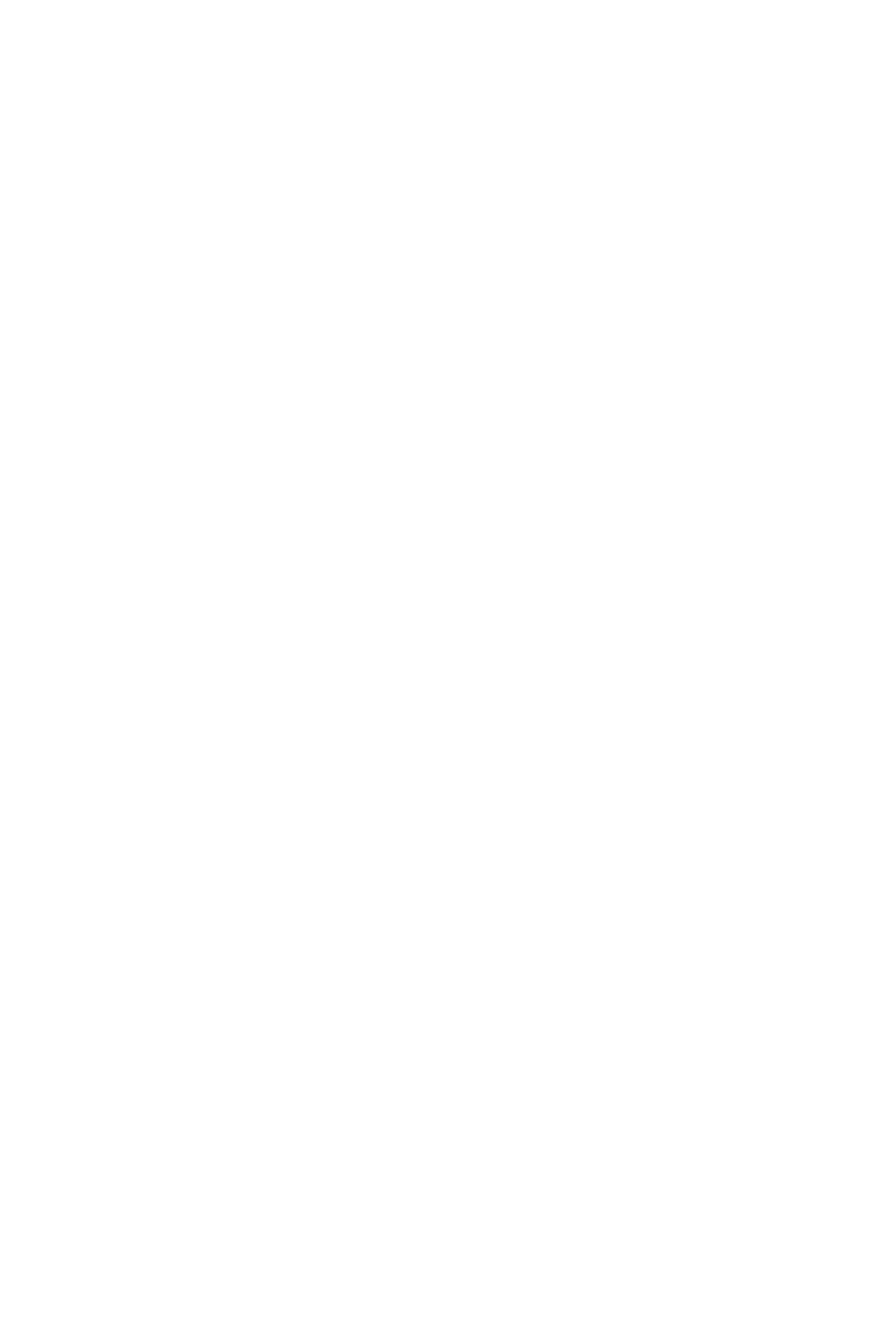#### **Mr. Valeriy D. Kulishov** CHIEF OF THE OFFICE OF RESTITUTION, DEPARTMENT FOR THE PRESERVATION OF CULTURAL ASSETS, MINISTRY OF CULTURE RUSSIA

*Statement translated from the original Russian by the U.S. Department of State Office of Language Services, Translating Division*

#### Plenary Session on Nazi-Confiscated Art Issues

First of all, allow me, on behalf of the Russian Delegation, to express our profound support for the goals and objectives of the Washington Conference. We must not forget that among the more than 20 million Soviet citizens who perished during the last war there were more than two million Jewish victims of the Holocaust.

As we understand it, one of the main objectives of this conference is to develop international cooperation among all interested states in searching for and identifying cultural assets that the Nazis confiscated from their victims during the years of the Holocaust. As we see it, this objective involves Russia, as the successor to the Soviet Union, in the following way: by decision of the allies in the anti-Hitlerite coalition, the Soviet High Command was the supreme authority in the Soviet Zone of occupation and was thus responsible for restitution of allied property, including property belonging to victims of the Holocaust, from all of occupied East Germany.

The difficult foreign policy situation of the post-war period, which culminated in the "cold war", as well as the atmosphere of secrecy that surrounded and still surrounds the repositories of Russian museums where so-called "trophy art" is kept, gave rise to the following assumption: German cultural assets removed to the territory of the Soviet Union after World War II as compensation for the enormous cultural losses suffered as a result of the German occupation might also include cultural assets confiscated by the Nazis from victims of the Holocaust.

Before turning to an analysis of this assumption, I feel I should remind you of the mechanism employed by the Nazis for depriving Holocaust victims of their property. As you are well aware, this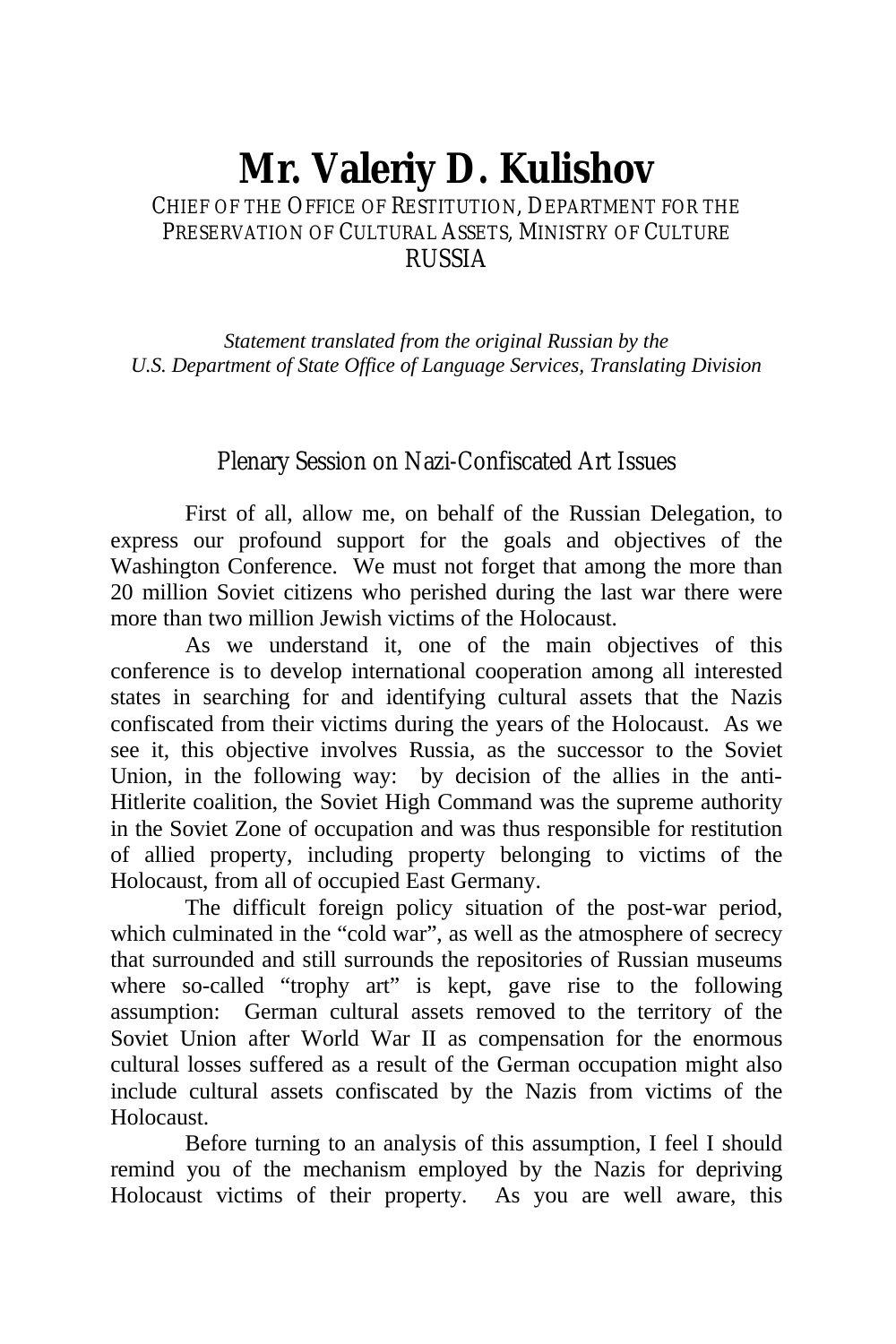mechanism varied depending on the country of occupation. In France, for example, cultural assets confiscated from Jews became the property of the French State. The Nazis insisted on "open" public auctions and formally acknowledged that the French authorities had precedence in selecting artworks for French museums; this was the case with part of the confiscated Schloss collection, which was selected for the Louvre. In Austria artworks confiscated from Jews were simply distributed among the future Führermuseum in Linz and various Austrian museums. Ostmark, as Austria was then called, was considered to be 100 percent Aryan, and there were no complaints.

The cultural assets of Holocaust victims in Poland or the Soviet Union became the property of the German state. For us such concepts as "forced sale" and "ostensibly voluntary transaction" are purely abstract ideas. There were no sales – forced or otherwise. There was only flagrant robbery accompanied by the physical annihilation of the victims.

After the confiscation of Jewish property in France, Belgium and the Netherlands, generally carried out by special units of the ERR – the "Einsatskommando [rect: Einsatzstab] Reichsleiter Rosenberg" – the very best artworks were selected by special agents for the future Hitler museum in Linz. The special agents whose job was to satisfy the art demands of other Nazi leaders, primarily Hermann Goering, were equally active. These Nazi agents, especially the former director of the Dresden Gallery, Hans Posse, did their jobs very professionally. Artworks selected for the Führermuseum in Linz were shipped to specially equipped collection points, located mainly in the Austrian Alps. These collection points were discovered by special units of the U.S. Army. Everything that either disappeared or was not found in the American Zone should be sought in the West. It is unlikely that these works could have found their way to the East.

Everything that was not looted by Hitler's special agents in the occupied countries of Western Europe was sold at auction. This applied mainly to good, but not museum-quality, works, worthy of private collections. At the auctions Germans readily purchased these items, taking advantage of the artificially high exchange rate of the German mark in relation to the other currencies of occupied Western Europe. Given the wartime situation, some of the assets in this category could, theoretically, have found their way to the eastern part of Germany.

As I have already noted, in the occupied areas of the Soviet Union the Nazis simply looted their victims before sending them to the gas chambers. In this connection, one should bear in mind that in western Ukraine, for example, some wealthy Jews owned quite valuable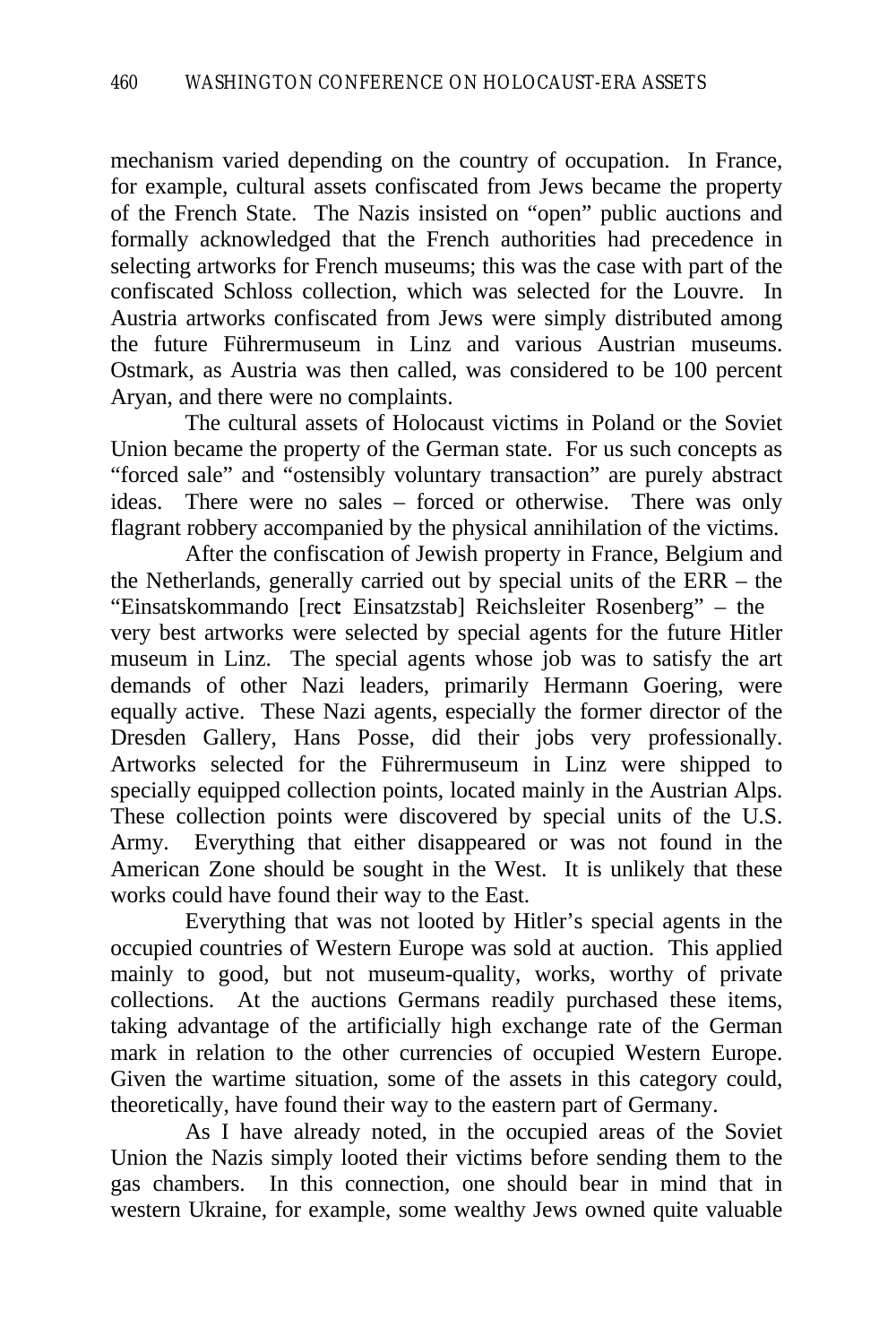art collections that contained works of good, though not museum, quality. Of course, these were not on a par with the collections of Rothschild, Schloss, Mannheimer, Bondy, and others, and were thus of no particular interest to Hitler and Goering's special agents. These were plundered by the lowest level Nazis and all these works vanished in the direction of the West. Representatives of the Extraordinary State Commission were never able to determine exactly what was in the private collections looted by the Nazis and, accordingly, to identify even a part of them in the Soviet Zone of occupied Germany.

It is necessary to bear in mind one other circumstance. By the end of the war the cultural assets confiscated by the Nazis from their victims in the East were literally burning a hole in the pockets of those who had possession of them. They could have become material evidence of their current owners' complicity in Nazi crimes in the East. It is not surprising that these individuals tried to get rid of them at any cost. There is no doubt that these artworks ultimately found their way to the West. The facts uncovered to date confirm this.

As an example of how the Soviet Union fulfilled its obligations to its allies in returning allied property, in general, that was found in the Soviet zone, and the property of Holocaust victims in particular, allow me to cite some data from the summary report on the activities of the Restitution Office of the Reparations, Deliveries, and Restitution Directorate of the Soviet Military Administration in Germany (SMAG) for 1946. Specifically, the report states the following:

- SMAG activities in searching for and identifying property in the Soviet Zone, including cultural assets looted by the Germans in the territory of the Soviet Union and allied countries, were carried out in conformity with the laws and directives of the Allied Control Council, and with SMAG orders and directives;
- the Office's activities in this area were closely coordinated with the Committee on Restitution Procedures of the Allied Control Council;
- for the reporting period the Restitution Office received 869 restitution requests to search for and determine the ownership of property subject to restitution from the Soviet Zone of occupied Germany from the following allied states: France, Poland, Czechoslovakia, Yugoslavia, the Netherlands, Norway, Belgium, and Denmark;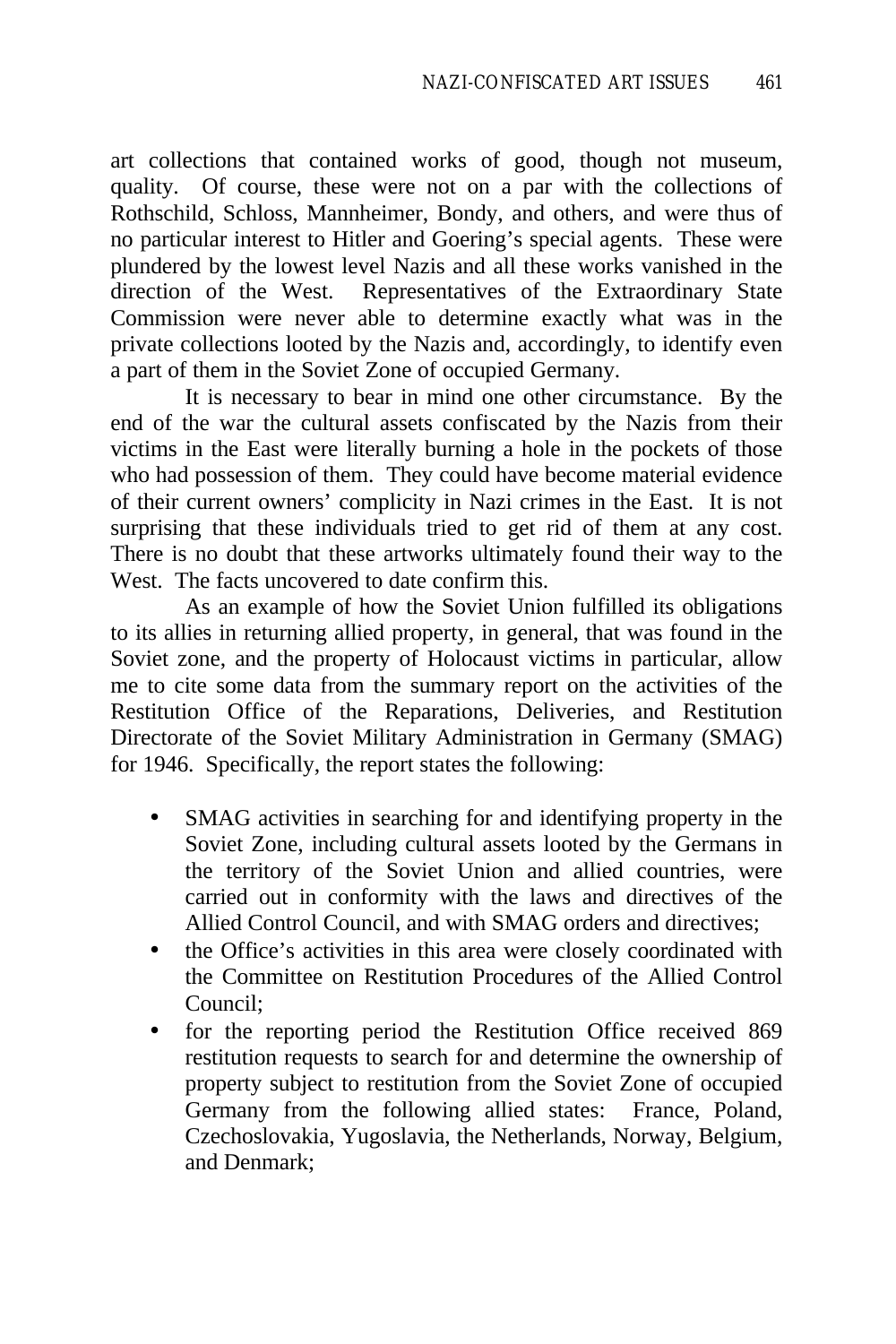- 87,131 items of equipment and property subject to restitution were identified in the Soviet Zone in 1946; these included 33,552 cultural artifacts (this figure includes books);
- of the above amount of allied property that was identified, 40,584 items belonged to the Soviet Union;
- it was established that the rest of the property (46,597 items) belonged to the following allied countries: Poland (38,892), Czechoslovakia (5,123), the Netherlands (955), France (761), Belgium (101), Norway (23), Yugoslavia (14), Denmark (1);
- it proved impossible to determine whether the remaining 677 items of equipment and other property belonged to the state or to some other party;
- in accordance with the Quadripartite Procedures for Restitution. adopted by the Allied Control Council, all the equipment and property that had been identified was turned over to the appropriate allied countries.

The report lists the most important items of equipment and other property that were returned to the allied countries. This list is far from complete, but I would like to point out that the list of restored property greatly exceeds the list of restitution claims received by the Soviet Military Administration from the Allies.

This list also refers to cultural assets that were returned to victims of the Holocaust. A large organ from a Prague synagogue was returned to Czechoslovakia. In addition to the well-known Armistice monument from Compiègne, the collections of paintings that had belonged to French citizens Léonard Lévy, Paul Denique, and Pierre Maurice [names transliterated from Russian] were returned.

In searching for and identifying cultural assets that belonged to the allies and their citizens, the Soviet Military Administration in Germany could proceed only on the basis of restitution claims submitted by the interested countries and backed up by documentation. In the case of state property this was relatively simple. It was much more difficult in the case of property belonging to Holocaust victims. Nevertheless, I can solemnly state that Russian archives do not contain any information or documents which would indicate that the Soviet Military Administration knowingly or intentionally kept property that belonged to Holocaust victims, including cultural assets, when it was aware of the origin of these items.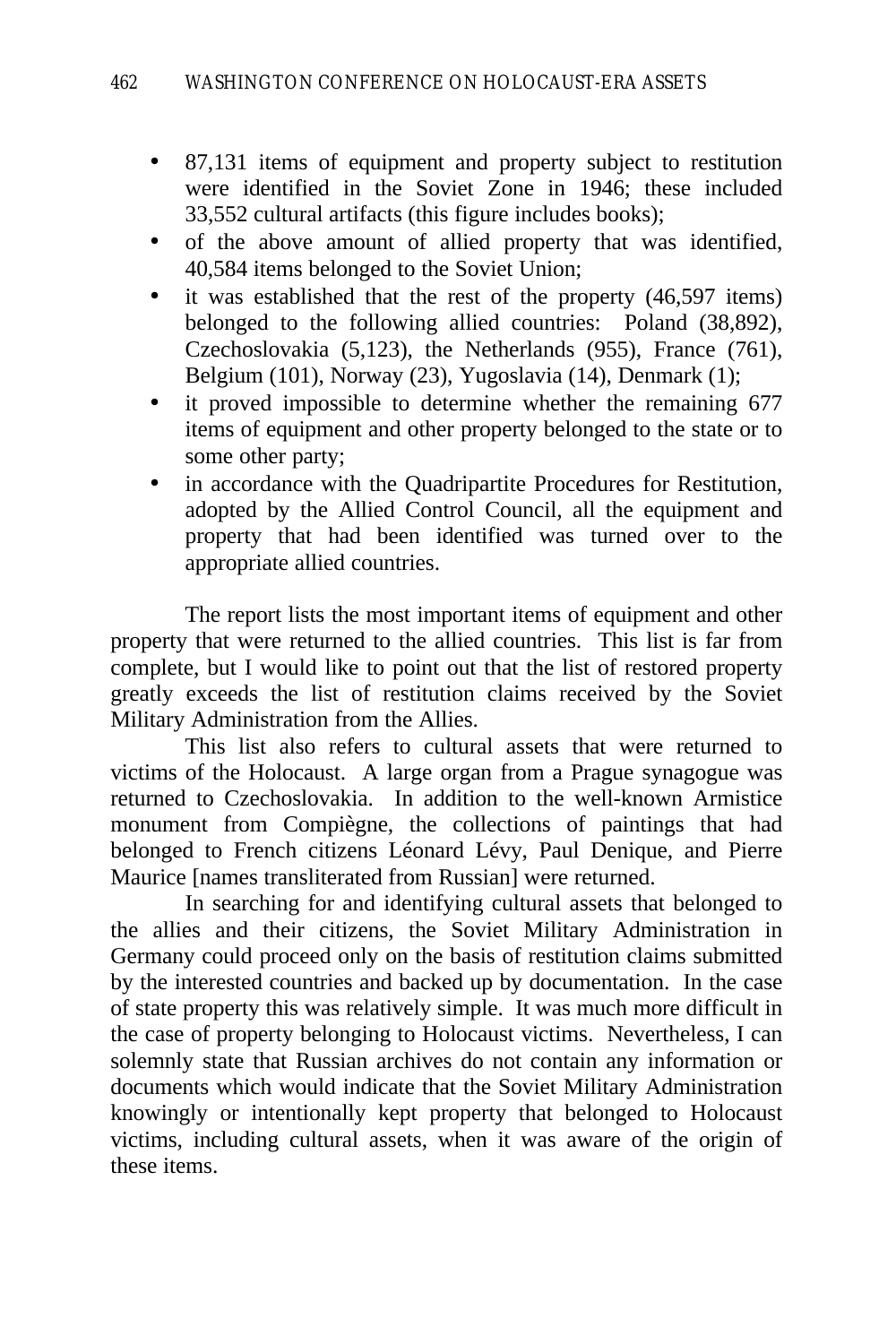Because of the complex and confused circumstances surrounding the post-war fate of cultural assets confiscated by the Nazis from victims of the Holocaust, which subsequently ended up in the hands of other physical and juridical persons, including the museums of some Western and Eastern countries, it is extremely urgent that we establish, through joint efforts, an international database that would be accessible to all interested private citizens and organizations: above all, Holocaust victims and their direct heirs and legal successors. Russia is fully prepared to take part in establishing this database and, for that purpose, to provide relevant documents from Russian archives.

Recently a great deal has been said about the new Russian law on cultural assets that were removed and are currently located in the repositories of Russian museums. The law does in fact establish Russia's right of ownership in cultural assets that were taken to Russia as compensation for its enormous cultural losses. But I can assure you that in Russia there is no law which would stand in the way of just and legitimate restitution of cultural assets confiscated by the Nazis if convincing evidence that they belong to Holocaust victims is provided.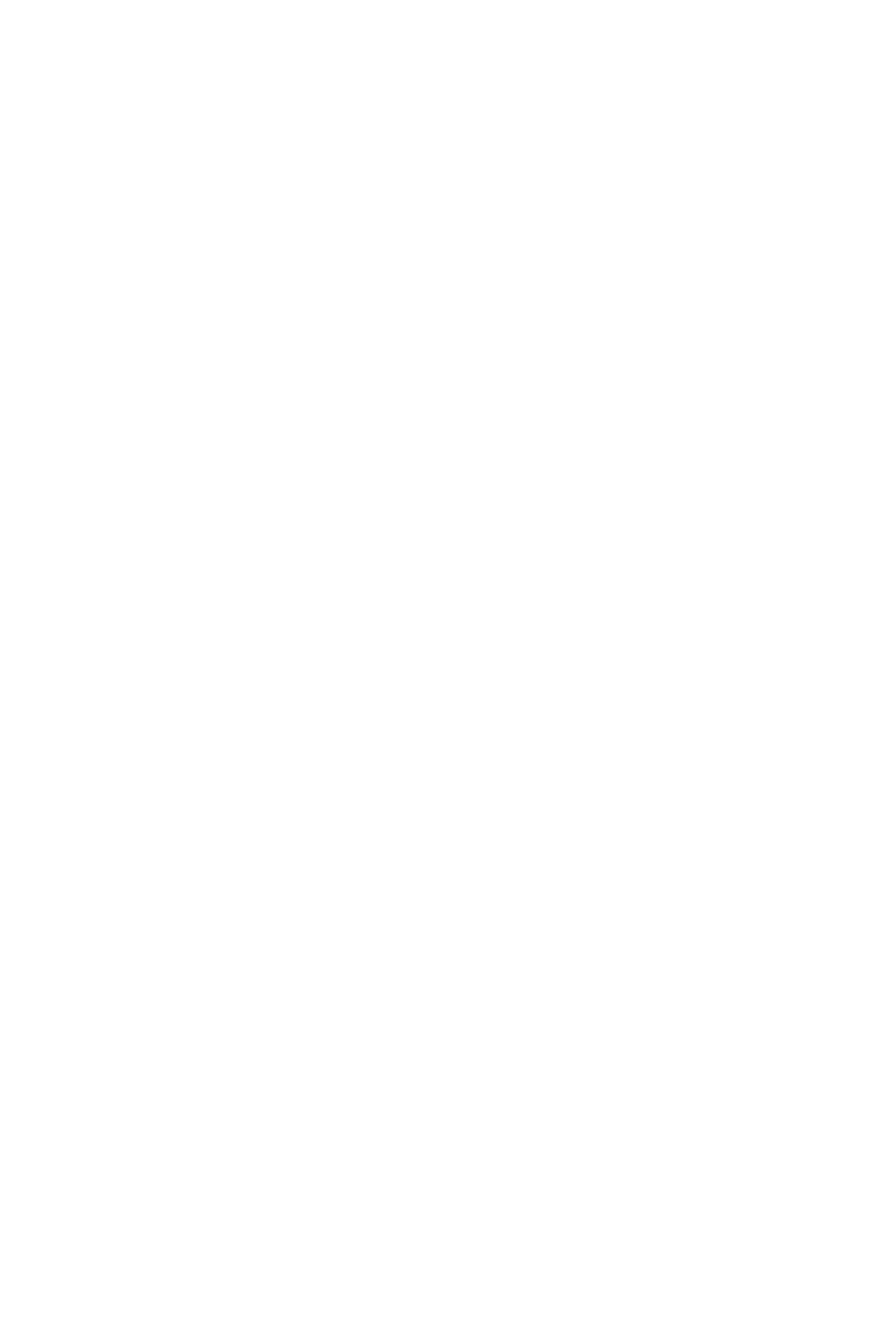# **Ambassador Ronald S. Lauder**

CHAIRMAN OF THE BOARD, MUSEUM OF MODERN ART UNITED STATES

Plenary Session on Nazi-Confiscated Art Issues

When I was asked to be Chairman of the Commission for Art Recovery for the World Jewish Congress, I knew it would be a difficult task, but nothing prepared me for what lay ahead.

As you have just heard, although a great deal of art was found in salt mines, warehouses, trucks and trains, and many pieces were returned to the countries from which they were stolen – approximately 50% - 110,000 pieces of art worth between ten and thirty billion dollars today are still missing.

It is my belief, because of these large numbers, that every institution, art museum and private collection has some of these missing works.

I question how many great institutions have held works of art for 50 years, knowing that what they have held didn't belong to them, but to Jewish families. It is only now that they are being forced to take some action, action that they should have taken many, many years ago. How many homes have works of art hanging on their walls from Jewish families?

In France, after the war, many works were returned to prominent Jewish families. However, 15,000 works of art remained unclaimed, from which the French government allowed the museums in France to select the 2,000 best works, and the remaining 13,000 were auctioned off. Where is the record of these sales? Who benefited? These 2,000 works that remained in French museums have a special number.

France stopped trying to find owners after 1959. It was only in 1997, after being reminded by Hector Feliciano, that an exhibition was held, and a list was published of these 2,000 works. It is time for the provisional and temporary custody of the French museums to end. These works should be returned to the families who owned them, and where no families can be found, an auction should be held and the Jewish Communities of France should benefit.

The Austrian government took a giant step forward when it decided to hold an auction in 1996 of the works stored since the war at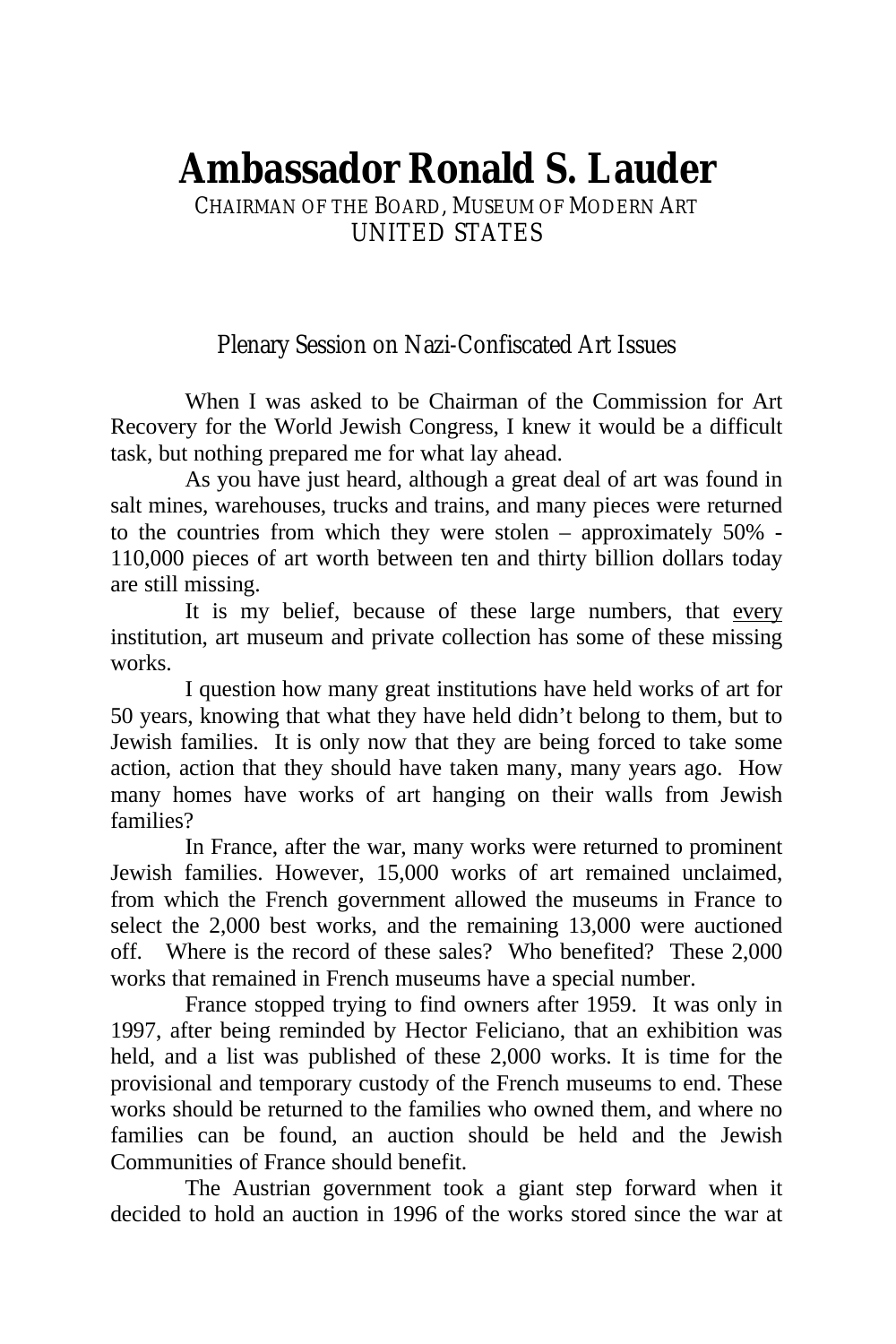Mauerbach. Today there is a complete search being done by the government of Austria itself of the holdings of all its federal museums. Research is being done to find the owners of the paintings that were taken between 1938 and 1945.

The Netherlands also has works for which no owners were found: they were placed in the care of the Netherlands Art Foundation. Although they knew that there were objects in the museums that were stolen from Jewish families, it was only after other countries started to do their research that the Netherlands decided to look for pre-war owners. They now have identified 3,900 works of art, and the government estimates it will take three years to complete the research project. It can be done in 6 months. An auction should be held.

Germany also received art that it knew came from Jewish families. Did they try to find the owners or their heirs? No. They simply set up a trust: the Gemälde Treuhand Verwaltung and distributed it among museums.

In the Czech Republic, the museum in Brno acknowledges that it has art once in the collection of the late Arthur Feldmann, whose grandson, Uri Peled, now lives in Israel. Mr. Peled maintains, correctly, that his family's collection of old master prints and drawings was looted by the Nazis. These works were subsequently nationalized by Czechoslovakia and the Slovakian Museum. They have refused to return the Feldmann works in their possession.

In Hungary, a portion of the collection of the Hatvany family is now in the Museum of Fine Arts in Budapest. The Hatvany heirs are getting nowhere in their efforts. Sixty years later!

A great portion of the art that was not deemed appropriate for German museums or for the new museum that was being created in Linz, was sold through dealers to Switzerland. Douglas Cooper, the British investigator, reported in 1945 that Switzerland had been the prime destination. He identified quite a number of private collectors and sixteen dealers in Switzerland who trafficked in Nazi-looted art. Chief among these was Theodore Fischer, auctioneer and dealer, and Emil Bührle, industrialist and collector. Paul Rosenberg, the eminent French Jewish art dealer whose collection had been looted from a bank vault in Libourne, traced thirteen of his pictures to Bührle. (He had to bring a court case to strike a deal, in which Bürhle bought from Paul Rosenberg the stolen Rosenberg pictures Bührle had already bought.)

Since Switzerland was neutral, the Allies could not monitor trade there. No one knows how many looted works were sent to Switzerland. Switzerland's recent investigation into the past of the art owned by the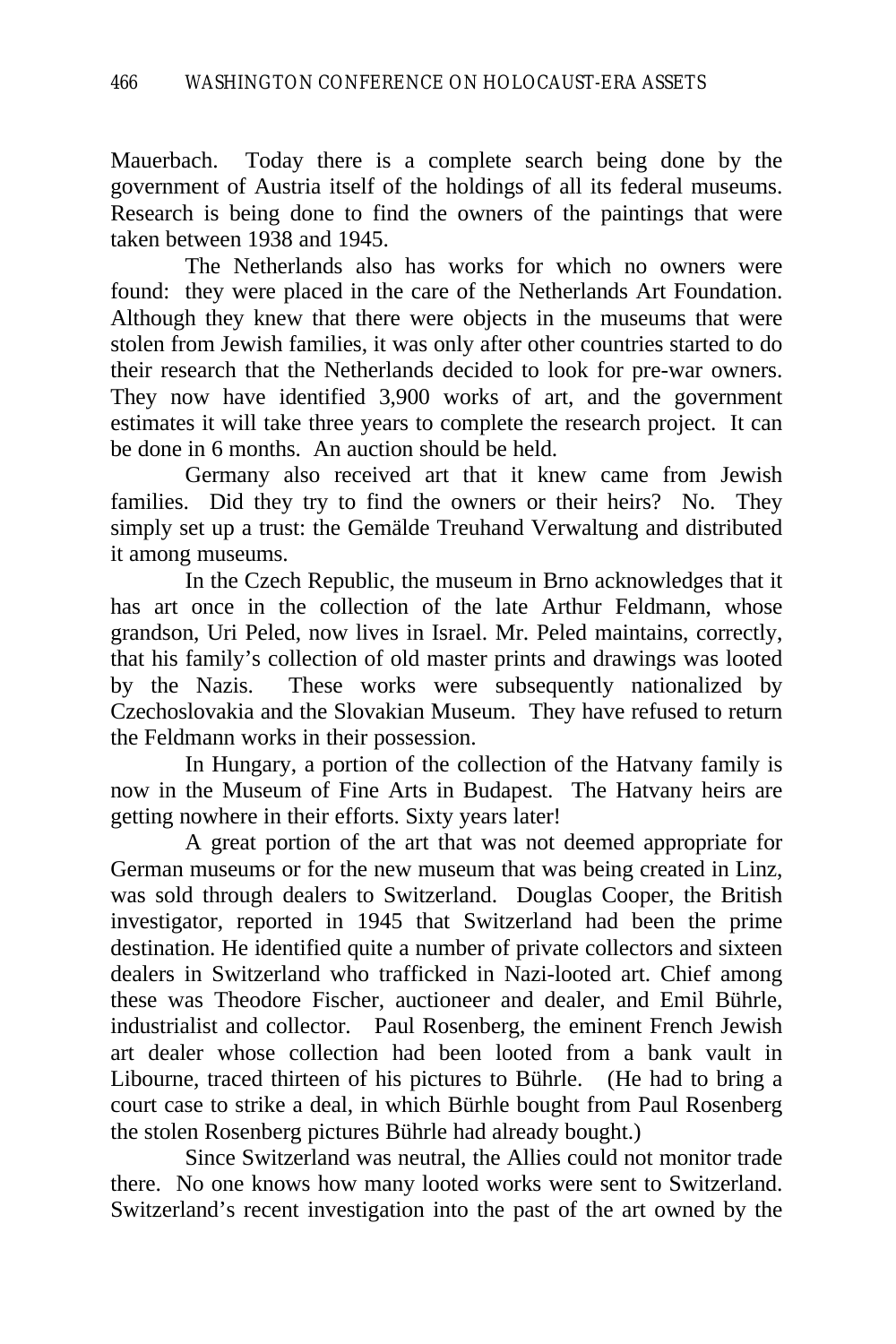Swiss Confederation is a step in the right direction. But it doesn't even touch on the holdings of the majority of Swiss museums, private foundations or private collections.

No one knows how many "hot" works are in Swiss bank vaults or free ports – even today.

No one knows how many works went through neutral Switzerland to Spain, Portugal, Argentina, Brazil, Venezuela, and from there to the United States and other collecting countries.

In the United States, there are many works of art that have come here right after the war and into the 1950's and 1960's through a second or third party.

The United States is perhaps the most active country in finding works of art through its Association of Art Museum Directors, ("AAMD"). They met this past June and worked out guidelines for a complete and thorough investigation of the provenance of all art for all their museums, to determine if any of their works of art could have been looted works from the Nazi era.

Perhaps the most important job my Commission is doing is working on a database, so that we can cross-reference all works of art looted during the Nazi era. And we will have as close as possible a complete list.

This summer we did an experiment. We began to see what we could uncover by going through catalogues: catalogues of permanent collections and special exhibitions. My staff went to over 225 books of museum collections and catalogues and found more than 1,700 works that could be war loot. It is clearly much more widespread than museum directors had thought.

We have a list of Nazi collaborators. Any work with those names in the ownership history could be unrecovered Nazi loot. We are comparing this art with claims from families, and we'll let them know if there is a match.

We invite you to send us the information, and we would welcome your cooperation. But if you do not want to work with us in this way, we will review all your publications anyway and find the works with dubious provenance.

In the fifty years since the end of the war, the art world forgot, maybe it chose to forget, the Nazi depredations – but we will not. Some of the most notorious names appear in scholarly catalogues. Goering's name is there! The Linz Museum is there! In some German museum catalogues, the provenance states that the art was "taken from the possession of Jews between 1933 and 1945!" I hope that this is an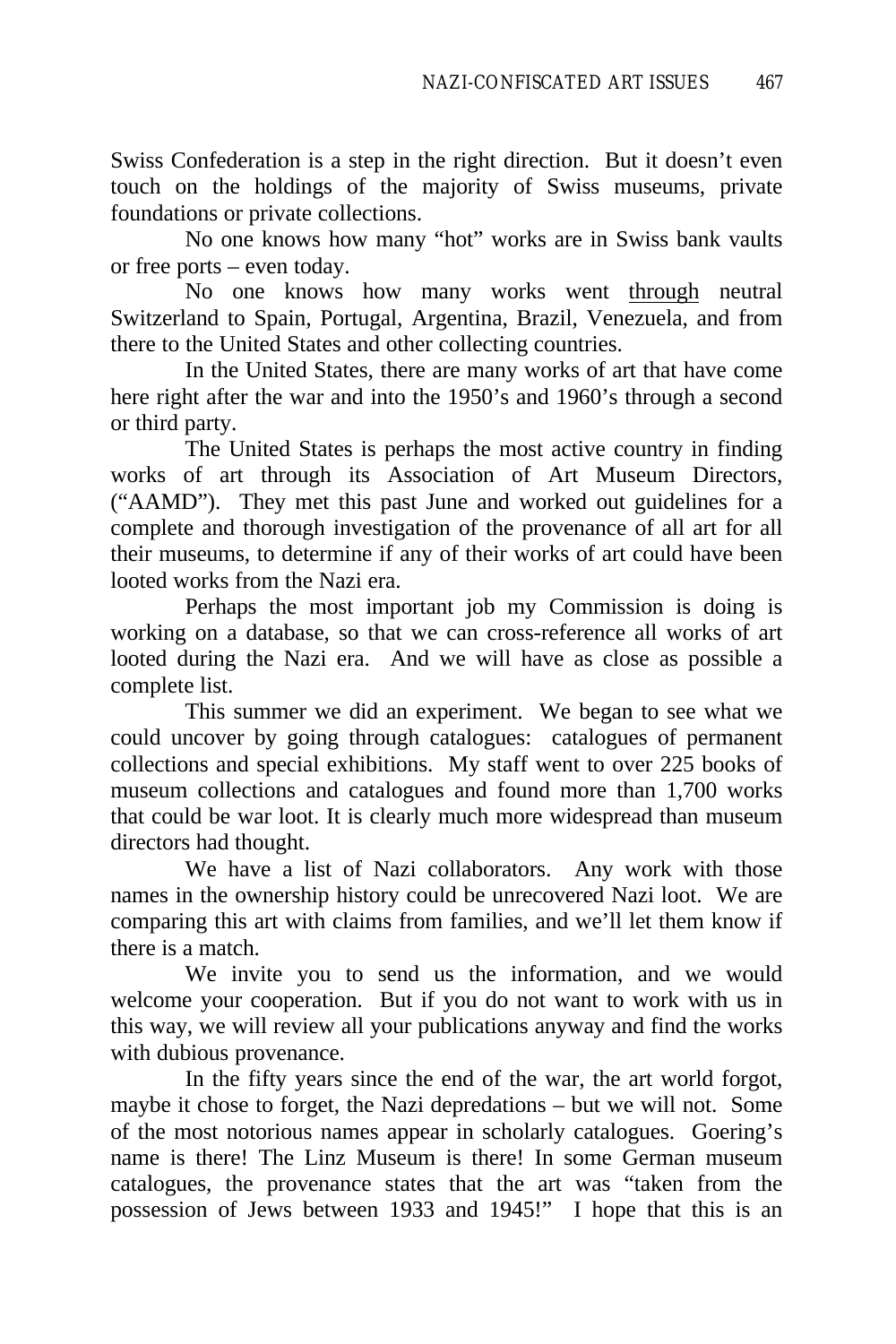honest way of serving notice to possible claimants, and I have been told that the museum will soon contact the Commission. Perhaps we can work together to find the heirs to these paintings.

Some of the names of the most famous looted collections appear in published provenances. Were all these works of art restituted and legitimately re-sold? Of course not. There is either a collective amnesia or a brazen openness in including these names in the published provenances. But there they are. And they will go into the Commission's database to be matched against art claimed by looted families.

It is time for museums to set the same standard for ownership that they expect of themselves for authenticity. Is the art genuine? Is the art genuinely theirs?

Together, in the next few years, we must find out. We must set the record straight, and put art back in the hands of the families from whom it was stolen, simply because they were Jewish. For many members of this generation, art is the only connection they have to members of their family who perished in the Holocaust.

These works of art that were looted are the last "prisoners of war." We do not want to wait. We will find these works of art – now.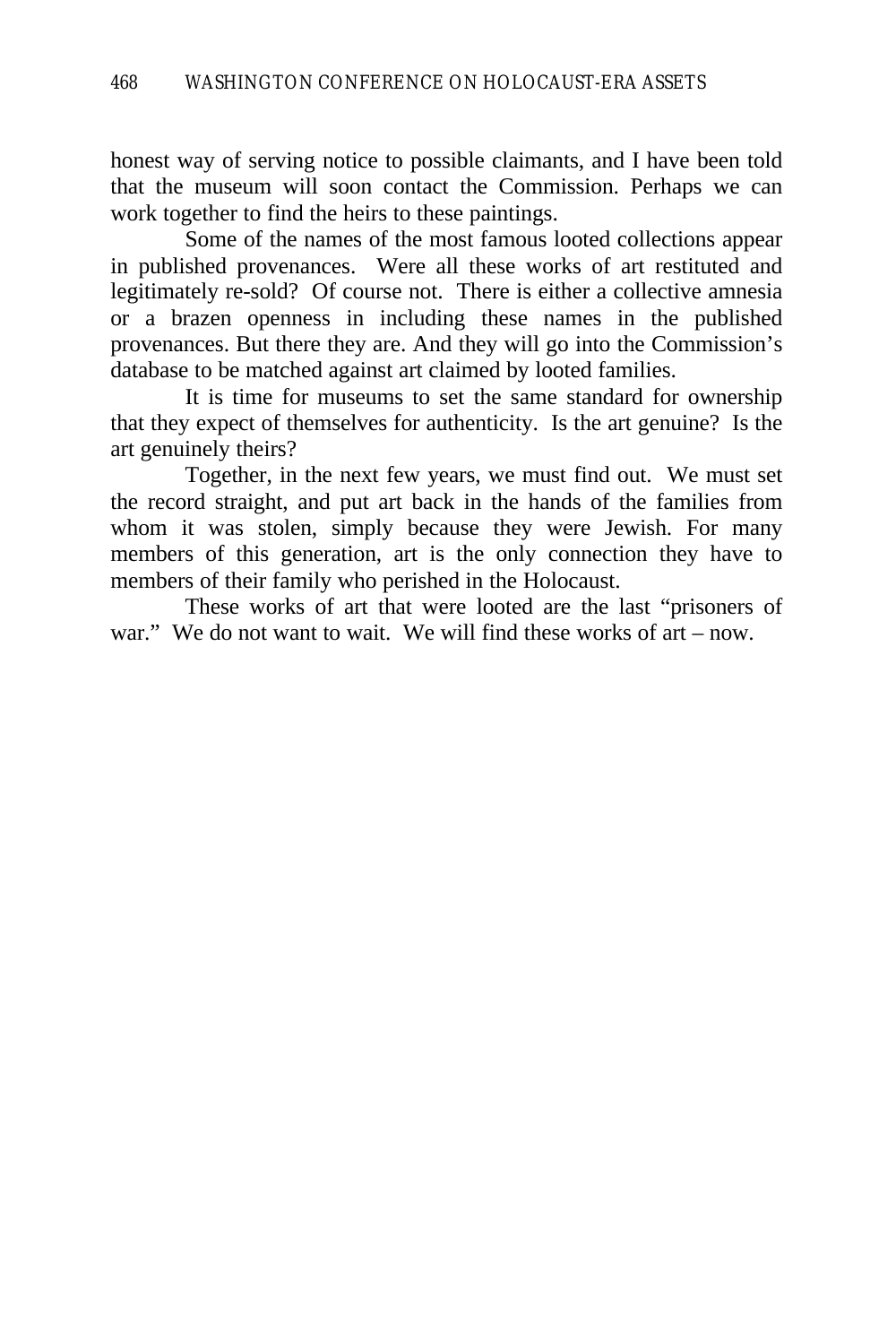### **Mr. Earl A. Powell, III** DIRECTOR, NATIONAL GALLERY OF ART UNITED STATES

#### Plenary Session on Nazi-Confiscated Art Issues

I would like to thank you for this opportunity to speak today to discuss the important subject of restitution of works of art seized during the Third Reich. We join our museum colleagues in expressing our profound concern for the victims whose artistic treasures were pillaged during the holocaust. The National Gallery has been involved since the end of World War II with the international effort to recover the looted works. On June 23, 1943, President Roosevelt established the Roberts Commission to promote the preservation of cultural properties and to protect Europe's treasures in war-ravaged areas. An independent presidential commission, it was headquartered at the National Gallery and several Gallery officials as well as those from the Metropolitan Museum of Art and other institutions served on this Commission. The Commission promoted the establishment of the Monuments, Fine Arts and Archives (MFAA) section of the U.S. Army in post-war Germany which, among other things, established "collecting points" where art objects retrieved from the Nazis could be inventoried and protected before their restitution.

Certain records of these and other restitution activities are available for research at the National Gallery Archives. Copies of the glass slides and gelatin negatives of the roughly 60,000 works of art in one of the Army collecting points, called the "Munich Collecting Point," are available for research in our Photo Archives. As a matter of interest, the historian and author, Lynn Nicholas, spent much time in our archives while researching her book, The Rape of Europa: The Fate of Europe's Treasures in the Third Reich and the Second World War. The last several years have brought forth an extraordinary amount of new scholarship regarding the fate of many cultural treasures during and after this terrible period. But more is needed and we are hopeful that new revelations will shed further—and much needed—scholarly light on this subject.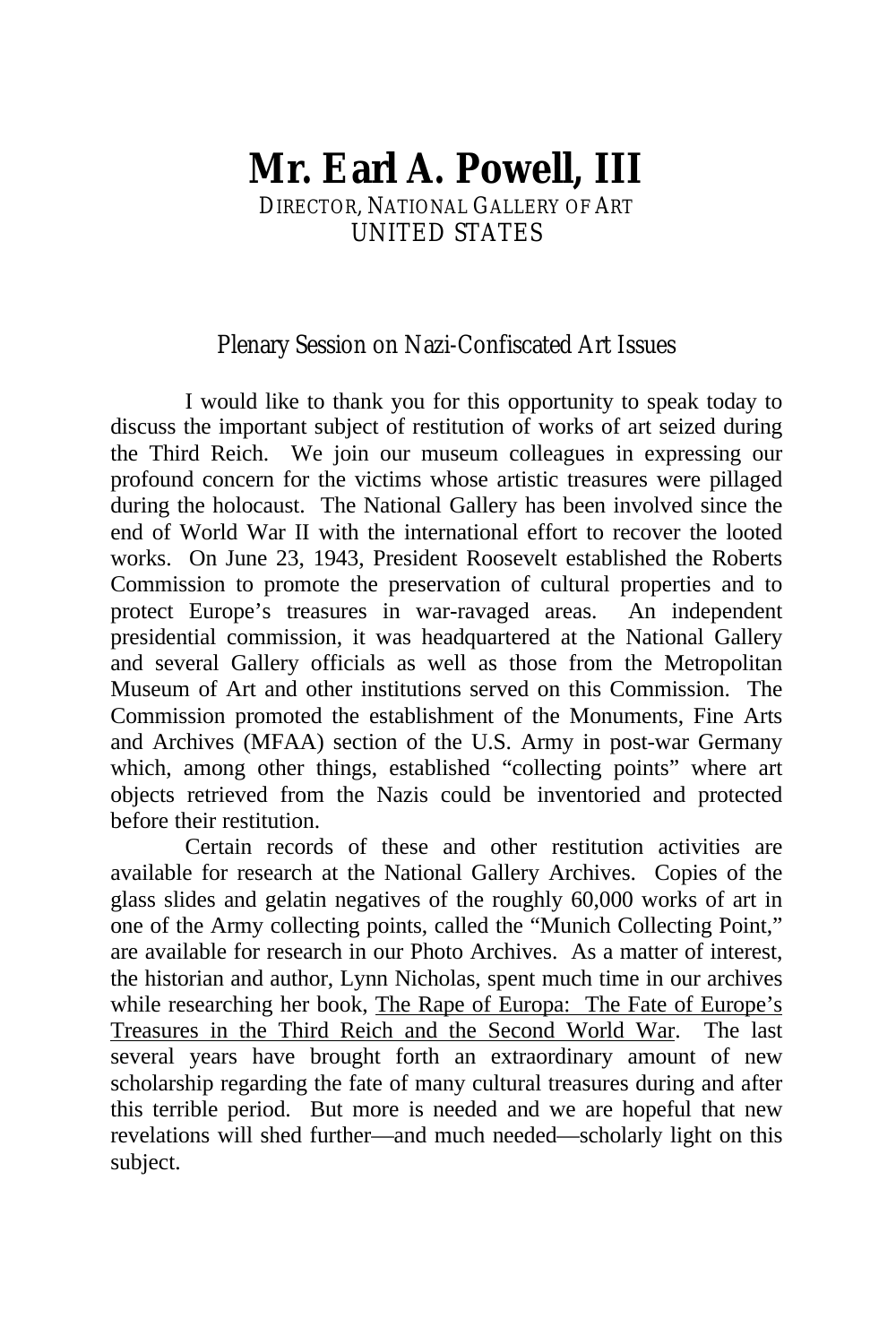The National Gallery follows the practice of American art museums of publishing annually a list of all acquisitions. In addition, the Gallery has undertaken an extensive project, which began over a decade ago and which will take years to complete, of the publication of a projected thirty-volume detailed systematic catalogue of its entire collection. Each volume, written by Gallery curators or other scholars, is devoted to a particular school of painting, sculpture or decorative arts area with comprehensive, scholarly essays on each work articulating the history, style, content, and context with technical notes and artist biographies, summarizing and expanding upon the literature in the field. Ten of these volumes have been published, three more will come out in 1998, and the other volumes are in progress. Additionally, research on works of art in the Gallery's collection is often available in special exhibition catalogues. As all of this new scholarly research is published, the details regarding the history of ownership, or provenance, are added to our curatorial records which are open to researchers. In an effort to make as much information as possible available to the public around the world, the National Gallery launched its World Wide Web Site a year ago. A cornerstone of the site is the collection section, which contains detailed provenance information on thousands of works of art in the National Gallery collection.

It is a time consuming, expensive kind of research. We are currently looking into a claim involving a work that was restituted by the allied military government after the war. In this case the claim involves legitimacy of ownership. The work in question is one of more than 20 drawings by Durer from the Lubomirski Collection which were returned in the 1940s to a lineal descendant of the family which originally owned them. This gentleman subsequently sold the drawings to several purchasers in good faith. These works are now held in many public and private collections in this country and abroad. The complexity of the case, which involves rightful ownership, dates back to 1823 and involves conflicting claims from more than one institution, and shifting national boundaries. This is the only claim received to date by the National Gallery. We are pressing on in our efforts to complete as thoroughly as possible the necessary provenance research. It is a complicated and time consuming task, which we trust will result in due course in a just resolution of the claim. Should any other claim arise we will treat it with the same commitment to establish the facts and achieve a resolution. The National Gallery, along with other museum directors, participated in the Association of Art Museum Directors' Task Force dedicated to finding solutions to these complex problems. We welcome the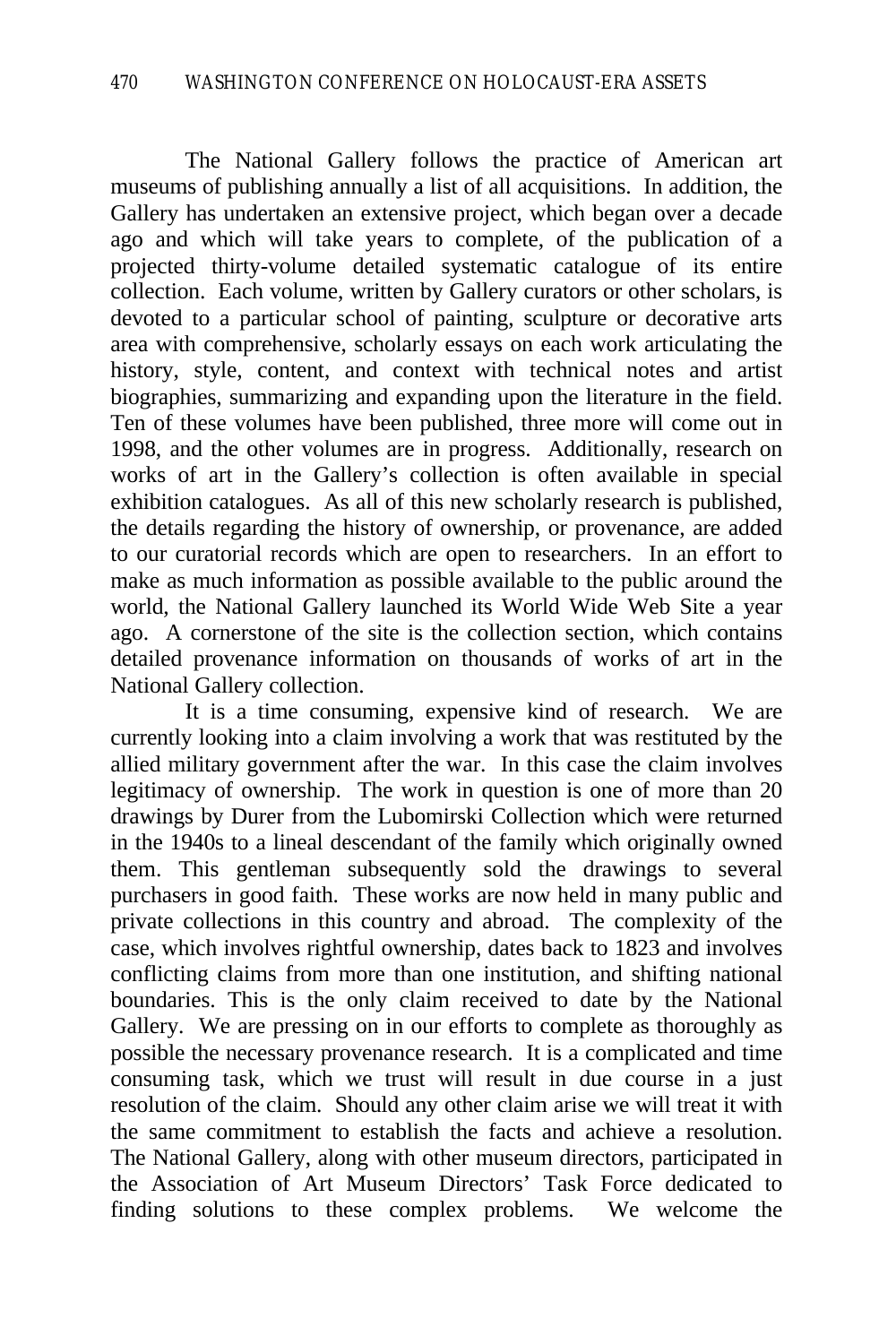opportunity to join with our colleagues in the museum community to explore ways of continuing restitution as new information becomes available.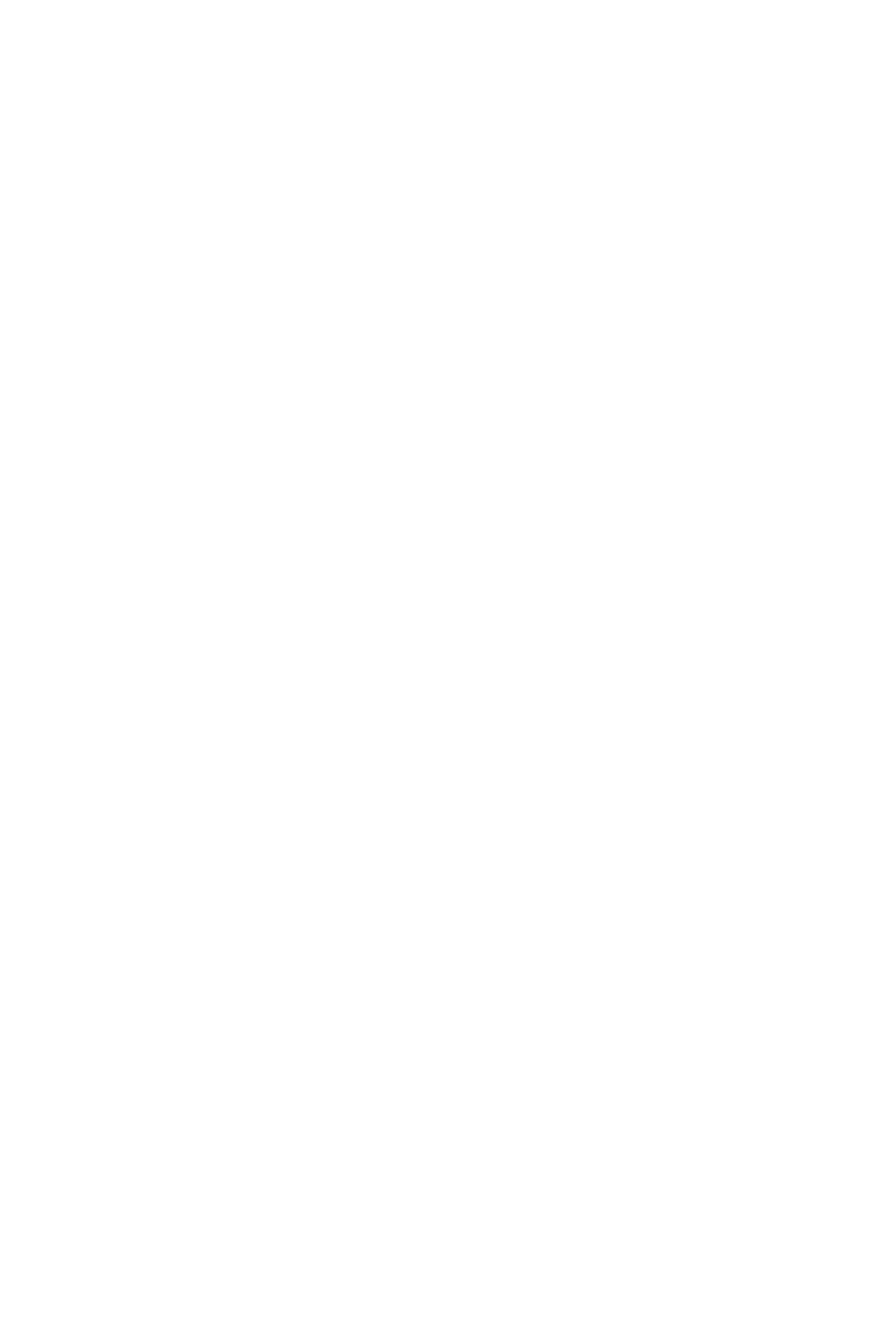# **Dr. Wojciech Kowalski**

PROFESSOR, FACULTY OF LAW, UNIVERSITY OF SILESIA POLAND

## **Restitution Policy of the Polish Government Post-war to Present**

#### Break-out Session on Nazi-Confiscated Art Issues: Government Restitution Policies, Postwar to Present

Polish cultural heritage suffered severe losses in the course of the  $19<sup>th</sup>$  and early  $20<sup>th</sup>$  centuries; thus, when the restitution policy was framed after World War Two, Poland, unlike many other states, could fall back on its previous 'wide' experience in this field. The only difference between World War Two and the former global war, or, other historical perturbations was the range of damage to cultural property and degree to which the plunder was organized, $1$  surpassing all previously suffered

<sup>&</sup>lt;sup>1</sup> Cultural looting was carried out on the formal basis of special Nazi decrees issued for occupied Poland and later for other countries in occupied Europe. See, for example, full text of such "laws" issued for occupied Poland, W. Kowalski: Art Treasures and War. A Study on the Restitution of Looted Cultural Property Pursuant Public International Law. Leicester 1998, annex 1 and 2, p. 91-92. For other countries see: R. Lemkin: Axis Rule in Occupied Europe. Washington 1944. As an illustration of the character of these "laws" referring to private property only two paragraphs of one of them only can be given. Regulation concerning confiscation of the works of art in the German-occupied Poland dated 16 December 1939:

<sup>&</sup>quot;Para 1: Public possession of the works of art in the German-occupied Poland is hereby confiscated for the sake of public benefit and use  $(\ldots)$ .

Para 2: The term of public possession of the works of art,  $(...)$  refers to: 1. Private collections of the works of art, which are subject to registration and security procedures undertaken by the appointed commissioner to protect their cultural and historical value, 2. The works of art in the exclusive possession of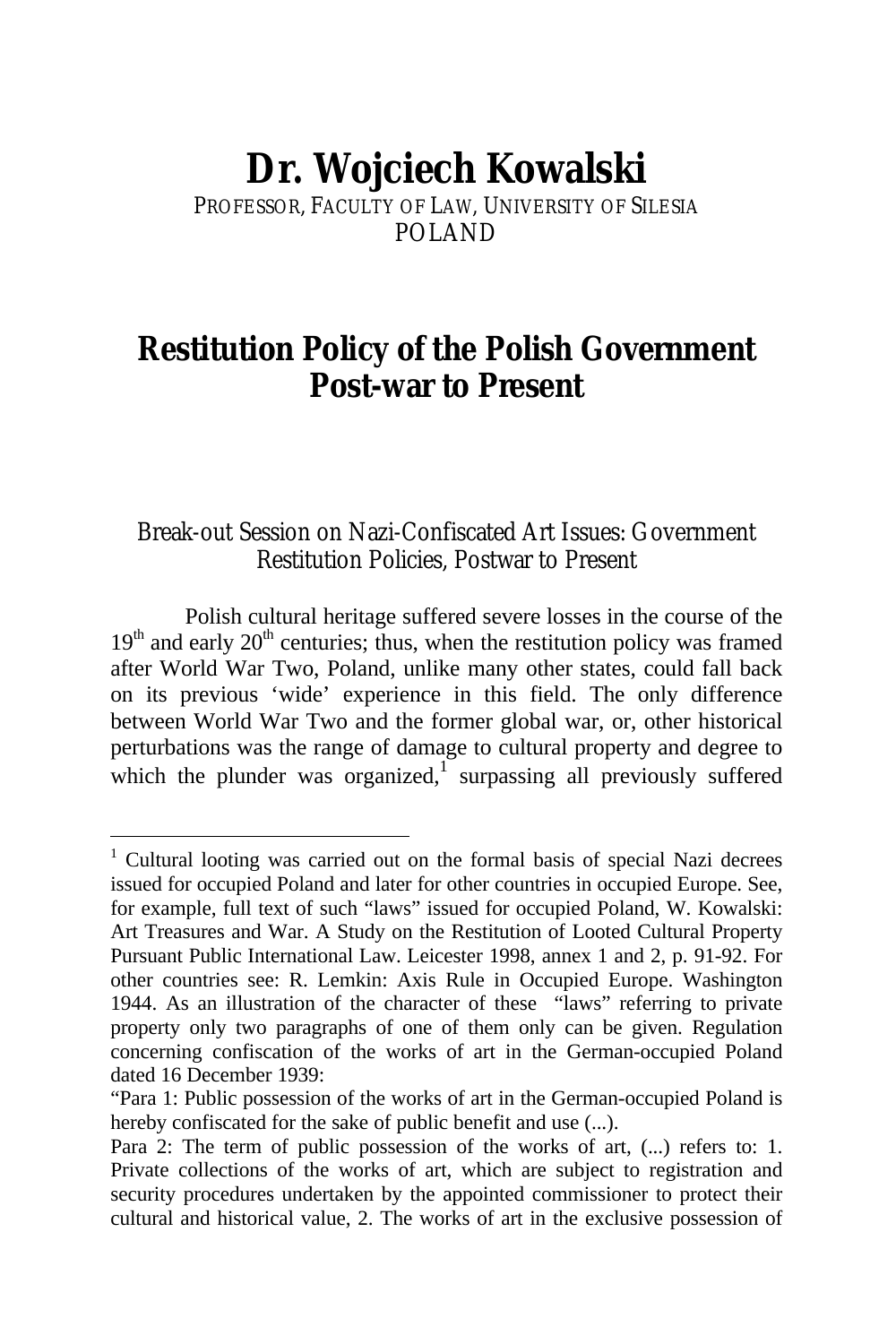losses.<sup>2</sup> The fate of Jewish assets could be given as the best example here.

For these reasons, the first attempts to formulate the concept of liquidating the effects that the War had on Polish culture were initiated right from the start - two months after the War broke out. It is at that time that the first conspiracy group was organized to register the damage inflicted upon culture and the losses resulting from the Nazi invasion of Poland in September 1939. Soon the group, called the Department of the Liquidation of the Effects of War, became an official agency of the Polish Government in Exile in London, which operated in conspiracy in the Nazi-occupied Poland. Also, in the structure of the Government in Exile itself, Bureau of Revendication of Cultural Losses was established, which, irrespective of considerable obstacles, remained in touch with the above mentioned Department which operated in Poland. The data on the losses and on the occupant's policy<sup>3</sup> that was thus obtained made it possible for the Bureau of Revendication of Cultural Losses to initiate the actions to be undertaken by the Allied agencies, for example, by the Conference of the Allied Ministers of Education which worked in London since 1942 until 1945.

In view of the above, it should be noticed that the Polish restitution policy began to emerge very early and was mainly focused on

 $\overline{a}$ 

<sup>3</sup> On the basis of the information on losses received this way, Charles Estreicher, head of the Bureau, was able to produce and publish their first account before the end of war. See: Ch. Estreicher (ed.): Cultural Losses of Poland, Index of Polish Losses During the German Occupation 1939-1943. London 1944.

the Church, except for the property needed for everyday liturgy." W. Kowalski, op. cit, p. 91.

Introduction of such "laws" constituted, without any question, severe breach of International Law of War. See, for example: I. Brownlie: International Law and the Use of Force by States. Oxford 1963, A. McNair, A. Watts: Legal Effects of War. Cambridge 1966. I. Brownlie: Principles of Public International Law. Oxford 1979.

<sup>2</sup> On the scale of damage and losses see, for example: G. Mihan: Looted Treasure: Germany's Raid on Art. London 1944, Tentative List of Jewish Cultural Treasures in Axis-Occupied Countries. Jewish Social Studies 1946, Vol. 8, no 1. Supplement, W. Tomkiewicz: Catalogue of Paintings Removed from Poland by the German Occupation Authorities During the Years 1939- 1945. Vol. 1. Foreign Paintings. Warsaw 1950, Vol. 2. Polish Paintings. Warsaw 1953. B. Biekowska: Losses of Polish Libraries During World War II. Warsaw 1994. L. H. Nicholas: The Rape of Europe. The Fate of Europe's Treasures in the Third Reich and the Second World War. New York 1994.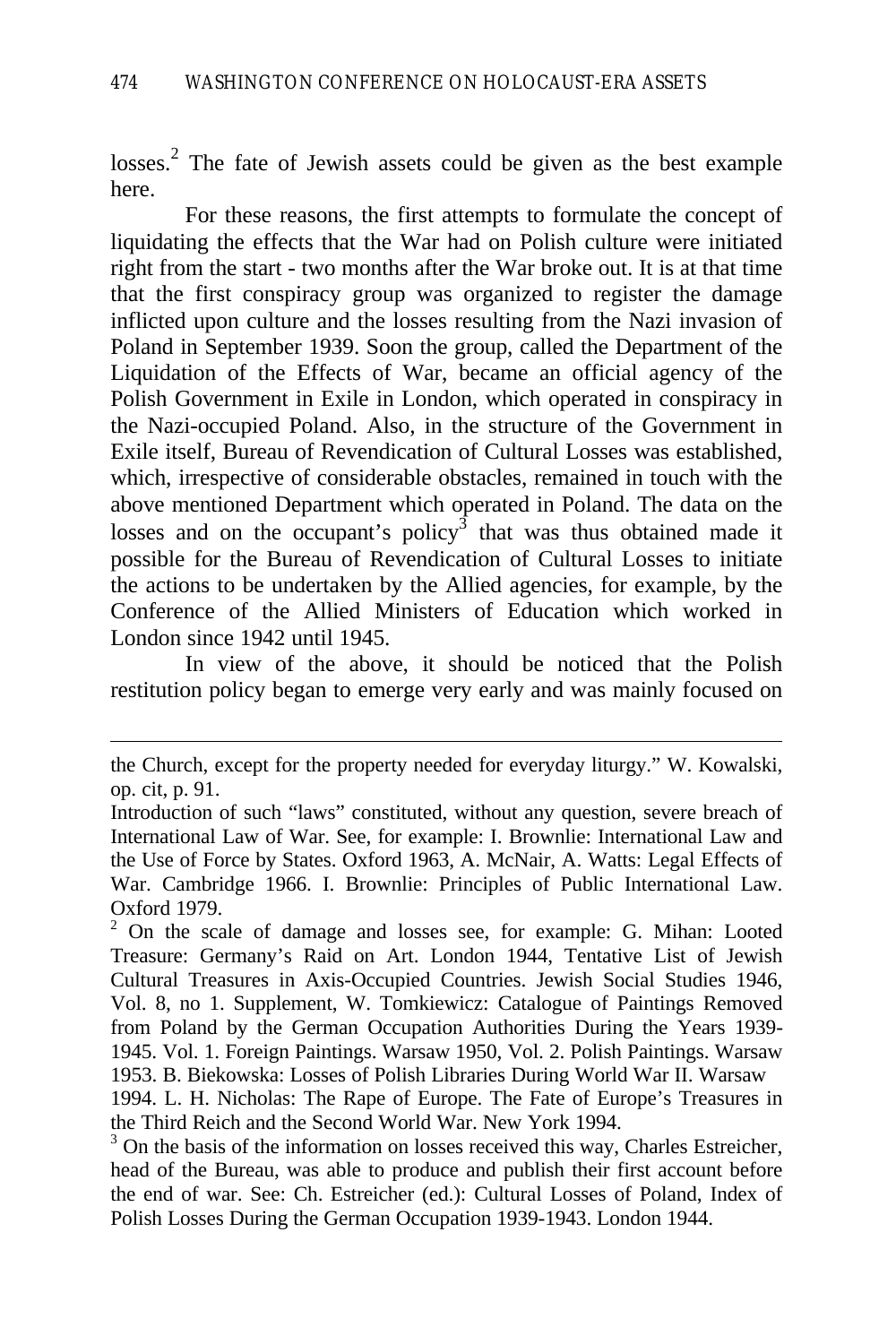two agencies: the one operating in the Nazi-occupied Poland- that is to say, directly at the scene of the crime, and the other one in London, which, at that time, was an important co-operation center for the Allies. I emphasize these facts, as they had a fundamental impact on the approach of the two agencies towards the principles upon which they framed their respective restitution policies.<sup>4</sup>

The circles operating in secret in Poland favored the postulate of reparations. Being everyday witness to the range of the inflicted damage<sup>5</sup> and the methods that the occupational administration and several Nazi agencies specialized in looting  $6$  employed, home-based organizations could not possibly imagine any other alternative way of indemnity. As cultural property was damaged and removed from Poland with no trace of documentation, and such activities were organized on massive scale, effective restitution seemed irrelevant or practically impossible. Moreover, in the process of organized removal of cultural property from Poland, the Nazis were interested to keep only the most valuable works of art, allocating the majority of plundered cultural objects to sale through special agencies, such as Haupttreuhandstelle Ost, HTO (Central Trustees Office, East). $\frac{7}{1}$  In view of this, the circles involved in the issue

<sup>&</sup>lt;sup>4</sup> The process of formulating these policies and arguments raised during relevant discussions, see: W. Kowalski: Liquidation of the Effects of World War II in the Area of Culture. Warsaw 1994, see in particular chapter I entitled: Concept of the Redress of Losses in the Field of Culture put forth by Polish Centres before the end of War, p. 15 et seq.

<sup>&</sup>lt;sup>5</sup> The first full report of the Nazi's cultural policy in occupied Poland based on their evidence was published in London in 1945. See: The Nazi-Kultur in Poland by Several Authors of Necessity Temporarily Anonymous (Written in Warsaw Under the German Occupation) London , HMSO, 1945.

<sup>&</sup>lt;sup>6</sup> Today we would rather say - specialized in cultural cleansing. These agencies included, among other organizations, SS art branch called Ahnenerbe (Ancestral Heritage) and Einsatzstab Reichsleiter Rosenberg (ERR). Rosenberg was formally instructed by Hitler to "transport to Germany cultural goods which appear valuable to him and to safeguard them there". NA, RG 260/411, Keitel to CIC France, September 17, 1940. L. H. Nicholas: The Rape..., p. 125. For more information on the activity of SS Ahnenerbe, see: H. Lehmann-Haupt: "Cultural Looting of the Ahnenerbe". Office of Military Government for Germany (US), Berlin, March 1, 1948, no. 183. On the role of both these agencies see several remarks and facts given by L. H. Nicholas: The Rape.....

 $7$  To illustrate the scope and scale of the HTO activity, it is enough to quote a fragment of one of its executive orders: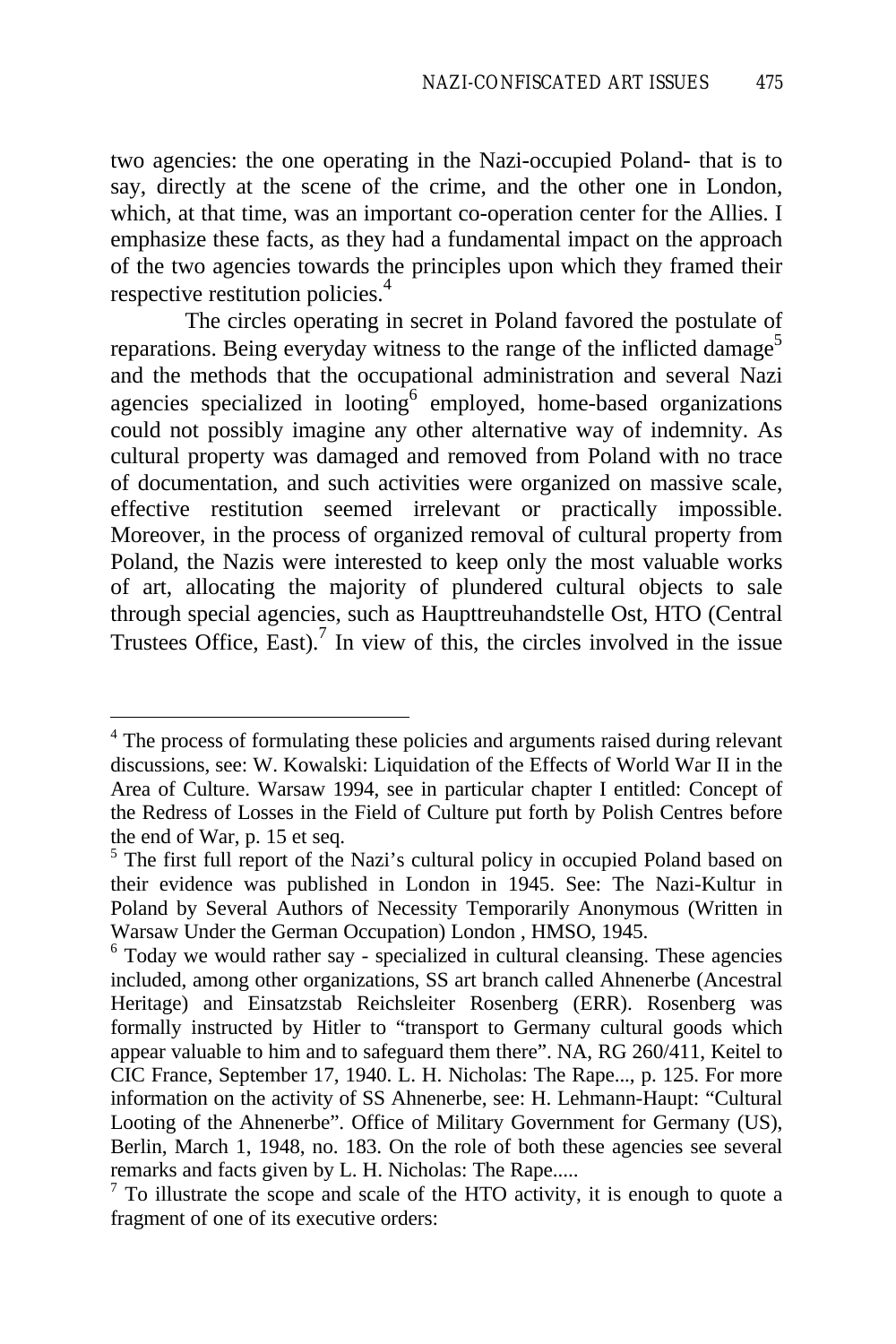of reparation considered different options of the same, practically impossible solution. Was there and is there any way to compensate the loss of as unique objects as only the works of art can be?

For example, while considering what kind of indemnity could be claimed for the destruction of the Royal Castle in Warsaw, deliberations were made how many paintings could have been bought by a Polish king in the  $18<sup>th</sup>$  century with the money that had been used for extension works on this castle. Several sources could even name which paintings could have been bought, basing their estimations on the actual works, which had been purchased at that time by a Prussian king. Furthermore, because the paintings in question were still kept in Berlin, it was argued that they should be claimed as compensation for the damaged Royal Castle.<sup>8</sup> Under such circumstances, the only realistic solution of repairing the inflicted damage seemed to be the reparations 'payable' in cultural property.

Unlike the organizations operating in Poland, the Polish Government in Exile in London had a different view on liquidating the effects of the War. On the one hand, it was difficult for them to fully understand the extent of damage and plunder, as they had not witnessed it in their own eyes. Living in the times of the omnipresence of mass

<sup>&</sup>quot;I. In order to fortify Germanism and the defense of the Reich, confiscation is ordered (...) of all objects mentioned in point II of this order on confiscation, found in the territories which have (...) become a component part of the Reich, as well as those found in the Governmentship General ( occupied central part of Poland, add. W. K.) providing that these objects do not belong to the Reichsdeutsch or the Volksdeutsch (two kinds of German citizenship, add. W. K.), or that the Reichsdeutsch and Volksdeutsch do not own more than 75% of the rights to the property. Most particularly, subject to confiscation are all objects mentioned in point II found in archives, museums, public collections, and in Polish or Jewish possession, but whose security and appropriate treatment lies in German interest.

II. 1. Objects of historical and prehistoric provenience, records, books, documents important for research on the history of civilization and public life, and those particularly relevant to the question of German contribution to the historic, cultural and economic development of the country as well as documents of importance to current history. 2. Objects of artistic, cultural and historic value, such as paintings, sculptures, furniture, rugs, crystal pieces, books, etc. 3. Objects of interior decorations and objects of precious metals". Document of December 15, 1939. Further quotations: W. Kowalski: Liquidation..p. 20.

<sup>&</sup>lt;sup>8</sup> For more detailed description of these discussions see: W. Kowalski: Liquidation... p. 28-29.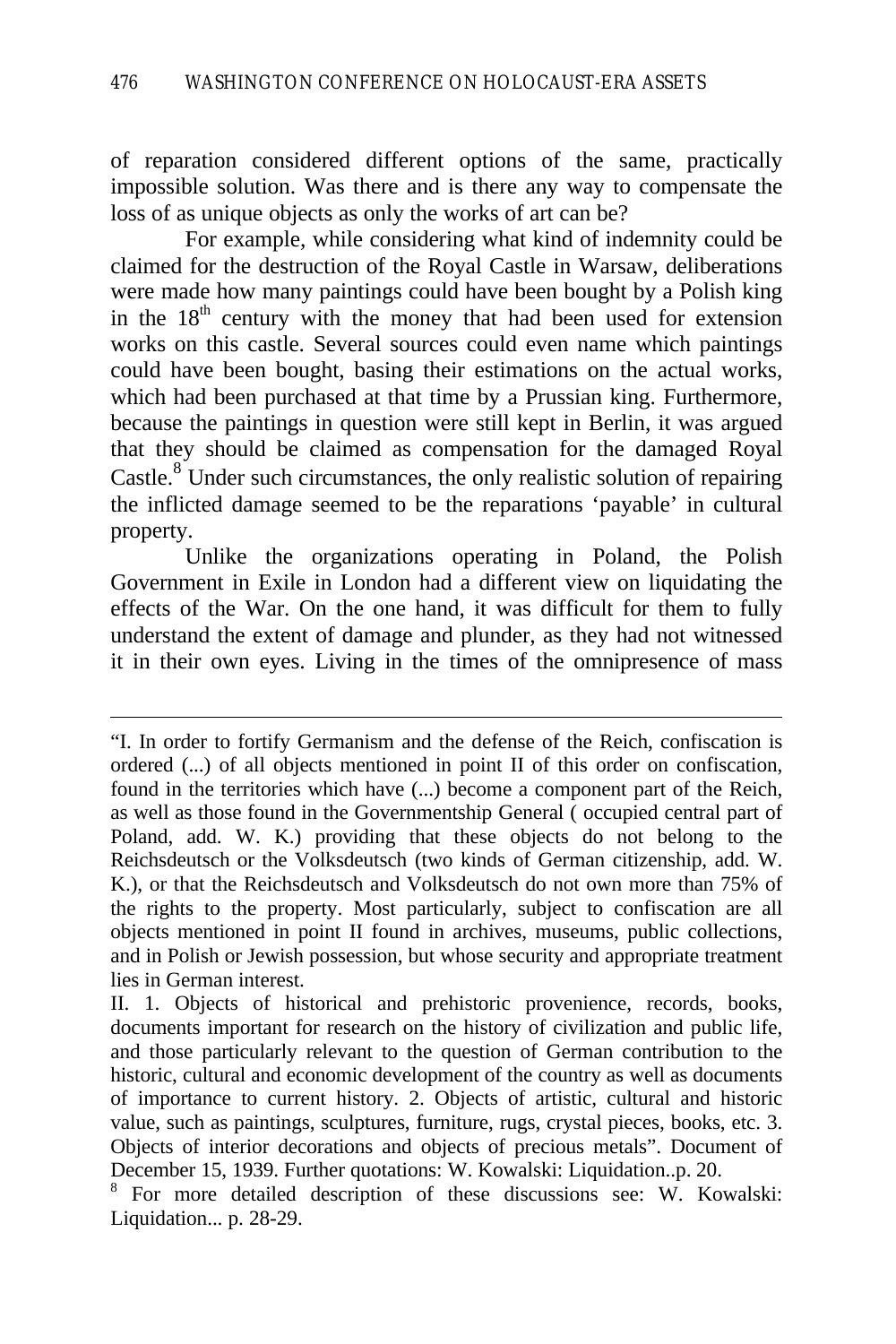media, one must remember that people acting in conspiracy under the Nazi occupation could not possibly take photographs or make films. However, on the other hand, any reparation proposals put forward before the Allied bodies had to be realistic. Neither the political practice of the states concerned, nor the international law recognized, at that time, reparations in the form of cultural property. The only precedent in this matter was made in Art. 247 of the Versailles Treaty, under which such reparations were stipulated in favor of Belgium only and in purely symbolic form.<sup>9</sup> Although some far-reaching reparation proposals were every now and then presented in England or the USA, including, for example, a postulate to seize the German collections and divide them among the injured states, these were only public opinion<sup>10</sup> or private bodies' postulates.<sup>11</sup> The respective governments were much more moderate in their views. Due to political reasons, obvious reparation claims tended to be limited and intermediate solutions were looked for instead.

<sup>&</sup>lt;sup>9</sup> Art. 247 of the Versailles Treaty, as well as the whole issue of cultural reparations after the World War I is discussed in detail in W. Kowalski: Art Treasures ....p. 33 et seq. See also detailed report on the negotiations which led to the formulation of art. 247 in: P. Burnett: Reparation at the Paris Peace Conference from the Standpoint of the American Delegation. New York 1940.

<sup>&</sup>lt;sup>10</sup> Rather radical stand of the British opinion was, for example, expressed in "The Daily Telegraph" of March 16, 1943. A. E. Russel wrote that: ".increasing attention is rightly being paid to the unparalleled looting committed by the Germans in the occupied countries of Europe; looting not only of war materials, live stock and food, but of major works of art and uncountable humbler of treasures...Whereby the galleries of German cities contain large and well catalogued collections of works of art and craftsmanship of all kinds and of all countries, and of immense value. I suggest that at the end of the war an International Restitution Committee should take possession of all such collections with the view of distributing their contents between the various ravaged nations. The confiscation should be sweeping, so that empty museums and galleries would be a permanent reminder to the Germans that war does not pay and a comptemptous rejection of their impudent claim to be the guardians of Europe's culture."

<sup>&</sup>lt;sup>11</sup> In the USA one of such opinions was formulated by the Study Group of the Council of Foreign Relations. They found proper, that "In default of restoration of property which is of exceptional historical, artistic, or cultural value, the Axis nations must substitute equivalent property of their own". A Memorandum on the Restitution or Indemnification of Property Seized, Damaged, or Destroyed During World War II. In: Council of Foreign Relations. The Postwar Settlement of Property Rights. New York 1945.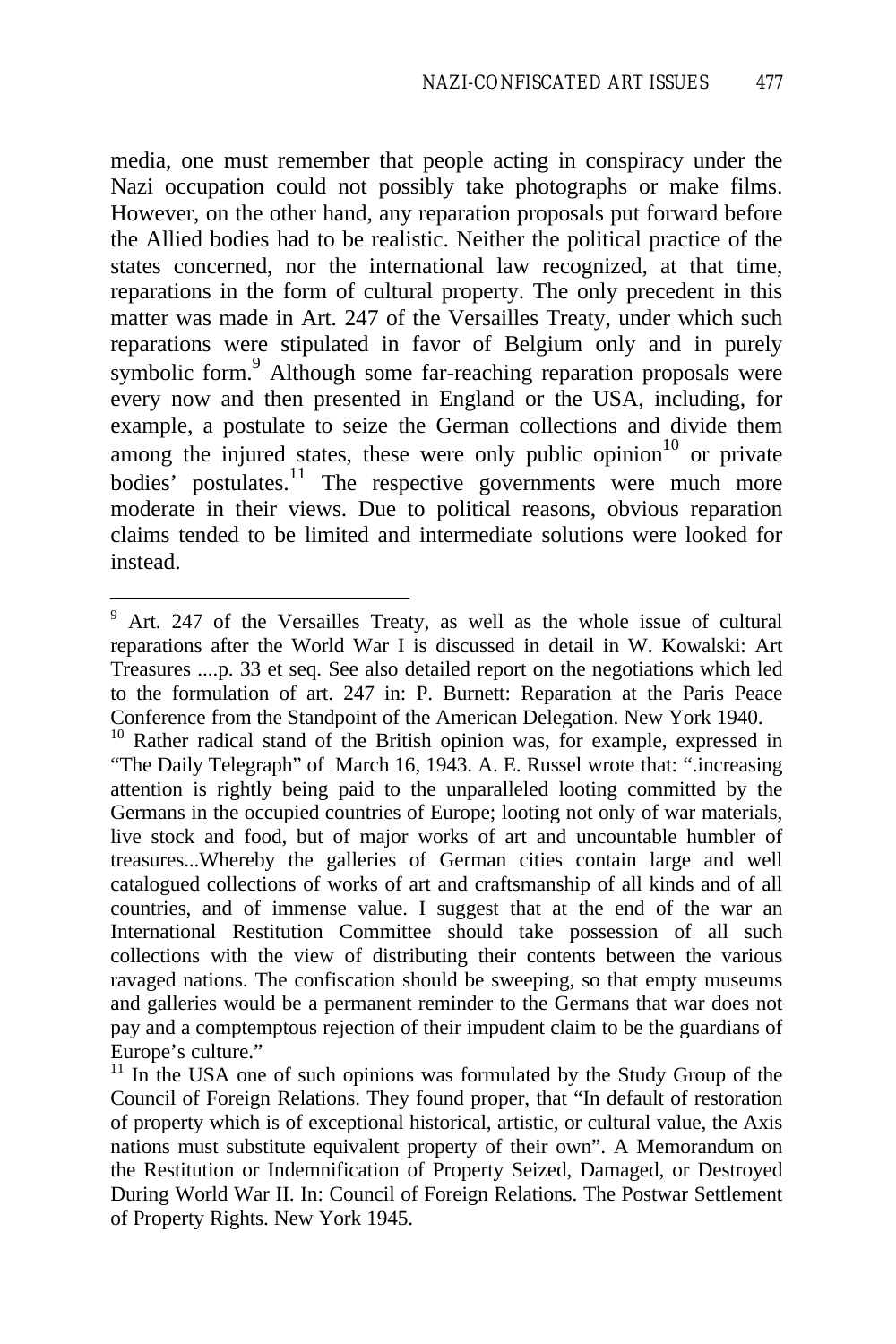As Poland and Germany had been in close neighborhood for ages and the cultures of the two nations intermingled in the course of the centuries, one solution was self-evident. If the reparations could be paid to Poland neither in German cultural property, which anyway was not welcome in our country at that time, nor in world famous masterpieces, which was politically unrealistic, the advanced claims would have to concern the Polish cultural heritage which had been kept, in quite a few cases, in German museums for several centuries. Following such reasoning, actual attempts were made to prepare the claims for such form of reparations, registered in the files of the Department of the Liquidation of the effects of War operating in conspiracy. For example, it was expected that numerous military accessories of Polish origin would be handed over to Poland, as well as portraits of Polish historical persons and some collections which had been purchased in Poland.

Another way of making good considered as feasible was in kind restitution. On the basis of the exemplary in-kind restitution stipulated in the Versailles Treaty, the proposal involved the compensation of irretrievably lost cultural property by the works of art of equivalent importance.

As a result of such reasoning, final drafts of some clauses of the peace treaty were formulated by the Ministry in the Polish Government in Exile, which was responsible for the preparation of the Polish proposals for a peace conference. The drafts are the best representation of the restitution concept adopted as an official standpoint the Polish Party before 1945.

This gave priority to absolute restitution. Considering the circumstances of the plunder, which was often made for the private benefit of German soldiers or civil occupational authorities, the draft of the peace treaty obligated the German Party to hand over all the Nazi documentation concerning cultural property, including the registers and inventories kept in German museums, etc. $12$  In-kind restitution was

 $12$  Art. 3 of this Draft stated that since there were: "very many instances of robbery of property by the German military and German officials who took advantage of their position as the occupant for their own private use and due to the resultant difficulty in finding these objects in Germany for they were not included in any collections or government warehouses, German was under obligation to order a compulsory registration in order to return the works of art, historic objects of the art and crafts industry, historic mementos, cult objects, books, documents, etc, seized in Poland by the said persons." W. Kowalski: Liquidation...p. 40.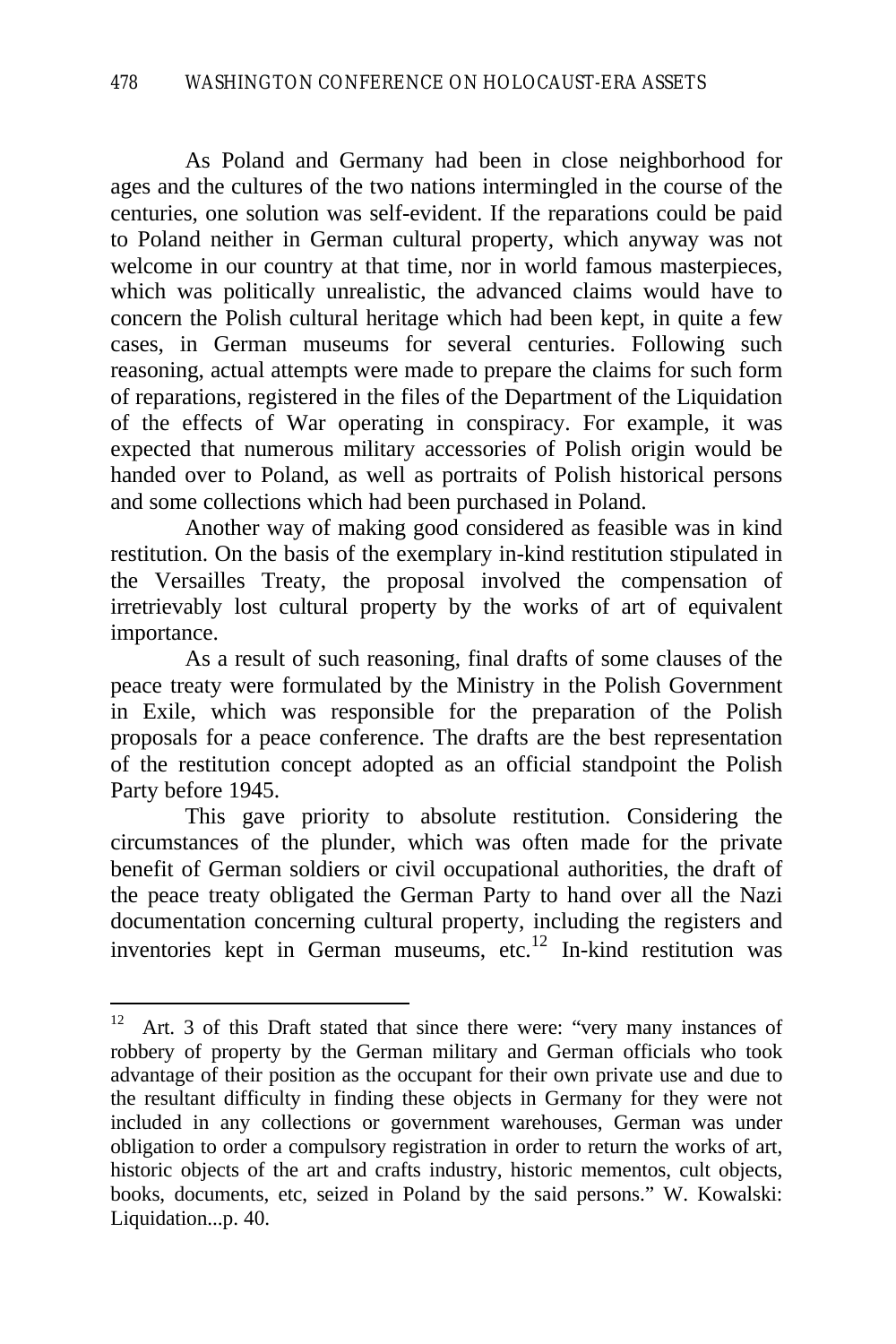considered as the next priority. This solution involved handing over the works of art of equivalent value or importance, to compensate for irretrievably lost cultural property, or, to rebuild historically important works of architecture.<sup>13</sup> The most comprehensive provision of the draft was devoted to reparations of cultural heritage. The adopted principle stipulated the supremacy of cultural reparations over any other reparations, which was highlighted by a separation of the cultural reparation postulates form the chapter devoted to reparations in general.<sup>14</sup> The postulate was supported with a list of claimed works of art, at the top of which the cultural property of Polish origin was placed, and next, different objects kept mainly in Berlin or Dresden museums successively.<sup>15</sup> I would also like to recall yet another interesting postulate that, although proposed by one of the experts, had never been included in the draft. It was a plan to create an international museum of the plundered works of art, consisting of those object that had been found but could not be returned to their rightful owners, as it was impossible to determine who the owners were. According to the plan, this, so-called, "Common Exchange Museum" was not supposed to have a permanent base; instead, the idea was to transfer the museum collection from town to town among the injured countries every few years. The crucial reasoning behind this concept was a kind of "indirect" return of the cultural heritage looted from a nation which had, quite probably, been deprived of the objects

<sup>&</sup>lt;sup>13</sup> The relevant provision of the Draft was formulated as follows: "Germany has bound itself to restore historic secular and church buildings as well as monuments that had been destroyed by military operations and due to the special orders issued upon their cessation (torn down, remodeled, etc.). Art. 4. W. Kowalski: Liquidation...p. 41

 $14$  This idea is reflected by the art. 1 of the Draft which reads: "Reparations and requital for losses in the field of culture (...) for a clearly distinct area of obligation and have priority over and above all other categories of imposed obligations". W. Kowalski: Liquidation...p. 41.

<sup>&</sup>lt;sup>15</sup> Art. 5 of the Draft provided in this respect: "For the deliberate destruction and damage, and for the loss of cultural property in the area of museum art collections and artistic furnishings of the destroyed buildings, Germany is obliged by the provisions regarding reparations and requital to deliver works of art and objects of the arts and crafts industry in the number and type specified in the enclosed Annex, in that the ill will of the Germans as well as the enormous value of this property for the Polish nation is taken into consideration". W. Kowalski: Liquidation... p. 41. See also detailed description of the Annex, p. 42- 43.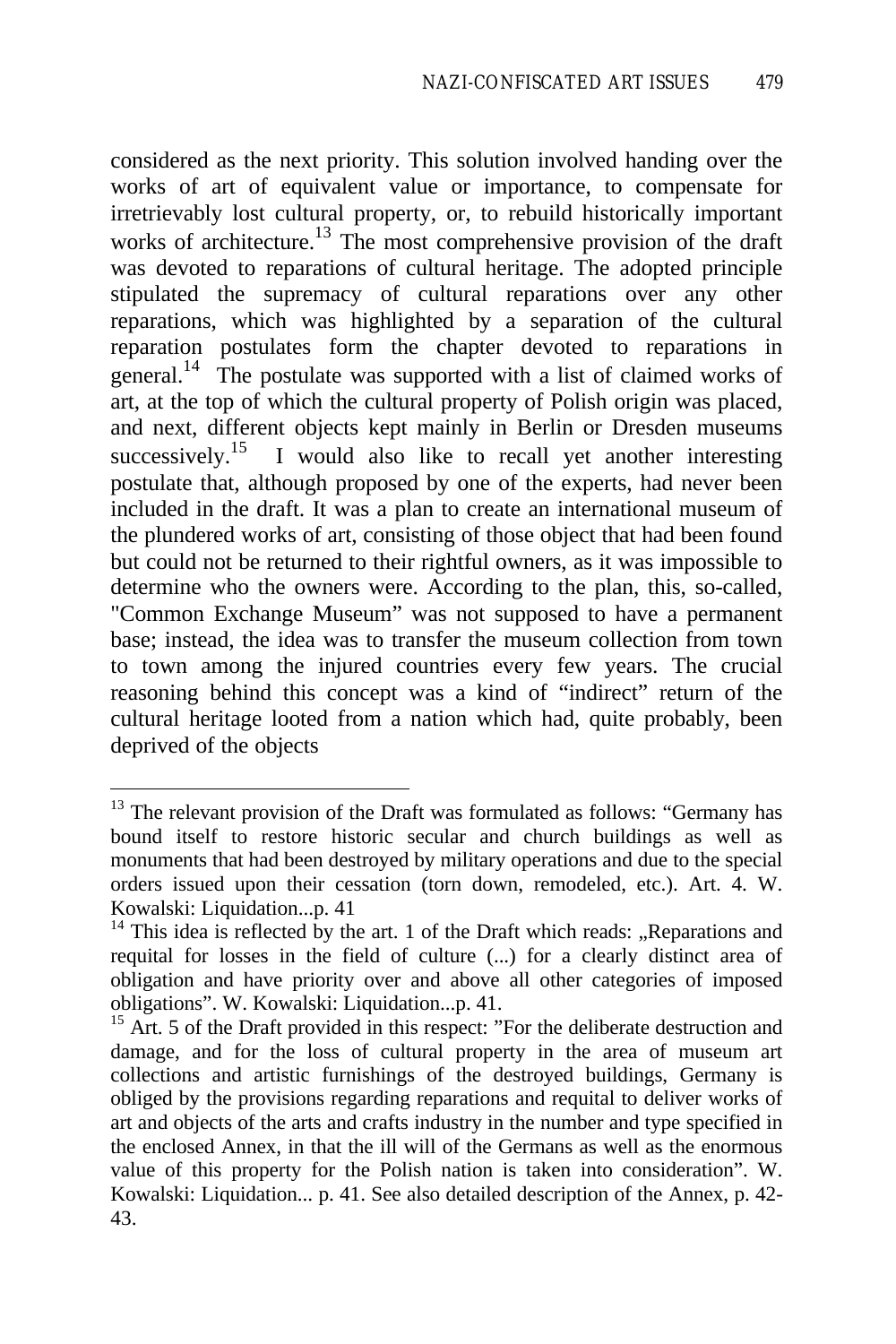After the war operations stopped in 1945, the Soviet-dependent government took power in Poland but, in general, this had no influence on the restitution concept formulated before the War was over. Obviously, for political reasons, it was addressed to Germany only, although even then it was difficult to conceal the massive removal of cultural property by the Red Army from the formerly German lands which were already granted to Poland, not to mention the tragic fate experienced by the cultural heritage left in the former Polish eastern territories taken over USSR. The above mentioned restitution principles were adopted by the Ministry of Culture and Arts and had to be presented to the Allies by the Ministry of Foreign Affairs as Poland's official proposal.

The basic postulate was still absolute restitution of the objects that could be identified. This postulate was the only one that was ever executed in practice but only to limited extent. Its fulfillment was largely possible thanks to the American military administration of the relevant Occupation Zone in Germany, where most of the Polish cultural property of great value was found, having been removed by the Nazis from Cracow, Warsaw, etc. Due to good co-operation in this field, 34 362 cultural objects were returned to Poland in 1945 and 1946. As far as the second postulate of in-kind restitution was concerned, initially, there was also a chance to achieve it thanks to the attitude of the American government, which at least up to the year 1947, was the only one that supported such form of restitution. Thus, the principle of in-kind restitution was introduced to the Definition of Restitution adopted by the Control Council for Germany in 1947 as its official legal standpoint to give grounds for the in-kind restitution proceedings in all the four occupation zones. According to point 3 of this document, "As to goods of unique character, restitution of which is impossible, a special instruction will fix the categories of goods which will be subject to replacement, the nature of these replacements and the conditions under which such goods could be replaced by equivalent objects." On the basis of this indication, the Polish government approached the American military authorities with a list of 64 paintings to be granted to Poland as compensation for the paintings removed from our country by the Nazis. However, 1947 was the year of the beginning of the Cold War, which put an end to the chance of executing the provisions made previously by the Allies. The reparation proposals turned to be entirely unacceptable in practice for purely political reasons.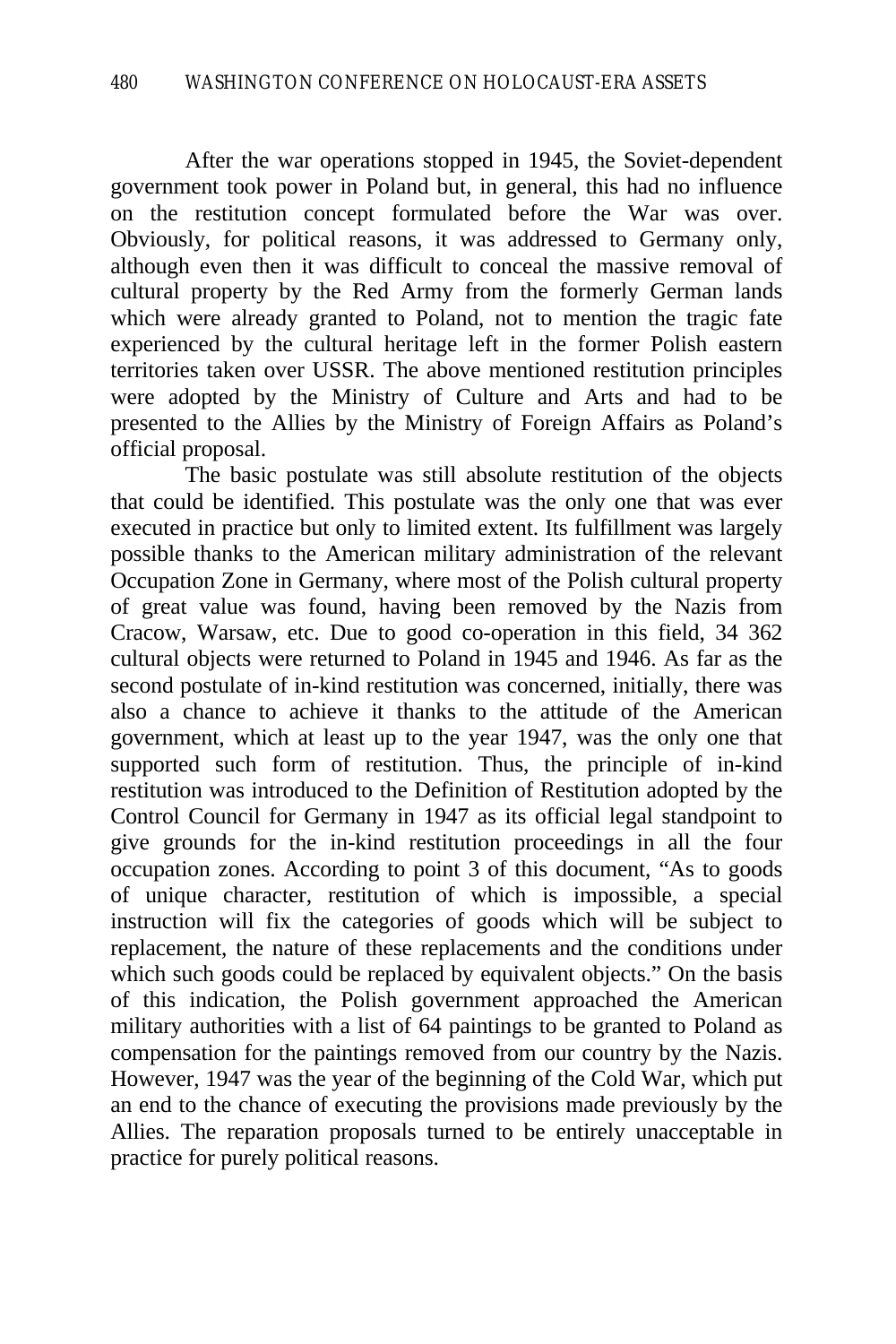At that time, the Polish Ministry of Culture and Arts had already some preliminary data on the war losses, $16$  and prepared comprehensive general postulates of reparations and restitution claims from Germany. Apart from the facilities to the damaged theatres, operas, libraries and other cultural institutions, the claims comprised lists of works of art grouped in different categories, including, for example: paintings of various schools, old furniture, ceramics, tapestry, etc.<sup>17</sup> The lists were made in view of the objects to be found in the Dresden Gallery, which, at that time was kept in the Soviet territory. The Polish Ministry of Culture and Arts assumed that if Poland was to receive 15 % of the reparations due to the USSR under the Berlin Treaty provisions, the same portion of the Dresden Gallery collection could be claimed as well. Finally, this postulate, just as the whole concept of reparations, were never officially presented. Apart from some obvious political obstacles, the Polish authorities at that time paid much more attention to economic reparations, with particular focus on the industrial ones.

Following the ensuing unfavorable political climate, restitution proposals were gradually limited, until, in principle, they became a historical issue. As a result of these developments, in the early 1950s the Bureau of Revindication and Reparations in the Ministry of Culture and Arts was closed. Thus, the inventory of the War losses was discontinued, stopping at the figure of 516 000 cultural objects including those that had been completely damaged. The last attempt at restitution measures undertaken at that time was the 1953 proposal made by the Polish Party to exchange 117 German works of art for the  $18<sup>th</sup>$  century architectural designs of Warsaw buildings which were required to rebuild the city so much damaged in World War Two. Irrespective of definite agreements

<sup>&</sup>lt;sup>16</sup> For more details on the methods used in collecting information about the losses and their assessment, see: W. Kowalski: Liquidation..p. 67 et seq. According to official report presented by Ambassador Wierbowski at the meeting of the Deputy Ministers of Foreign Affaires in London in 1947, Poland lost 43 % of the cultural property owned in 1939. For example, the National Museum in Warsaw lost 100% of ancient art, 78% of Polish paintings, 58% of foreign paintings, and 75% of the applied art.

 $17$  For example, the lists include the following entries: from the Kaiser Friedrich-Museum in Berlin: 45 paintings of the 14th and 15th century Italian school, 62 paintings of the 16th to 18th century Italian school, 10 paintings of the 17th century Spanish school, from the Neues Museum in Berlin: 3 Egyptian granite sarcophagi, 10 Egyptian stone sarcophagi, 15 alabaster Egyptian vases, 10 Roman busts, 100 Greek vases, etc, etc. For further entries see: W. Kowalski: Liquidation...p. 82-83.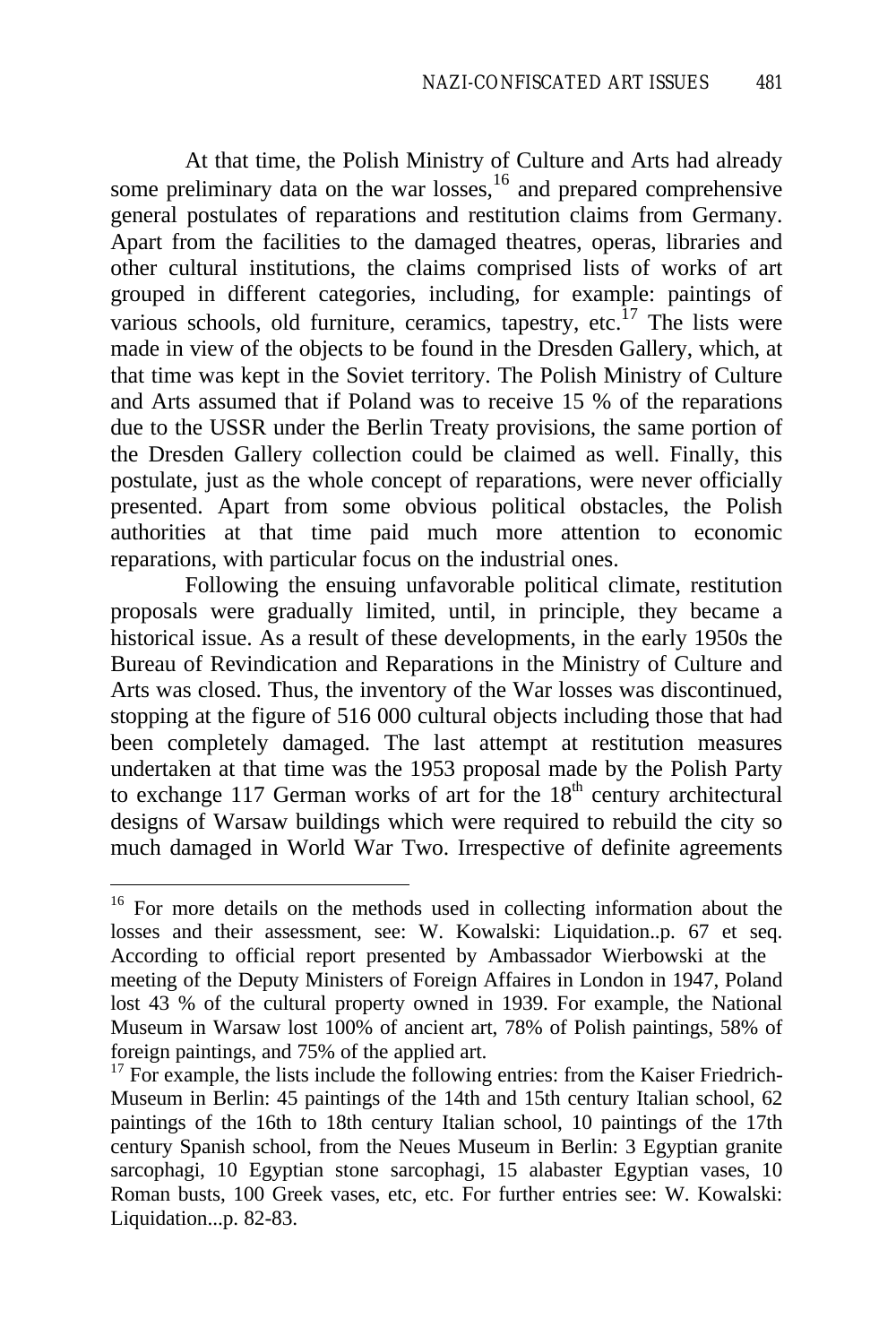made between Poland and East Germany on the diplomatic level, the exchange had a unilateral character only - the German Party accepted the paintings with proper solemnity but never gave the promised designs.

Due to the political changes initiated in Poland in the late 1980s the problem of the liquidation of the effects of the Second World War has revived as an issue of diplomatic negotiations. In the case of Poland that means reopening of 'old' matters still to be settled with Germany and we may say, 'new' matters related to Russia and other states in the East of Europe, with which this dialogue could be entered into only nowadays. In 1991 probably the last attempt was made to list the losses suffered by Polish culture in World War Two. Up to the day on which I am making this speech, the inventory has recorded 52 038 items altogether. This figure includes single works of art and whole collections. In terms of categories it covers, for example: 4600 paintings by Polish masters, 3 730 paintings by foreign masters, 2363 pieces of sculpture, 3 250 gold-work objects, etc.

Irrespective of the future figure by which the present statistics will be increased, it has always been evident that this task is impossible to achieve as a whole. The documentation concerning cultural property damaged or removed by the Nazis from Poland is incomplete as a result of the methods by means of which the plunder and damage were made. Therefore, if it is impossible to calculate the losses, how can they be directly repaired?

Under such circumstances, what restitution policy should my government adopt?

Because of the main focus of our conference, my remarks will cover only the relations with Germany. For obvious reasons, I cannot answer this question in full detail, but generally it would be my suggestion to adopt the following principles.

On the one hand, the losses are still remembered in Poland and they are still easily and clearly visible in many places and many cultural institutions, so their character is not purely historical.

On the other hand, the restitution policy should also be determined by the present and future political relations between Poland and Germany, totally different from the political climate of the times when the above discussed rigid restitution and reparations concepts were formulated. Our present relations have been designated by 'the treaty on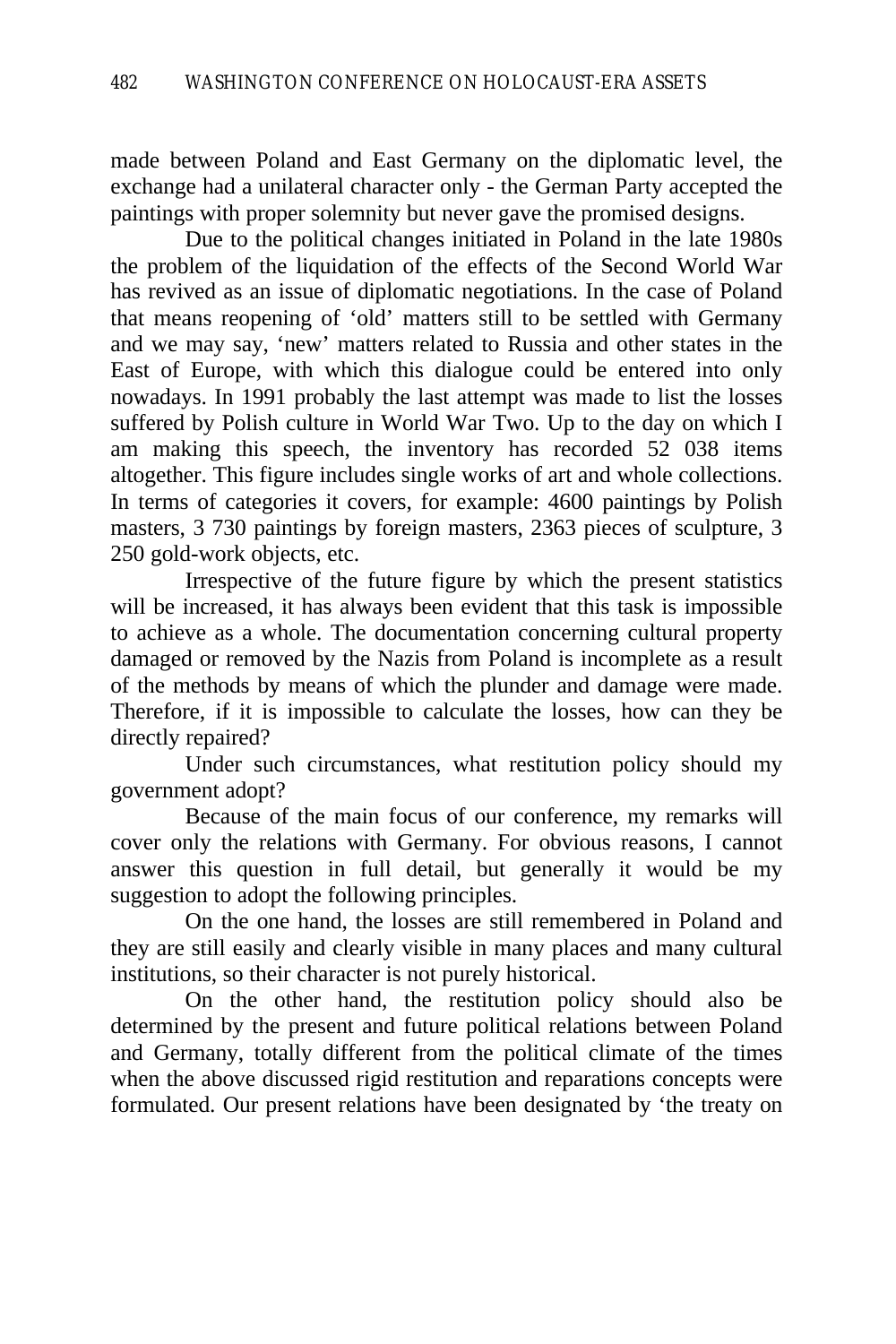good neighborhood policy and friendly co-operation<sup>'18</sup> signed several years ago between the two countries and I am convinced that the suggestive wording of this title is not only formal. In my opinion, the issue of the lost cultural heritage seems to be the last unresolved problem concerning the effects of the War. However, the way in which this issue is to be settled should by no means disturb our good relations; conversely, it should show that our two countries are capable of settling even the most difficult disputes so the good relations between us are permanent and long-lasting.

What will probably remain out of the old restitution concepts is the expectation to receive back all the cultural property that was subject of unlawful removal and can be restituted now. As far as other aspects of the policy of liquidating the war effects is concerned, it should be based on the general principles laid down in the above-mentioned treaty. First and foremost, Art.  $28^{19}$  stipulates that Poland and Germany will co-

<sup>&</sup>lt;sup>18</sup> Treaty between the Republic of Poland and the Federal Republic of Germany on good neighborhood policy and friendly cooperation signed in Bonn on June 17, 1991.

 $19$  Art. 28 reads as follows:

<sup>&</sup>quot;1. The contracting Parties will co-operate in the field of the preservation and protection of European cultural heritage. They will protect monuments.

<sup>2.</sup> The contracting Parties will assure particular care for located on their respective territories places and cultural properties, which are the evidence of historical events and of cultural and scientific traditions and achievements of other Party, and will assure full access to them or will take steps to assure such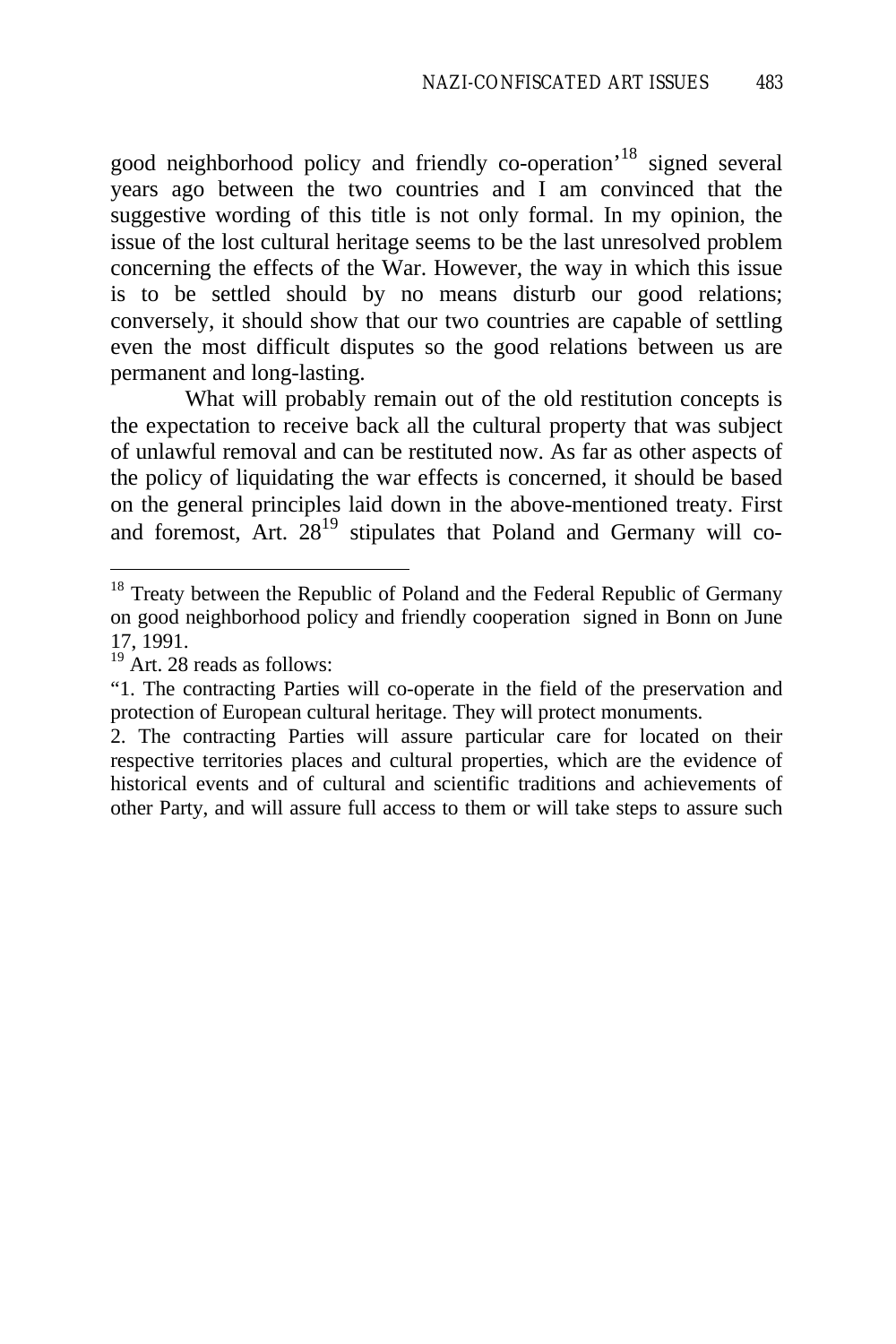operate in the field of the protection of European cultural heritage. It also includes the obligation of both parties to protect the objects of Polish heritage that have been preserved Germany, as well as German heritage located in Poland. As section 2 of the said Article emphasizes, these efforts should be undertaken 'in the spirit of concord and reconciliation', which, if really accepted by the two Parties, shall definitely facilitate the settlement of even the most difficult issues connected with cultural property and archival material.

access in case it is not in the State's competence. Above mentioned places and cultural properties are under legal protection of both Parties. Contracting Parties will undertake initiatives in this respect in the spirit of concord and reconciliation.

<sup>3.</sup> The contracting Parties will strive to resolve in the same spirit the problems related to the cultural goods and archives starting with individual cases".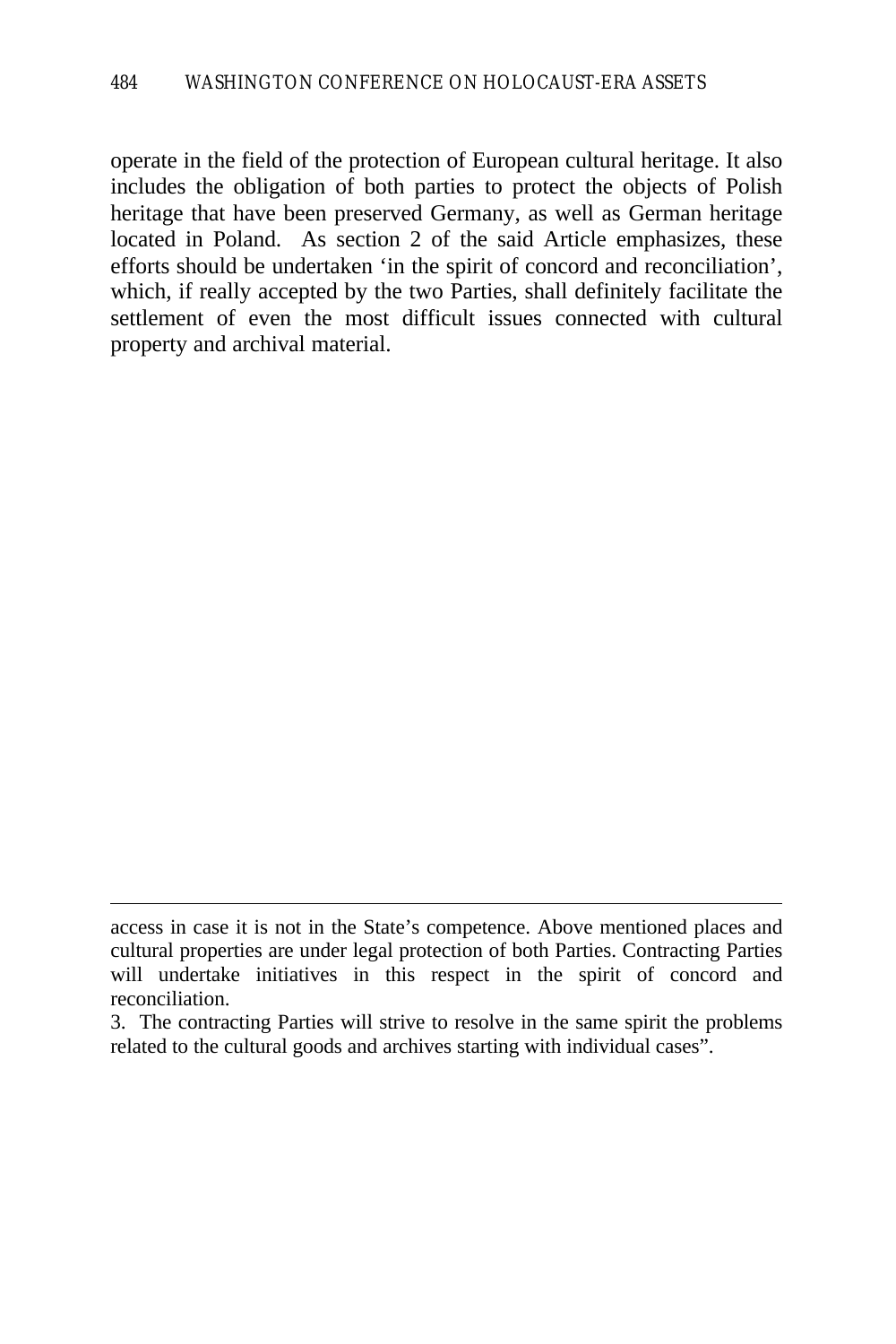# **Dr. Oliver Rathkolb**

### KREISKY ARCHIVES AND INSTITUTE FOR CONTEMPORARY HISTORY, UNIVERSITY OF VIENNA AUSTRIA

# **From 'Legacy of Shame' to New Debates over Nazi Looted Art**

## Break-out Session on Nazi-Confiscated Art Issues: Government Restitution Policies, Postwar to Present

#### 1) INTERNATIONAL DEBATES 1984/1985

A few years before the Waldheim-Debate – in 1984 – Andrew Decker criticized the "Austrian Style" of restitution of art work stolen by the National Socialists after 1938, and he primarily focused on items stored in a monastery outside Vienna (Mauerbach), which had been turned over by the US authorities in Germany after they passed on the supervision over the Central Art Collecting Point in Munich to the Germans in  $1951$ .<sup>1</sup> These remaining 8,500 pictures, drawings and books have still not been restituted partly due to the rather unprofessional and reluctant handling by low level Austrian authorities to trace down the owners (e.g., limiting the publishing of the list in the Austrian government newspaper "Wiener Zeitung" in 1969, which is barely read outside Austrian government circles) and the unwillingness of politicians to solve the issue by passing a law in the parliament until July 1995 (in

<sup>&</sup>lt;sup>1</sup> Andrew Decker, "A Legacy of Shame," ARTnews 83 (December 1984): 55-75; see also Andrew Decker, "How Things Work in Austria: Stolen Works of Art," *ARTnews* 92 (Summer 1993): 198-200. and Herbert Haupt, *Das Kunsthistorische Museum. Die Geschichte des Hauses am Ring. Hundert Jahre im Spiegel der Ereignisse* (Wien: 1991). More precisely Josephine Leistra, "The Mauerbach Case," *Spoils of War*, .3 (December 1996): 22-27.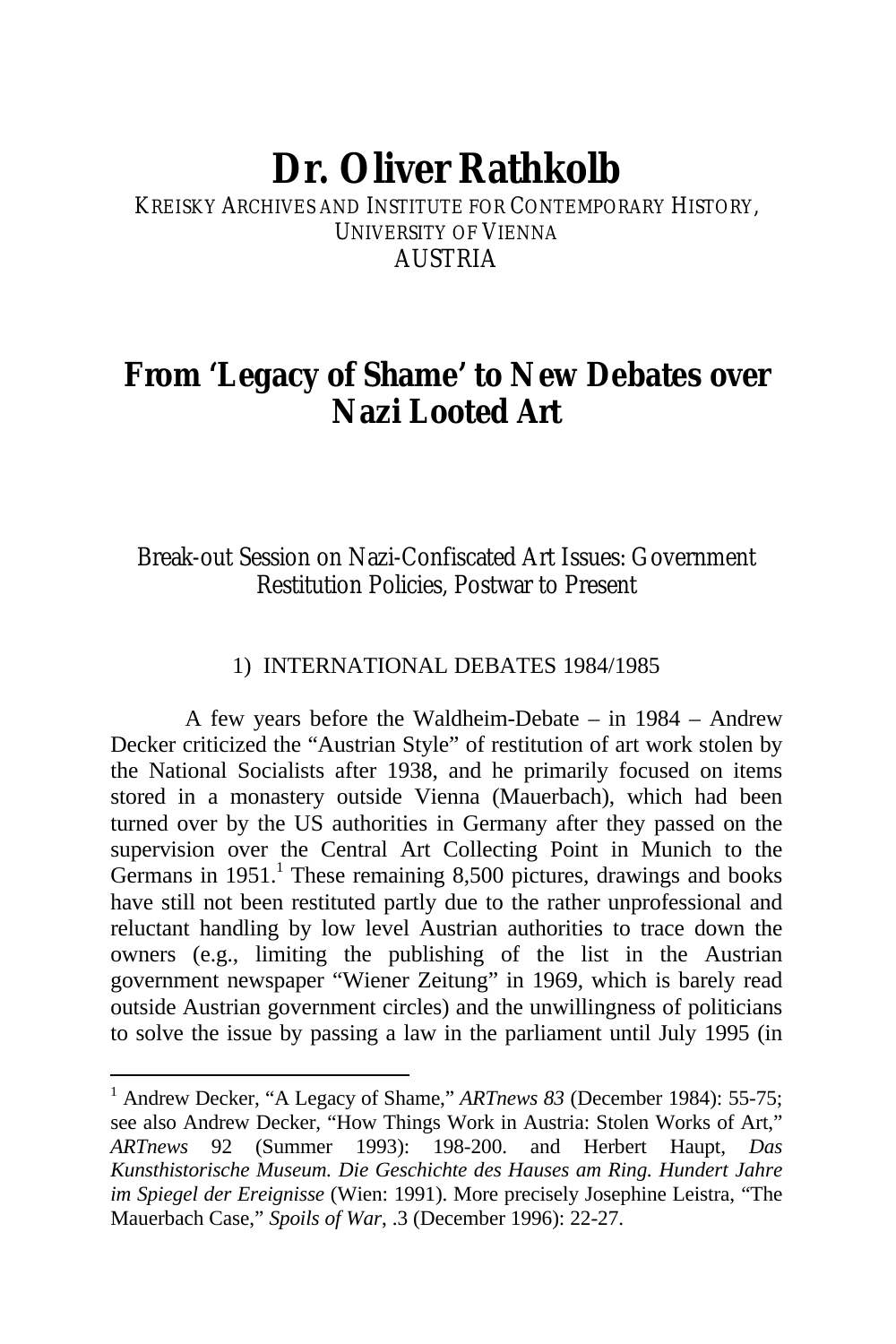1969 the Austrian parliament only agreed to enlarge the acceptance of claims until the end of  $1972$ ).<sup>2</sup>

On Christmas Eve 1997, however, the international media began to respond to a new debate. This time it focused on specific individual Nazi era art claims by two families concerning two paintings from the Austrian expressionist Schiele. The paintings were on display in the Museum of Modern Art in New York on loan from the private (state subsidized) Leopold Foundation.<sup>3</sup> On January 7, 1998, the Manhattan District Attorney confiscated the two paintings ("Portrait of Wally" and "Dead City") starting a criminal investigation into the ownership of the paintings and providing evidence for a possible trial before a grand jury.<sup>4</sup>

It should be noted that this incident was not only a side show of the "Swiss Nazi Gold Bank" discussion but became part of a much broader debate in the US dealing with the sometimes dubious ownership of alleged Nazi loot on display in several museums in the US and Canada - paintings claimed by heirs of Holocaust victims.<sup>5</sup> Before the "Austrian incident" the "Holocaust Art Restitution Project" was established in Washington, D.C. and the World Jewish Congress established a "Commission for Art Recovery." This commission is chaired by former US Ambassador to Austria, Ronald Lauder, who also happens to be the chairman of the MOMA.

In order to place the various events into a broader perspective I shall try to analyze some of the historical reasons for the most recent discussions. These discussions culminated in an international media debate and a new – much more concerned – political debate in Austria with an unexpected outcome. I cannot go into more details, why it took nearly 10 years to solve the issue, although on the level of the key decision makers like then Chancellor Fred Sinowatz and Minister of Finance Franz Vranitzky, who in 1986 became Chancellor, the option of an auction in favor of the Jewish community in Vienna and Jewish organizations has been already agreed upon. The original idea along these lines have been proposed in early 1980 by then Chancellor Bruno

 2 Paul Grosz, "Introduction," in Christie's, The Mauerbach Benefit Sale, Vienna, October 29-30, 1996, Auction 5638.

<sup>3</sup> *New York Times*, 24 December 1997.

<sup>4</sup> *New York Times*, 8 January 1998.

<sup>5</sup> *Boston Globe*, 24 July 1997.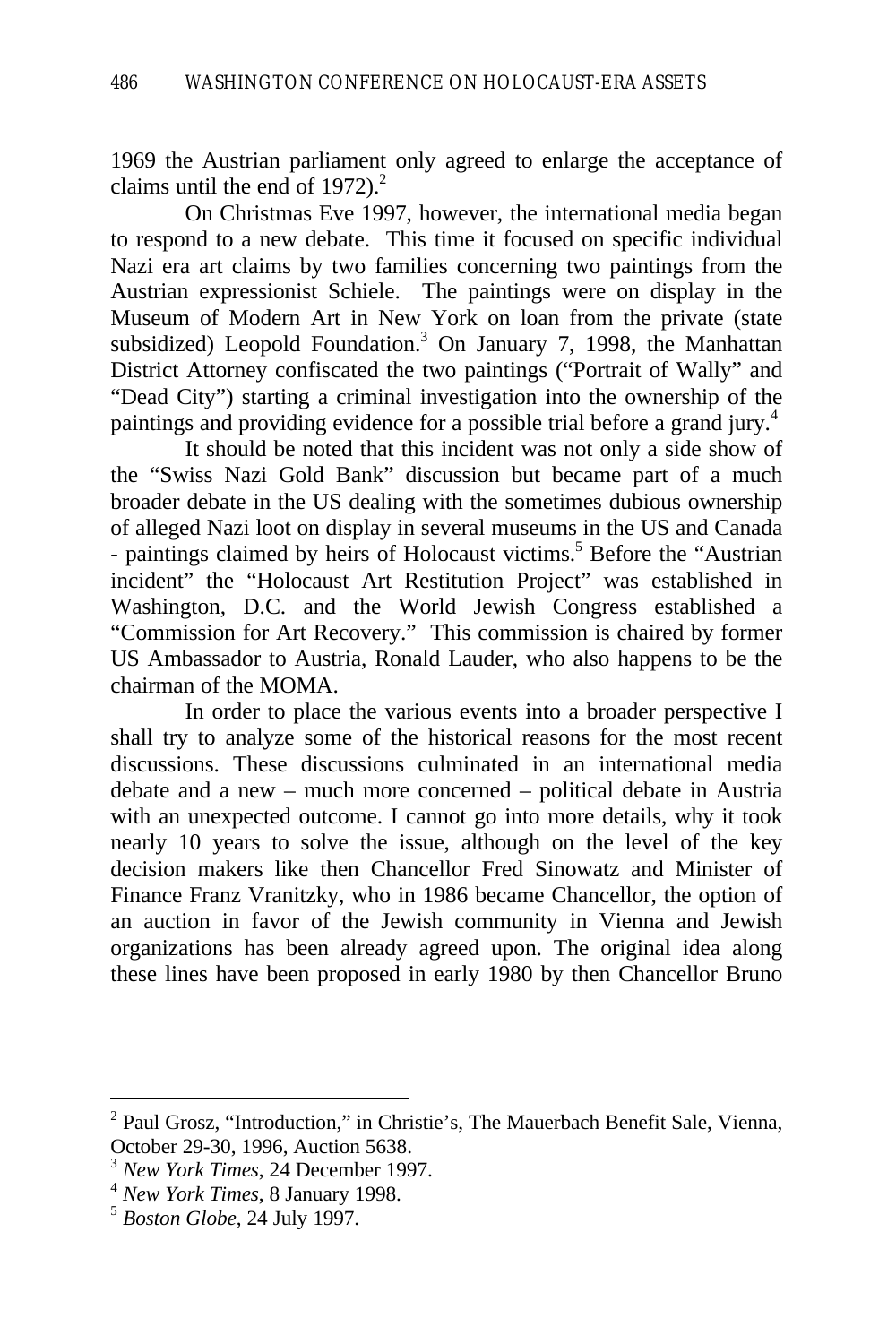Kreisky and Minister of Science and Research Hertha Firnberg.<sup>6</sup> In the following article I shall try to analyze briefly some of the 1945 ff. roots of these public debates of the 1980s and early 1990s.

#### 2) NATIONAL RESTITUTION FIRST - US ART RESTITUTION POLICIES AFTER 1945

One of the central problems of postwar art restitution certainly is the policy question of how to administer the return of stolen art in Austria. On May 8, 1945, US troops took over authority over the greatest collection of Nazi loot in Austria in the Alt Aussee salt mine (and other repositories nearby like the Lauffen mine in Bad Ischl) which contained works of art (7,000 paintings and drawings, and approximately 3,000 other items) $<sup>7</sup>$  – stolen and sometimes bought from all Nazi occupied</sup> Europe to become part of the "Führermuseum" in  $\text{Linz} - a$  project close to the heart of Hitler himself.<sup>8</sup> Austrian resistance fighters and Austrian museum experts had already taken care of the art treasures and prevented the destruction by National Socialist and SS hard-liners.<sup>9</sup>

A considerable portion of the Alt Aussee loot was of "Austrian" origin – some 700 paintings belonging to the Rothschild family and 500 paintings belonging to other Jewish families. Although the Rothschilds and the other collectors and/or their heirs had been brutally forced out of Austria by 1938 by the Nazi regime thereby taking their art treasures,

 6 Bruno Aigner, Information für Heinz Fischer, 20 June 1985 and Sinowatz to Vranitzky, 4 July 1985, Bruno Kreisky Archives Foundation, Vienna, Franz Vranitzky Archives, Mag. Krammer, Box Mauerbach.

<sup>7</sup> United States Allied Commission Austria, *The Rehabilitation of Austria, 1945- 1947*, Vol. III, Vienna (no publisher and no date, app. 1950) 67. (more details concerning the legal and political aspects of preserving art 1918-1945 in: Eva Frodl-Kraft, Gefährdetes Erbe. Österreichs Denkmalschutz und Denkmalpflege 1918-1945 im Prisma der Zeitgeschichte, Wien, 1997).

<sup>8</sup> Charles de Jaeger, *The Linz File. Hitler's Plunder of Europe's Art (Exeter: Webb and Bower, 1981)*, 19 and with more sophisticated analysis and academic research by Jonathan Petropoulos, *Art as Politics in the Third Reich* (Chapel Hill: The University of North Carolina Press, 1996). See also Lynn H. Nicholas, *The Rape of Europe. The Fate of Europe's Treasures in the Third Reich and the Second World War* (New York: Knopf, 1994), 346-350.

<sup>9</sup> Katharina Hammer, *Glanz im Dunkel. Die Bergung von Kunstschätzen im Salzkammergut am Ende des 2. Weltkrieges* (Wien: Bundesverlag, 1986), 119- 166.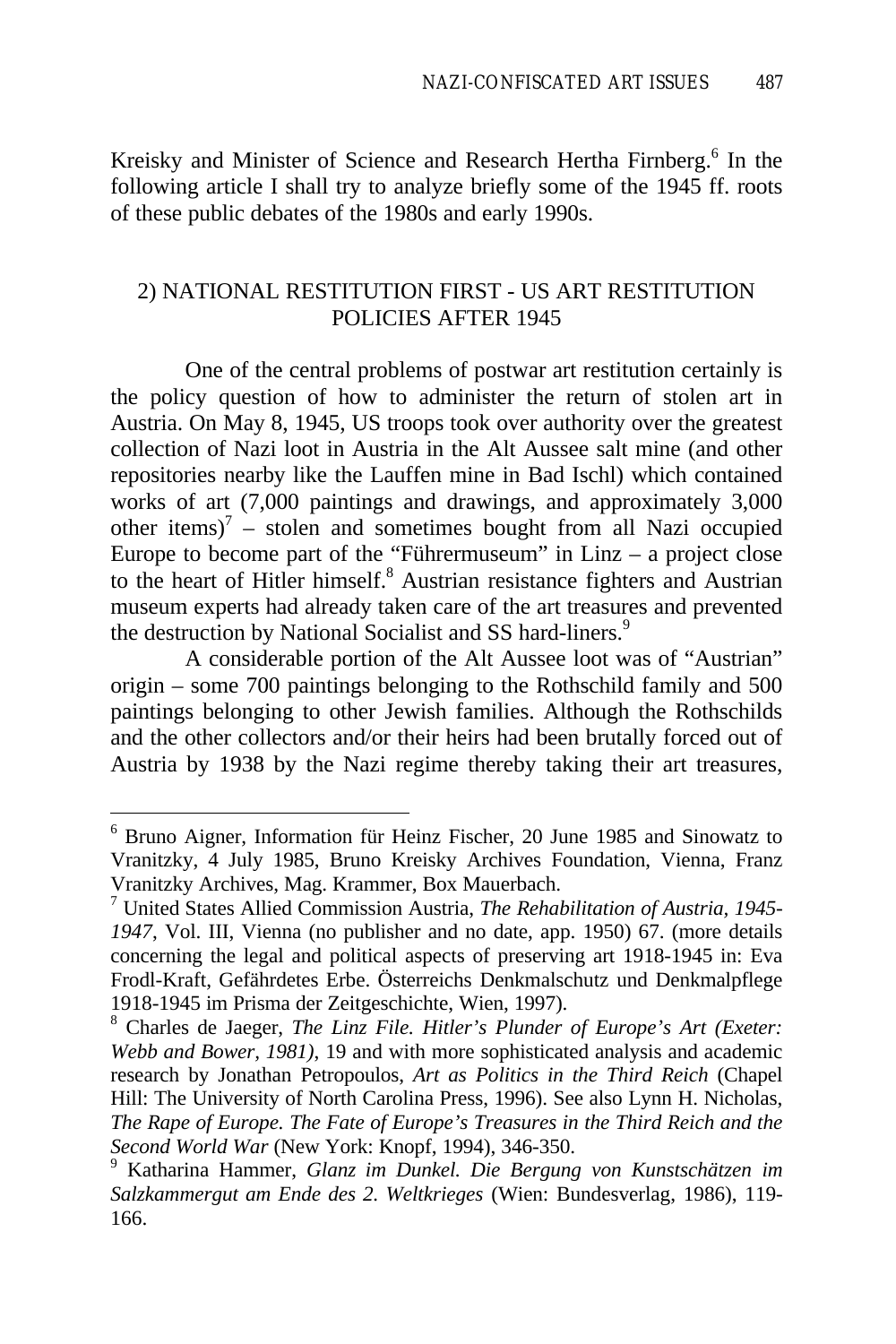these properties still were considered Austrian property and therefore turned over to the Austrian government and subordinate administrative institutions to carry out the restitution (e.g., Finanzlandesdirektionen, in charge of the legal matters, and the Bundesdenkmalamt acting as the overall art custodian). Due to criminal activities of individual art experts (many of them active in the white-washing and expropriation machinery of the Nazi regime) the Provisional government under State Chancellor Karl Renner decided as early as 22 August 1945 to establish a "Vermögenssicherungsamt" under the control of the Ministry of the Interior.<sup>10</sup> According to experts art objects worth 200,000.000 "Reichsmark" have "changed" owners during April and August 1945.

#### 3) THE "RANSOM" CASES OF THE ROTHSCHILDS' AND

After the so-called "Anschluß" of Austria in 1938 "Reichsdeutsche" officials especially - both from the Gestapo and the cultural administration (including Austrian museum experts) confiscated a large number of art collections from Jewish owners (among them well known collections like the collections of Alfons Rothschild, Louis Rothschild, Rudolf Gutmann, Oskar Pick, T. Goldmann, Felix Haas, etc.), which were stored in the "Zentraldepot" in the Vienna Hofburg and were reserved for the "Führermuseum" in Linz. In 1941 this depot was transferred to Kremsmünster and parts of the local deposit in Hohenfurth were moved to Alt Aussee in February 1944.

When the Austrian Bundesdenkmalamt was authorized by US authorities and the Allied Commission to take over the individual restitution responsibilities the prewar legal framework again began to influence the transfers. Since 1918 a special Export Control Law ("Ausfuhrverbotsgesetz"), amended in 1923, enabled the Bundesdenkmalamt to decide which art treasures were allowed to leave the country, ignoring the nationality of the owners. This meant, however, that after 1945 – despite the fact that Jewish owners with Austrian

<sup>&</sup>lt;sup>10</sup> Staatsratsprotokoll, 22 August 1945, Archiv der Republik, Wien, Sammlung Staats- und Ministerratsprotokolle post 1945; the author owes this reference to Dr. Theodor Venus, Vienna. More details concerning the legal and political aspects of preserving art 1918-1945 in: Eva Frodl-Kraft, Gefährdetes Erbe. Österreichs Denkmalschutz und Denkmalpflege 1918-1945 im Prisma der Zeitgeschichte, Wien 1997.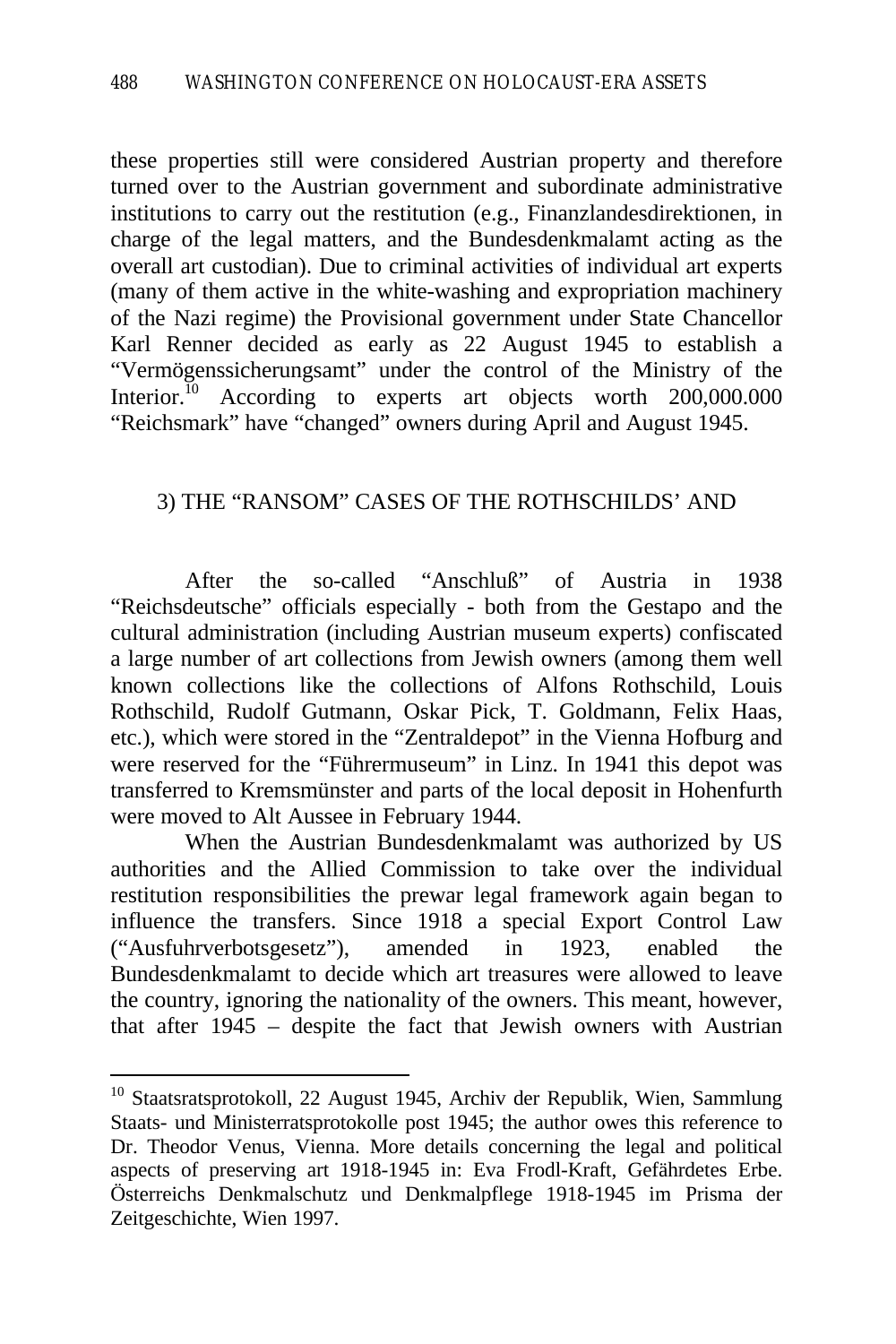nationality who had been persecuted and many of them killed in the Shoah (nearly one third of the Jewish Segment of Austrian society) have lost their citizenship automatically (!) – suddenly the traditional Austrian legal order began to overrule the National Socialist atrocities and individual pains and material losses as if nothing has happened. These treasures again were considered "Austrian" and an integrate part of the Austrian cultural heritage. In the pragmatic restitution procedure this meant that the original owners had first to prove their ownership – which under the circumstances of exile, imprisonment and the Second World War was very difficult to fulfill.

In the case of large collections like the collections of the Rothschilds this was a relatively easy task, since the "curators" have even produced a printed catalogue in 1939 (classified top secret and printed in a very limited number). It became difficult when the "legal owners" wanted to export their property because only a very few wanted to return at this stage (as most of the Austrian authorities and many Austrians were eager to keep the surviving Austrian Jews out of the country). In a "Restitution Compromise" (Rückstellungsvergleich) the lawyer of Clarice de Rothschild for example agreed that from 16 art objects, held by the Ferdinandeum in Innsbruck 14 will be restituted (including an export license), 2 will be turned over by Ms. Rothschild (1 to the Albertina and 1 to the Ferdinandeum).<sup>11</sup> The same procedure was used when dealing with old music instruments of the Rothschild collections although here most of the instruments stayed with the Kunsthistorisches Museum as a permanent loan.<sup>12</sup>

#### 4) 'OTHER' RESTITUTIONS OF ART OBJECTS AND EXPORT CONTROL

Another case illustrating the rather shabby habit of restitution after 1945 in the field of arts is the equestrian painting of Bellini from the Sarah Lederer Collection. Ernst Lederer, a well known art historian, has been "dazu bewogen" (induced) to "donate" this valuable painting to the Republic of Austria in return for an export license for a fragment of the large Lederer collection which was destroyed at the end of the war by SS

 $11$  GZ 29.036/47, Archiv der Republik, Wien, Bundesministerium für Unterricht, Box 99.

<sup>&</sup>lt;sup>12</sup> GZ 29.102/47, Archiv der Republik, Wien, Bundesministerium für Unterricht, Box 165.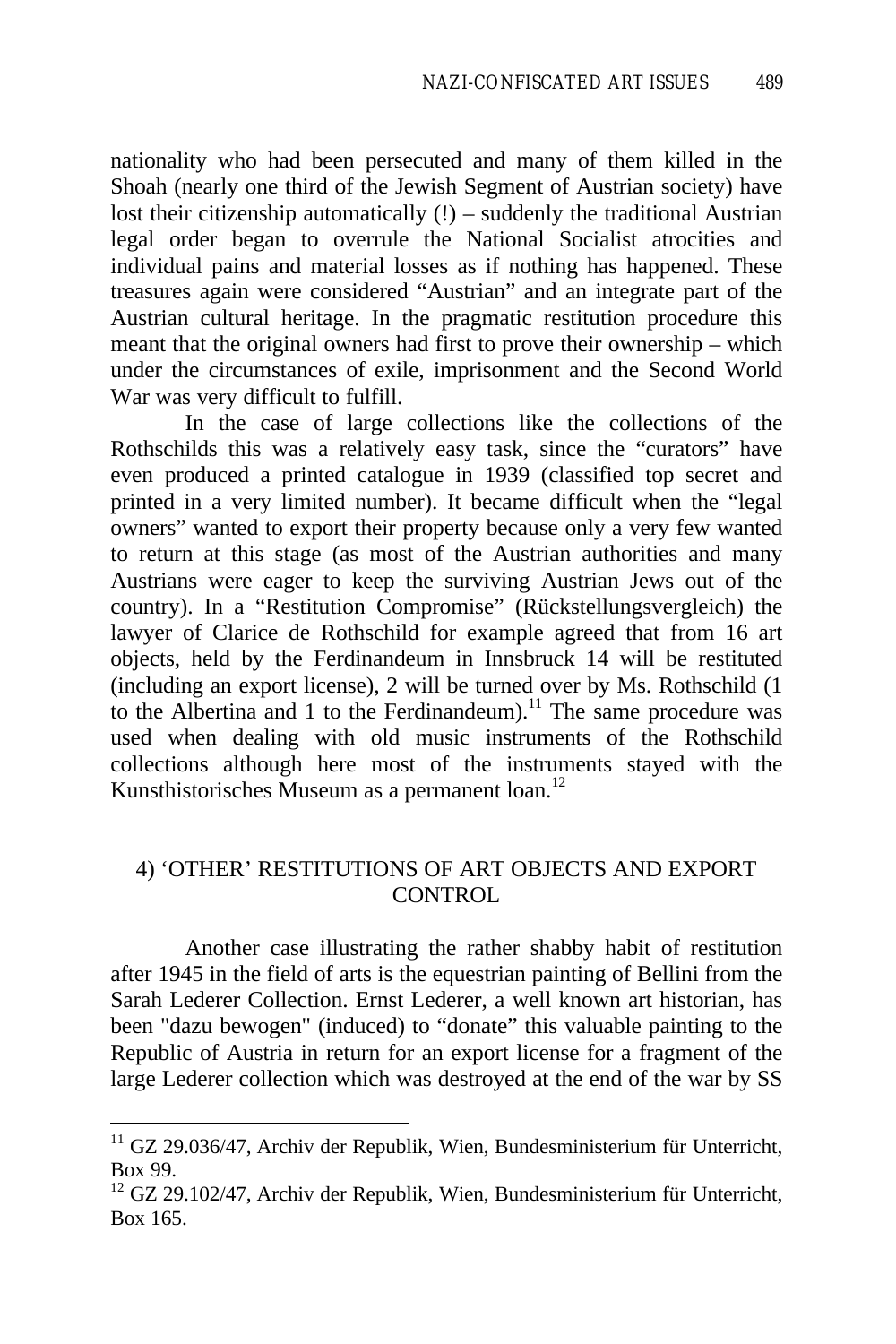troops at Schloß Immendorf (including famous paintings by Klimt and Schiele) or like the textiles and drawings disappeared during 1938-  $1940$ <sup>13</sup> In such a case Austrian courts would refuse to accept any claims for compensation. The famous Klimt Fries in the Lederer collection was, however, not included in the export license, and it took until the 1970s when Chancellor Bruno Kreisky himself started negotiations for the Republic of Austria to buy the Klimt Fries from Lederer.<sup>14</sup> When Erich Lederer had tried to get back the Bellini painting in the 1950s the Austrian Ministry for Education refused, although a confidential internal evaluation of the Ministry opposed to the use of the Export Control Law for such deals ("Vorgang immerhin im Ausfuhrverbotsgesetz nicht gedeckt"). The Minister, Heinrich Drimmel, himself decided not to restitute, but at least admitted that the Export Control law should be changed.

This rather strange – and from my point of view both immoral and illegal procedure – has been developed before 1938 and accepted by the collectors (e.g., in the case of the Rothschilds), but after the Holocaust, exile and emigration and the Second World War restitution issues should not be effected by such "deals" since the State of Austria has lost the right to decide about the fate of properties of the Jewish minority so brutally persecuted both by fellow citizens and German Nazis and even after 1945 were deprived of their citizenship (they had to apply again for Austrian citizenship and needed a permanent residence in Austria, a procedure which however has been changed in the recent years as one of the positive consequences of the Waldheim debate).

It would be a falsification to state that the Republic of Austria after 1945 did not restitute property to former citizens in exile, but by doing so used a rather complicated legal procedure, executed sometimes by a highly passive or even resenting bureaucracy.<sup>15</sup> The main reason, however, why restitution issues and "Jewish claims" (concerning heirless property, advocated by Jewish organizations) became such sensitive issues both within the Austrian political debate and in the concrete

<sup>&</sup>lt;sup>13</sup> Erich Lederer, Archiv der Republik, Wien, Bundesministerium für Unterricht, Sammelmappen, K 131.

<sup>14</sup> Bruno Kreisky, *Der Mensch im Mittelpunkt. Der Memoiren dritter Teil*, ed. Oliver Rathkolb, Johannes Kunz und Margit Schmidt (Wien: Kremayr & Scheriau, 1996), 44f.

<sup>15</sup> Compare for more details on this issue Brigitte Bailer, *Wiedergutmachung kein Thema. Österreich und die Opfer des Nationalsozialismus* (Wien: Löcker), 1993.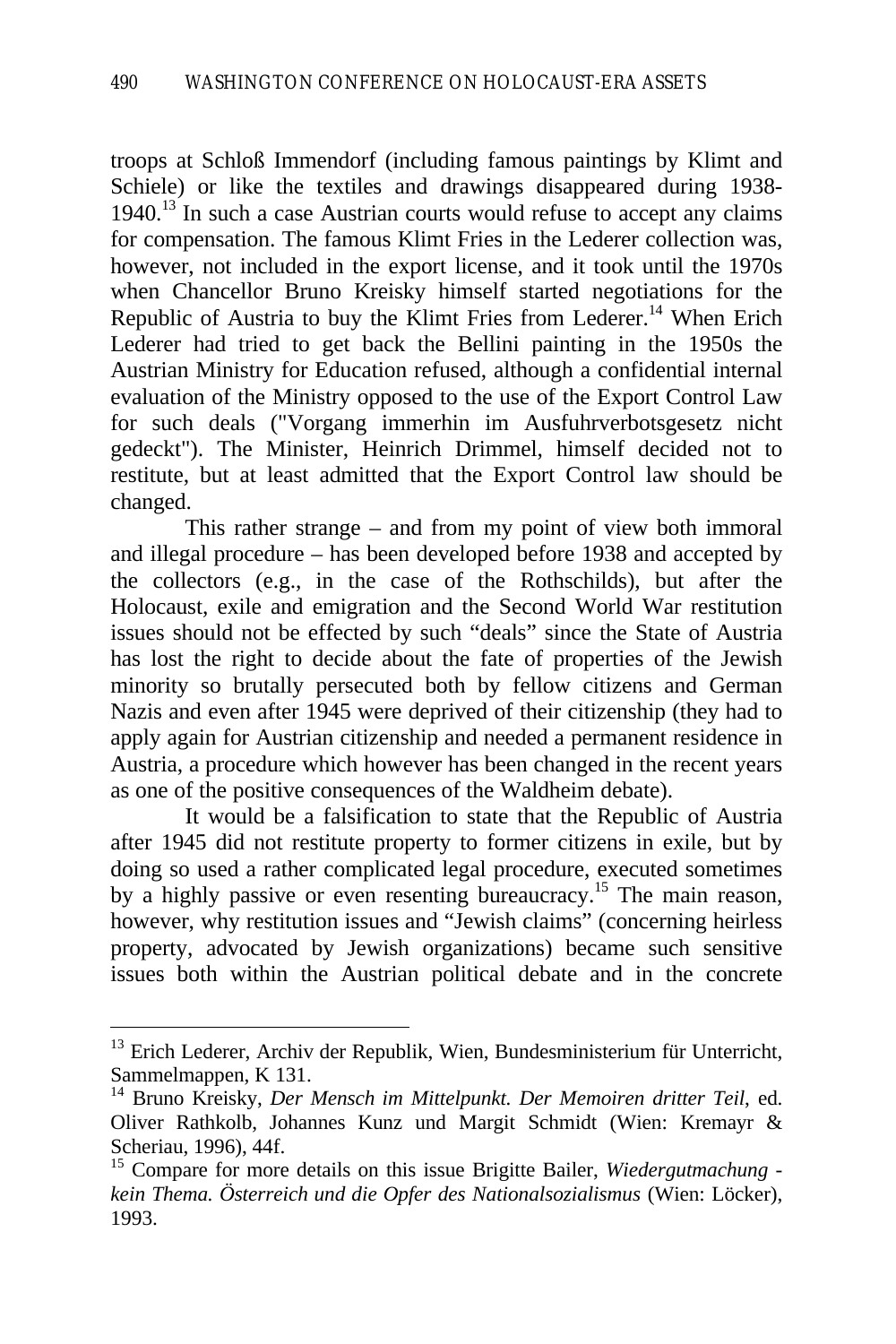handling of individual cases can be traced down in the political perceptions of some of the "fathers" of the Second Republic like the Chancellor Karl Renner, who in his first political memorandum in April 1945 pleaded for restitution of the Jewish property ("Rückgabe des geraubten Judengutes"<sup>16</sup>) not in favor of the individuals, but in favor of a restitution fund, which would distribute shares to the individuals in order to hinder a massive return of the exiles ("um ein massenhaftes, plötzliche Zurückfluten der Vertriebenen zu verhindern"). The legal Department of the Austrian Foreign Office refused to accept a legal obligation with regard to Jewish claims since the Austrian state was not considered being the legal successor of the Nazi regime; only due to "political reasons" restitution should be granted under the presumption that National Socialist Germany alone was considered responsible for the Holocaust and World War II and seen as "the" perpetrator.

"Aryanized" property was secured as early as May 1945, but it took until 1946 and the following 6 restitution laws to provide the legal framework for this ambivalent approach of "restitution" due to political reasons. The state of Austria until very recently considered herself a victim of National Socialism and Germany, a myth which began to erode during the Waldheim debate in 1986 and was buried at least officially by Chancellor Franz Vranitzky in 1993.

To come back to the return of stolen art, it is correct to say that the large and famous collections have been restituted to their owners if they were found in 1945 in one of the repositories. The right to export could be "organized" as shown above, although in some cases in the first months after the end of the war and before Austrian bureaucracy took over restitution responsibilities, direct restitution was executed. A good example is the Gutmann collection: Rudolf Gutmann, a Canadian citizen, identified his property in 1946 in Alt Aussee and his Austrian lawyer needed only an export permission from the Ministry of Finance, which was granted.

<sup>&</sup>lt;sup>16</sup> Österreichisches Institut für Zeitgeschichte, Archiv - Nachlaß Karl Renner, NL 1-3, Do 721, Mappe 9.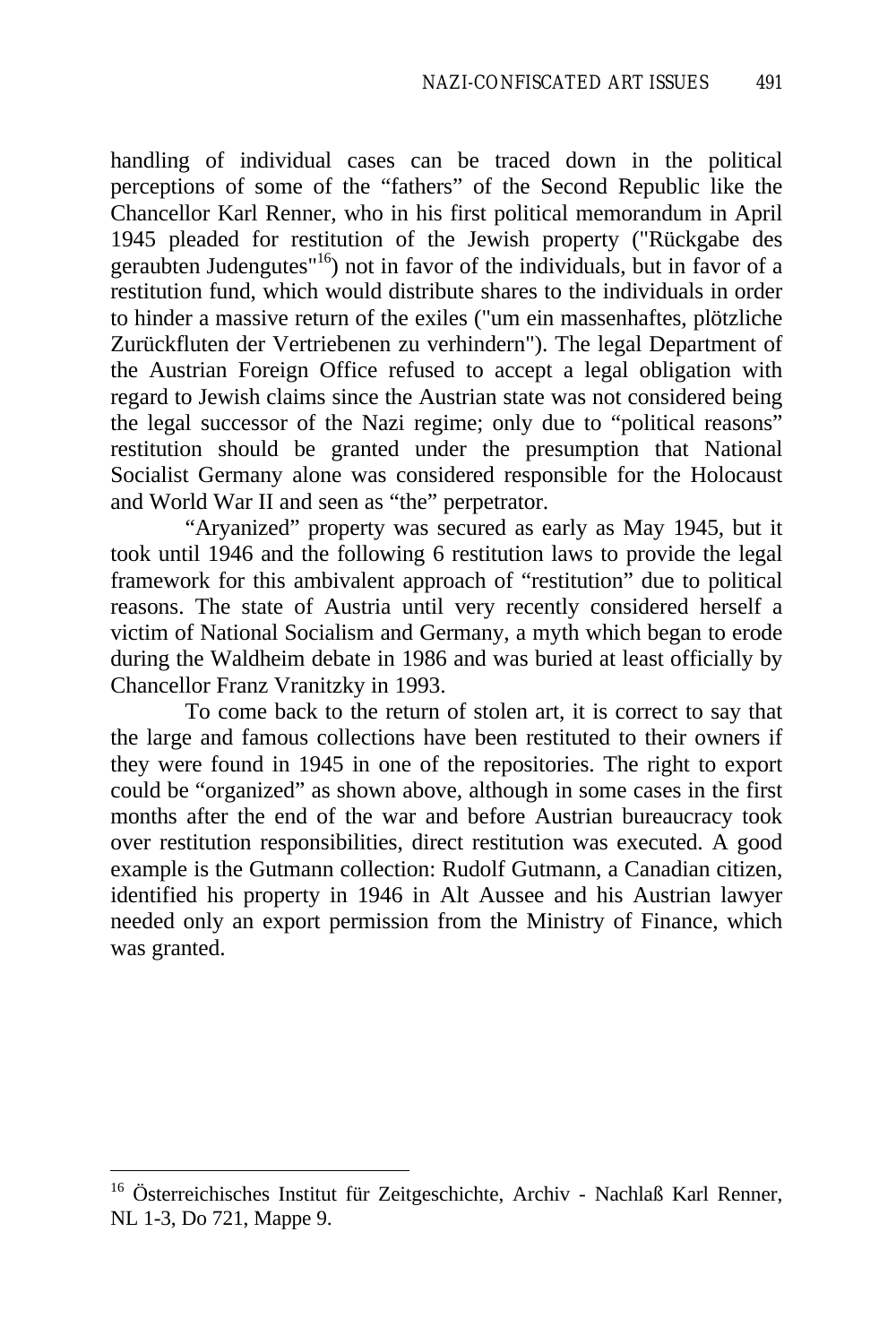#### 5) THE PROBLEM OF LOST ART

#### **5a) The "Eastern" Problem**

But even in the case of Gutmann he ran into trouble when he tried to seek restitution of 41 Rembrandt engravings which were transferred to Germany by one of Hitler's art experts, Posse, and in 1945 were confiscated by the Red Army. Official applications were not successful, so then he tried to bribe Eastern German officials with \$20,000 since the engravings have shown up in the Soviet Zone of Occupation in Germany. It could not yet be clarified whether he was successful – in 1957 they were still missing – but his problem is a typical one in the postwar era. Thousands of art objects were at first confiscated in Austria and then transferred to "Reichsdeutschland," both for party functionaries and private individuals.

There does exist a list of losses concerning private (mostly Jewish) collections dated 1957 and Austrian museums and monasteries<sup>17</sup>

Graphische Sammlung Albertina, Wien

Historisches Museum der Stadt Wien

Stadt Salzburg

 $\overline{a}$ 

Österreichische Bergbaumuseen

Dr. Josef und Gusti Blauhorn

Ferdinand Bloch-Bauer

Oscar Bondy

Margarete Buchstab

Karoline Czeczowiczka

Hortense Eissler

- David Goldmann
- Dr. Philipp von Gomperz
- Rudolf Gutmann

 $17$  List of public property

Kunsthistorisches Museum, Wien

Mozarteum Salzburg

Österreichisches Apothekermuseum, Wien

Zisterzienser Stift Heiligenkreuz, NÖ

List of private (mostly, but not exclusively) Jewish property

Nachlaß Rudolf von Alt

Dr. Biermann

Carl Blaas

Ernst Duschinsky

Valerie Eissler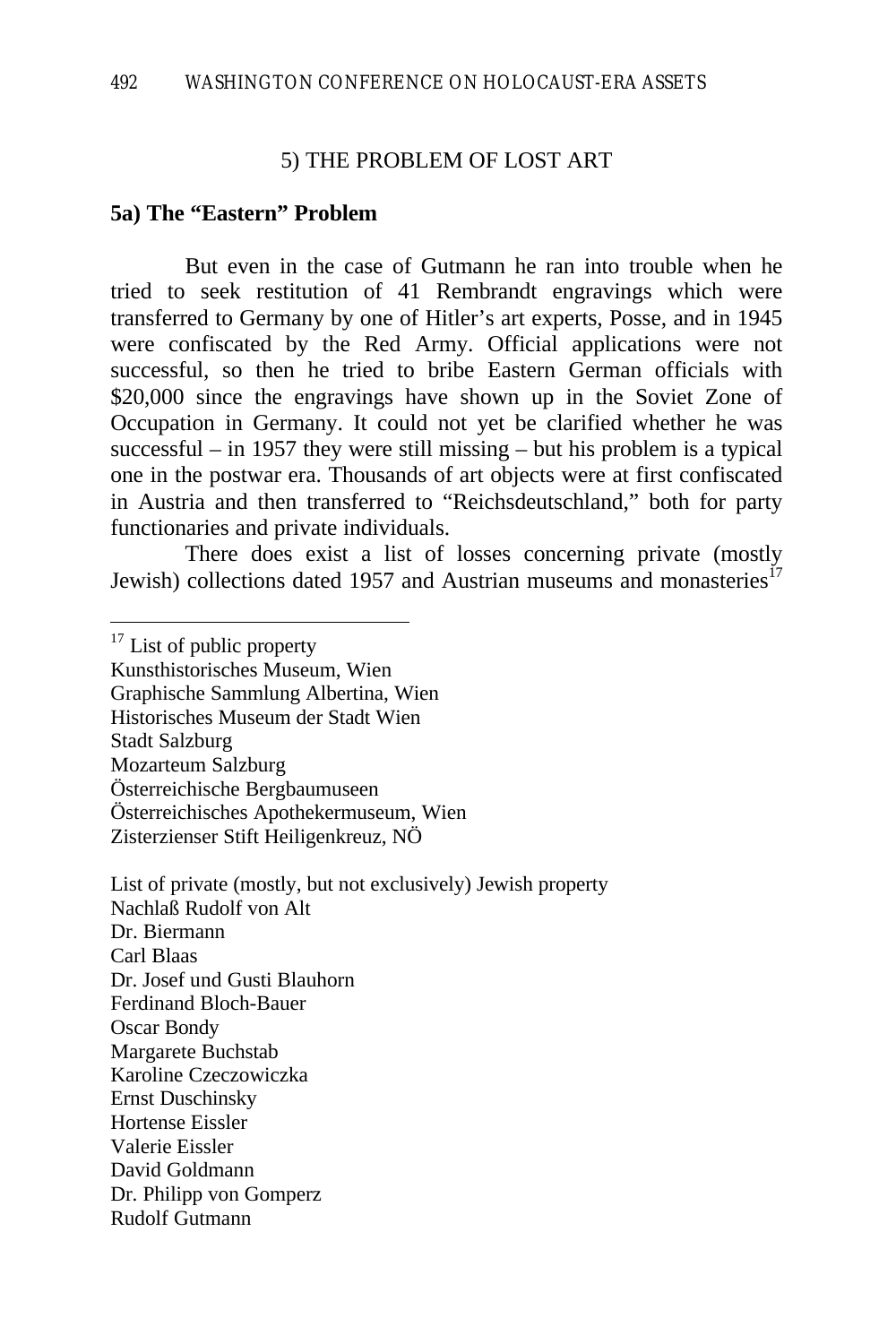since bureaucracy kept track of those cultural treasures which were borrowed for decoration in National Socialist offices or in private residences of party leaders like "Karinhall" of Hermann Göring (only few could traced down like two of these tapestries from Karinhall in

Dr. Otto Habsburg-Lothringen Dr. Felix Haas Henriette Hainisch Bruno Jellinek Karpeles-Schenker Stephan Kerlin Dr. Norbert u. S. Klinger Nettie Königstein Dr. Felix Kornfeld Moriz von Kuffner Henriette Lainzer Graf Anton Lanckoronski Prinz Eduard Liechtenstein Margit Löffler Leidinger (Hanna Rhode) Fritz Mandl Franz Matsch Egger Möllwald Berta Morelli Benno Moser Kunsthandlung Nehammer-Prinz (Kunsthändler Oskar Hamel) Kunsthandlung Plobner Albert Pollak Ernst Pollak Frau Reichel Alphons Rothschild Louis Rothschild Schiff-Suvero Arthur Spitzer Dr. Alfons Thorsch Hedwig und Viktor Wimpfen Georg A. Wolf Kunsthandlung Wolfrum Paul und Andy Zsolnay Ing. Herbert Zucker-Hale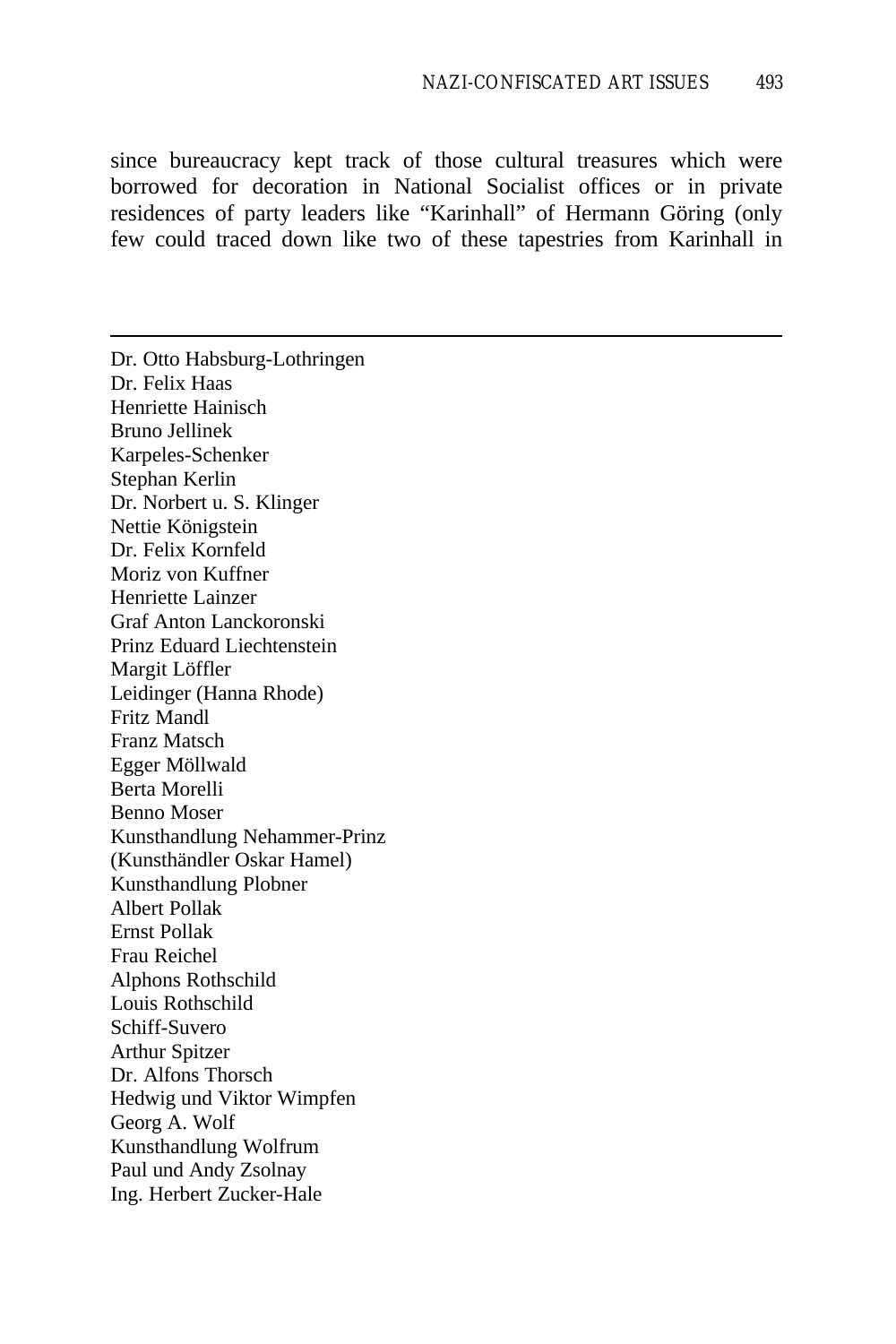Poland, which were restituted to the Kunsthistorisches Museum in  $1976)^{18}$ .

#### **5b) The whitewashing problem**

 $\overline{a}$ 

Not only the Cold War hindered the search for stolen art post 1945, but so did the fact that some Nazi party functionaries have been able to hide their – mostly – stolen art treasures (most of them did not show up in the postwar era). An illustrative case is Baldur von Schirach, the former Hitler Youth leader and later Reichsleiter and Gauleiter in Vienna. In 1942 he had bought from the Vugesta (Verwaltungsstelle für Umzugsgüter jüdischer Emigranten), an agency of the Gestapo, confiscated Jewish property to the value of Reichsmark 42,092  $19$ (obviously partly through the Dorotheum, the state owned Austrian auction house, which was heavily used for "whitewashing" and selling machinery for looted art objects which were not under "Führervorbehalt," being reserved for Adolf Hitler). Among other objects he "bought" was a Lucas Cranach, Madonna with Child, from the confiscated Gomperz collection – which is still missing. Was it taken by Schirach, who in 1948 declared that he did not know about the original owner, or was it stolen in 1945 from the Schirach Villa in Vienna – either by Austrians or by Russian soldiers or confiscated by the Red Army, or did he sell it through his family to a collector/art dealer overseas?

This "selling" constitutes one of the major problems for the location of stolen art post 1945 on an individual basis, since the Monuments, Fine Arts and Archives Section of the US occupation forces both in Germany and Austria concentrated on the large collections which were deposited in several salt mines and castles throughout Austria to be protected against air-raids. By May 1948 nearly 2.5 million objects,

<sup>&</sup>lt;sup>18</sup> Gerhard Sailer, "Austria," Spoils of War, International Newsletter, .3 (December 1996), 35; again published in Elisabeth Simpson, ed. "The Spoils of War. World War II and Its Aftermath: The Loss, Reappearance and Recovery of Cultural Property" (New York: Harry N. Abrams, 1997), 88-91. In a rather strange analysis Gerhard Sailer omits the theft of Jewish-owned artworks so that the editors had to refer to this immoral and shameful chapter of recent cultural history in a separate editorial remark.

<sup>&</sup>lt;sup>19</sup> Bernard B. Traper, Transcript of interrogation, National Archives, Record Group 260, ACA Austria, Box 365 Folder: R&R 51.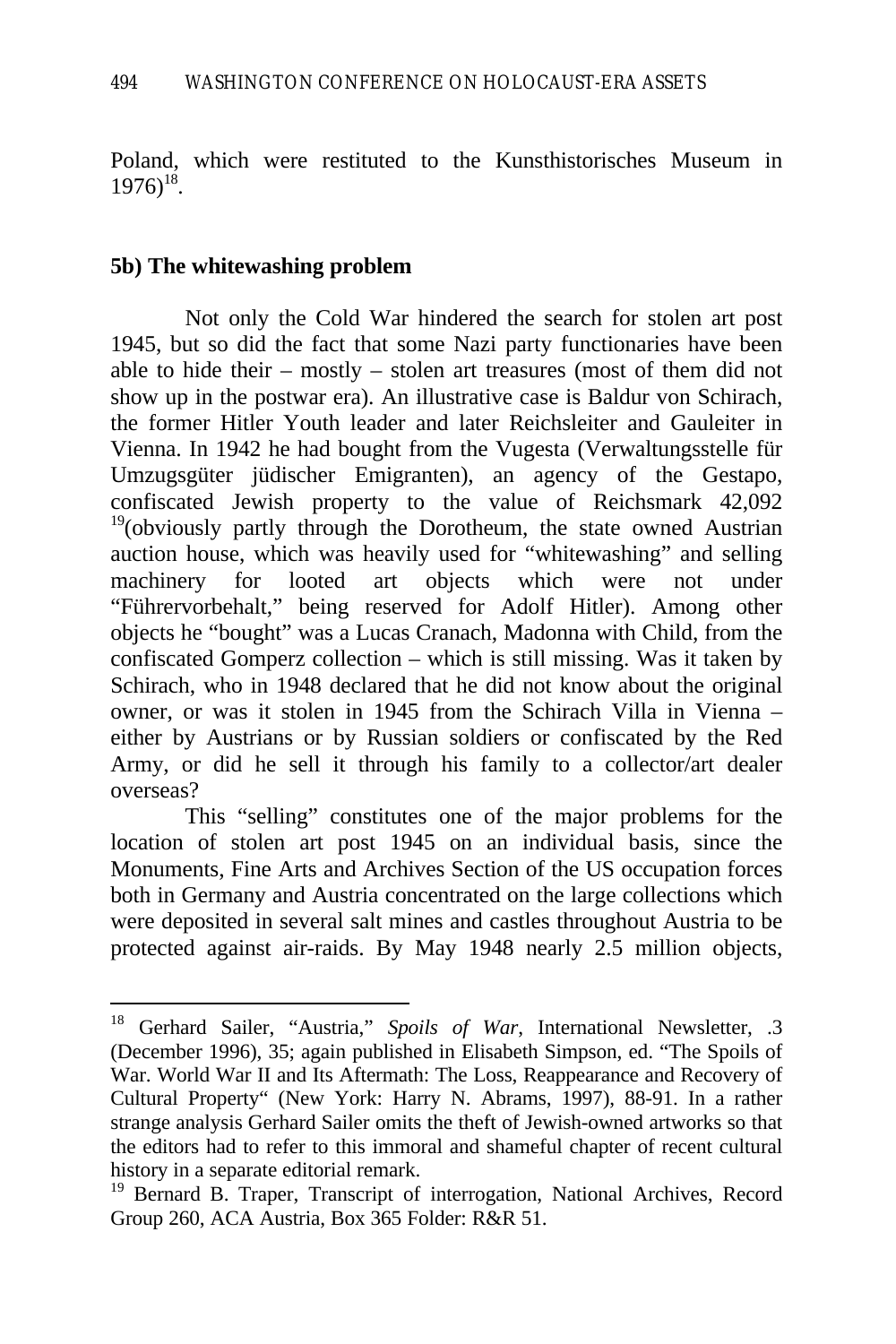including 468,000 paintings, drawings and sculptures had been restituted by US authorities in Germany.<sup>20</sup> The Alt Aussee art works have been secured and partly transferred to Munich and as far as Austrian property was concerned mostly brought to Vienna under the custody of the Bundesdenkmalamt. As referred to above US authorities did not deal with individual restitution cases. According to the Bundesdenkmalamt 10,000 works from different repositories have been restituted under the title of "Jewish property."<sup>21</sup>

#### 6) HEIRLESS PROPERTY

As documented on the basis of individual cases in the 1984 article by Andrew Decker the real long range political problem in the Austrian restitution story was the fact that in 1969 8,422 objects in Austrian care were still not restituted, and the deadline for the claims was extended to December 31, 1970 after public intervention by Simon Wiesenthal - but still was limited and due to rather poor public relation only 71 objects could be returned.

No active policy has been worked out to trace down at least the names of the owners of this "heirless property," although Sophie Lillie, one of the young experts consulted for the Christie's auction in 1996 clearly recognized the possibility to read "the inscriptions on the back of the canvases and frames. 'Aryanization' numbers, inventory numbers from secret Nazi depots and/or gallery labels chronicle a kind of unconscious history of Mauerbach, revealing or concealing in codified form the stations of theft  $\ldots$ <sup>", 22</sup> I, however, do not agree with Hector Feliciano, that all, or most, owners and/or their heirs could have been traced down even in 1996 by active research.<sup>23</sup> The chances to identify the original owners would have been relatively high – especially by using the original lists gathered by US officials and experts after 1945 and material stored in German and Austrian archives. At the same time it is obvious that a large segment of these art objects did belong to people who did not survive the Holocaust.

<sup>20</sup> John Dornberg, "The Mounting Embarrassment of Germany's Nazi *ARTnews* 87 (September 1988), 138.

 $21$  Hammer, Glanz, 258.

<sup>&</sup>lt;sup>22</sup> Unpublished research proposal by Sophie Lillie, September 1996.

<sup>23</sup> Hector Feliciano, *Spoils of War* 3 (December 1996), 25f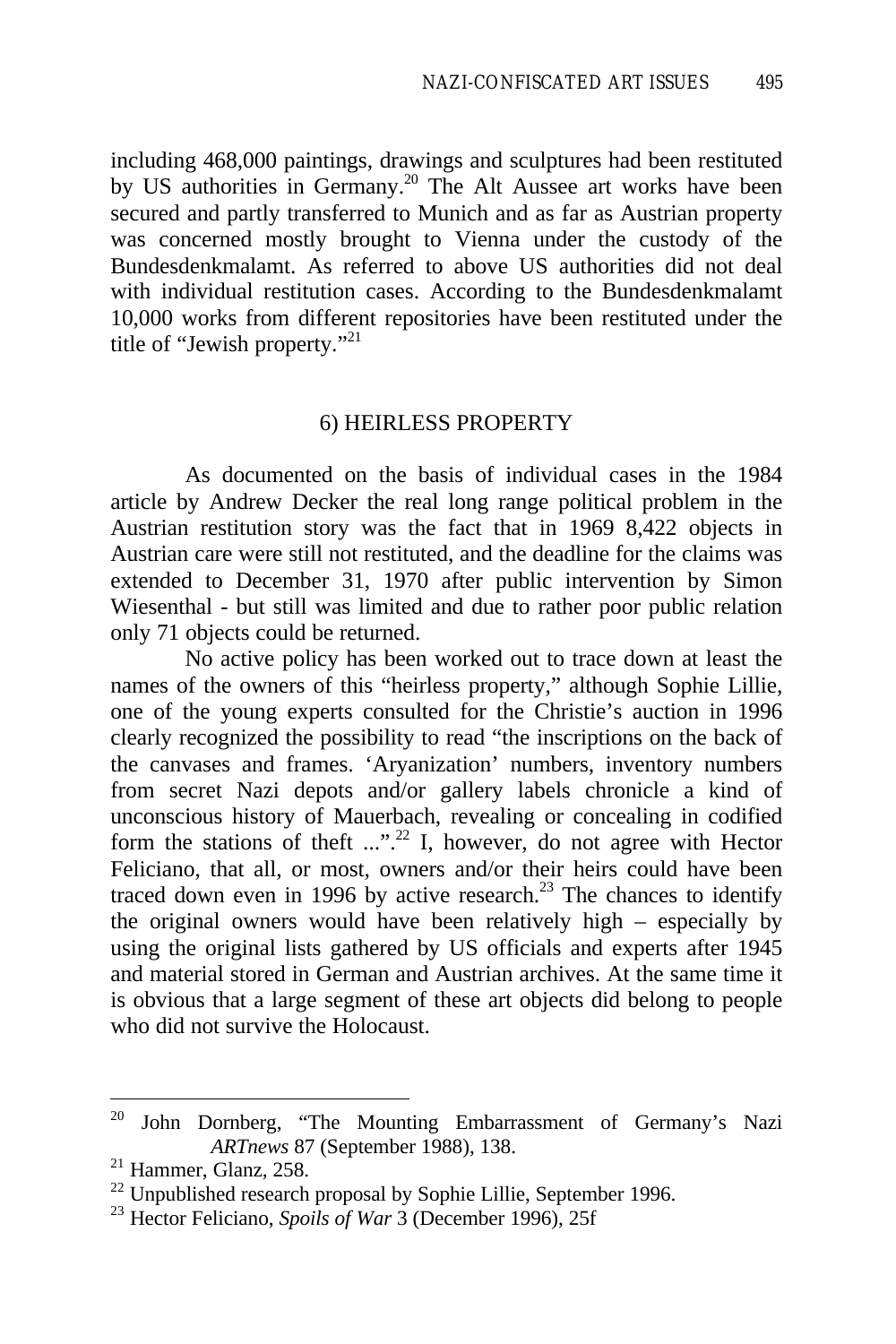The auction in 1996 was a financial success – due to well prepared sponsoring activities by the US Jewish Community on the first day – and a wise political decision, turning over the ownership of the Mauerbach collection to the Jewish Community of Vienna. The sale brought a total of ATS 155,166,810 and the net profit will go to people who suffered under National Socialism and/or their descendants in need of material assistance.

The handling of the Mauerbach case by Austrian bureaucrats and some politicians since the 1960s, however, reveals a strange mixture of ignorance and stubbornness to admit the Nazi policies and brutal Austrian collaboration on all levels and the postwar problems of restitution. Symbolic for this policy was the tendency to close Mauerbach like a fortress to the public, which in return increased the fantasy of American journalists and led to conflicts with the French Embassy by refusing French curators (e.g., Pierre Rosenberg, now director of the Louvre) in 1973 to see the Mauerbach collection when trying to locate lost French art objects. In 1987 at least 17 paintings were shown to members of a French claim commission, the rest kept closed by the Ministry of Finance. $^{24}$ 

On the one hand Austrian politicians especially – already decades before the Waldheim debate – have feared a public debate about Austrians taking part in the Nazi machinery of the Holocaust, which means primarily that they feared negative press reports in the United States (overestimating the political interest in Jewish issues in the US in the 1960s, but obviously influenced by perceptions which came close to the "Jüdische Weltverschwörung" ("Jewish Conspiracy against the World") and the influence of Jewish journalists on the "Eastcoast," propagated by the Nazis. At the same time they feared an Austrian debate about Jewish property which would again reveal an even stronger Austrian contribution to the execution of the National Socialist persecutions and, on the side of the former members of the NSDAP, would lead to opposition to one of the two leading parties. Frankly put, politicians of the Great Coalition after 1945 (up to the early sixties) always tried to postpone the settlement of the Jewish claims and if they were not hard pressed by the Allies, especially the US, would even have postponed the restitution procedures. Highly sensitive issues like the return of rented (not owned) apartments, pensions, bank accounts, etc., were always excluded due to opposition from the voters. It should be noted here, that the Department of State, too, did not press the Austrians

<sup>24</sup> Hector Feliciano, *Spoils of War* 3 (December 1996), 25f.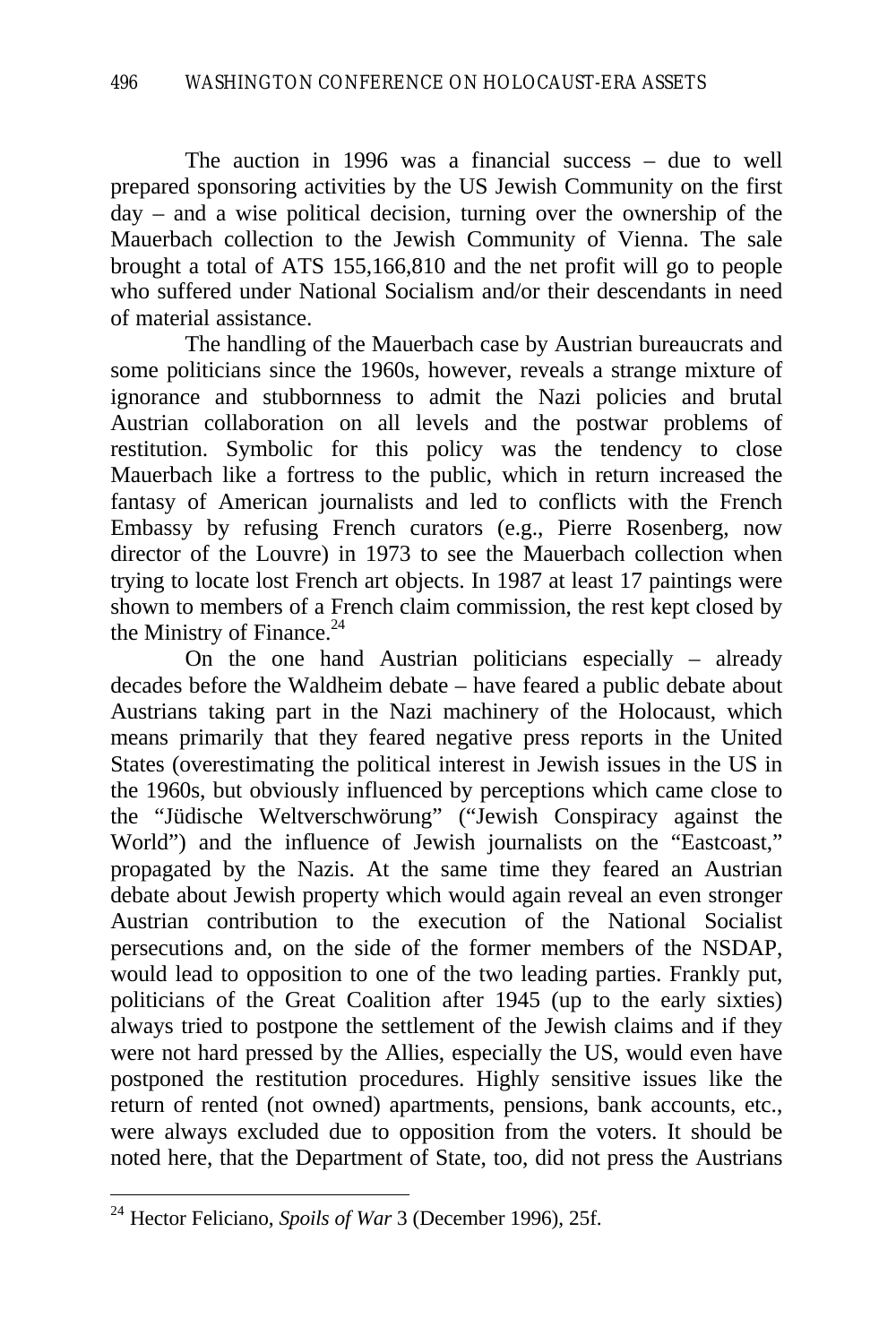hard on the "Jewish Claims issue" (compared with claims of US oil firms), although the settlement of these claims was part of the Austrian State Treaty. The State Department even took over the negotiation initiative from the Jewish organizations in 1958/59 and settled the claims on a rather low financial level.<sup>25</sup>

This explains why since the 1960s this issue of "heirless property," too, did not move – no one wanted really to stir up the issue, because no one wanted a political debate which then would result in the unmasking of the myth of the Austrian victimization under National Socialism (although on an individual basis many non-Jewish Austrians, too have suffered under the Hitler regime or have been killed). In the field of the "stolen art" this certainly reveals the collaboration of art dealers, auction houses, museum experts and curators in the mostly organized plunder of art collections of their Jewish fellow citizens, as well as the fact that many fellow citizens – many of them not members of the NSDAP – stole art objects from Austrian Jews, and tried to hide the truth after 1945. Still today there is a tendency in self descriptions of museums and the Bundesdenkmalamt to hide the truth or to smoothen this brutal chapter of Austrian cultural history and again present the Germans as the overall Nazi perpetrators. Fortunately, the political debate has moved forward.

As an appendix, however, it must be noted that the "human factor" should be more important when analyzing the spoils of the war and talking about restitution. Still the value of forced labor and the human factor should be of much higher importance both in analytical and legal debates. Still the "thieves" are more guilty than the "middle men" who sold or bought stolen art. On the other hand the historical debate moved on also dealing with the post-1945 history of the Nazi war loots. Art objects are an important component of national memories and images. Therefore historical reflections concerning the cultural heritage of museum and private owners ought to be part of an open-minded democratic memory.

This new trend in 1998, certainly a positive result of the Waldheim-Debate and the increasing knowledge about the atrocities of the Nazi regime and the Austrian collaborators, is best exemplified by the debate following the seizure of the two Schiele paintings in the MOMA in January 1998. At first the public and political debate in Austria concentrated on the ownership of the two paintings – at least in

<sup>25</sup> Oliver Rathkolb, *Washington ruft Wien. US Großmachtpolitik und Österreich, 1953-1963* (Wien: Böhlau, 1997), 212-232.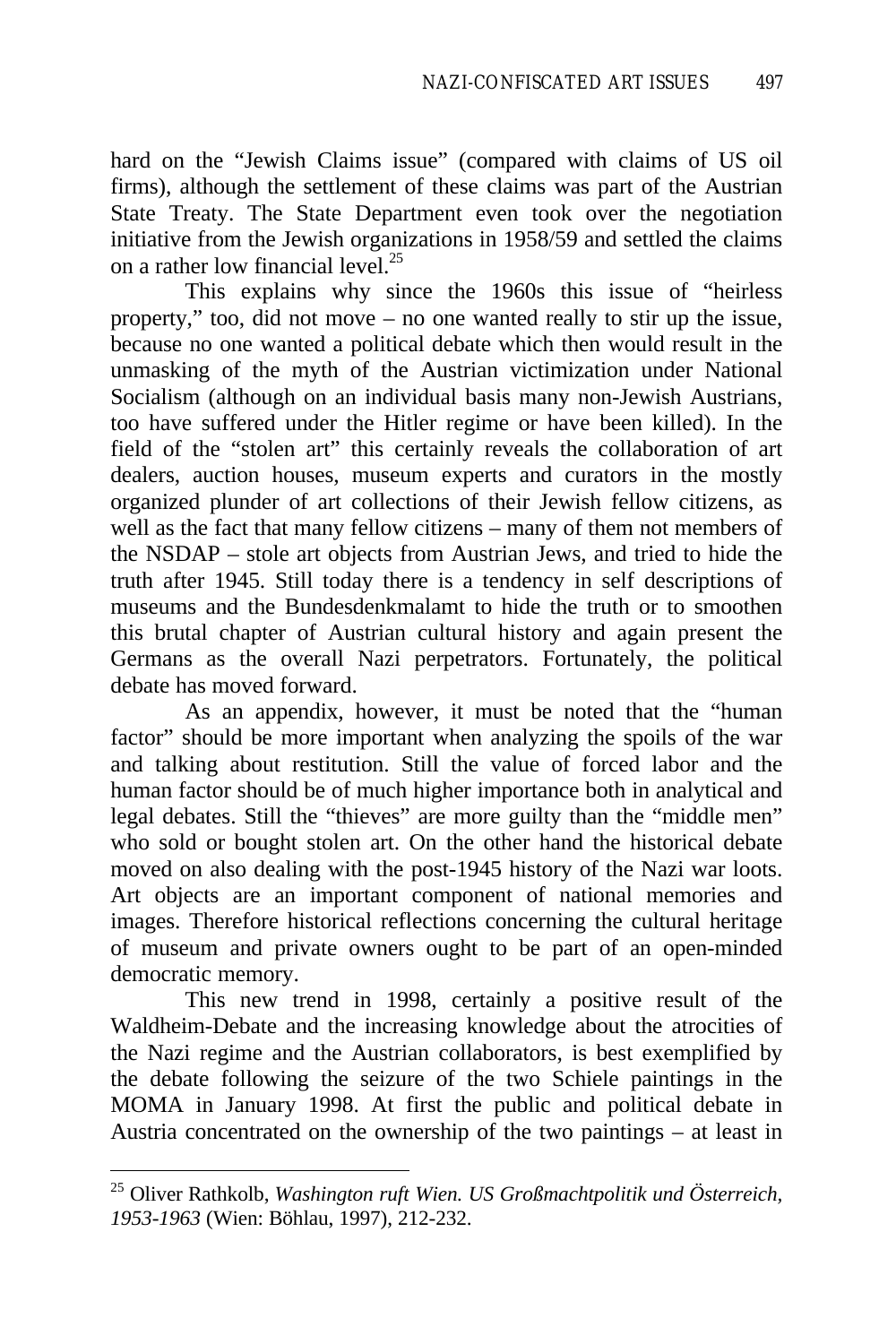the case of the "Wally-Portrait." This issue was cleared in favor of correct transactions leading up to Leopold. $^{26}$ 

On January 14, 1998, the Austrian Minister of Education, Elisabeth Gehrer, asked for a comprehensive examination of all transactions in Austrians museums during 1938-1945, but it took until the end of February that the internal commission was set up. Since then the debate has shifted from the 2 Schiele cases to the broader debate about immoral treatment received by major collectors like the Rothschilds and their heirs post-1945 (unearthed by the author of this article and made public in an article in "Der Standard," January 14, 1998). But it took another month (until a series in the same newspaper appeared on looted art from the Nazi period) that this fact really became an issue. Reluctantly even the director of the Kunsthistorisches Museum, Winfried Seipel, now pleaded for the return of plundered art work.<sup>27</sup> In the 1960s, however, an inter-ministerial committee turned down requests of the widow of Louis Rothschild, Hildegard Countess Auersperg, who tried to regain the 4 valuable oil paintings from her late husband's collection.<sup>28</sup> And still in 1974 Austrian bureaucracy turned down efforts to solve this problem of immoral trade-offs.

There are still many smoking guns in Austria's Nazi past, but obviously a new generation of journalists, academics and politicians are prepared to face this past and unearth the truth – even if this hurts not only the national memory, but also means concrete efforts for restitution of material losses. The new political trend in Austria – certainly a positive result of the Waldheim-Debate and the growing broader knowledge about the atrocities of the Nazi regime and the Austrian collaborators - is best exemplified by the debate following the seizure of the two Schiele paintings in the MOMA in January 1998. In the first weeks the public and political debate in Austria concentrated on the ownership of the two paintings.

In a broader context the Austrian Minister of Education, Elisabeth Gehrer, asked for an overall examination of all deals in Austrians museums during 1938-1945 on January 14, 1998. In the meantime the debate has shifted from the 2 Schiele cases to the broader debate about immoral deals with the major collectors like the Rothschilds and their heirs post 1945, a fact by the way unearthed by the author of this article and made public in an article in "Der Standard", 14 January

 $26$  News 4/98, 140.

 $27$  Boston Globe, 5 March 1998.

<sup>&</sup>lt;sup>28</sup> Archiv des Bundesdenkmalamtes, Wien, Karton 52.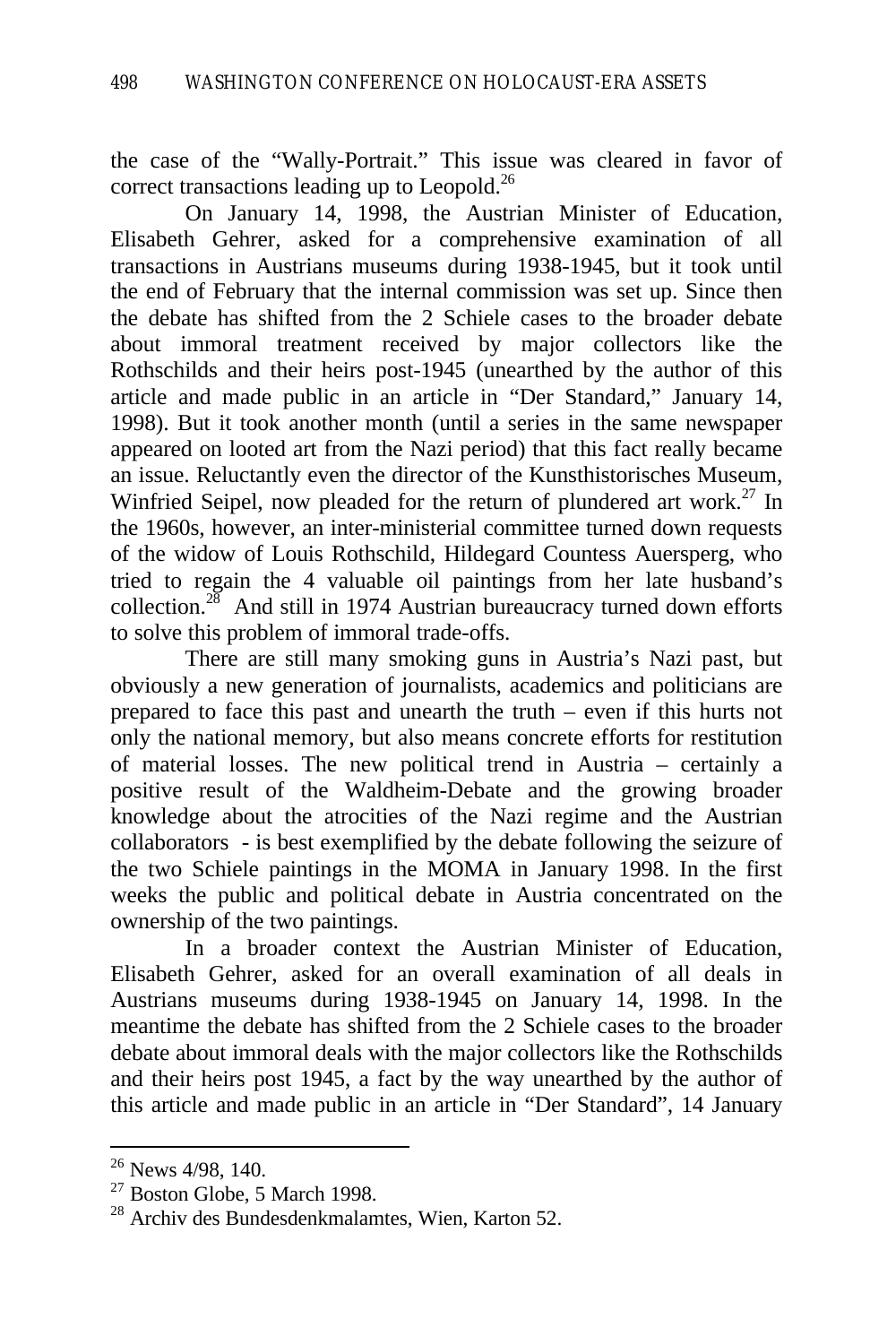1998: Large collections were restituted to the owners but under the then existing "Export Prohibition Law" they were forced to trade in selected art objects (chosen by the state museum officials and worth in some cases 10% of the whole collection) in order to obtain an export license.

But it took another month in 1998 (until a series in the same newspaper appeared on looted art from the Nazi period) that this fact really became an issue and even the director of the Kunsthistorisches museum, Winfried Seipel now, pleaded for the return of these immoral trade offs.<sup>29</sup> In the 1960s, however, an inter-ministerial committee turned down requests of the widow of Louis Rothschild, Hildegard Countess Auersperg, who tried to regain the 4 valuable oil paintings from her late husband's collection. And still in 1974 Austrian bureaucracy blocked efforts to solve this problem of immoral trade-off.

Still enough smoking guns are buried in Austria's Nazi past, but obviously a new generation of journalists, academics and politicians are prepared to face this past and unearth the truth - even if this hurts not only the national memory, but also means concrete efforts for restitution of material losses. On November 5, 1998 the National Council of the Austrian Parliament unanimously passed a law to restitute looted art from the Nazi period (including the immoral trade off since the export prohibition law has been amended not to include these objects previously). Since this law is limited to State owned collections provincial and municipal authorities have established research commissions to screen their collections after Nazi looted art (e.g. the Historical Museum of Vienna or the museums of the City and of the Province of Upper Austria in Linz, etc.).

<sup>&</sup>lt;sup>29</sup> For the "Kunsthistorische Museum" see the unpublished report by Herbert Haupt in cooperation with Lydia Göbl, Die Veränderungen im Inventarbestand des Kunsthistorischen Museums während der Nazizeit und in den Jahren bis zum Staatsvertrag 1955 ("Widmungen"), Wien June 1998. This report is the first one of a series from the "National Museums" and seems to be intended to be published. Dr. Haupt takes a very different position on postwar restitution issues than outlined in his previous book "Das Kunsthistorische Museum." Die Geschichte des Hauses am Ring. Hundert Jahre im Spiegel Historischer Ereignisse, Wien 1991. Other forthcoming publications are a series of articles on the Nazi art loot in Austria from a research conference before the Mauerbach sale, edited by Theodor Brückler (Böhlau Verlag, Vienna, Spring 1999) and an enlarged version of the articles by Hubertus Czernin (in cooperation with Gabriele Anderl and Thomas Trenkler) for "The Standard," which will appear in the Molden Verlag in Vienna (January 1999).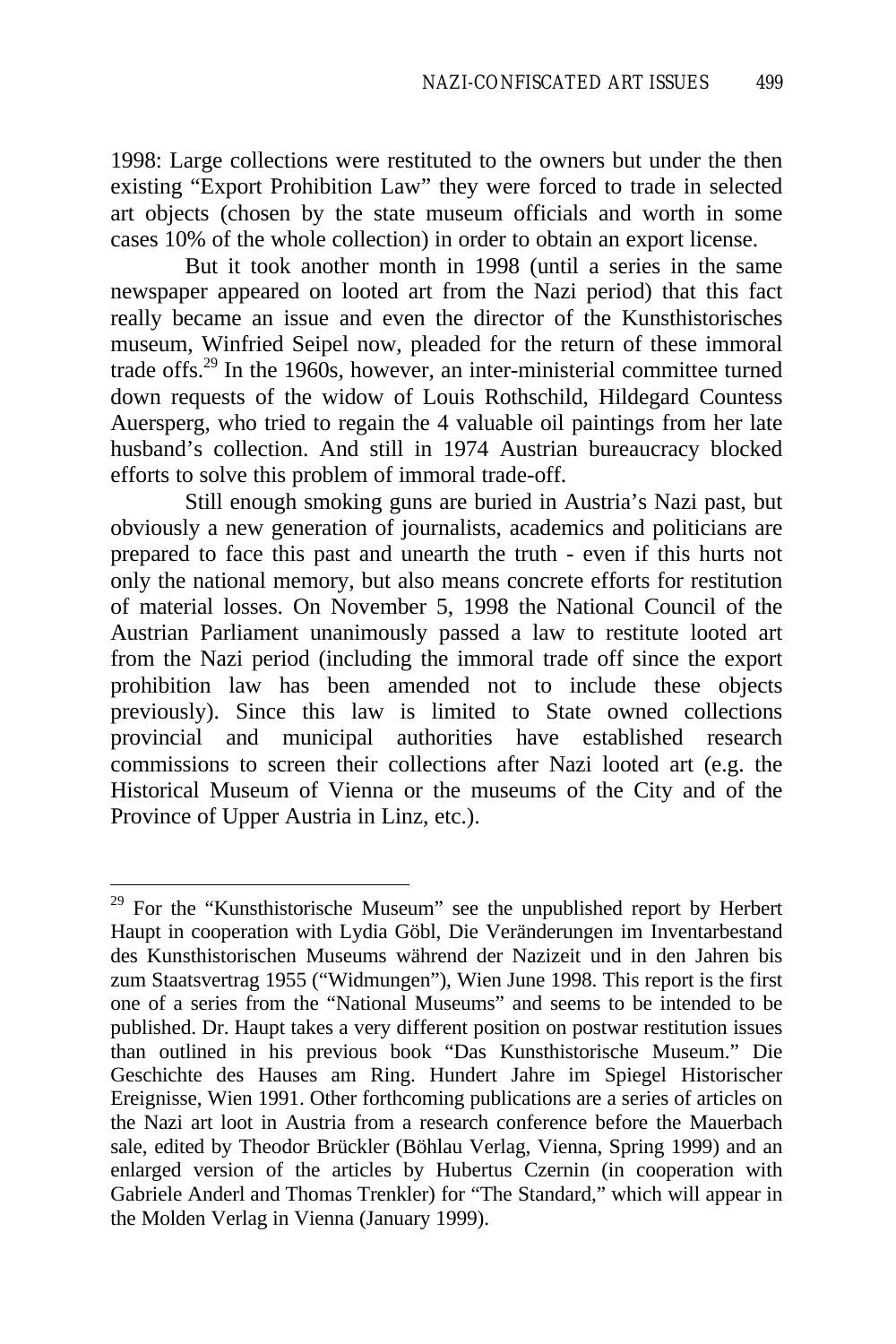#### THE PROBLEM OF "LOST LOOTED ART" RECONSIDERED:

Therefore it seems now important to focus on those art objects which never have been located by the Allied authorities immediately after the end of the war and which have only been partly destroyed. In order to document this future research focus which needs stronger international networking and cooperation of European (Eastern Central European and Western European) and American, Canadian museums, art dealers and collectors as well as a functioning internet data base, I shall present two concrete cases: One bases on the research of Oliver Kühschelm who traced down three art objects which had belonged to the collection of Philipp Gomperz in the Moravian Gallery in Brno, Czech Republic, which had been confiscated in 1942 (only 30 of the 85 art objects looted by the German Reich have been restituted after 1945). Another painting from the Gomperz collection, a Luca Cranach with Child, was "bought" by the Vienna Reichsleiter Baldur von Schirach and sold by a New Yorker art dealer after 1952, who refused to identify the buyer of the stolen object. My own research on the Lederer Collection unearthed concrete evidence that 44 etchings by Rembrandt have been looted in 1938 and only 3 could be returned after 1945. 41 have been taken by Hitler's special commissioner for the "Führer Museum" in Linz to the Dresdner Gallery in 1941, and seemed to have still existed in the first postwar years. An extensive research by the director of the gallery, Dr. Wolfgang Holler in November 1998 did not unearth more information on the whereabouts of these Rembrandt etchings, but they could have been transported to the Soviet Union and were not part of the returned art works after 1957.

The Cold War hindered a European wide research effort concerning looted art by the Nazi regime, a fact which can be documented in numerous cases. Therefore it seems to be of utmost importance to include Eastern Central European and if possible Russian national and provincial/municipal collections into a database approach of "lost looted art." In order to start with this approach concerning "art objects" looted on the territory of Austria during 1938 and 1945 (including partly the immediate postwar loot) I placed a 60 page list of more than one thousand missing art objects (both from public, but primarily private ownership) into the world wide web (http://members.vienna.at/kreisky/naziartloot/). This list has been collected by the Bundesdenkmalamt and the Ministry of Education in 1957 – which means that maybe a few of these objects have been restituted in the meantime, but the overall percentage is still missing.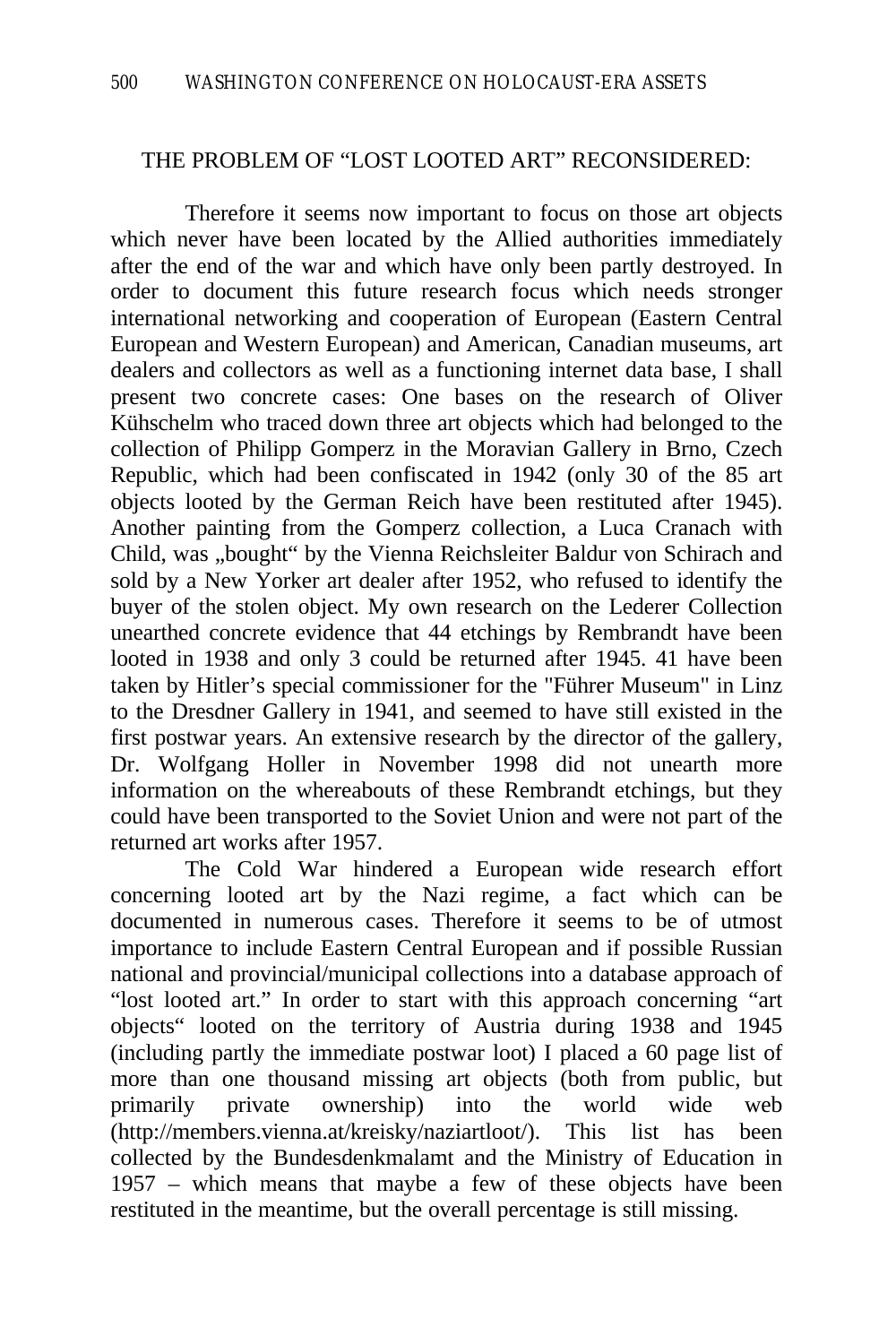*This presentation is based on a paper presented at the German Studies Association Conference (September 26, 1997), Washington, D.C., with the panel "Kunstraub and Memory" and rewritten for this Holocaust era conference.*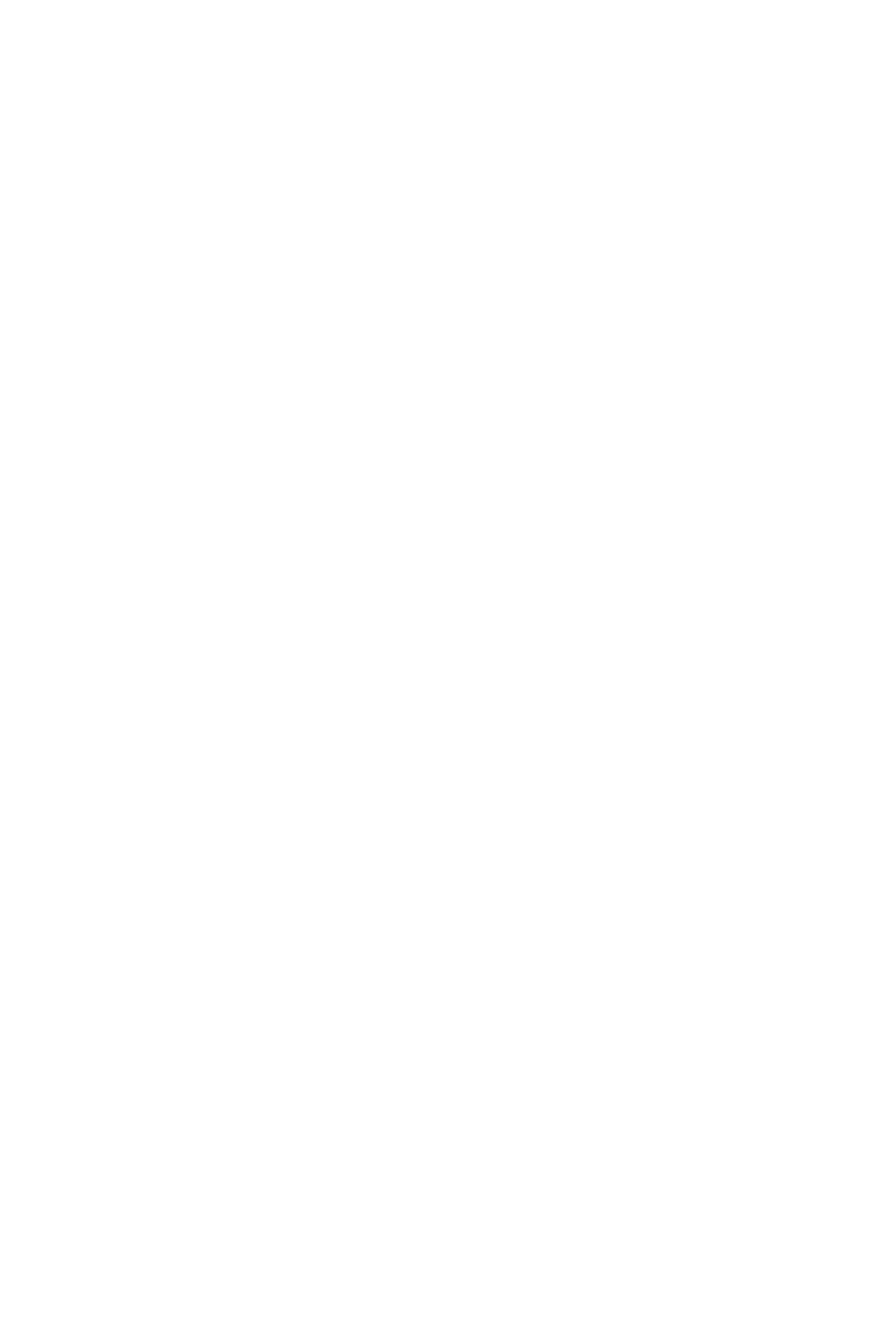# **Mr. Richard Bevins**

HISTORIAN, LIBRARY AND RECORDS DEPARTMENT, FOREIGN AND COMMONWEALTH OFFICE UNITED KINGDOM

# **Britain and the Restitution of Art Looted from Occupied Countries during the Second World War**

### Break-out Session on Nazi-Confiscated Art Issues: Government Restitution Policies

Although the course of the war meant Britain's art treasures escaped the plundering inflicted on the collections of occupied Europe, the UK played a significant role in shaping the wartime Allied response to the art losses suffered by her European Allies and in attempts to make good those losses after the defeat of Germany in May 1945. Almost from the moment in 1942 when officials and others in London began to consider how to respond to news about the fate of works of art in territories occupied by Germany, the governing assumption was that a relatively simple process of returning identifiable property subject to an act of dispossession by the enemy would follow the liberation of the occupied countries and the defeat of Germany. Implementing such a restitution policy, however, was not a simple matter.

Those developing restitution policy generally regarded works of art in theory as a distinct category, thanks to their unique and easily identifiable character and the intangible values attached to them, but their restitution could not in practice proceed in isolation. Tempting though it was to deal with works of art in advance of resolving a myriad of contentious claims from newly-liberated countries for essential and scarce items like railway locomotives and factory equipment, progress, or lack of it, on the wider problems of restitution and reparations in the end determined the success of efforts to restore looted art to its original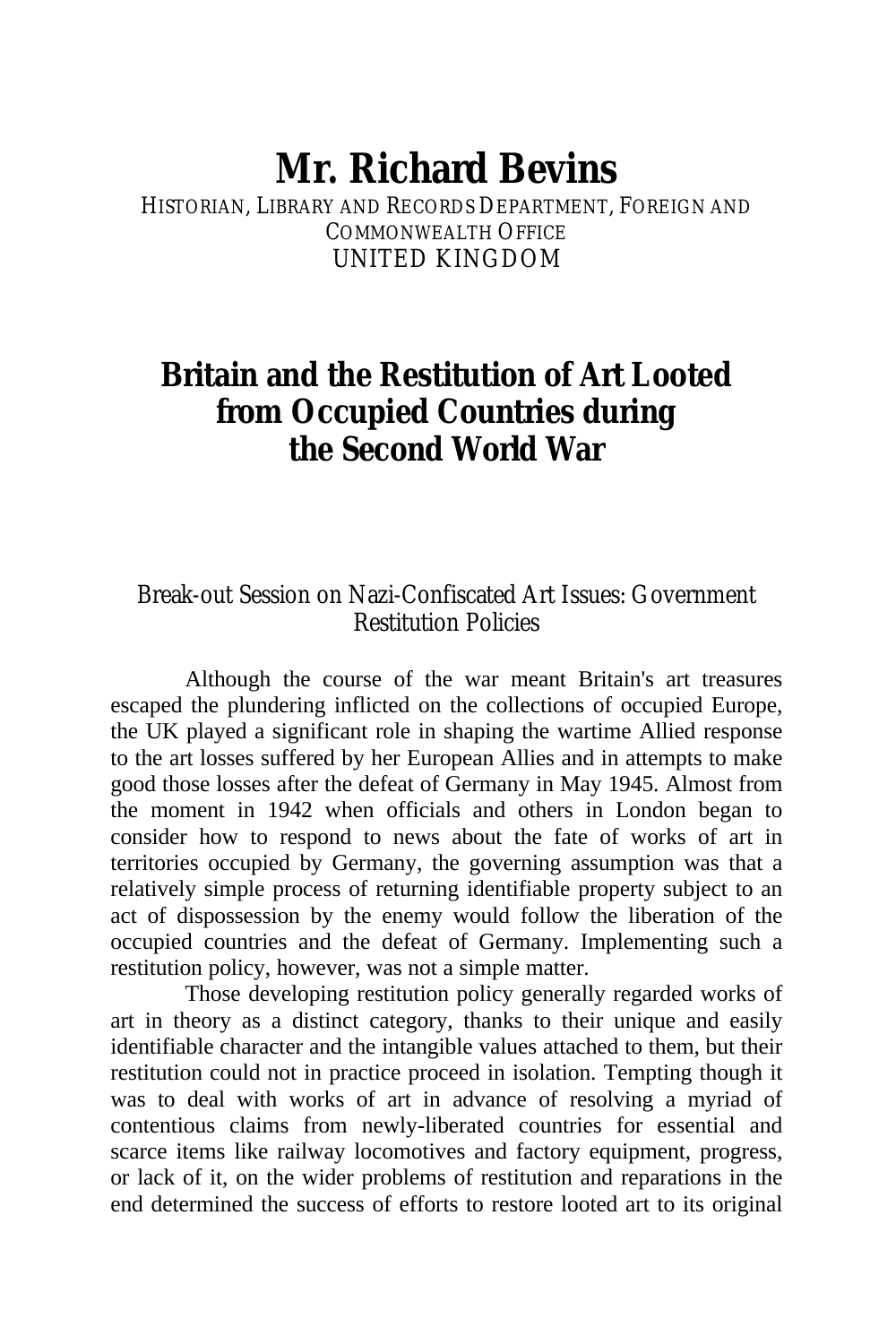owners or their heirs. It took the 4 Occupying Powers in Germany until 1946 to reach agreement on a definition of restitution, and then to agree on how to interpret this definition. Only then was it settled precisely what kind of property was eligible for restitution, how restitution would relate to reparation, what procedure to follow to process claims and what to do if a particular item was not available for restitution. Restitution of some of the most easily identifiable examples of the looted art found in the British Zone of Germany had gone ahead on a provisional basis in advance of these agreements being reached in the Allied Control Council (ACC) but a proper legal and administrative process existed only after they had been concluded.

The Allies' basic intention to do something in response to Germany's exploitation of Occupied Europe had first been expressed formally in the *Inter-Allied Declaration against Acts of Dispossession Committed in Territories under Enemy Occupation or Control* issued by Britain and 16 other governments of the United Nations on 5 January 1943. Britain had been prompted to instigate discussions during 1942 on such a Declaration with her Allies by a growing awareness of the scale on which Germany was conducting a systematic looting of the Continent's material and cultural assets and the accompanying realization that the easy disposal of many of these assets in neutral countries was aiding her war effort. In their Declaration the signatories stated their determination to "combat and defeat the plundering by the enemy Powers of the territories which have been overrun or brought under enemy control" and reserved their rights "to declare invalid any transfers of, or dealings with, property, rights and interests of any description whatsoever which are, or have been, situated in the territories which have come under the occupation or control, direct or indirect, of the Governments with which they are at war". The Declaration was silent on *how* the Allies might "combat and defeat" the plundering of Occupied Europe and at that stage of the war there was in fact very little that could be done to enforce it. Foreign Office officials recognized that effective action could only follow victory over Germany, but those taking and disposing of looted art had been placed on notice that the Allies intended to counter their efforts.

For the remainder of 1943 little could be done in London except continue to collect information about art losses and begin preparations for when the Allies were in a position to take physical control of Germany's plunder. On the military side this saw the creation by the Civil Affairs Directorate of the War Office of Monuments, Fine Arts and Archives (MFA & A) branches to be attached to the Headquarters of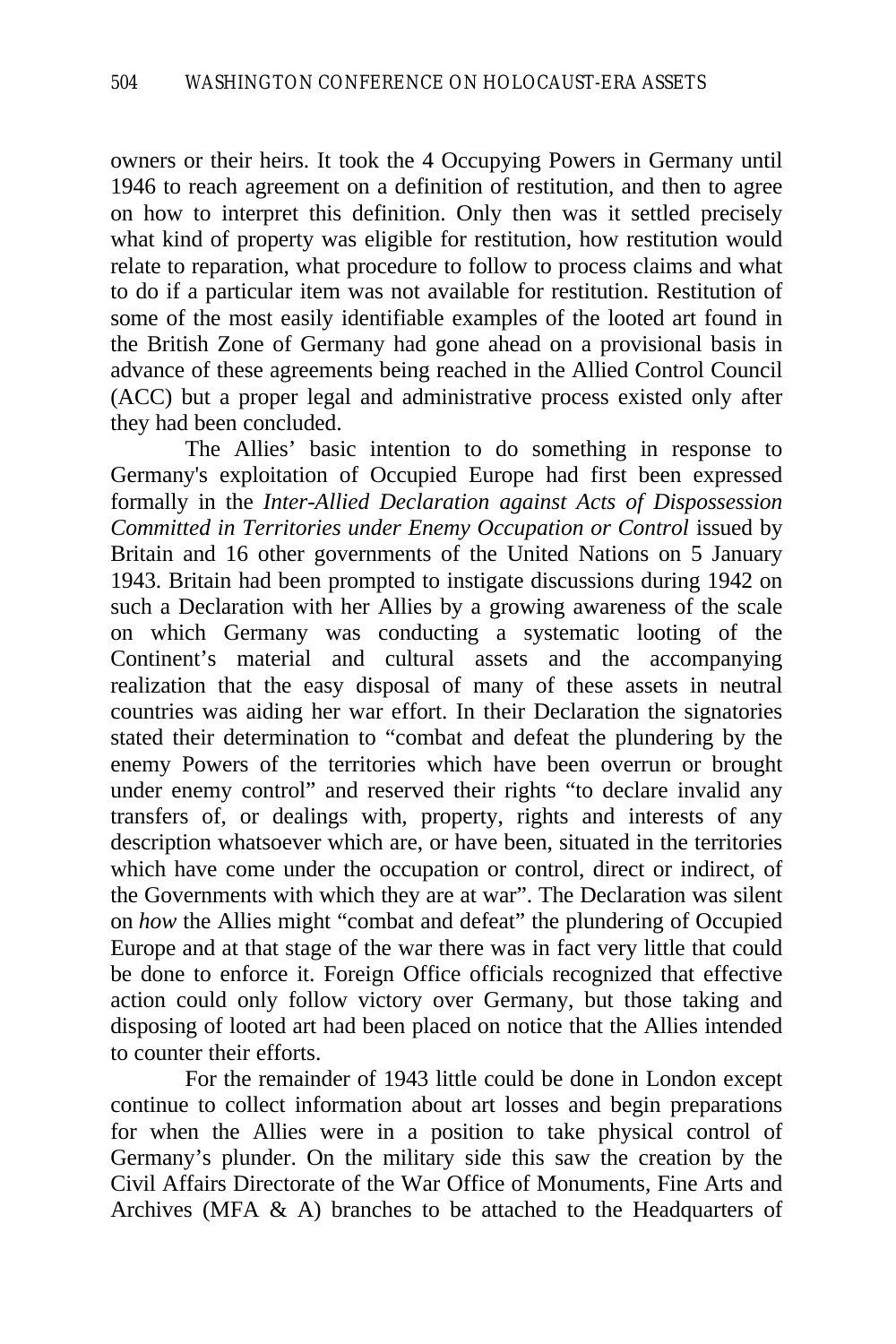each the Allied Armies. These were intended primarily to accompany advancing troops and direct efforts towards avoiding damage to cultural objects in the battlezone and take looted art left behind by retreating enemy forces into protective custody. British policy planning began in earnest following the establishment of the Macmillan Committee in the spring of 1944 in the run up to the invasion of Normandy. This was an independent non-governmental body of art experts appointed at the direction of the Prime Minister which met under the chairmanship of Lord Macmillan, a distinguished QC and a Trustee of the British Museum. The Committee, whose formal title was the British Committee on the Preservation and Restitution of Works of Art, Archives and other Material in Enemy Hands, met 11 times between May 1944 and April 1946 (all but 3 of its meetings were held before the end of 1944). It was directed: "to be at the service of His Majesty's Government in connection with the post-war restitution of monuments, works of art, and archives misappropriated by enemy governments or individuals in the course of the war"; to co-operate with the Roberts Commission (which had been set up with a similar brief in the USA) and other sources of relevant information and expertise and "to investigate and consider the technical problems (other than legal) of restitution." Despite this focus on restitution in its terms of reference, at its outset the Committee was preoccupied with preparations to preserve and protect artworks, monuments, churches etc likely to be at risk during the imminent fighting in Northern France.

Not until the summer of 1944 did it turn its attention to the development of the outlines of a restitution policy for looted art. The Committee submitted a number of informal papers to the Prime Minister and Foreign Secretary on, for example, the need for an international body to oversee the claims process, undertake searches for lost works and act as a central clearing-house of information. The Committee's thinking did not always chime with that of Whitehall- Anthony Eden told the Committee that it would impossible for any international body that was set up to act independently of the military or civilian authorities in occupied Germany. A rather plaintive request from Lord Macmillan to Eden in September 1944 for "some guidance from you as to the direction which [the Committee's] further work should take so as best to fulfil the purpose of their appointment" hints at the rather marginal impact of the Committee's work and its decline into semi-obscurity in 1945.

By the spring of that year, when the Rhine was about to be crossed by the Allied Armies advancing from the West and the Russians were within reach of Berlin in the East, a significant amount was known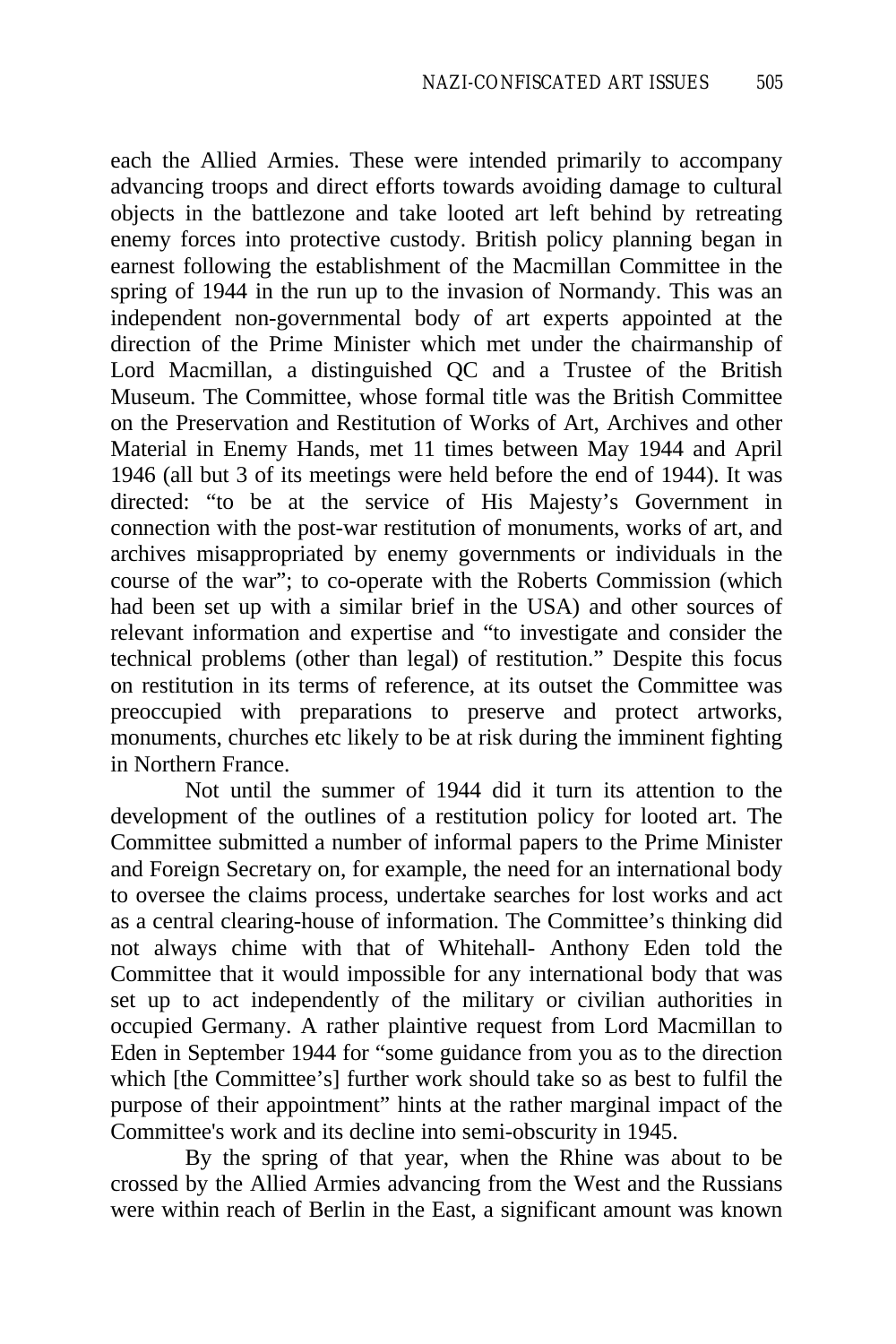in London about *how* the Germans had stripped many of Western Europe's art collections. This knowledge principally concerned the organizations and some of the individuals responsible for the looting and was derived from the information gathered by the network operated by Britain's Ministry of Economic Warfare to support the economic blockade of Germany, supplemented by information acquired in the liberated territories. Contrasting examples of what was available are the individual reports based on intelligence sources about the activities of the notorious Alios Miedel, art agent for Goering, who arrived in Spain in the autumn of 1944 with 2 large American cars and a large number of paintings from Holland, including works by Rubens and Van Dyck and a short paper summarizing German efforts to loot art prepared for the information of the British Legation in Berne in February 1945 in advance of the first visit by a member of the MFA & A branch to Switzerland to trace looted art.

Although this knowledge of *how* the Germans had looted art often included information about what had been taken from particular, usually high-profile, collections, the MFA  $\&$  A branches fanning out across a defeated Germany naturally did not know *what* looted art they would find in the devastated country or whether it would have survived the fighting and the bombing, whether it had been hidden in Germany, dispersed amongst German cultural institutions, passed into private hands or sold in neutral countries. It was only when they were in possession of the country and able to divert attention from the immediate task of preserving vulnerable sites from further damage to discovering caches of looted art and relevant archives that the first decisions were made on how to deal with the looted art in Allied hands.

The War Office issued an interim directive to the Deputy Commander-in-Chief of the British Zone of Germany, General Robertson, on 14 August. This set out interim measures for the restitution of identifiable works of art which had been subject to an act of dispossession by the enemy and had been located in the territory from which they were subsequently removed at the date of the German invasion of that territory. The directive was confined to works of art whose "identification is prima facie obvious and whose ownership is a matter of common knowledge" and to those works known by the staff of the British Element of the Control Commission to be in the British Zone. Inquiries about other works were only to be pursued where circumstances permitted and information about art covered by the directive was to be passed direct to the national government concerned. The directive had been inspired by Lt-Colonel Sir Leonard Wooley (head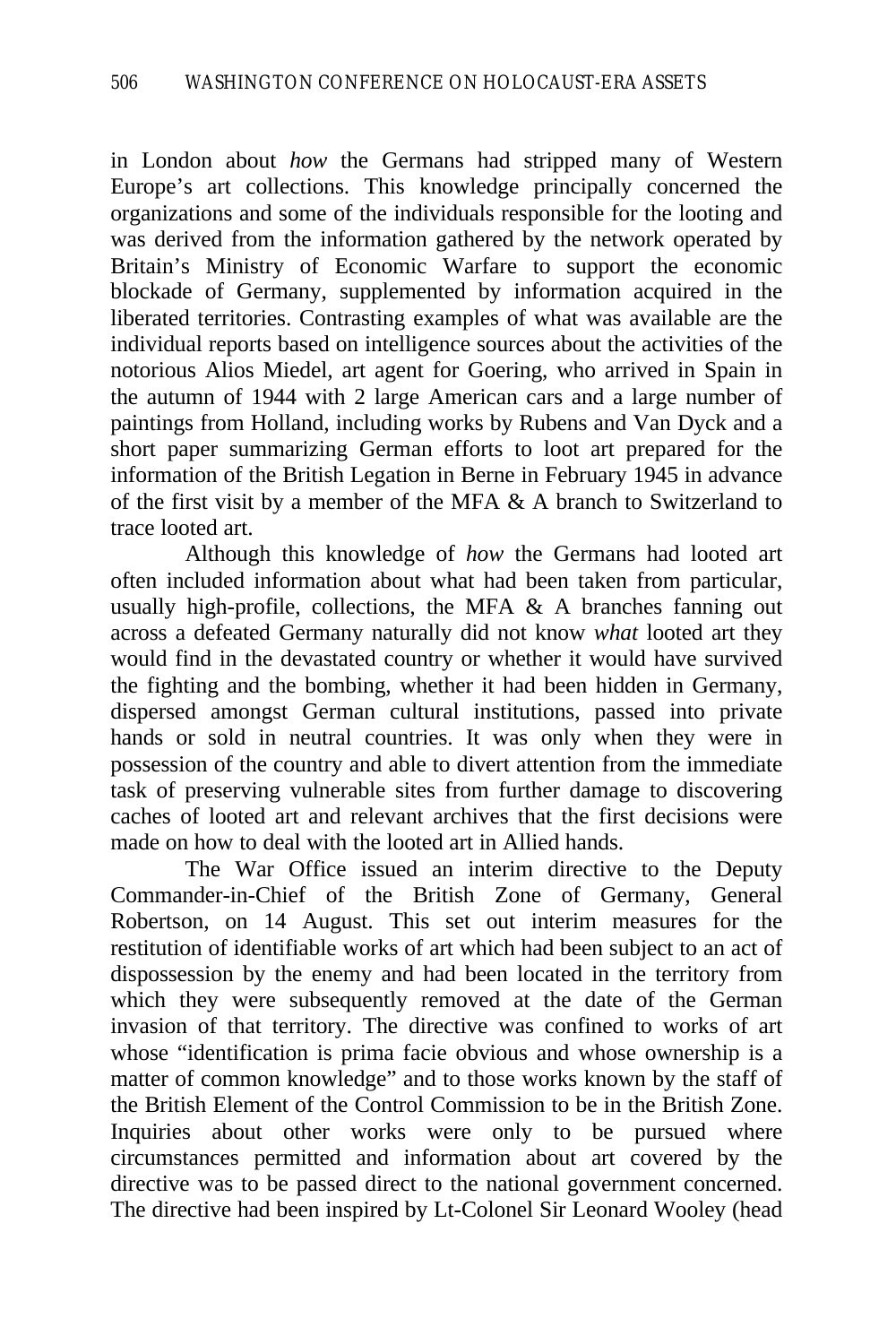of the MFA & A branch) in June in response to the public announcement by SHAEF shortly after the conclusion of hostilities that the bulk, perhaps 90%, of the art looted by Germany in Western Europe had been recovered, in the 586 art deposits found by Allied forces. The FO endorsed Wooley's initiative, noting "It is fantastic that we should not be able to hand looted works of art back to their owners, when their origin is known to all the world" and accepted the risk that going ahead with this kind of interim arrangement for art would expose the Control Commission to unwelcome pressure to agree to similar arrangements for all looted property.

Despite this kind of support, and the effort that went into framing the procedure set out in the directive in as simple a fashion a possible, almost no works of art had been restituted from the British Zone by the end of the year. Part of the explanation for this can be found in the two problems that were raised by the Control Commission shortly after receipt of the separate War Office telegrams containing the directives on interim measures for the restitution of looted art and other property. The first problem was that the War Office directive placed responsibility for handling claims on a Restitution, Deliveries and Reparation Division of the Control Commission which did not yet exist. The second, and more fundamental, problem was raised by the Control Commission's request for a definition of "an act of dispossession . . . i.e. to what extent is payment made by Germans in money or in kind for removed goods to be taken into consideration in deciding whether property is loot."

The War Office answered this on 18 September by saying goods should be included in the interim restitution directive irrespective of whether they were paid for by the Germans. The Control Commission appears, however, to have hesitated at the implications of following such a sweeping directive. In a letter to HS Gregory of the Trading with the Enemy Department of 27 November on the subject of works of art purchased by Germany during the war, Wooley agreed that "to regard all sales to Germans by citizens of the occupied countries as having been made under duress would widen the issues unduly and establish a very dangerous precedent." He considered that "there are only about a dozen objects in the whole British Zone which are really loot coming under the definition given in SUGRA 18, but there are a very great numbers of objects [elsewhere he referred to many "thousands of second-grade" Dutch paintings in the British Zone] which do come under that definition but were purchased and not directly looted." A great deal of pressure was being placed on the UK by the newly-liberated countries of Western Europe on the subject of restitution in general and "purchased and not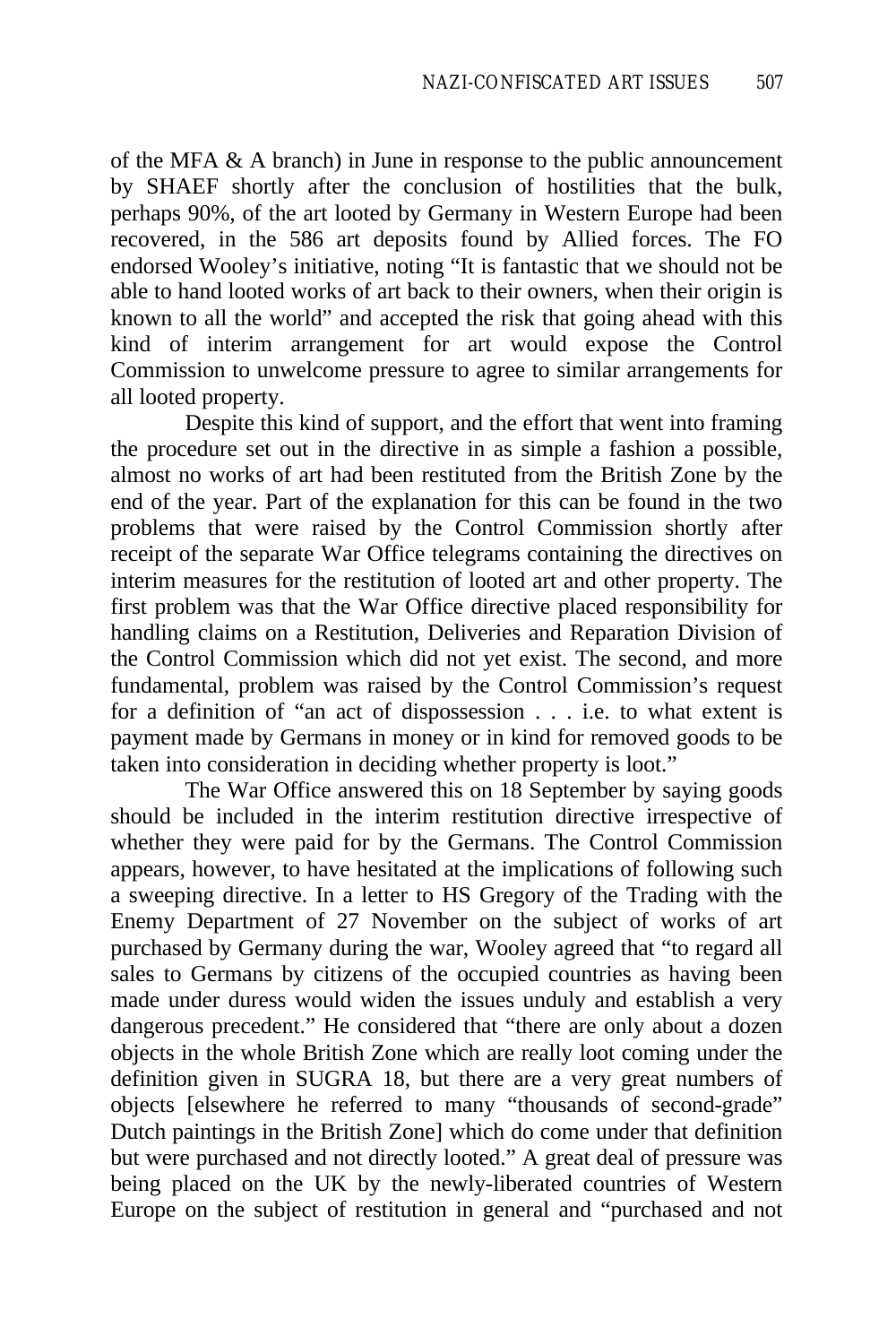directly looted" art was a prominent grievance cited by the Netherlands and France when making their case in London. On 4 December Coulson described restitution in a letter to Sir William Strang (Political Adviser to the Commander-in-Chief of the British Zone) as a "burning political question" and said he was "very much afraid that things are boiling up

It was this political background that prompted officials in the British Zone to ignore the continuing lack of a 4 Power agreement on a definition of restitution, ease the practical and administrative difficulties that had been hindering any implementation of SUGRA 18 and proceed with the return to the Netherlands in early 1946 of a substantial quantity of looted but purchased art and looted church bells. January 1946 also saw the Allied Control Council reach agreement on a definition of restitution.

The Control Council had been split primarily by differences between the French and Soviet Delegations, who had sharply differing views on the share of German resources that should be devoted to restitution as opposed to reparation. The French were much less interested than the Russians in reparation and sought to broaden the spread of restitution by arguing for the return of all property removed to Germany. Conversely, the Russians argued that only goods removed *by force* should be eligible for restitution, for the less that was restituted the more that was available for reparation. The chief British and American concern was to see that whatever was recovered from Germany did not so weaken her that she would become a burden to them; in practice this meant they leant more to the Russian than the French point of view. This came out particularly clearly in their desire to restrict the extent to which goods could be replaced by German equivalents if restitution of the original was impossible. The definition agreed by the Allied Control Council on 21 January conceded little to the French position. After reaffirming that the question of restitution to Allied countries "must be examined, in all cases, in light of the declaration of 5 January 1943" the text stated that restitution "will be limited in the first instance to identifiable goods . . . taken by the enemy by force. . . Also falling under [this] measure of restitution are identifiable goods produced during the period of occupation and which have been obtained by force." However, all other property removed by the enemy was eligible for restitution only to the extent consistent with reparations. The definition went on provide for replacement of "goods of a unique character" subject to certain unspecified special instructions and conditions and concluded by noting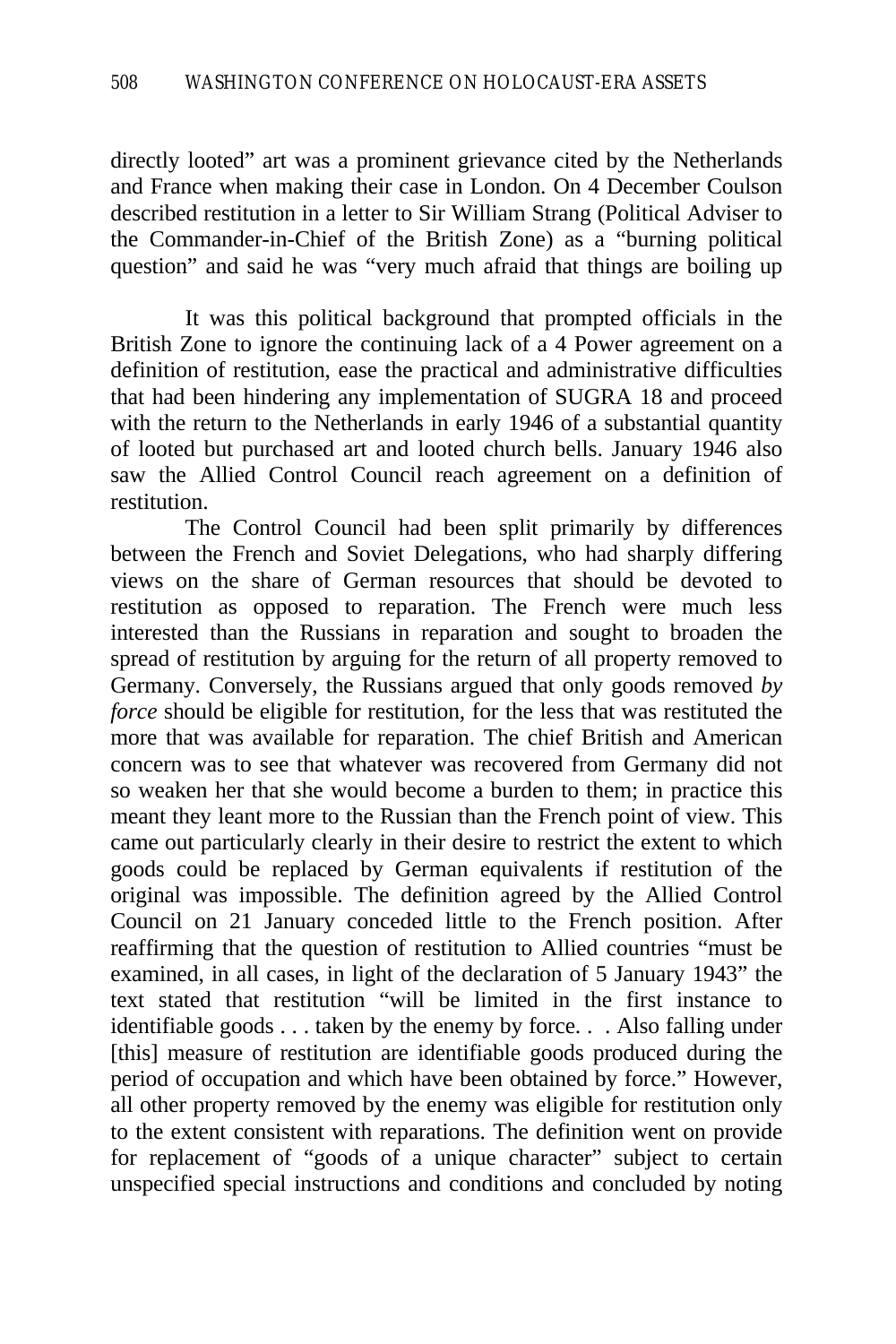that contact on all restitution questions would be with the government of the country where the objects were looted.

This agreement enabled the restitution of property taken from occupied countries and found in Germany to proceed on a legal basis. After its conclusion the Control Commission authorities in the British Zone were able to move rapidly to return, especially to the governments of the Netherlands, Belgium and France, the vast mass of the works of art which the Control Commission had taken custody of. It was the responsibility of the government of the country from which the art had been taken to allocate returned art to individuals and determine to what extent an individual claiming restitution had in fact collaborated in selling a work to the occupying power.

More problematic than the art which had come into the custody of the Commission authorities was art in private German hands. Steps were taken to compel individuals to reveal details of property they had acquired from occupied countries during the war and to enforce the ban on the sale, transfer and export of such property. Searches were carried out for particular items alleged to have been looted. Special provision was made to enable claimant countries to send teams of investigating officers into the Zone, something which the Dutch had pressed for in view of the enormous amount of art removed by purchase from the Netherlands and their well-founded suspicion that a substantial proportion of it was in private hands in the British Zone. Tracing such art and returning it to its original owners was a task of a different magnitude to the process of returning the collections which had come under British control in the immediate aftermath of Germany's collapse. In comparison returning the works of art gathered in the main British Collecting Point at Celle was relatively straightforward once the legal framework had been agreed given the easily identifiable nature of much of this art and the discovery of many of the records which the Germans had kept of their looting.

A second category of art whose restitution remained difficult even after the ACC had settled on a definition in January 1946 was of course art which had been transferred to the neutral countries during the war. Though the Allies had, in a declaration of 5 June 1945 assumed supreme authority in Germany and claimed the right to exercise control over German assets abroad in the Communiqué of the Potsdam Conference issued on 2 August 1945, such authority was extremely difficult to apply in practice. The Allies had limited leverage over the neutrals and attempts to apply the claimed right to dispose of looted assets deposited in their countries were fiercely resisted.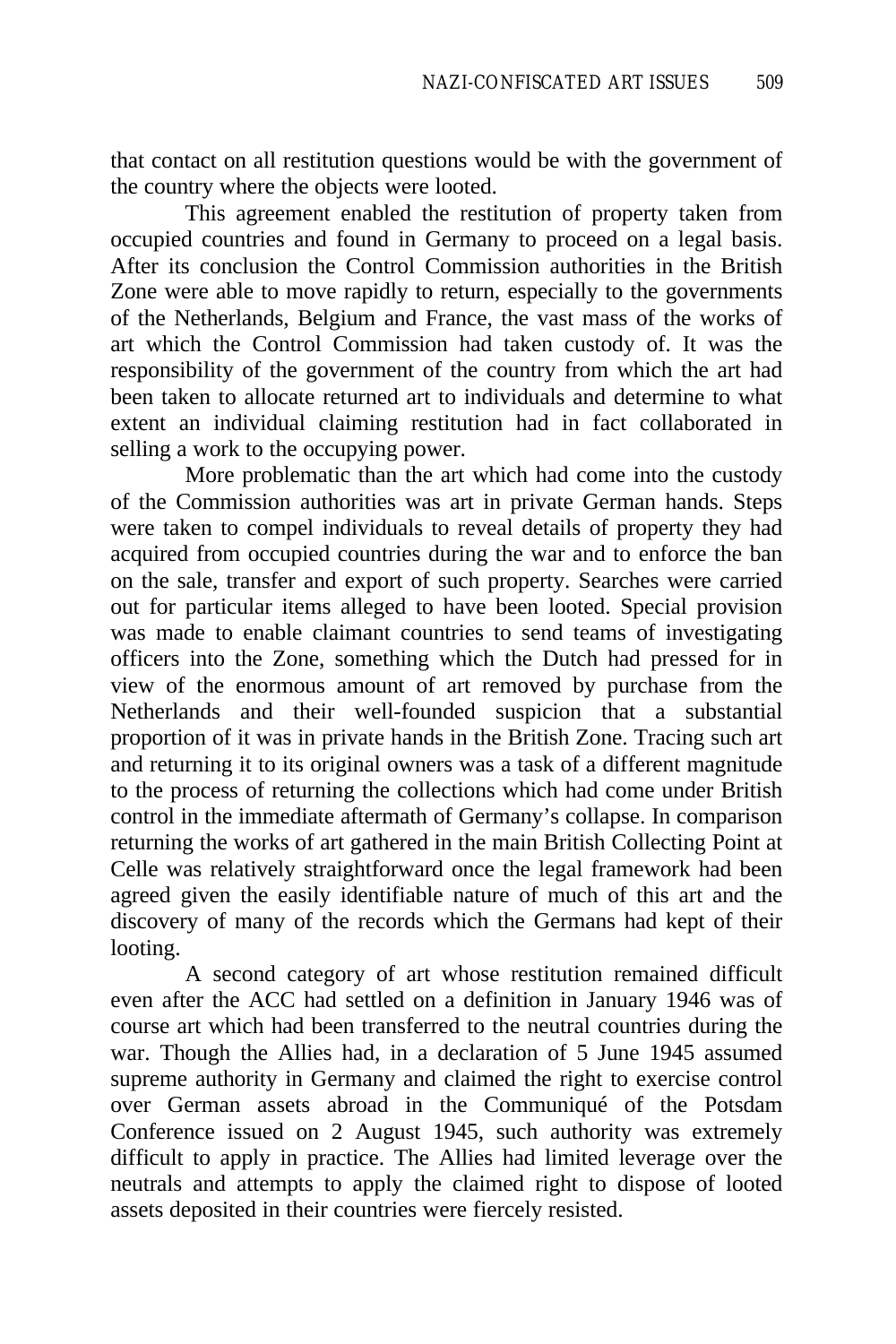Substantial information was available in London as the war drew to an end to suggest that Switzerland had been prominent amongst those neutrals receiving art looted by the Germans. Accordingly, Squadron Leader Cooper, of the MFA and A Branch, was dispatched there in February 1945 to investigate this trade. His reports of this visit, and a second, longer, one he made in the autumn of that year, give a vivid account of the involvement of a number of Swiss dealers in efforts by several individual Germans, most notably Goering, to build up collections of looted art.

In his first report, Cooper detailed his efforts to identify some of the looted art which had reached Switzerland and through what channels and set in train further investigations to be carried out by the Legation. He noted that it appeared that very few people were involved in the traffic in looted art in Switzerland and that he had not discovered anything linking Swiss museums or the more important collectors to looted art. Although he had spoken to most of those involved in the trafficking, and amassed considerable evidence about which works had passed through their hands, he was unsure what had happened to looted art once it reached Switzerland and considered there was no limit to the quantity of works of art which may been deposited by, or was being held for, those who involved themselves in handling the loot. By the time he completed his second report he was able to give a more authoritative account of art looted from Allied nationals and discovered in Switzerland. In his description of the negotiations Allied officials had held with the Swiss (in which he had taken part) to secure the right for the owners of looted assets to try to recover their property from Switzerland, Cooper revealed the practical and legal obstacles to be surmounted in any attempt at restitution of art from Switzerland.

The story of British policy towards restitution of looted art mirrors that of restitution in general. At the war's end restitution was one of the most pressing problems confronting both the governments of the newly-liberated countries which had suffered so terribly and the Occupying Powers in Germany. But these governments had other equally pressing problems- securing reparations for some of their material losses, demobilization, the needs of millions of displaced persons, how to feed, house and pacify a devastated Germany for example. Many of these problems demanded solutions which conflicted in some way with an ideal restitution policy. In the circumstances of 1945 and 1946, restitution of looted art from the British Zone of Germany was an immense, intractable, task. The task was not completed down to the last painting, some individuals were certainly left with cause for grievance,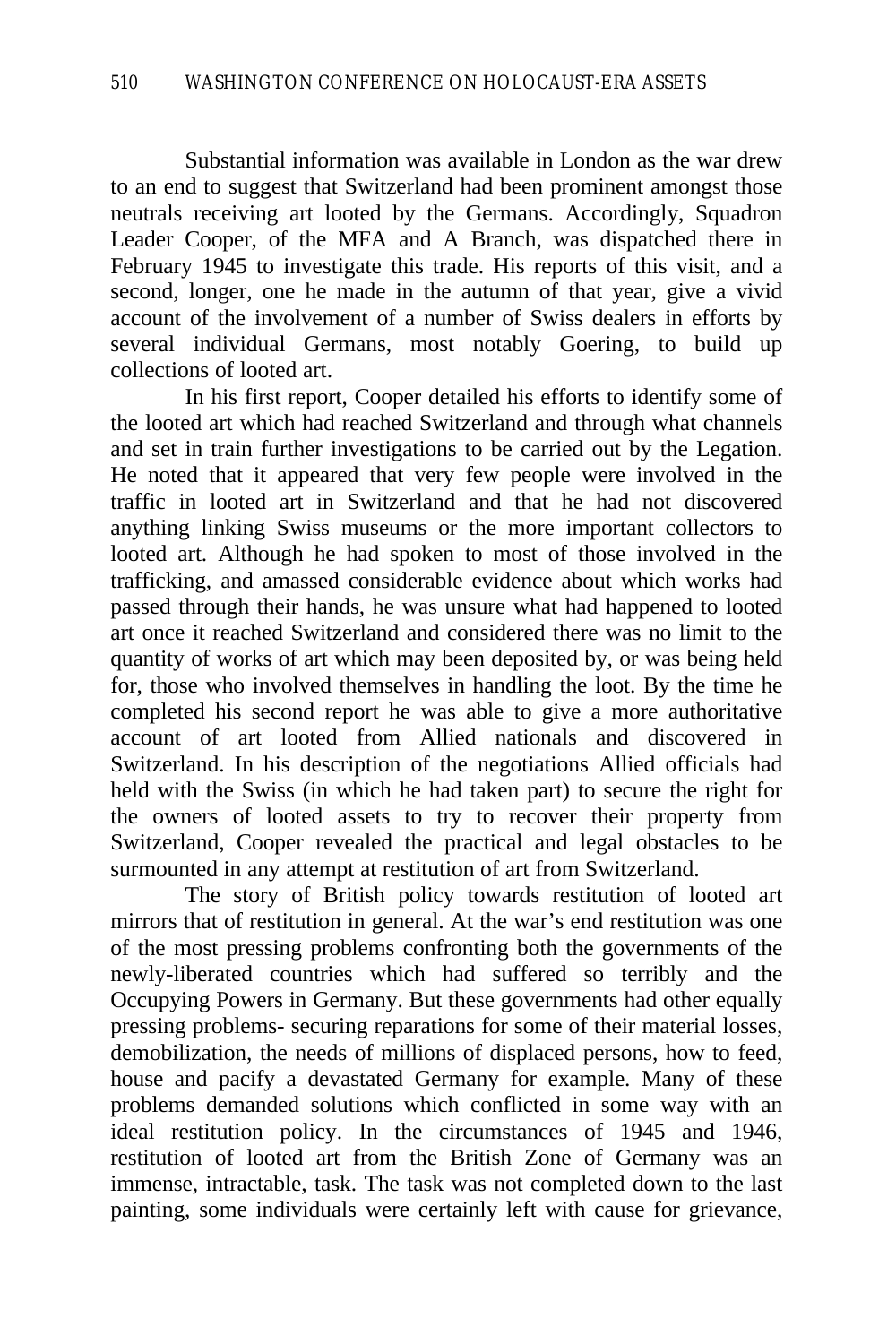but intensive effort had resulted in much effective restitution of art to governments of the countries from which it had been taken. The Western Allies' recognition that they had not been able to complete the task of restitution meant that the Bonn Conventions (signed in 1952 and effective from 1955) which terminated the Occupation regime in western Germany included provision for the Federal Republic to establish an Agency to handle outstanding matters relating to the restitution of cultural property.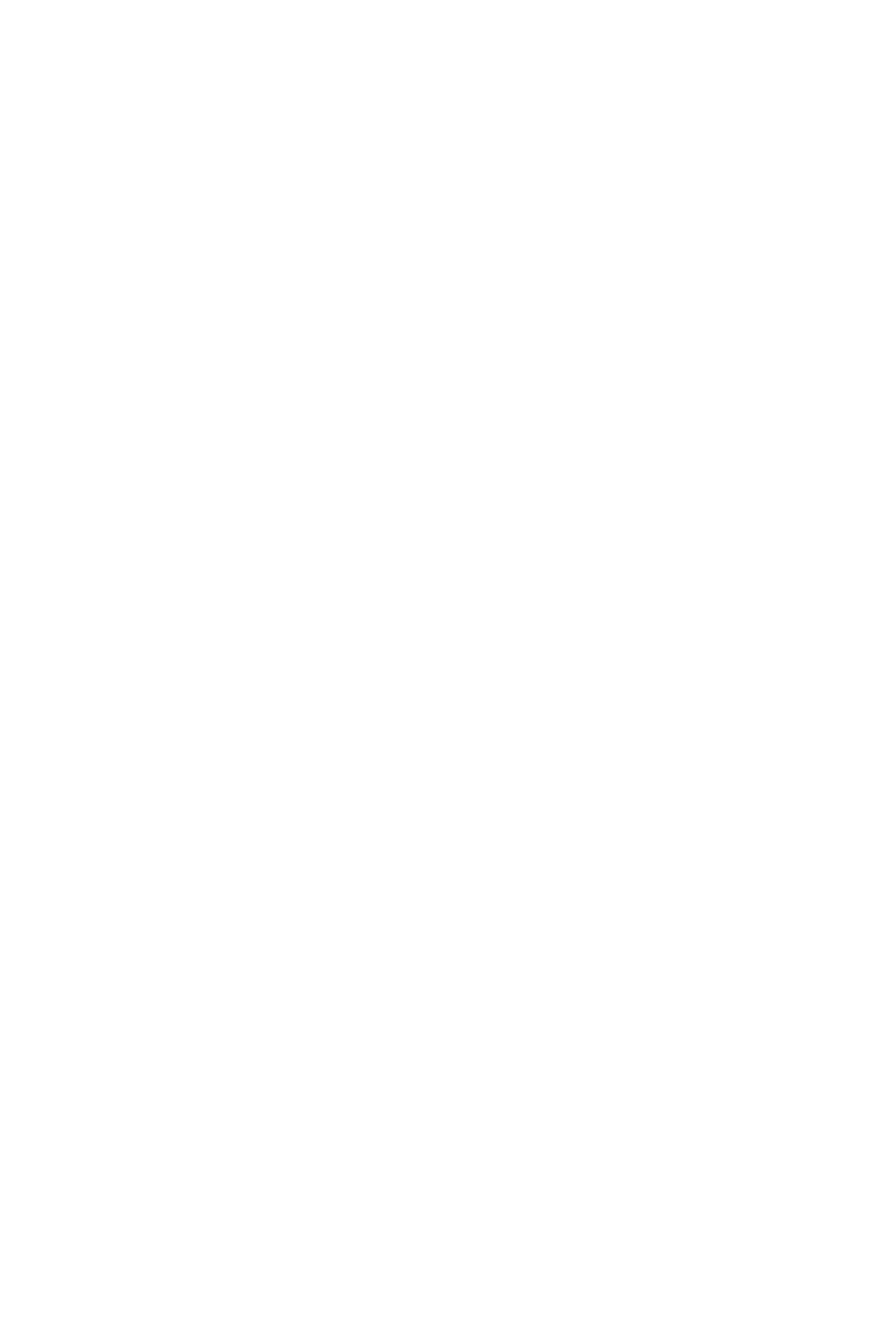# **Mr. Nikolai Gubenko**

### DEPUTY CHAIRMAN, COMMITTEE ON CULTURE, STATE DUMA RUSSIA

### Break-out Session on Nazi-Confiscated Art Issues: Government Restitution Policies: Postwar to Present

Ladies and gentlemen,

Each one of us, who participates in this conference, bears a great responsibility because it touches interests of two sides: of victims and their executioners, the good and evil. We cannot permit any ambiguity, any streamlining.

The organizers of the conference asked me to clarify certain details of the Law "On cultural Treasures Transferred to the Union of Soviet Socialist Republics as a result of the World War II and Located on the Territory of the Russian Federation" adopted by the Russian parliament. During the procedure of drafting the law (and it took three years), the Law was attacked by mass-media, government officials and public figures of Germany. I cannot, but admire the unanimity with which certain European countries supported Germany in its negative reaction to the Law.

This reminds me the unanimity of certain countries on the eve of the World War II. It is known, that one of the main objectives of this war, criminal from the point of view of the international law, was the genocide against the Slavic, as well as Jewish races. "One of the main assignments, said Hitler, is to halt the growth of the Slavic race. I have the right to dispose of millions from the sub-race, who are multiplying like worms." Fieldmarshal Reihenau, in an order to the Nazi army wrote: "The principal objective of the campaign against the Jewish-Bolshevik system is the outright destruction of its power and influence of European culture. No historic or art treasures of the East have any significance." "An outrage and tyranny will be on extremely fitting form of government for the people of the USSR," - seconded him relchsleiter Rosenberg, the one who headed the Department, which robbed our museums, libraries and churches. The "Ost" plan emphasized: "The matter not only deals with the destruction of government. More important, is the destruction of Russians as nation."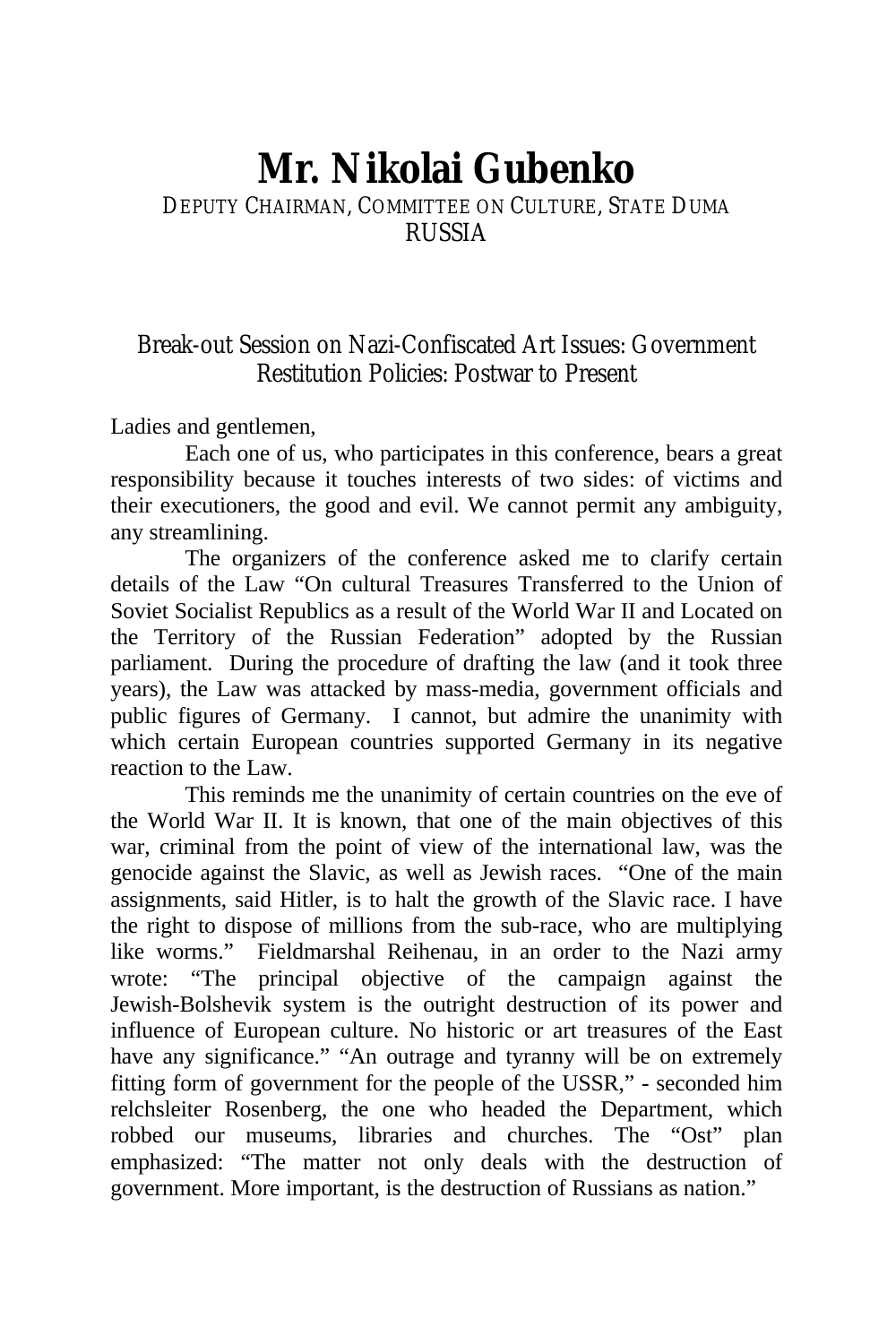27 million killed, of them - 2 million Jewish compatriots; 1710 (Seventeen hundred and ten) fully or partly destroyed cities, 70000 (seventy thousand) villages, 1670 (sixteen hundred and seventy) ruined churches and mosques, 532 synagogues, 237 chapels, 427 destroyed or looted museums, nearly 200 (two hundred) million destroyed and stolen books, more than 600,000 (six hundred thousand) lost cultural works. This is the amount of the USSR's losses in the World War II. At the Nuremberg Process the Soviet Union offered 39 volumes of documentary evidence of the destruction and looting of its cultural property. What other country could provide such evidence?!

And in the context of the problem we envisage here, a discriminative approach towards peoples of the USSR-victims of the Nazis is not permissible, because the Soviet Union suffered the most.

Russia has a normal right to compensation. But because the mass media is attacking our international rights with regards to our Law I would like to present to you the arguments of Parliament of the Russian Federation.

Fascist Germany and its partners in crime can console themselves in the hope that the international rights lag behind the moral principles of humanity; that the criminal actions which took place 53 years ago will no longer be considered criminal from the legal point of view. I reject this assumption.

The law is based on the international legal principles and other acts, specified in article 2 of the Law. Among the conference materials is the English translation made by US experts.

All these international legal acts are maintained for all aspects on transferred cultural treasures, retain their validity for property relations developed in response to these documents. The property rights of Russia including the right to transferred cultural values acquired as compensation for caused damaged emerge just from these documents.

The grounds for this statement are in the peace treaties with former enemy states signed in 1947. For instance, the Paragraph one (1) of Clause 79 (seventy nine) of the peace treaty with Italy that is identical in relevant aspects to similar treaties with Bulgaria, Hungary and Romania states: "Every Allied power shall possess the right to take, retain, abolish or initiate any other action in respect of property, rights and interests in a whole that for a day of entry into force of the present treaty shall be located at its territory and belong to Italy or Italian citizens, and also use this property or its gain for the purposes this power considers as desirable."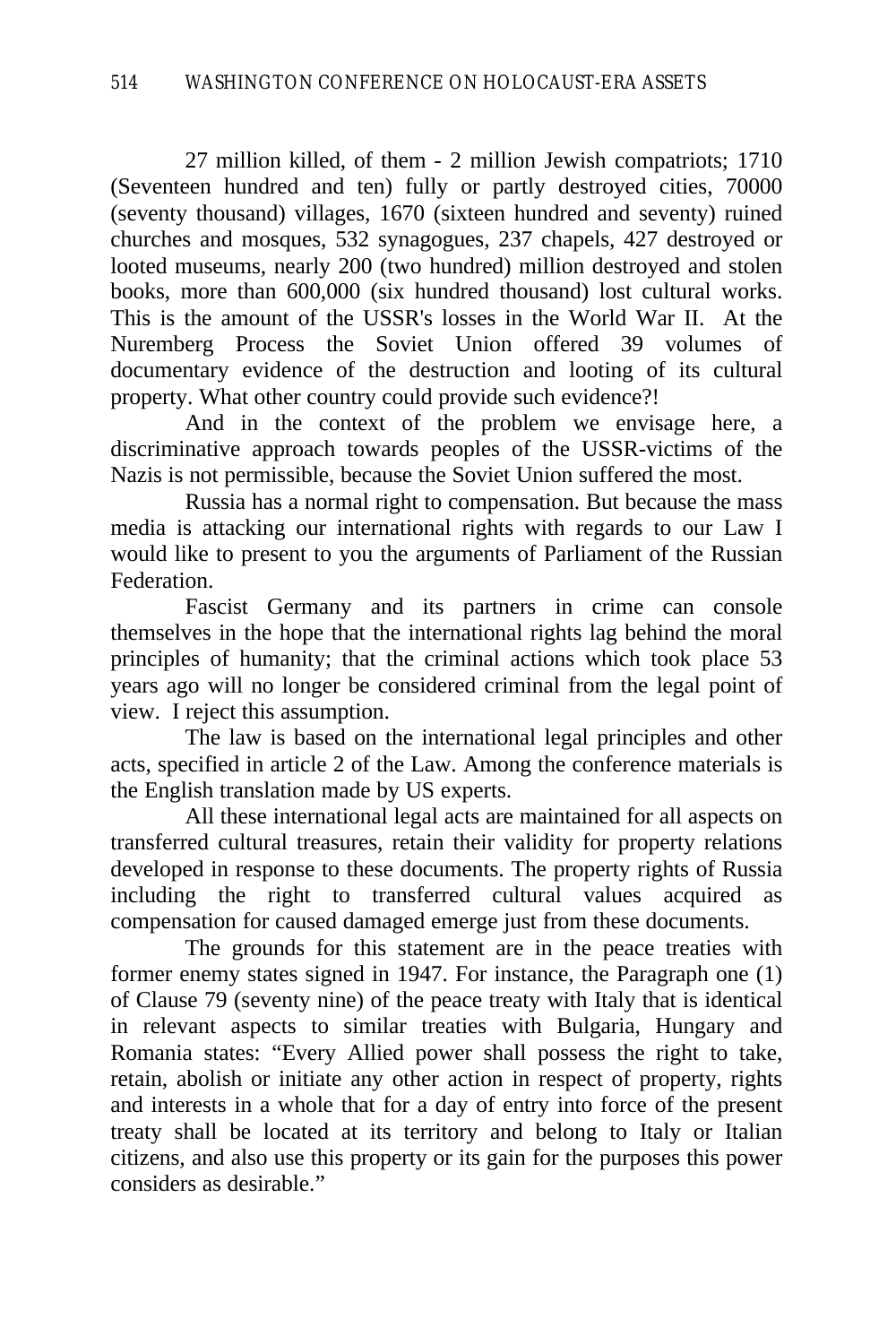It follows that the instruction of the Allied powers concerning property of former enemy states and their citizens found at their territory was the term of the peace treaty. This standard does not contain any exception concerning cultural values.

The fact of refusal of former enemy states of any claims towards Allied powers confirms this conclusion.

For example, item 1 of article 76 of the Peace Agreement with Italy, identical to the corresponding articles of the Peace Agreements with Bulgaria, Hungary and Finland, states (I quote): "On behalf of the Italian Government and the Italian citizens, Italy gives up all claims of all natures to the Allied and United Powers, which were associated directly with the war afforded by measures taken in the result of the War in Europe after the first September 1939."

1 can remind you of one more document adopted by the Control Council in April 1947. The document "Quadrilateral Procedure of Restitution," stipulated: "If the restitution of the object itself is impossible, the right of the exacting side to restitution is satisfied by compensation from German property with articles equivalent value." It is clearly obvious, that in these cases the substituted object became the property of the exacting side. The same condition was applied to the Peace Agreement signed in 1947 with the axis countries.

Item 9 of article 75 of the Peace Agreement with Italy (as well as the Peace Agreements with Bulgaria and other satellite countries) envisages: "If in individual cases, it is impossible for Italy to restitute cultural objects - taken by the Italian army from the territory of a United Nation - which have artistic, historical and archaeological value, then Italy must compensate that United Nation with similar objects with approximately equivalent values."

Therefore, according to the abovementioned acts, the Soviet Union had the right to confiscate and own the cultural treasures of former hostile states.

At the same time the former hostile countries confirmed their denial of claims of all nature, including those dealing with assets, to the Allied Powers and the United Nations.

One of the opponents of the Law Mr. Kurt Zir from the Zurich University ironically noted, that "Russia discovered new sources of international public law." It is not astonishing, that Russia "discovered" the documents of the Control Council in Germany and the Peace Agreement of 1947, signed by the governments of many countries, but it is really astonishing, that these acts are still ignored by many opponents of the Russian Law, who in their critical remarks first of all cite the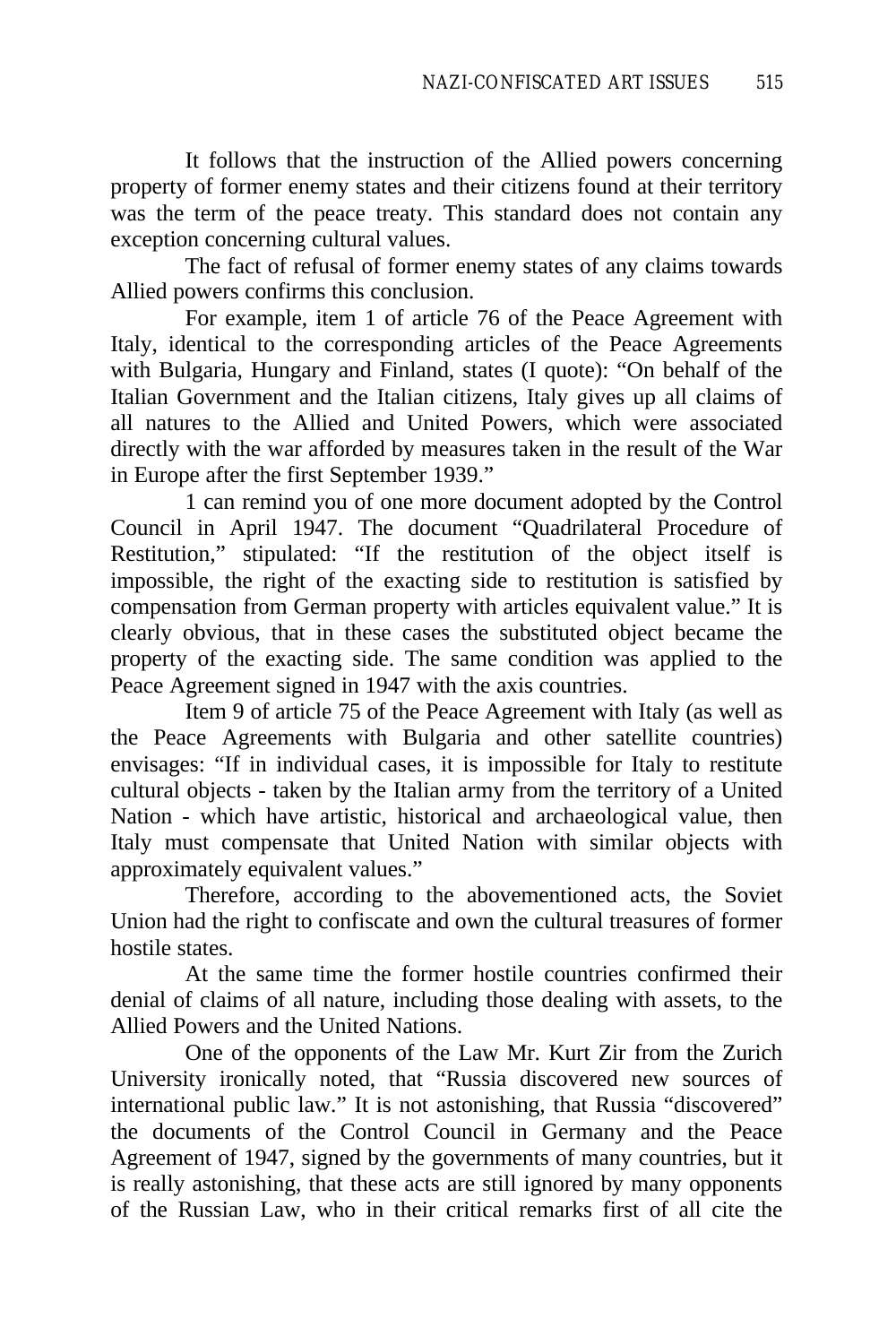declarations, conventions of UNESCO and other acts of international law of the 50's - 70's being fully aware that no legal document is retroactive.

Furthermore, you know that not every Allied Power and states of the anti-Hitler coalition had rights for restitution. In the resolutions of the Control Council from the  $17<sup>th</sup>$  of April 1946 it was clearly indicated: "The right for restitution is granted only to the states, which were completely or partially occupied." For example, the United States of America has no right to claim any restitution, because its territory was not occupied. Much less Germany has no right to claim restitution, because it carries the biggest responsibility for waging the cruelest war in the history of mankind.

The discussion about the legitimate nature of the acts of the Control Council possessing absolute legal and executive power at the territory of Germany can be considered groundless. Their competence and efficiency were confirmed in the Joint Declaration by the governments of the German Democratic Republic and Federal Republic of Germany, addressed on the  $12<sup>th</sup>$  of September 1990 to the ministers of international affairs of the USSR, Great Britain, USA and France. This Declaration states: "The measures on withdrawal of assets, adopted on the basis of the rights and supremacy of the occupational authorities (in 1945-1949) are irreversible. The German government, considering the historic development, takes this into evidence and will not publish the regulatory acts, which may contradict the above cited part of the Joint Declaration."

For lack of time, I will briefly touch upon some principles of the Law, in order to fulfill the recommendations of our conference. Although, when put into practice, these recommendations do not possess any measures of enforcement. The process of restitution of the cultural treasures is, to a greater extent, a problem of bilateral relations, where the main source of jurisdiction and the only act to become law is the treaty, the agreement between the countries.

Article 8 of the Law clearly defined the transferred cultural values, which is not included in the definition of the property of the Russian State and can be conveyed to the other countries and individuals.

Firstly, these are cultural values, with regard to which the interested state will provide evidence that it demanded its restitution before expiration of the terms, determined by the Peace Agreements with Bulgaria, Hungary, Italy, Romania, Finland. The council of ministers of the USSR determined the term in the Soviet zone of occupation in Germany - the  $1<sup>st</sup>$  of February 1950.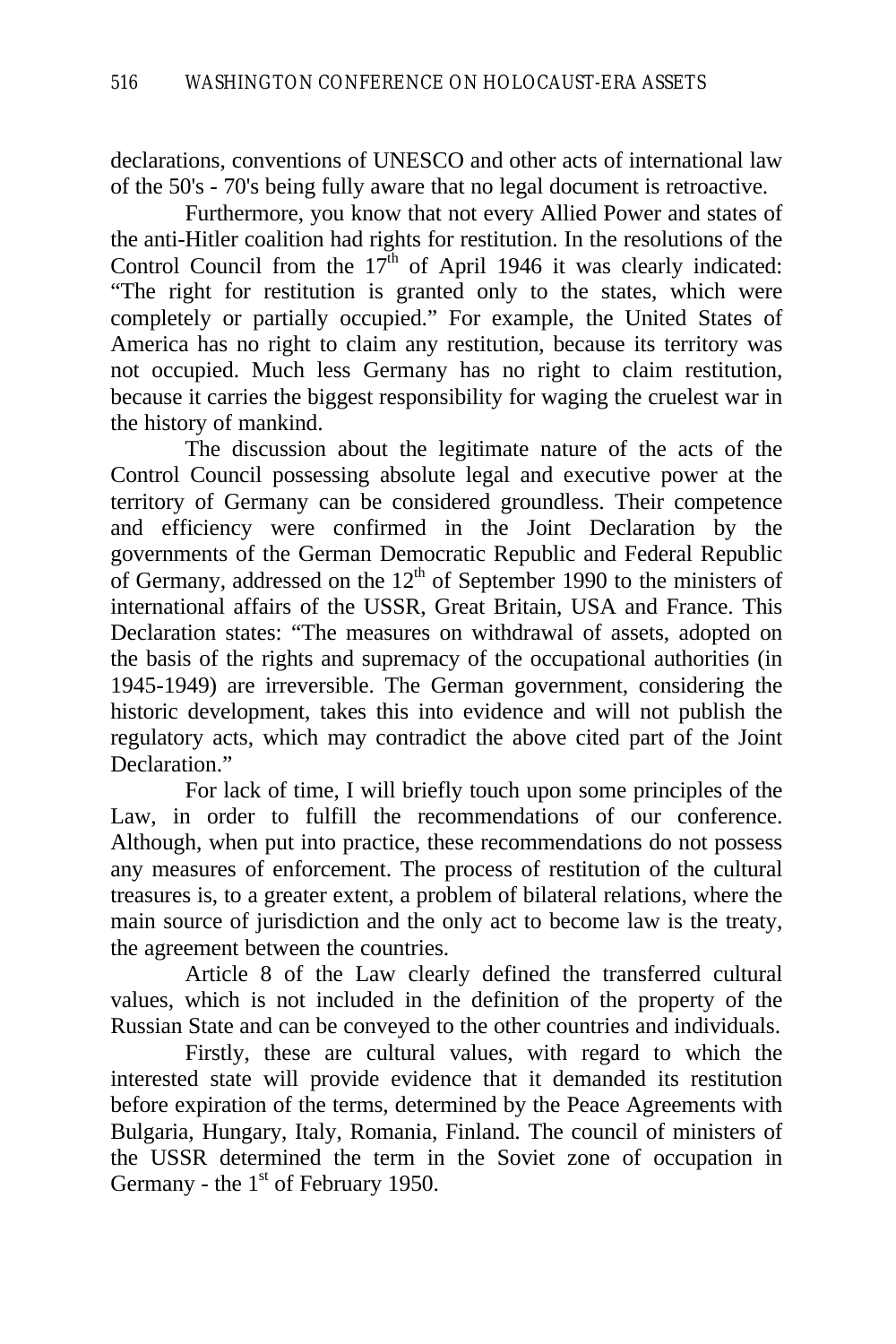Second, cultural values, which belonged to religious organizations and private charity organizations, which did not serve the interests of Nazism.

Third, cultural treasures, which belonged to the individuals, deprived of these assets because of their active fight with Nazism. In this includes those who were involved in national defense from occupation and those who were taken for their race, religion and national origin.

In accordance with recommendations of the Council of Europe, cultural treasures, representing family relies, may be given to the representatives of the families, that owned them.

Taking into account the legal character of the retrieval of cultural treasures in 1945-1949, which took place only at the government level of the interested countries, the law maintains the established rules. The law states: "Claims on transferred cultural treasures... can be made by the government of the state, who makes a claim of these treasures, strictly to the government of the Russian Federation; claims of individuals and legal entities, municipal organs, social and other organizations and corporations will not be accepted."

And finally, the German side consistently proclaims that they have none of our treasures on their territory. Nevertheless, in 1990 the weekly magazine "Zeit" wrote: "The Russians were robbed twice, first by fascist Germany and then by their allies. 80% fell to Americans. The English, French and Russians were satisfied with 20%." The relations between USA and Russia are too delicate now that I would not like to elaborate on this subject for the lack of time. I admit that "Zeit" has dispersed this information with the purpose that search of Russian values shall be directed on the wrong track.

It is hard to imagine that Germans did not know the location of the transferred Russian cultural treasures or even the direction they traveled with respect to its territory.

I won't be amazed, if cultural treasures of the victims of the Holocaust are hidden in the same "coves," as the cultural treasures removed from the Soviet Union.

In June of 1945 the prominent representatives of scientific and cultural communities of our country - actor Mihoels, writers Bergemson, Sutskover, the academicians Obnorskii, Lebedev, Shishmarev, professors Greenberg and Feter - turned to Stalin with the following letter: "Dear Joseph Vissarionovich! The Germans have destroyed all the Jewish book depositories on all territories, which they temporarily occupied. They carried away manuscripts that were centuries old, antiquity works, and rare books of great value. The basis for further study of Jewish culture in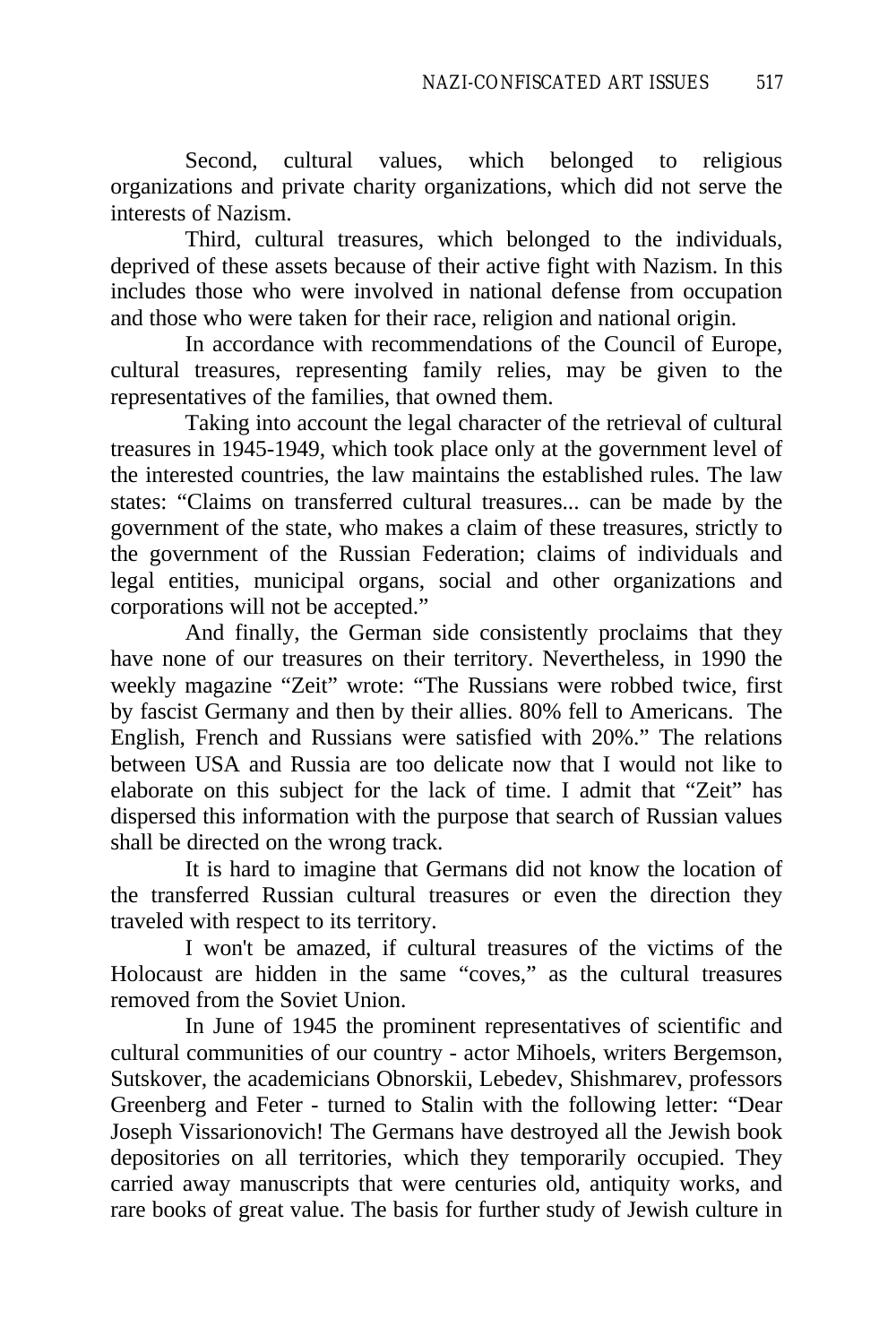the USSR is seriously damaged. We believe that in conjunction with the decisions of the Crimean Conference that ordered the Germans to compensate by nature all the distraction they inflicted. Germany firstly should be obliged to return to the USSR all that was stolen and taken to Germany; Secondly, to remove the monuments of Hebrew culture stored in book archives of Berlin, Munich, Frankfurt, and Leipzig and transferred them to the corresponding libraries and museums of the USSR."

Hundreds of thousands of similar letters came from the Ukrainians, Russians, Tartars and representatives of hundreds of other nationalities which where victims of Hitler's genocide.

One year ago, when our Law was not yet adopted, Russian mass media conducted a research of public opinion. The result was unanimous. 86% supported the Law. And it is natural, because the language of this Law is the language of justice.

Those who perished are gone. In the same Jews there are Russians, French, a lot of other nationalities all together. They are my father, Ukrainian, who went to the front when I was yet in mother's belly. They are my mother, Russian, who has been hanged by Germans in Odessa because she hid Jews, when I was eleven months old. They are dead victims. We must think about today's people. It will be a shame to divide into "ours" and "aliens" those victims who survived. We must unite all efforts aimed at just compensation for every victim of the tragedy regardless of nationality.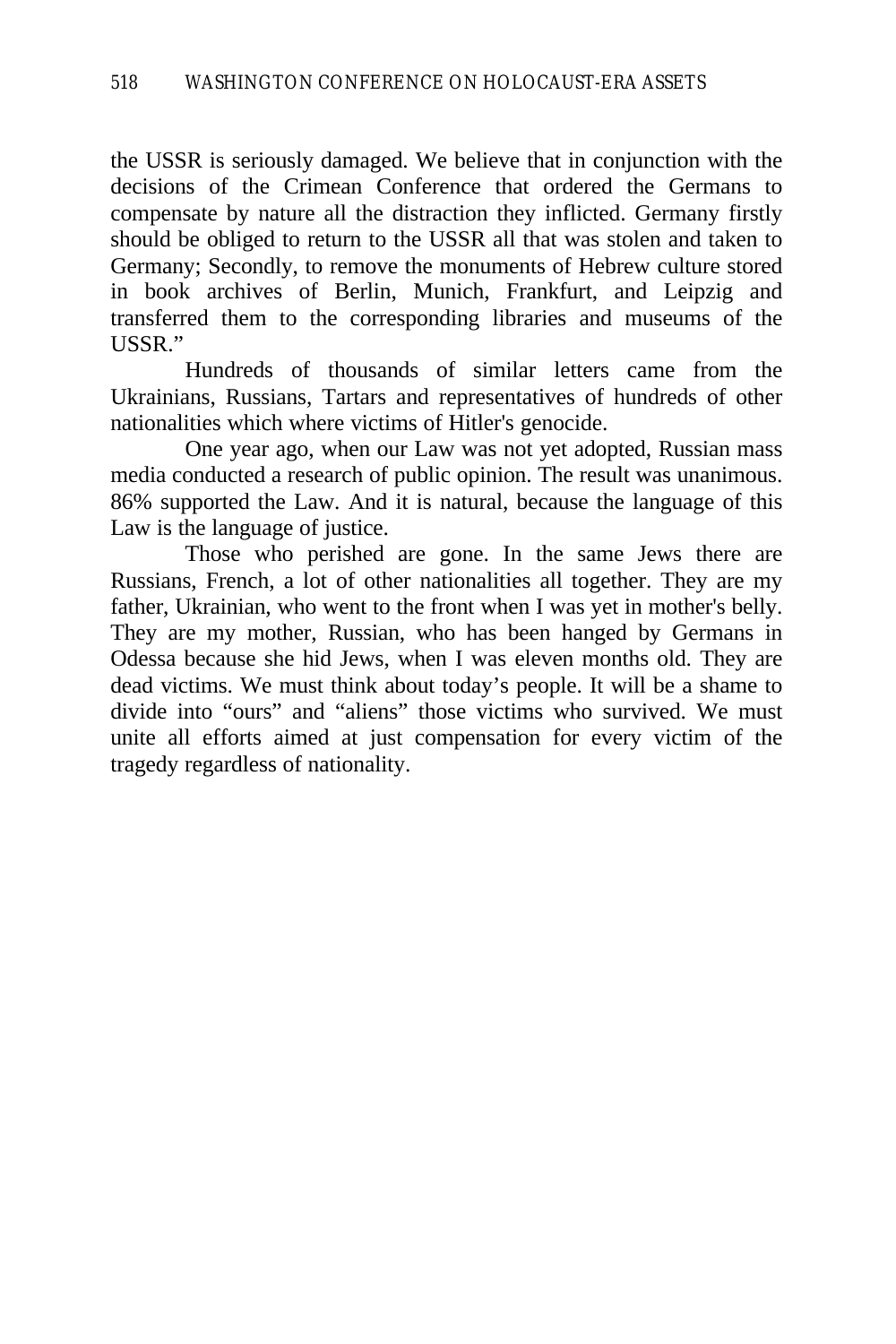# **Mrs. Charlotte E. van Rappard-Boon**

HEAD INSPECTOR, MINISTRY OF EDUCATION, CULTURE AND SCIENCE THE NETHERLANDS

# **The Fate of Works of Art in the Netherlands During and After World War II**

### Break-out Session on Nazi-Confiscated Art Issues: Government Restitution Policies, Postwar to Present

Just before World War II the once thriving art trade in the Netherlands came to a virtual standstill due to the economic circumstances and the threat of the war. At the start of 1940 most art dealers were in the possession of large stocks of works which had remained unsold for some years. On the other hand, in the Netherlands the possession of works of art in private hands was not restricted to the rich and very rich bourgeoisie but, as was the case in the seventeenth century, many moderately prosperous middle class families possessed one or more good quality paintings, Chinese blue and white ceramics and other precious antiques. Amongst these families was a large number of families of Jewish descent who, thanks to the open Dutch society which had welcomed them in the times when they were persecuted elsewhere, had flourished in the trade and the liberal professions.

These two factors form part of the explanation why the disappearance of works of art from the Netherlands to Nazi Germany whether by looting, confiscation or sale - took place on such an unprecedented scale.

As happened in France, already during the German occupation Dutch art historians started compiling lists of works of art which they knew to have left the country. Also, already during the war the exiled Dutch Government in London prepared an extensive and complex set of measures with regard to legal restitution. One of these Dutch measures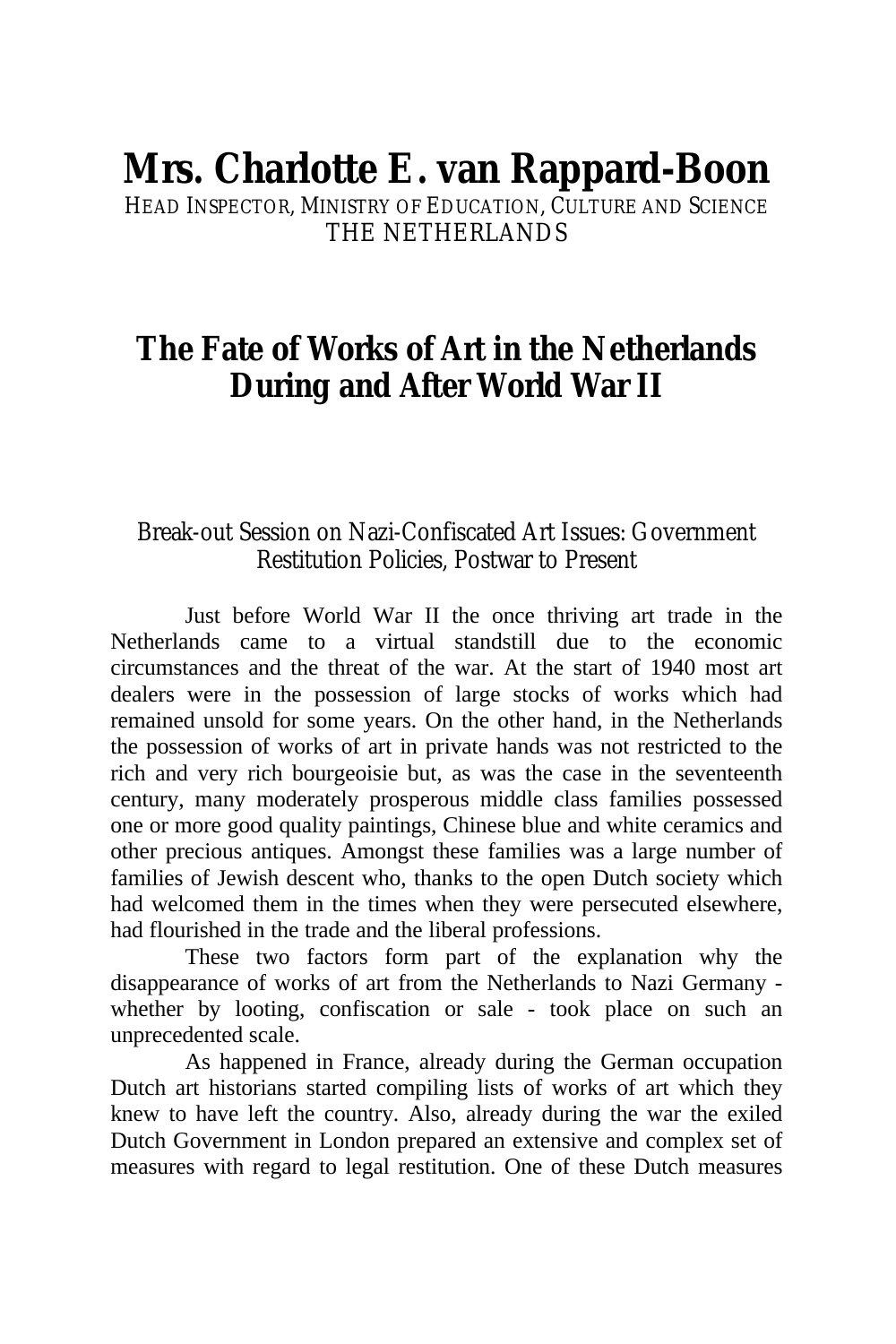forbade to sell Dutch assets, including objects of art, to the enemy without prior permission.

As soon as the war ended, efforts to track down works of art in Germany and to return them to their original owners were gathered together in a single service, called the Netherlands Art Property Foundation (SNK). This service cooperated closely with the allied forces in Germany, especially with the Monuments and Fine Arts & Archives Service (MFA&A). On the basis of detailed lists made up from forms in which missing works of art were reported, the Allies tried to find as many works of art as possible. These forms were based in requests by private persons and on information compiled by the Foundation itself from the administration of objects confiscated by the Germans, on transport lists of works looted by the Germans or by firms which collaborated with them and on records of sales by auction houses and art dealers. These efforts were often severely hampered - as ours are still today - due to the fact that only well-known works of art were known in detailed descriptions detailed enough to recognize them easily or were even photographed.

Identification of a work of art listed for example: as "Farmers making merry at a tavern by the workshop of van Ostade" without any measurements of further description, is an extremely fortuitous business. Hundreds of paintings must exist answering to this kind of caption. Thus mistakes in identification of objects were made and not always corrected afterwards. Also, works of art that were nearly impossible to identify, mostly decorative art, were shipped back to the country that seemed the most likely to be their country of origin. In this way most Delft blue-and-white tiles were sent to Holland though they might as well have come for example form a French collection.

All the same, seeing how people in the office of the Art Foundation worked in those years, when Holland was recovering from its great war losses and money and means to run an adequate administration were scarce, one is filled with admiration. Without a computer, but using an endless amount of paper files and lists ordered according the artist names, original owners, art dealers or auction houses they reconstructed the provenance of many works of art.

The Foundation recovered many thousands of objects of art and returned them to their rightful owners, and also organized "viewing days" for people to identify their property. Many objects which were recovered, were works that had been sold during the occupation by the art trade violating Dutch law. These objects became in principle the property of the Dutch State. Objects for which the owner could not be found or for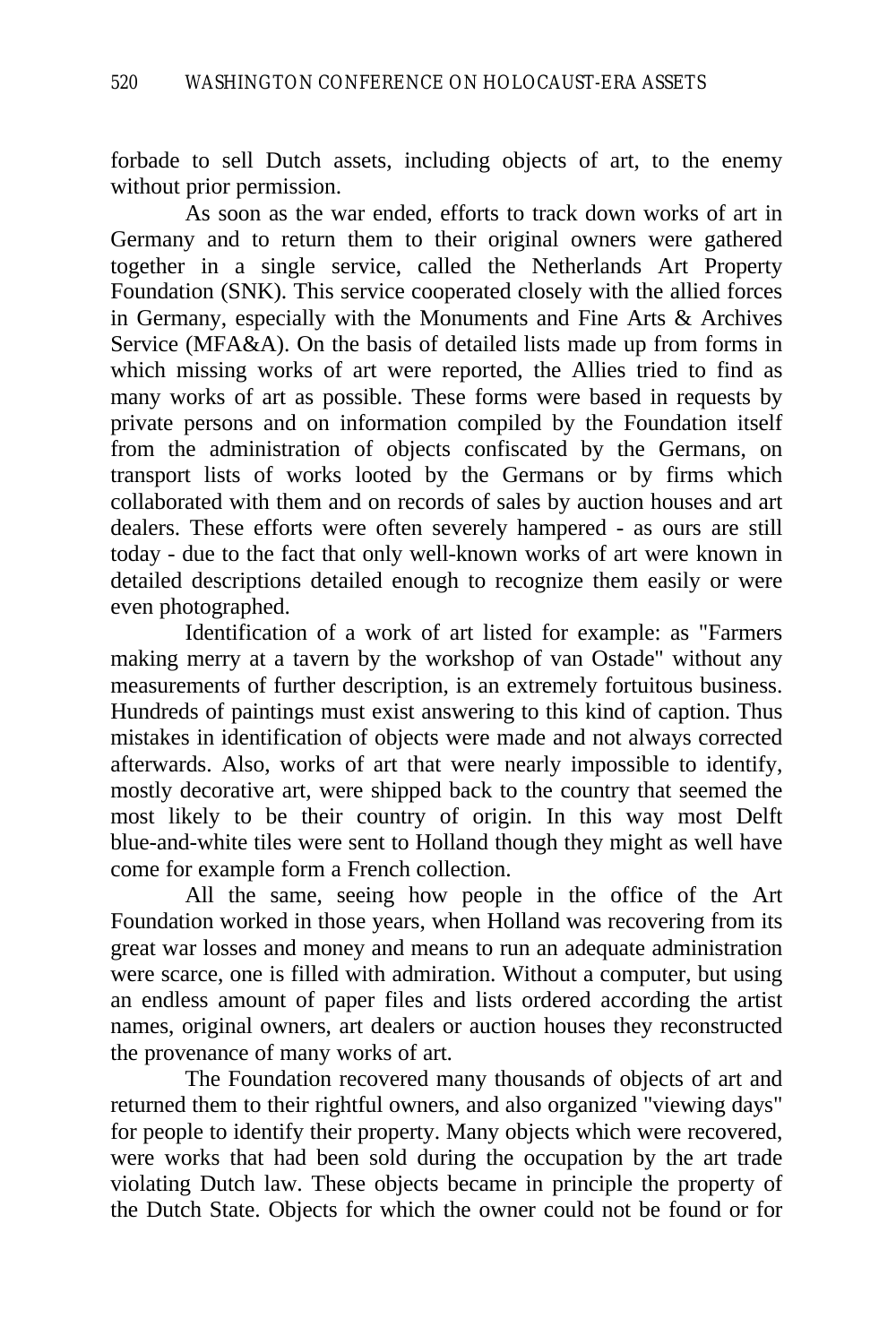which claims could not be recognized because of lack of proof came under the custodianship of the State. What remained, after restitutions to the owners and after sale of part of the objects, was registered in the 1950's and forms the so called NK-collection of the Dutch State. Details about the work of the Netherlands Art Property Foundation can be found in the introduction of the report Origins Unknown.

This report, which is available here today, was published by the Dutch Government in April 1998. It also describes the methods of investigation which we use today. Recently questions concerning these remaining works of art have been asked. Might not modern methods of research, use of database and vast modern documentation systems such as that of Netherlands Institute for Art History enable us to find more information about original owners than was previously possible? The pilot study was done for a hundred works of art, both paintings and decorative art. Because sufficient new details concerning the provenance of these objects were found, the Dutch government decided to extend the study to comprise all objects of the NK-collection which were recuperated after the war. Of course, after all these years much of the documentation which might have helped is lost or destroyed, but by gathering circumstantial evidence from catalogues of pre-war exhibitions, of private collections, of art dealers administrations, of insurance lists, etc. links might be found which were lost before.

Because a work of art can mean an extremely personal tie with the past and can have great emotional value for a family, the Dutch government plans to proceed on a case by case basis regarding the restitution of works of art of the NK-collection. It is still possible for a private person to file a claim on an object in the NK-collection, provided it regards a work of art which has not been previously claimed and of which sufficient proof of the original ownership can be found. Also earlier claims which were not accepted before can be filed again if substantial new facts have come to light. This year two paintings have already proved to belong the Jewish families that did not file claims after the War. These paintings are being returned to their rightful owners.

The works of art of which no new facts concerning their provenance are found during the investigation, will stay available in the future if new facts come to light.

Works of art in the possession of private owners who are in good faith, are in principle protected by Dutch Civil Law. However, in these cases possible claimants and present owners can apply to the Netherlands Institute for Art History and our office, for more information concerning provenance and possible postwar claims. Possible solutions for these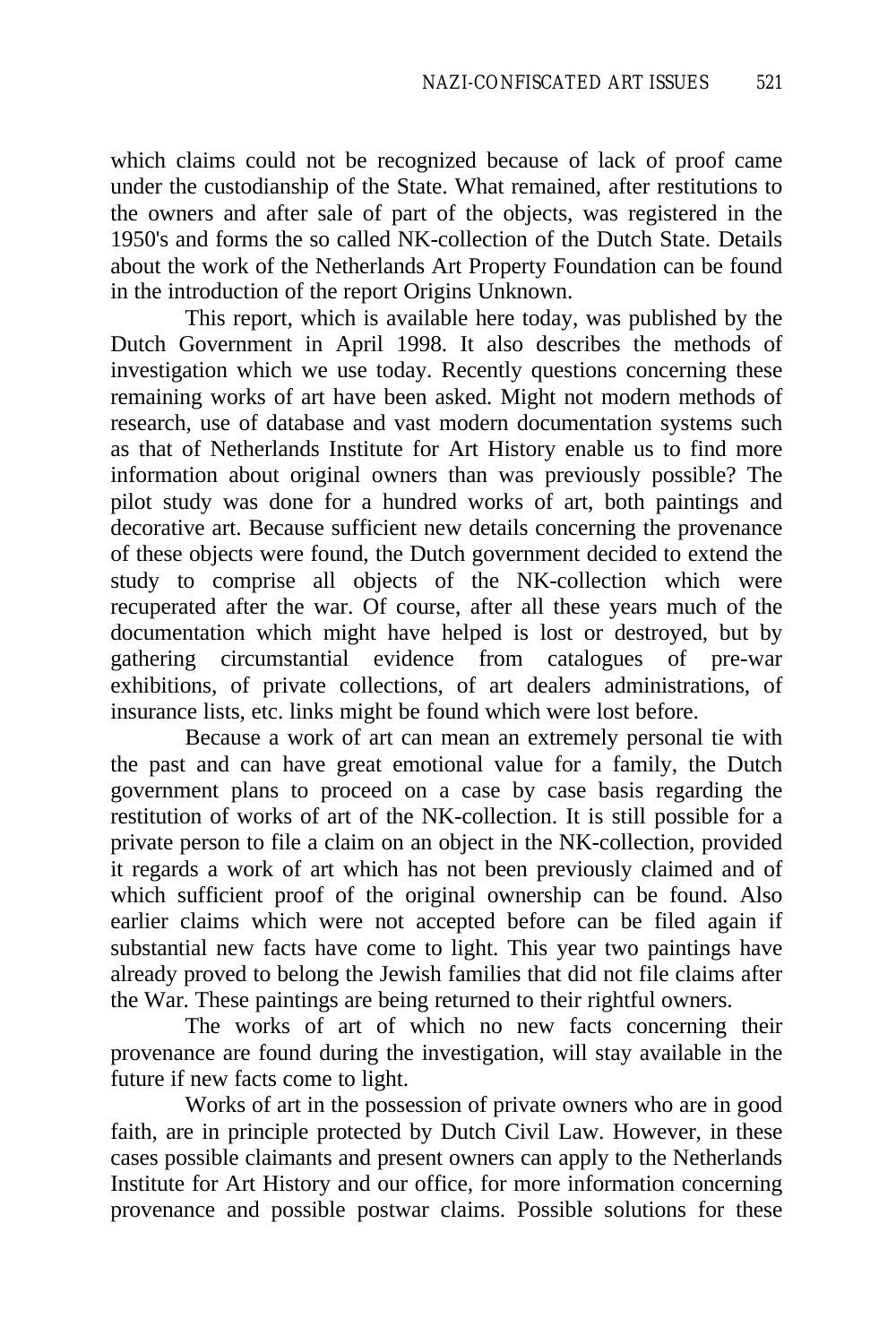cases could include arbitration and a decision by common consent along the lines similar to the American Museums Association.

In the same way as the State Government is researching its collections, the Dutch museums under the aegis of the Dutch Museum Association are researching the acquisitions made during the war and in the after-war years, to investigate whether they acquired objects which were looted or confiscated by the enemy from Jewish owners. The museums are conducting their own research aided by the Inspectorate for Cultural Heritage which checks the museum data and adds facts which it has found during its own research.

If there is any evidence that objects were Nazi confiscated Jewish property, it is expected that the governing bodies of the Museums, will make every effort to ensure that they are returned to their original owners of their heirs.

With regard to the timetable of the state and museums investigation, the museum investigation will be finished and published next year. The State investigation will be finished in three years time and its interim-results will be published during those years in regular reports.

Further details about the investigations and about restitution of art objects can be found in several leaflets which we brought with us.

We hope these investigations solve most outstanding questions about the provenance of art objects, though truth commands us to say that some of these will probably never be answered.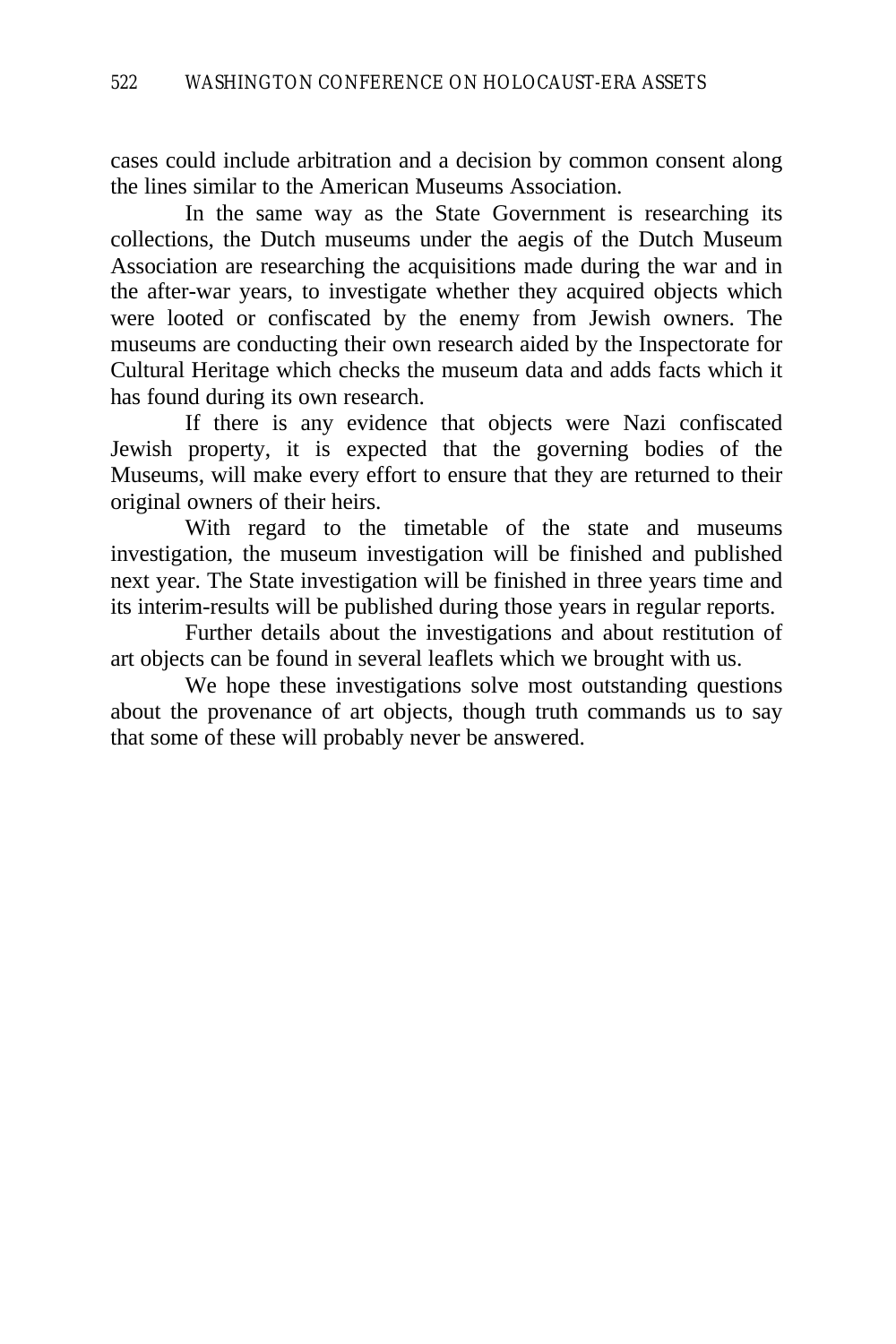# **Colonel Seymour J. Pomrenze**

FIRST DIRECTOR, OFFENBACH ARCHIVAL DEPOT UNITED STATES

# **Personal Reminiscences of the Offenbach Archival Depot, 1946-49: Fulfilling International and Moral Obligations**

### Break-out Session on Nazi-Confiscated Art Issues: Identification of Art, Archives and Databases

#### **INTRODUCTION**

In late February 1946, my colleague First Lieutenant Leslie 1. Poste, a Library and Archives specialist, drove me through a blinding snowstorm to Offenbach. En route, Lt. Poste briefed me on the Offenbach Collection Point's origins, his role in selecting a building within the I.G. Farben complex on the Main River, and his concern that restitution operations be expedited in accordance with military regulations. Since its establishment in July 1945, the operation had yet to restitute any materials.

Lt. Poste also reviewed the operations of Hitler's Einsatzstab Reichsleiter Rosenberg (ERR) and its educational branch the Institut zur Erforschung der Judenfrage (Institute to Research the Jewish Question). The ERR, backed by German military forces, had traced Jewish, Masonic, Socialist, and other anti-Nazi cultural objects throughout Germany and Nazi-occupied Europe and had deposited them in many places, especially in Frankfurt am Main in the Rothschild Library, Hungen and Hirzenhain in Hesse, and all over Bavaria. The ERR targets ranged from occupied Ukraine to the French-Spanish border and from Greece to the British Isle of Man. The ERR even raided Italy, an axis power. After Kristallnacht, the ERR collected items to save and use them for Nazism.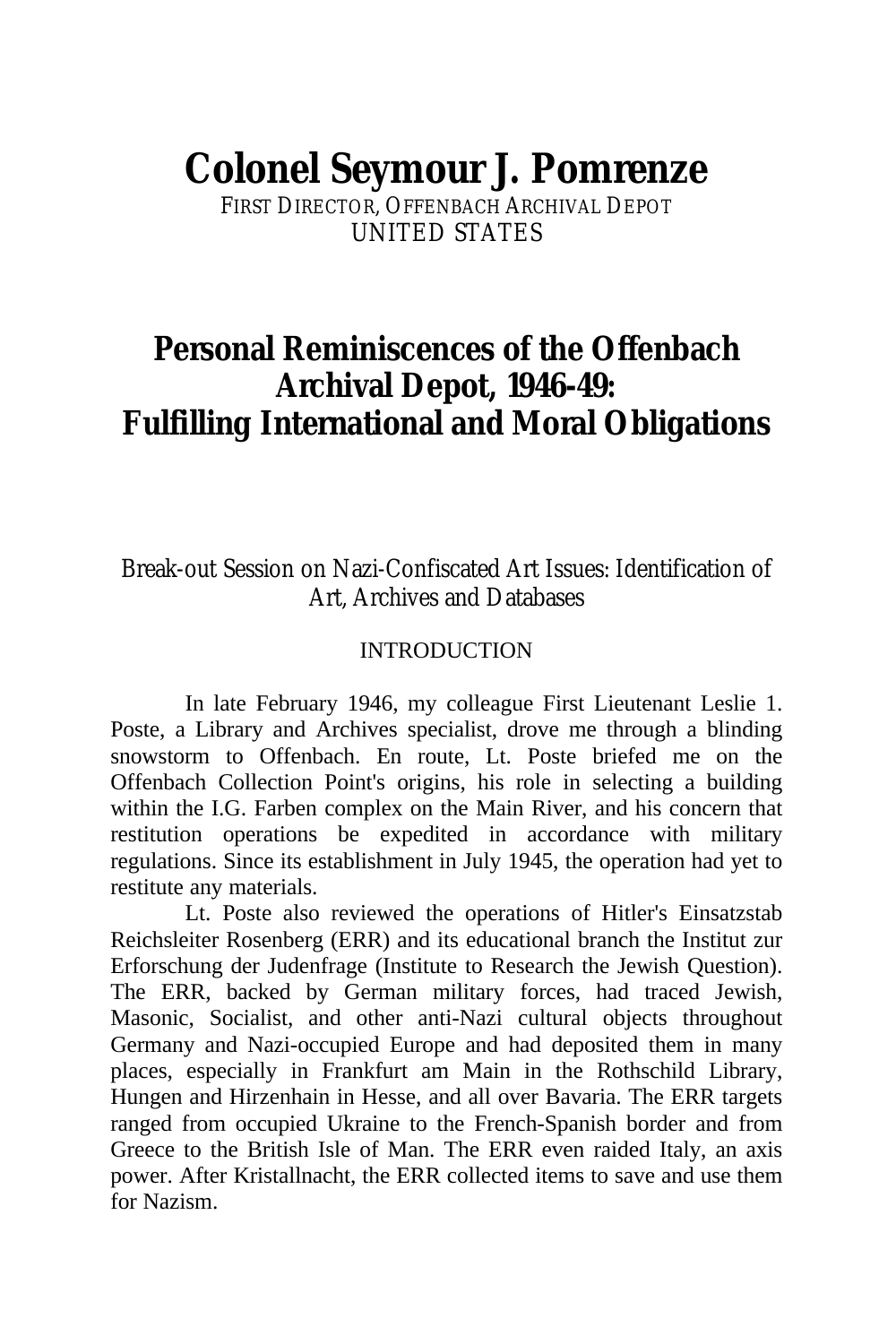Lt. Poste also described the U.S. combat and occupation operations to protect and restitute the looted collections. He and other Museums Fine Arts and Archives personnel felt the collections at the Rothschild Library and other places should be moved to a single large, secure facility. The I.G. Farben building at Offenbach was their site of choice.

#### FIRST IMPRESSIONS OF OFFENBACH

My first impressions of the Offenbach Collecting Point were overwhelming and amazing at once. As I stood before a seemingly endless sea of crates and books, I thought what a horrible mess! What could I do with all these materials? How could I carry out my assignment successfully? Beyond the mess, however, was an even larger mission. Indeed, the only action possible was to return the items to their owners as quickly as possible.

The Offenbach Collecting Point was housed in well-guarded five-story concrete building suitable for use as a warehouse following repairs. Inside, however, there were only six or seven Germans, headed by an U.S. civilian with displaced person status, who did very little. Many crates, packages, stacks, and loose piles covered several floors. Clearly, the operation was not being run effectively. My mission was to revive this organization in order to accomplish my mission successfully. Hence I launched the following actions.

#### THE OFFENBACH ARCHIVAL DEPOT

The Offenbach Archival Depot was officially established under military directive, in conjunction with Monuments, Fine Arts and Archives Wiesbaden, on March 2, 1946. As Director of the Offenbach Archival Depot (OAD), I received extensive authority and broad mission responsibilities within Greater Hesse. The operation's new designation indicated my function as archivist. Archival principles, such as restoration of the original order, were crucial at this stage. As part of the directive, an organization chart served as a blueprint for action by three branch chiefs responsible for administrative, operations, and liaisons, respectively.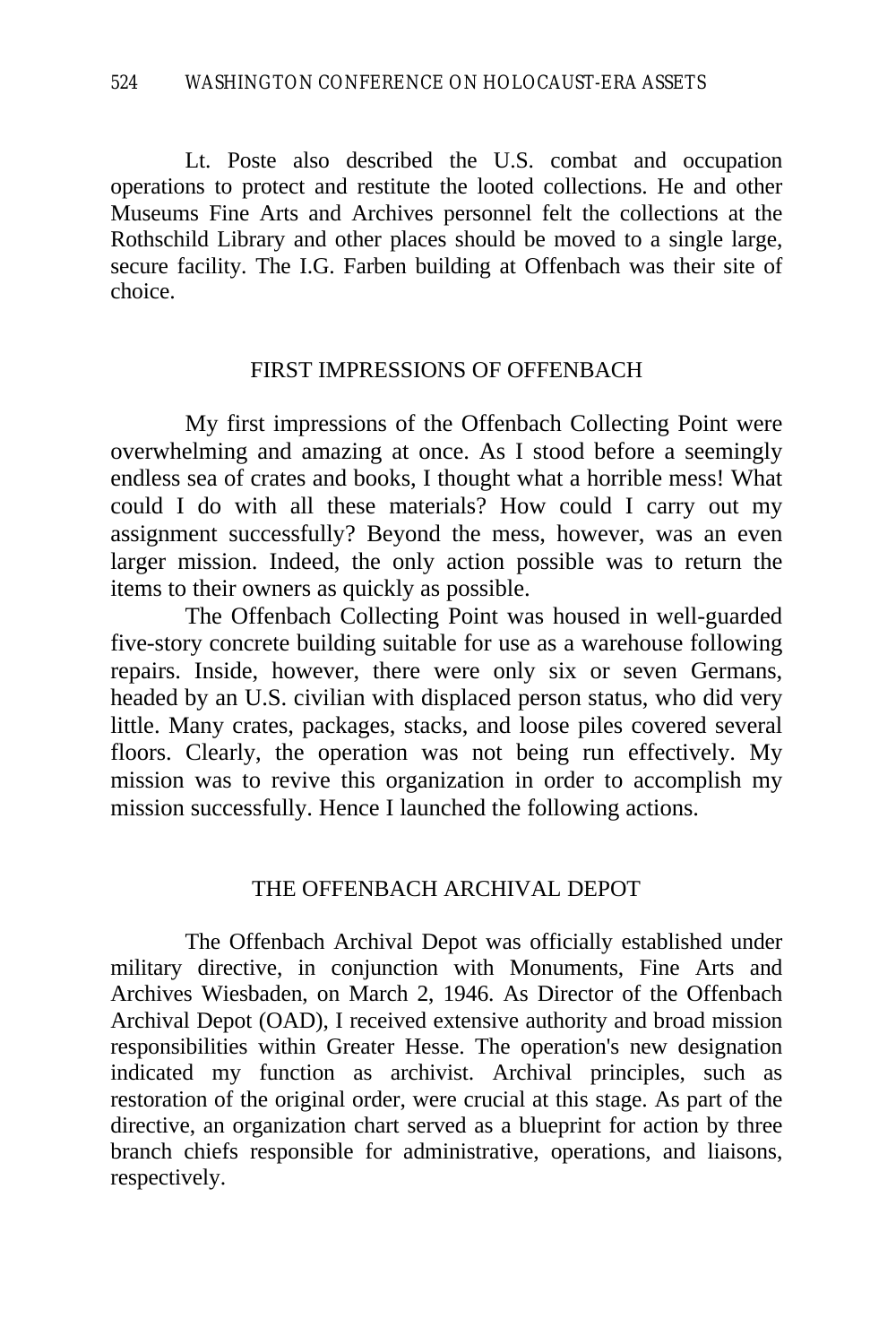The OAD needed many hardworking personnel, and requested about 50 people a week throughout March 1946 from the local German employment office. By March 28, the OAD had nearly 180 employees. Good working conditions were essential. Heat, light, clean floors, repaired windows, and heavy-duty shelves were provided. U.S. sources requisitioned and supplied enough coal and gasoline. And the large OAD maintenance staff - about 30 - did an excellent job of ensuring a pleasant working environment in the depot.

The I.G. Farben complex had security staff on site, as did the OAD. Together, security watched employees for theft items, particularly small books that were easy to hide. Some thefts did occur - some were detected, others were not. Spot checks of OAD employees were also conducted. Some staff members were even strip-searched. Moreover, internal telephones on each floor were activated through an OAD switchboard.

#### SORTING, IDENTIFYING, PRESERVING

The OAD received tons of materials from Frankfurt, Hirzenhain, Hungen, and many other German locations. By March 25, 1946, the OAD had processed - received and/or shipped - over 1.8 million items contained in 2,351 crates, stacks, packages, and piles.

Crates, stacks, packages, and piles bearing some indication of the country of origin were spot checked and set inside pending restitution claims. Following some classification by country and by language, the semi-identifiable piles awaited further processing. The unidentifiable books and other materials were left alone until an opportunity arose for careful study by competent persons - professionals like Professor Pinson, Chaplain Isaiah Rackovsky, Rabbi Maurice Liber, Dr. Gershom Scholem, Lucy Dawidowitcz, and knowledgeable displaced person volunteers. Much thought was given to improving and expediting the identification process. My successor, Captain Isaac Bencowitz, who began to intern at Offenbach in April 1946, designed a somewhat unique system, which I called the "Bencowitz sorting system," identifying books from ex libris bookplates or stamps found inside book jackets.

Many books and documents required care and preservation as a result of mishandling, damage during transit, water, mold, and neglect. The OAD did not possess any equipment or materials for care and preservation. Luckily, I learned that one of the employees - a former monk - had worked with documents at a religious order. I assigned him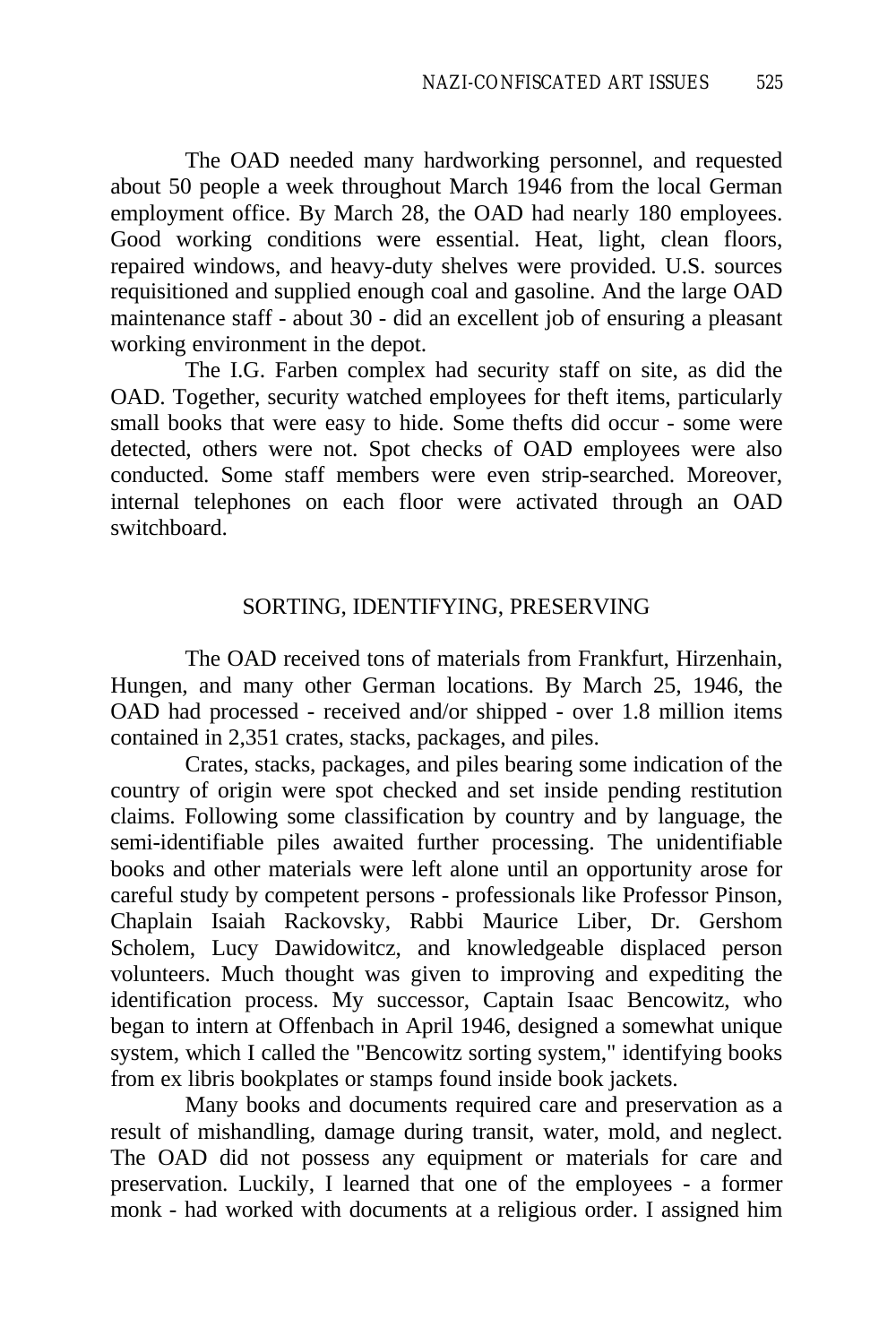to devise homemade care and preservation techniques. One method he used for drying wet books and documents involved hanging them from clothespins and applying extra heat. The technique worked very well.

#### **RESTITUTION**

What did the OAD accomplish? As of August 1947 some 2,000,000 books and other identifiable materials had been restituted and distributed. I am proud - at this late state - to relate to you that the United States restituted well over 93 percent of the Nazi-looted materials. Five countries -Germany (Berlin), the Netherlands, France, the USSR, and Italy received the following quantities of materials: Germany (Berlin), 700,000; The Netherlands, 329,000; France, 328,000; the USSR, 232,000; and Italy, 225,000.

In addition to items restituted to governments, the YIVO Institute for Jewish Research with worldwide headquarters in New York received 92,000 items. Under direction of the U.S. State Department, I supervised the return of these materials to the United States in June 1947. The American Jewish Joint Distribution Committee distributed, on loan, of 24,000 books to the Displaced Persons; and the Library of Congress Mission received some 20,000 books. German institutions other than the Preussisches Staatsbibliothek received 50,000 items; Poland 25,000; and Belgium, Czechoslovakia, United Kingdom, Greece, Hungary, and Yugoslavia each received less than 10,000 items.

#### OAD HISTORY

Both Isaac Bencowitz and I understood Offenbach's importance and the need for an historical record of its activities. We wrote detailed, factual monthly reports. We prepared pictorial albums - I did the first one, and Bencowitz did three others. We saved correspondence relating to OAD operations, including liaison relationships. These items are on deposit in over 20 archival boxes in the U.S. National Archives in Washington, D.C. as well as deposited with Yad Vashem in Israel.

Bencowitz also recorded his experiences in his diary, from which I share an eloquent entry describing the signification of Offenbach's history: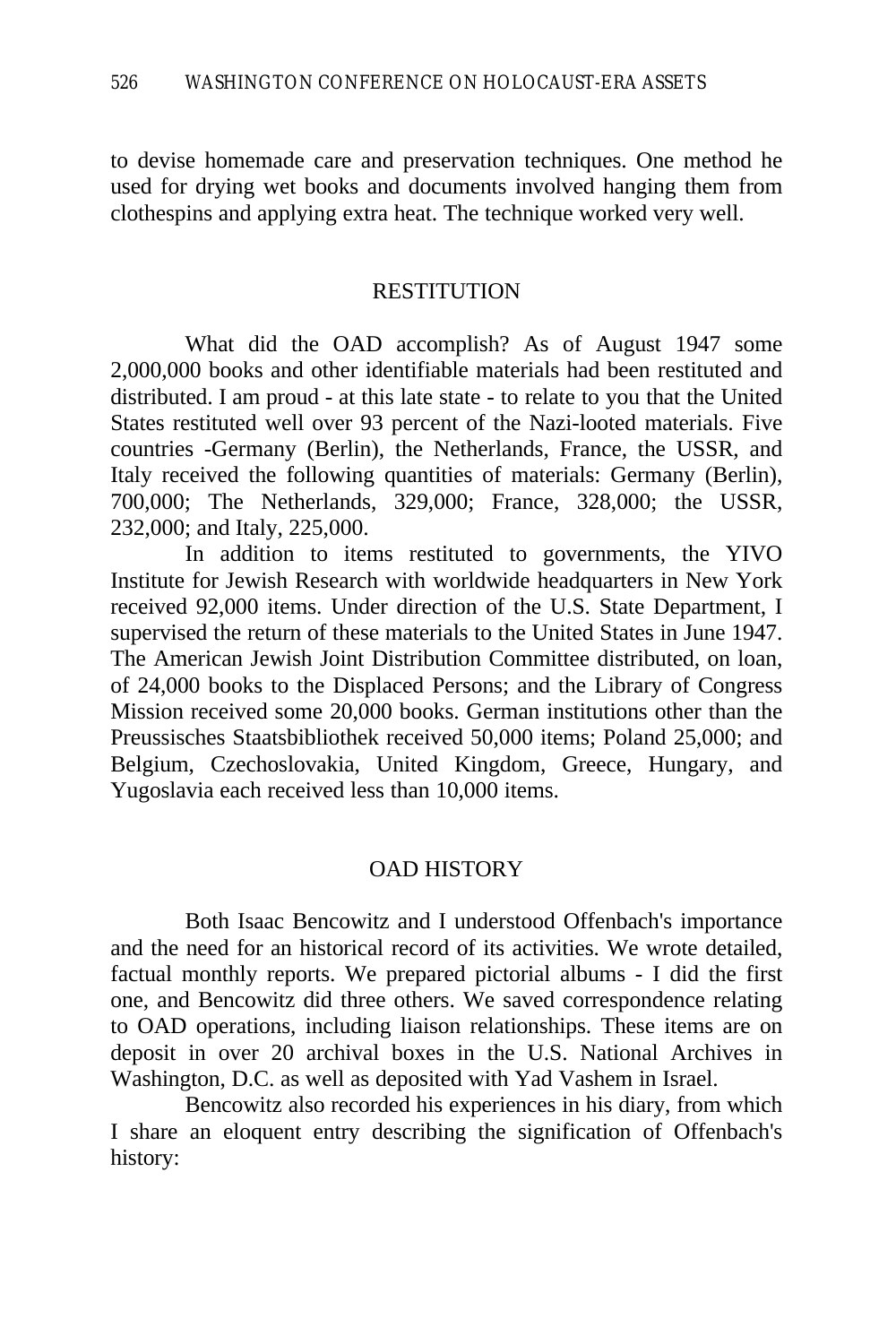*I would walk into the loose document room to take a look at the things there and find it impossible to tear myself away from the fascinating piles of letters, folders, and little personal bundles. Not that what you held in your hand was so engrossing, but rather what the next intriguing item might be. Or, in the sorting room, I would come upon a box of books which the sorters had brought together, like scattered sheep into one fold books from a library which once had been in some distant town in Poland, or an extinct Yeshiva. There was something sad and mournful about these volumes ... as if they were whispering a tale of yearning and hope since obliterated... I would find myself straightening out these books and arranging them in the boxes with a personal sense of tenderness as if they had belonged to someone dear to me, someone recently deceased*

#### AFTER OFFENBACH

I returned to Offenbach in 1947 on assignment for the Library of Congress Mission to arrange the transfer to New York of the vast YIVO archives. Later, I briefly participated in restituting the Collegio Rabbinico de Firenze's historic library, including the incunabula, to Italy. I have remained involved in restitution efforts throughout most of my military service, primarily as the U.S. Department of Defense Representative to the U.S. Interagency Committee on Captured ("Seized") Records and other restitution-related assignments. I worked with German representatives of Konrad Adenauer to return German military records. I also participated briefly in the transfer of the U.S. Army Berlin Documents Center to the State Department, which have been turned over to the German government.

In retrospect, Offenbach proved to be a most unusual and challenging assignment - a high point in my 35 years of military and civilian service. Offenbach was a very unusual part of what I call the "cultural Holocaust." Participating at Offenbach on the greatest book restitution in history now seems truly providential. I share Lt. Poste's sentiments that

> *Facts and figures on the Offenbach Archival Depot fail to reveal the intensely moving story of this phase of*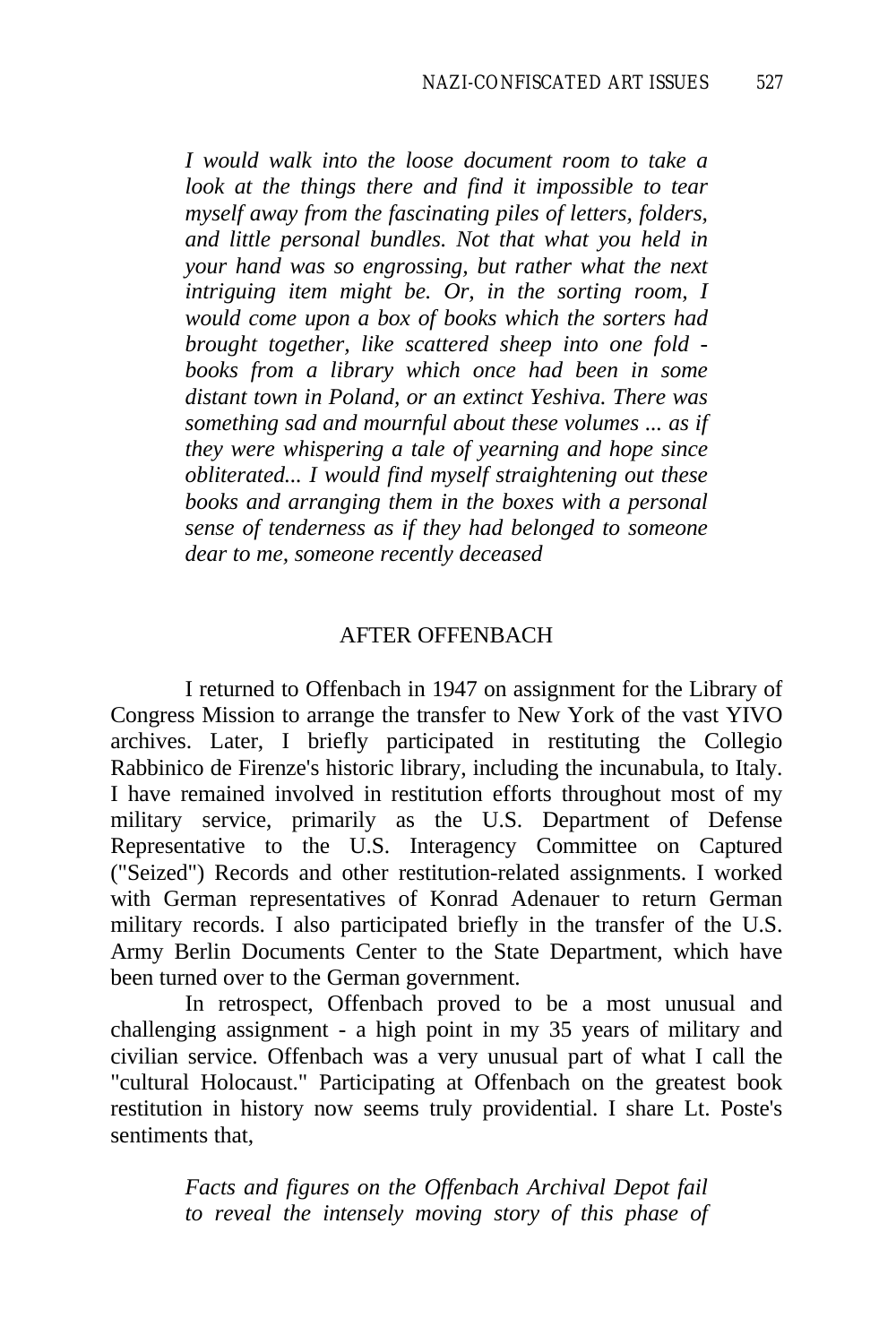*restitution activity. Through the depot passed the remnants of age-old cultures, and particularly of a culture which survived despite the vicissitudes of interminable persecutions and periodic massacres. These books and objects were what was left of the hundreds of Jewish institutions of learning, of Jewish communities, wiped out by the Holocaust. Few can fathom the depth of the Jewish tragedy of which remnants stood as a sad memorial.*

#### CONCLUSION AND OUTLOOK

In closing, I am inspired by actions of the international community to convene at the Washington Conference on Holocaust-Era Assets to resolve lingering issues of restitution and archival access. To this end, I support and encourage efforts to identify items improperly restituted, and to negotiate with rightful owners for redistribution of such materials. in addition, I recommend governments and institutions -examine and report the fate of restituted materials as well as prepare inventories and provide access to archival materials restituted vis-à-vis Offenbach.

It is at this exciting moment in history, that silent archives where facts have gathered dust and awaited the avenging moment of their revelation may at long last find voice.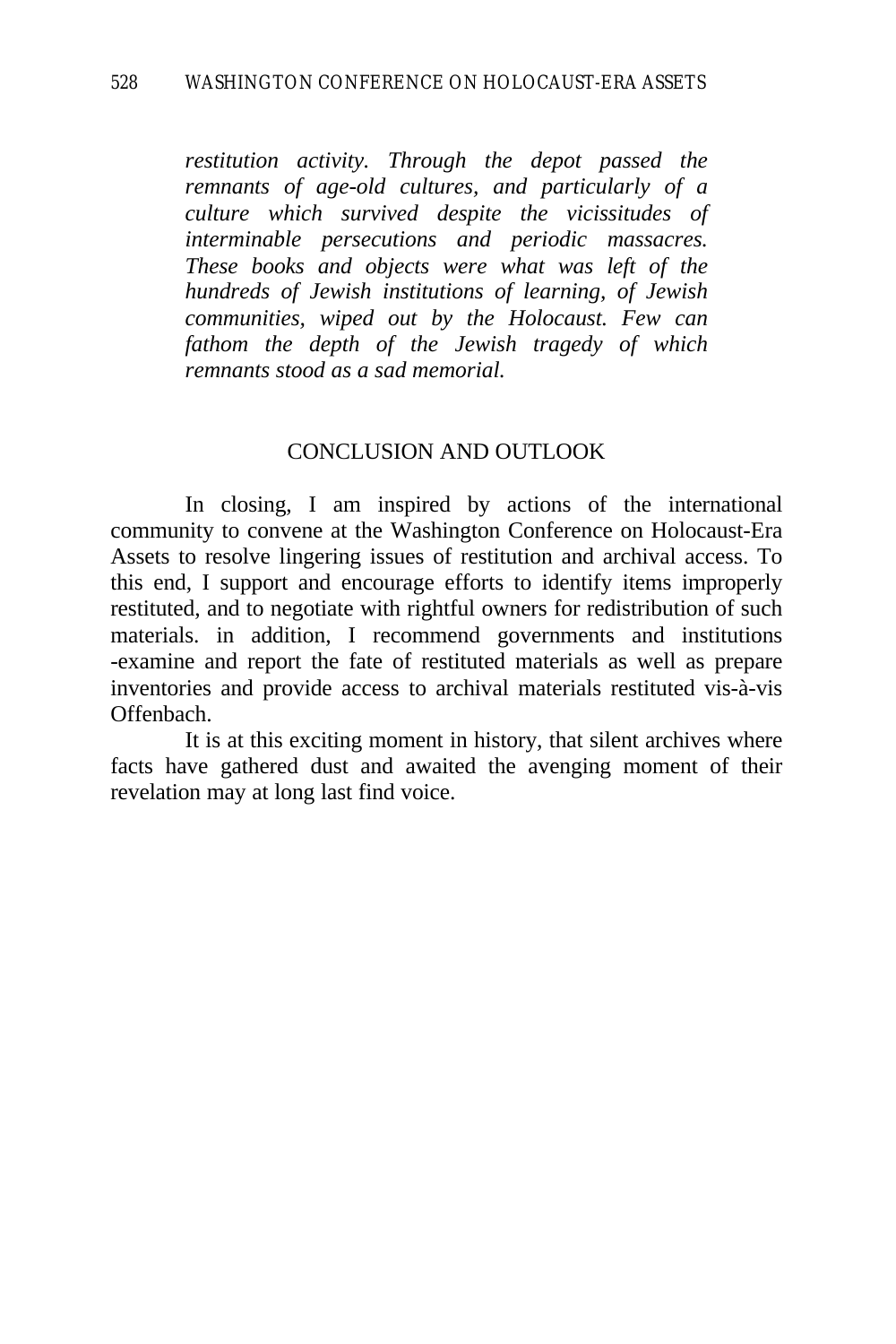# **Dr. Constance Lowenthal**

DIRECTOR, COMMISSION FOR ART RECOVERY WORLD JEWISH CONGRESS WORLD JEWISH RESTITUTION ORGANIZATION UNITED STATES

## Break-out Session on Nazi-Confiscated Art Issues: Identification of Art, Archives and Databases

The Commission for Art Recovery was formed to reunite prewar owners (or their heirs) with art that was looted from them by the Nazis and their collaborators. It will also locate and recover heirless art for the benefit of Jewish communities.

The formation of the Commission was announced at a meeting of the World Jewish Restitution Organization in September 1997. It operates through the World Jewish Congress - American Section. Ronald S. Lauder is the Chairman.

I began as director in mid-January 1998. The Commission has a staff of five. Menachem Rosensaft serves as Special Counsel.

The problem we seek to address is familiar to everyone attending this conference. Much has been written about, and our speakers in the plenary session have already described, Nazi art confiscations from private collections and from Jewish art dealers' inventories.

Nazi art thefts were a violation of international law at the time they took place, even though the Third Reich enacted laws to give the appearance of legality to some transactions. Knowledge of this led to the Allies' Declaration of London, which suggested that nullifying forced sales would be important. Taking spoils violated Article 56 of the 1907 Hague Convention, to which Germany was party. Nazi confiscations of cultural property were crimes at the Nuremberg Trials.

In addition, these thefts were inextricably linked to genocide. Often the looting immediately preceded the escape of the victims, or for the less fortunate, their deportation and extermination.

Some plunder was official, and some was the result of aggressive collecting by high level Nazi officials like von Ribbenntrop and Hermann Goering. During the German occupation of France, Goering regularly visited the Jeu de Paume, the little museum on the Place de la Concorde. New shipments of art seized from Jews arrived every day.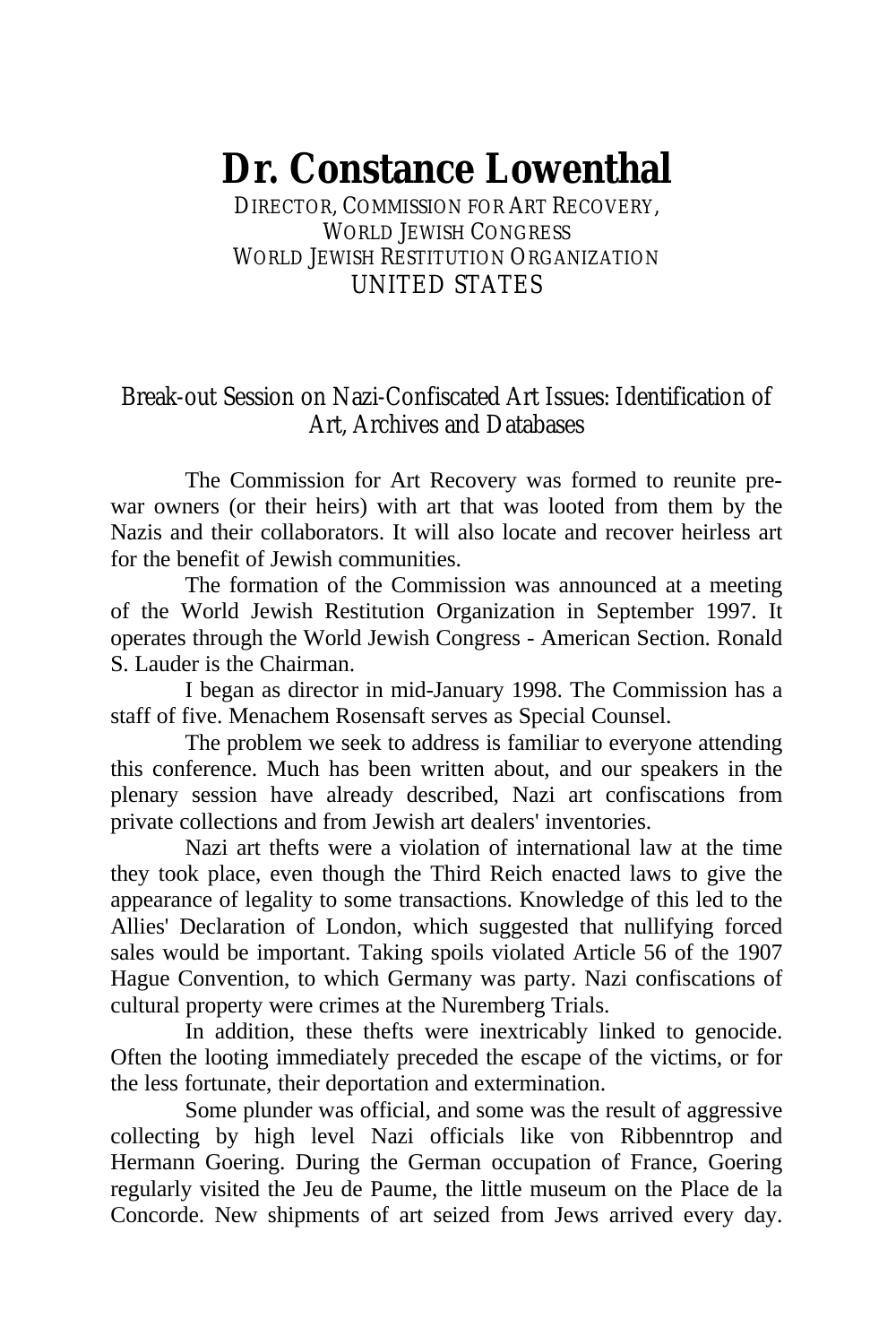During his frequent visits, Goering made his choices, and his initials were stamped in the margin of the inventories of seized Jewish collections next to those items that he wanted.

The western Allies were well aware of the looting and investigated it after the war. It is well known that the Allies found vast stores of art in caves and mines. Some belonged to Germany's museums, but much of it was confiscated art destined for Hitler's planned museum in Linz. They also found traincars near Berchtesgaden filled with art amassed by Goering.

Some art that the Nazis looted from Jews was found, at the end of the war, in the Soviet sector. This was not returned; Soviet policy determined that Red Army Trophy Brigades would remove it to the former Soviet Union. Collections of Hungarian Jews, for example those of the Hatvany and Herzog families, are today in Russia, looted first by the Nazis and later taken by the Soviets.

The western Allies returned, and could only return, what was found on German territory after the war. Art confiscated from German, French, and Belgian Jews that had already been absorbed by the art market, through Jew auctions and wartime trades, was untouched by these efforts.

The first step in re-uniting Jewish confiscation victims with their art is to identify it. This is called for in the Principles circulated by Under Secretary Eizenstat's office. The Commission for Art Recovery has designed a computer database to assist in ways that were not possible until now. The New York State Banking Department Holocaust Claims Processing Office is using the same software, and the two organizations are sharing all information.

The simple concept of the database is a matching of "Lost and Found" art that is executed in a very sophisticated way. The Commission's database will match claimed works of art with published works whose whereabouts are usually known and whose provenances give reason to believe that they might have been looted. The software developed for the Commission by Gallery Systems, Inc. is unique in this ability.

We are soliciting information from claimants on the art they lost. Often their descriptive information is insufficient to identify it. Of course, people who fled the Nazis were unlikely to have carried detailed inventories of their collections with them. One claimant's Austrian mother made her inventory from memory in the London Underground during the Blitz.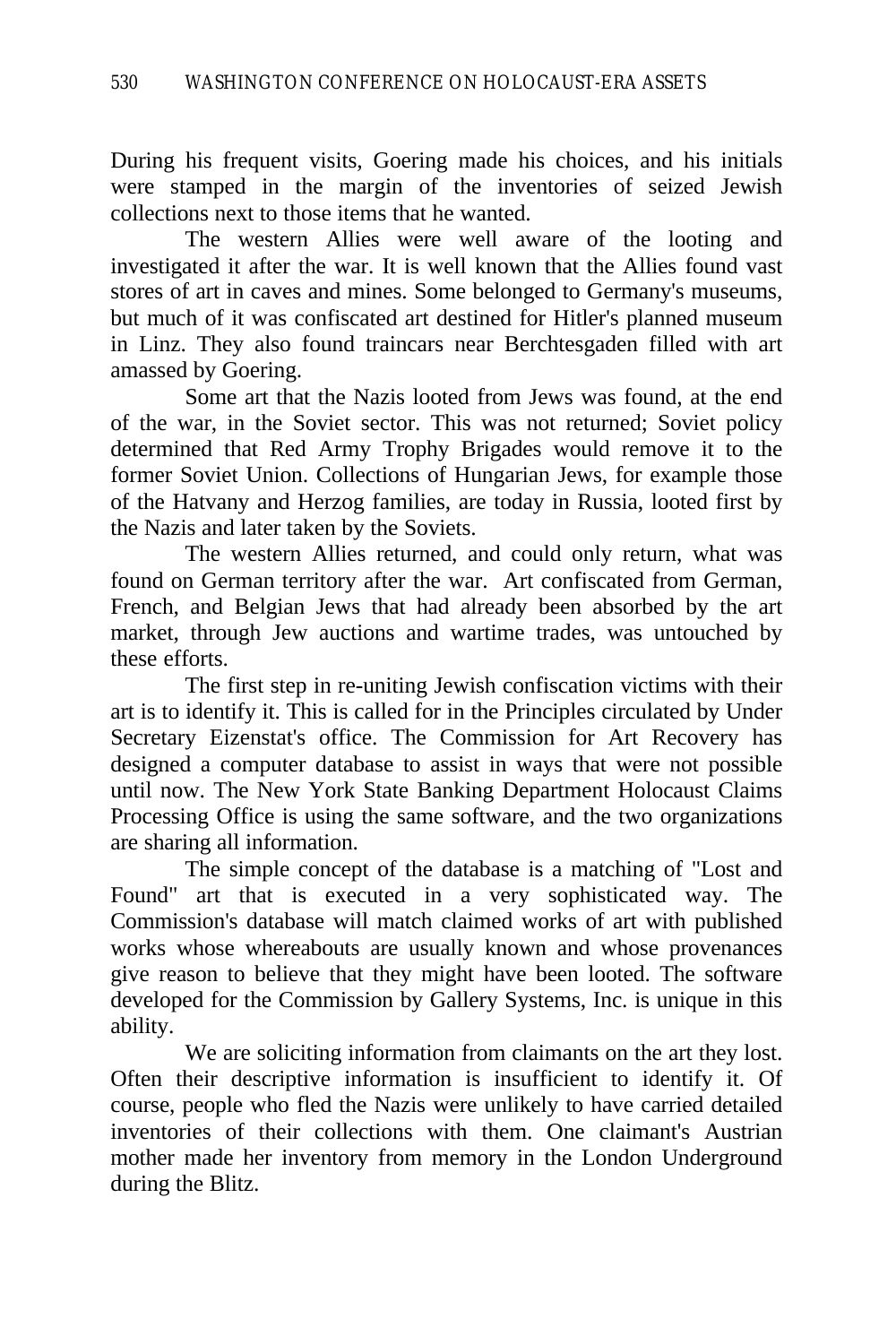The Commission developed its claim form with the help of colleagues at the Art Loss Register and the New York State Banking Department Holocaust Claims Processing Office. Claimants may contact the Commission's office or download claim forms from our website (www.wjc-artrecovery.org).

We also ask for accurate information about the various names, residences, and dates of birth of the victims.

To help improve the quality of information for claimants, we will cross-index claimant family names with those in Nazi looting records and with names of homeowners insurance policyholders whose policies had art schedules. If the names match, we will then obtain copies of the Nazi inventories or the insurance art schedules and fill in the descriptive information. Even if a grandchild-claimant is unaware that his family had insurance, we may be able to get a list of art and antiques from an old insurance policy. These are fairly detailed inventories that can supplement claimants' recollections and strengthen a case.

Our criteria for describing art are compatible with museum standards and the Getty Information Institute's "Object ID", which is used by many types of organizations that need to identify art, including: law enforcement agencies, insurers, etc. Our database will also use two authority vocabularies developed by the Getty Information Institute for geographic names (Thesaurus of Geographic Names - TGN) and for artists' names (Union List of Artists' Names - ULAN). These computer aids make it possible to find the works of an artist even though his name may have many variants, i.e. Michelangelo Merisi is known in Italian and in English as Caravaggio, in French as le Caravage. Jan Brueghel (or Bruegel) the Younger was also known as "Velvet" Brueghel. Likewise, place names vary in languages and time, but our computer will recognize that Lemberg is Lvov is Lviv.

We are now officially accepting claims, but even before a public announcement, the Commission received correspondence and telephone calls from 55 families whose losses occurred in eight countries: Austria, Czechoslovakia, France, Germany, Italy, The Netherlands, Poland, and Yugoslavia. We have met with relatives of Alphonse Kann, Jacques Goudstikker, Jacques Helft, and Georges Wildenstein.

To develop our catalog list of Found art, we drew up a list of the names of looted families and art agents and middlemen mentioned in the reports of the Office of Strategic Services investigators and in "The Rape of Europa" by Lynn Nicholas and "The Lost Museum" by Hector Feliciano.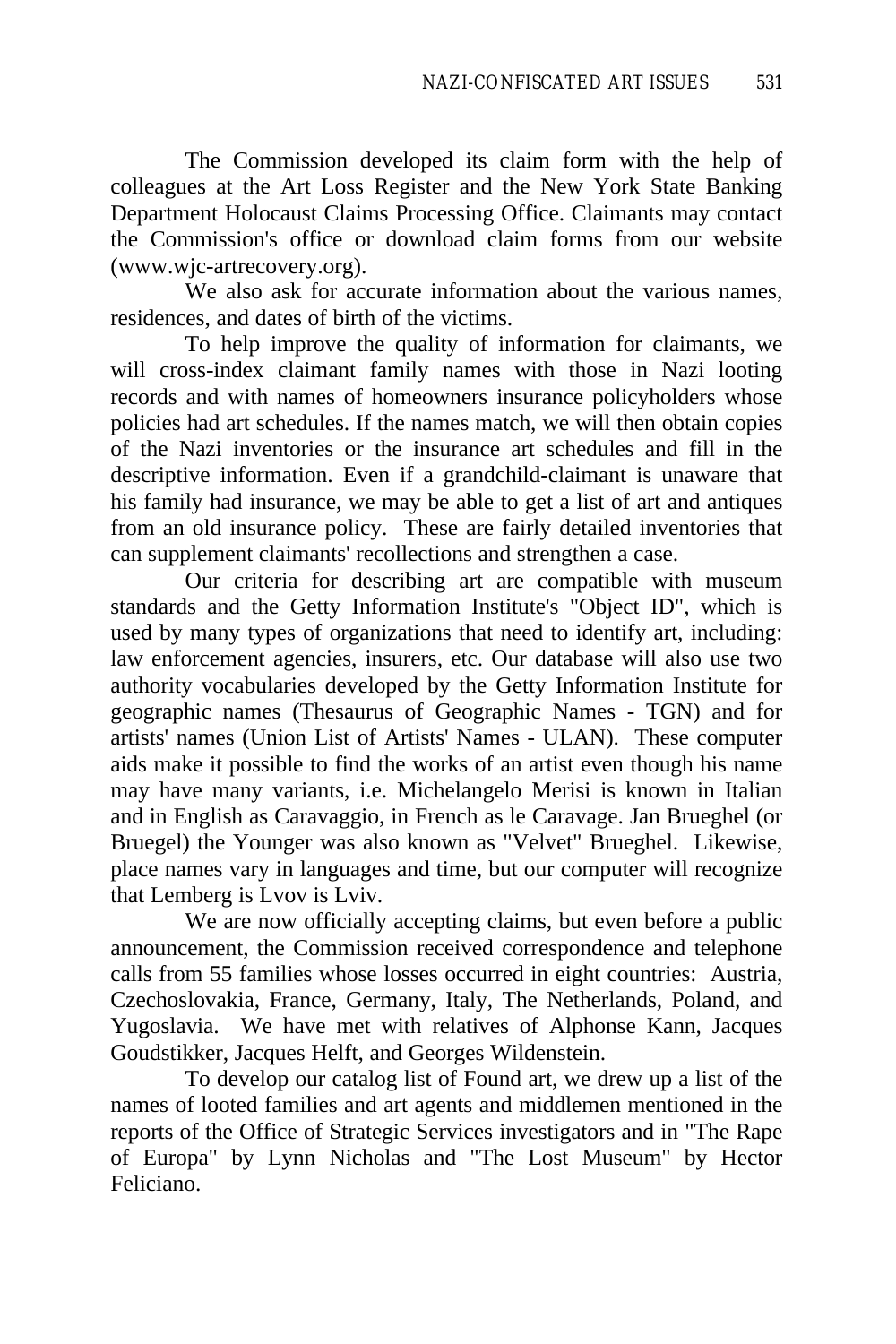Since many looted works of art were sold and entered the art market before the war was over, we guessed that some portion of the highest quality works would be published. Our staff went to the library and looked for provenances that included the names on our list or were simply blank for the critical years. These are works that could be matched with art sought by our claimants. We began with catalogues of permanent collections and exhibitions assembled from museums and private collections. Our research team will go on to catalogues raisonnes (the scholarly publications that include all the works of a particular artist), and other exhibition catalogues.

In just four months, after consulting about 220 books, we found over 1,700 possible matches. The scholars who prepared these catalogues have included such names as Goering, the Fuhrer Museum in Linz, Hans Wendland, apparently without self-consciousness. The Commission's findings reveal that these works are more numerous than previously assumed. When museums said they thought the problem was small, they were sincere. I believe that most current possessors have no idea of the art's tainted past. I believe that many of the scholars who included names of once notorious dealers in published provenances simply didn't recognize the names as having a connection with Nazi art looting.

The Commission's customized software will compare works of art with works of art and report possible matches to us, based on the number of category characteristics they share, categories like artist's name, subject, medium, approximate size. Even if the art matches on all criteria, this only means that further research is necessary. It may be a looted work of art that was never returned or it might be a recovered object which was sold legitimately by the pre-War owners.

The working database will neither be on the Internet nor "published." We are happy to share claimed art information with other restitution organizations and with the art market. We would welcome the opportunity to add other lists of claimed art to ours. We also welcome lists from museums of works whose provenance has gaps during the critical years, or has names of persons involved in the trade of Nazilooted art.

The Commission has an agreement with the Art Loss Register to share information about the art claimed so that those works of art will be checked against the upcoming auction sales at the major houses (the Art Loss Register checks about 400,000 auction lots annually). This was arranged early on, so we designed our database for ease of electronic information transfer. We are open to discussions about sharing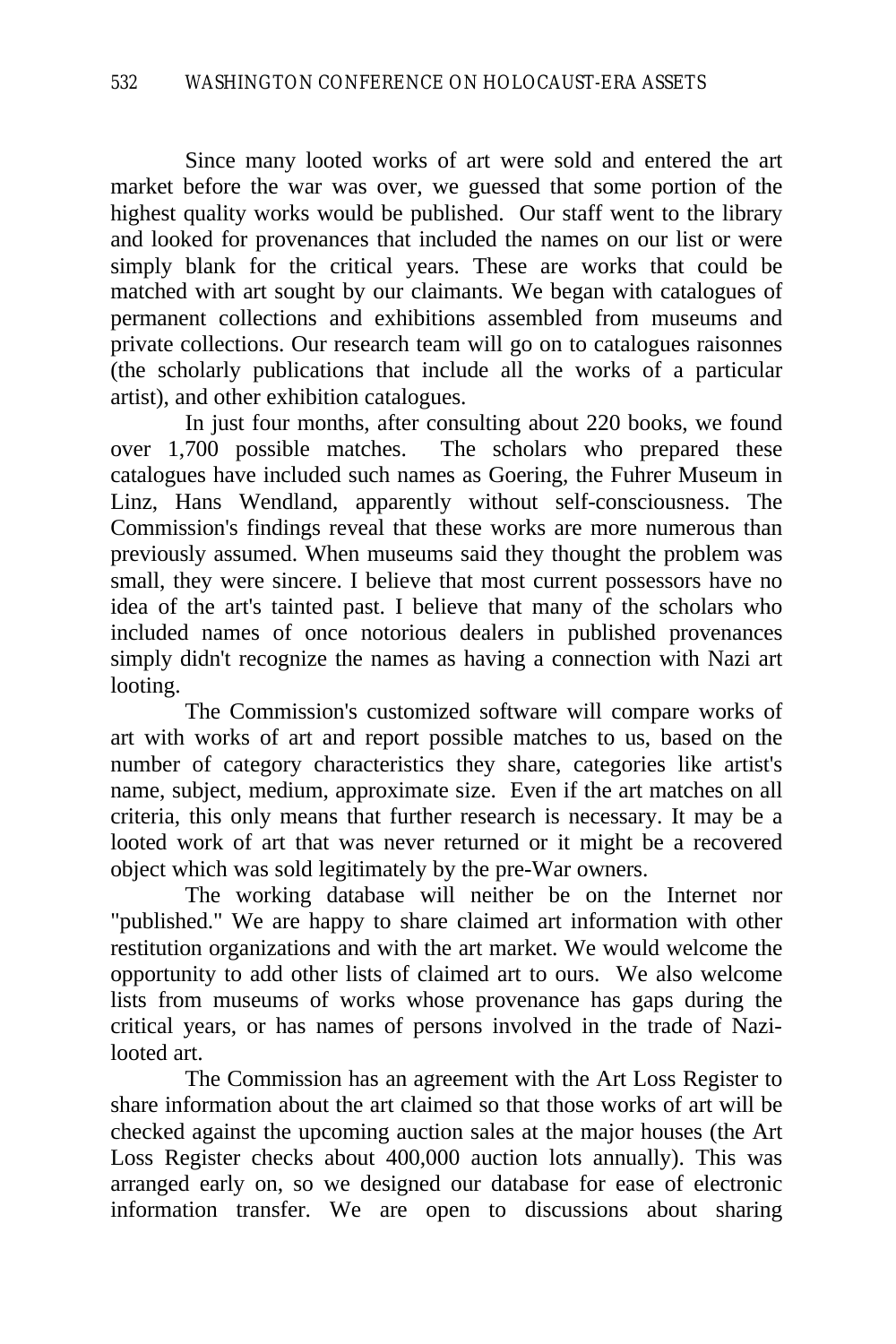information with other organizations. As I mentioned, the New York State Banking Department Holocaust Claims Processing Office has chosen to use the Commission's database.

I have held talks with people in the art world (museums, dealers, auction houses), with law enforcement agencies, government officials, and art restitution groups. I believe this is essential. The solution to this problem requires cooperation across the board internationally, in the public and private sector, in the art trade and insurance industry.

An Advisory Committee for the database is in formation. Its members include Jane Kallir, President of Galerie St. Etienne and an expert on Egon Schiele; Robert Bergman, Director of the Cleveland Museum of Art; Charles Moffett, Sotheby's Vice President for Impressionist & Modern Paintings and a former curator and museum director.

In the coming months I expect to work with scholars of international law and others to study and develop Principles of Return to guide the Commission's work. The Principles put forward for adoption by this conference do not apply readily to looted art held by private individuals. Yet, I believe that most works of art that we will find will be in the hands of good faith purchasers who, under European legal systems, acquire good title. Many of the looted works have changed hands several or many times since 1945, and many of the buyers would be considered good faith purchasers under law. I am well aware of the difference between European law and that in the United States, Canada, and the United Kingdom. Here a thief cannot pass good title, but time limits may curtail a victim's rights. In Europe, a good faith purchase confers good title.

Some heirless works may be found in museums. We need to develop policy on heirless art (a) when there is one work of art in a private or public collection, and (b) when countries have not returned art to pre-war owners and a large number of works is under a single, national administration.

In spite of the complexities that surround this problem which we have inherited, I am hopeful that new research, new identification techniques, and a new will shall resolve it – a will demonstrated by this Conference. Our joint efforts can help to correct the inequities we have tolerated for too long.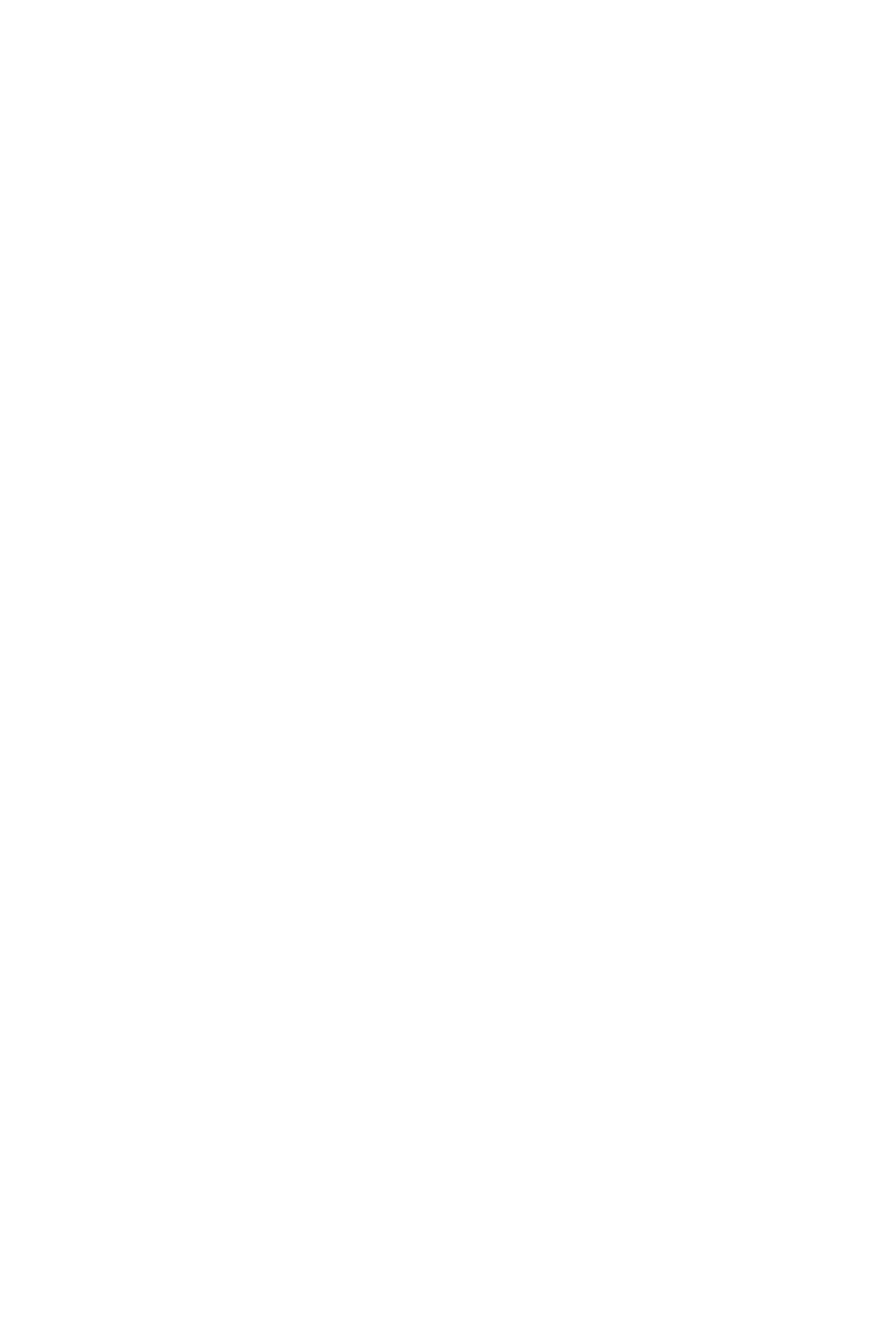# **Mr. Ronald S. Tauber**

CHAIRMAN, THE ART LOSS REGISTER, INC. UNITED STATES

## **Restitution of Looted Art: A Practical Approach**

### Break-out Session on Nazi-Confiscated Art Issues: Identification of Art, Archives and Databases

This Conference on Holocaust era assets has the opportunity not only to formulate general principles, but also to encourage practical steps to help restitute looted art to rightful owners. I am the Chairman of the Art Loss Register Inc. which represents the world's largest private database of stolen art. The company was formed principally by the art and insurance industries in order to help identify and recover stolen art, to deter the trade in stolen art and to provide a central checkpoint to prospective purchasers and lenders. The database now comprises more than 100,000 items reported to have been stolen worldwide, and each year the Art Loss Register examines 400,000 auction lots to uncover stolen or looted items. Auction houses participating in this screening program include Sotheby's, Christie's, Phillips, Bonhams, Dorotheum (Vienna), Lempertz (Cologne), Bukowskis (Stockholm), Villa Grisebach (Berlin), and Finarte (Milan).

The majority of items on our database consists of contemporary thefts. Earlier this year, however, with the financial support of certain of our shareholders, principally Sotheby's and Aon Corporation, we began the expansion of our activity relating to Holocaust era assets. Based on our extensive experience in helping to recover stolen and missing art, we are convinced that a practical approach will result in identification and recovery of looted art. In general, the practical approach relies on two steps. First, to the fullest extent possible, all items of looted art should be entered on a database open to all organizations working in this area. Second, items on the database should be continuously checked against art entering the commercial market at the point of sale.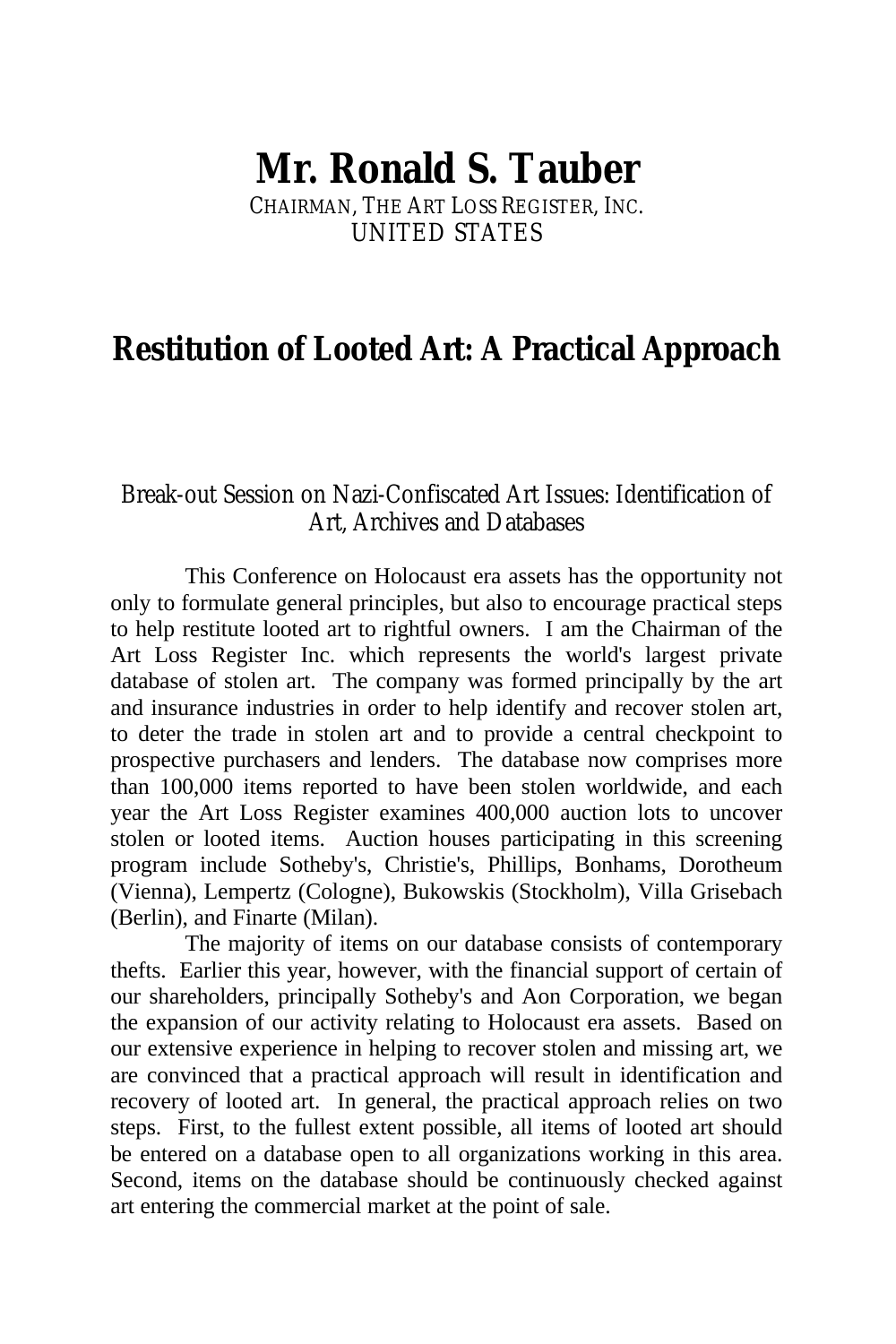There is at present no single international listing of looted art and many of the existing publications, produced mainly just after the war, are now inevitably out of date. Our aim, working with others, is to create as complete a database as possible of works of art looted by the Nazis, Soviets, or others from public or private collections, preferably, though not exclusively, with claims attached. The Art Loss Register has carefully built bridges to the World Jewish Congress Commission for Art Recovery, the New York State Holocaust Claims Processing Office and the Holocaust Art Restitution Project. Our efforts represent an unusual level of cooperation between the private sector, government and philanthropic agencies. We are exchanging data and have succeeded in creating a unified Wartime Losses Claims Form.

Claims are accepted where there is a reasonable chance of identifying the item and the claim is judged to be authentic. Additional validation of claims would be required at the point of identification. During the past year, 560 Holocaust looted artworks have been reported to the Art Loss Register to add to the approximately 4,000 missing artworks from museum collections from Belgium, France, Germany, Hungary, Italy and Poland. All registrations of looted art from private individuals are free of charge, and the ALR will not charge its customary recovery fee when it is able to identify an individual's looted artwork in an auction house catalog or elsewhere.

The diversity of the art reported to us during the past year is striking. We registered on our database a portrait by Paul Gauguin of his son, Emile. This painting was seized by the Nazis from the collection of Jakob Goldschmidt in the early 1930's. The painting was sold at the Hans Lange auction house in September 1941 with other works confiscated from Jewish collections to raise money for the Hitler Jugend. We have also registered Impressionist pictures from the Paul Rosenberg collection; a Marieschi painting looted by the Gestapo in Vienna in 1940; a series of five hunting tapestries seized from the Berlin Oppenheimer collection on the orders of Hermann Goering; a collection of Dutch Old Masters apparently seized by Allied troops in Austria in 1945; and other paintings seized as war loot by the Red Army.

The first pillar of the practical approach, then, is the creation of a comprehensive database. The second pillar is the continuous examination of the commercial art market. Our staff of twenty examines auction house catalogs from around the world, responds to dealer, customs and police inquiries and is identifying the location of a stolen item nearly every day. Since our formation in 1991, we have recovered in excess of \$75 million in value. To illustrate the effectiveness of our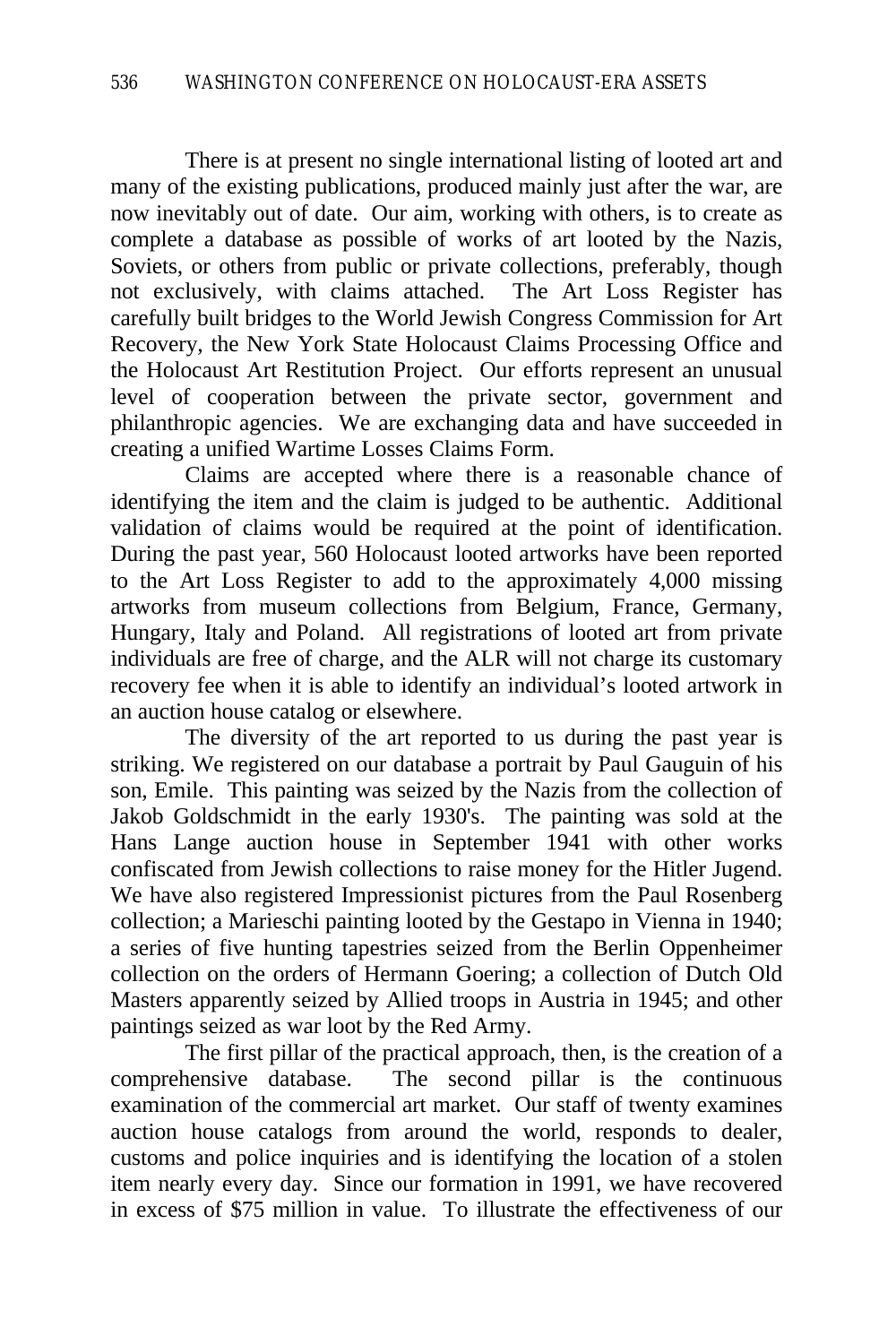process, during just the past eighteen months we identified a Manet, a Monet, two Picassos, a Giacometti, and a de Kooning among many other items of lesser value; some of these pictures were reported stolen more than twenty years ago. In our view, as the database of looted art grows, we will be able to make significant matches in the commercial marketplace. Please understand that the auction houses are totally supportive of our efforts. They are not concerned that we will cause the withdrawal of some lots from sale. Quite the contrary, their business requirement is that a comprehensive data base be built as quickly as possible so that they can be assured that they do not offer looted art for sale in their salerooms.

As I have said, The Art Loss Register is committed to providing a pragmatic response to the task of identifying and, where possible, returning looted art to its rightful owners. We recommend that this Conference urge the adoption of the following practical guidelines with respect to the purchase, sale and ownership of works of art:

First, commercial sellers – galleries and auctioneers – should undertake due diligence, prior to sale, to determine the rightful provenance of a work of art through consultation with relevant databases and appropriate experts on art looting. The screening by the ALR each year of approximately 400,000 auction lots against the database of claims is a key part of this process. Increasingly, galleries are also using our service. The ALR is underpinning the screening program by providing the auction houses with a research effort that highlights pieces in catalogs whose provenance suggests that the item may have been looted and might therefore be problematic.

Second unless it is clear that the seller has already done so, a potential purchaser of art should consult the databases and appropriate experts to determine the rightful provenance of the item in question.

The third recommendation concerns works of art held by public and quasi-public institutions. The ALR is helping the museum community conduct due diligence with respect to the acquisition and display of works of art. In the United States, approximately twenty museums – including the Chicago Art Institute, the Metropolitan Museum of Art, the Museum of Modern Art, the Boston Museum of Fine Arts, the National Gallery of Art in Washington, the Indianapolis Art Museum and the Cleveland Museum of Art – are checking acquisitions, donations or existing exhibits against the ALR database. Many museums are already searching their holdings to determine whether any of the works may constitute looted art. We recommend that every museum and public institution be urged to conduct a rigorous self-examination of its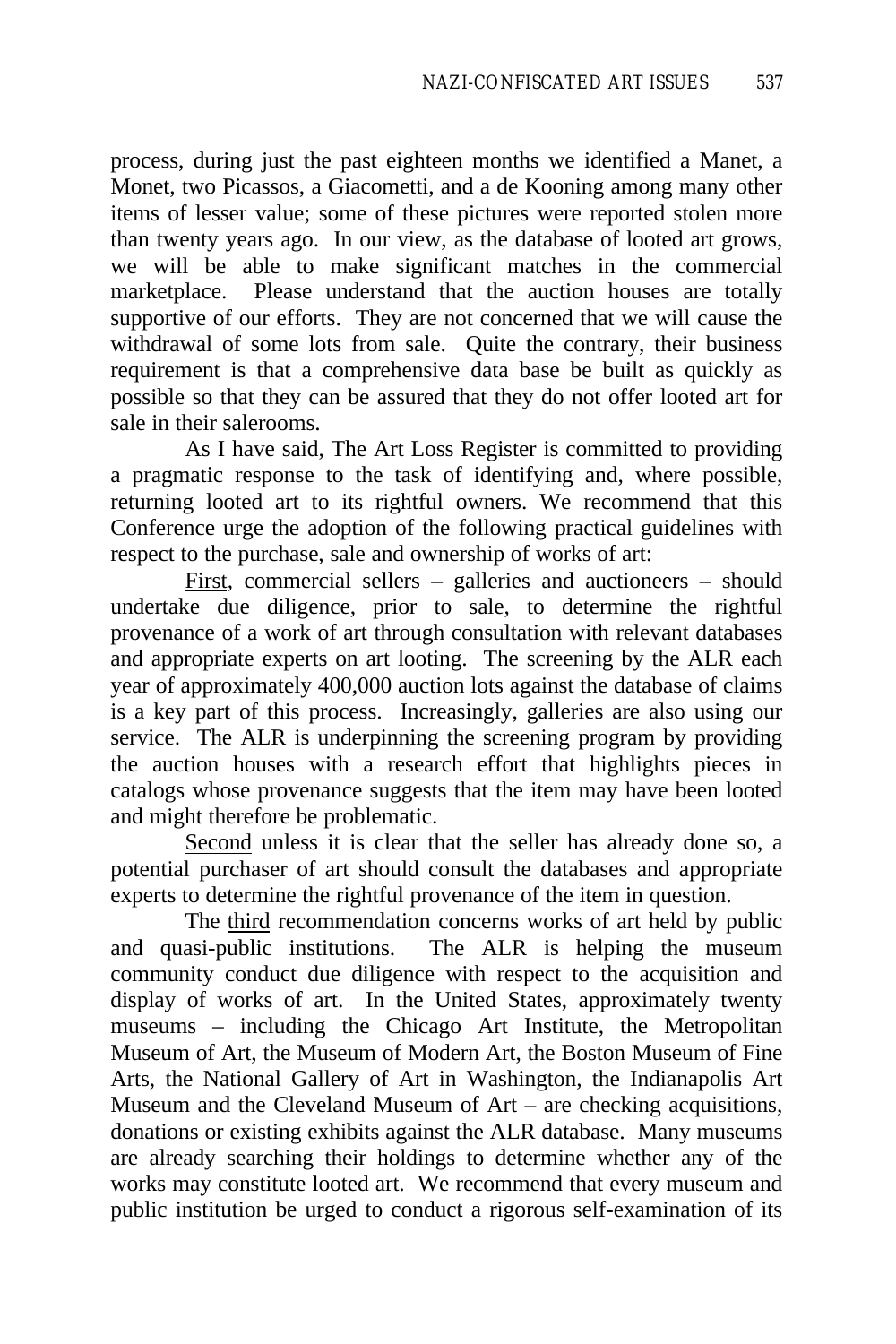holdings in line with the statement adopted by the American Association of Museum Directors in Worcester this past June. These institutions should then create an inventory of "problem" pictures where the provenance is unclear or has problematic gaps. The creation of such an inventory of "problem" pictures, stored alongside the register of losses, would allow researchers and others to focus on potentially looted works.

This Conference serves an important purpose. Nothing that we do today can compensate for the catastrophes imposed by the Nazis on the Jewish people and so many others during the Holocaust era. We must do what we can, however. And we can and must see to it that all practical steps are taken to return stolen property to its rightful owners.

*Ronald S. Tauber is the Chairman of The Art Loss Register, Inc. He is a former partner of the investment banking firm of Goldman, Sachs & Co. and a former partner of Stroock & Stroock & Lavan, a New York law firm.*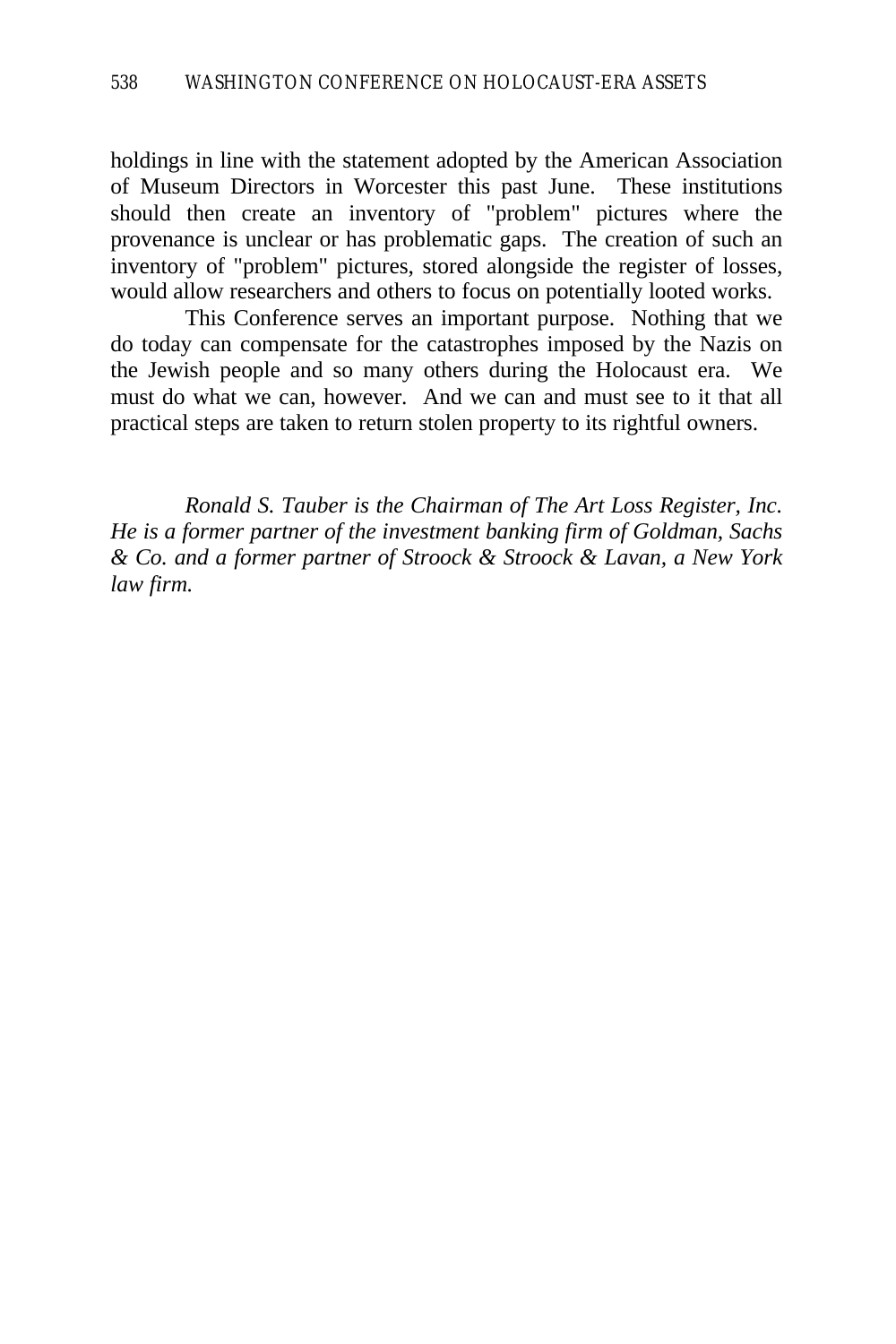## **Gilbert S. Edelson** ADMINISTRATIVE VICE PRESIDENT AND COUNSEL,

# ART DEALERS ASSOCIATION OF AMERICA UNITED STATES

## Break-out Session on Nazi-Confiscated Art Issues: Identification of Art, Archives and Databases

I speak today as a representative of the Art Dealers Association of America which is known as ADAA. ADAA is a non-profit association of America's leading dealers in works of fine art, that is painting, sculpture and works on paper from the early Renaissance to the present.

ADAA's members are sensitive to the issues involved in Nazilooted art. Many art dealers and their families, including past and present ADAA members, were victims of Nazi persecution. Their inventory and their private collections were looted. Some perished, some were imprisoned in concentration camps, some came to the United States where they have made important contributions to the cultural life of this nation.

We don't know precisely how many works were looted by the Nazis. We don't know precisely how many looted works were returned to their rightful owners. We don't know how many looted works were not returned, or where they are now. We will never have complete answers to these questions, but we must do everything in our power to assemble the information. We can speculate and debate, but it is more important that we act, that we get on with the work to be done in this country. What is that work? I suggest the following:

First, we must stop all traffic in unrestituted Nazi-looted art.

Second, we must seek to identify works which are subject to claims, and their owners.

Third, we must seek to resolve claims fairly and expeditiously.

First, as I have said, all traffic in unrestituted art must be ended. To that effect ADAA has pledged that its members will not knowingly sell such works.

ADAA members will continue to research the history of the works of art which they offer. That research will be professionally conducted by individuals uniquely qualified to do so by virtue of their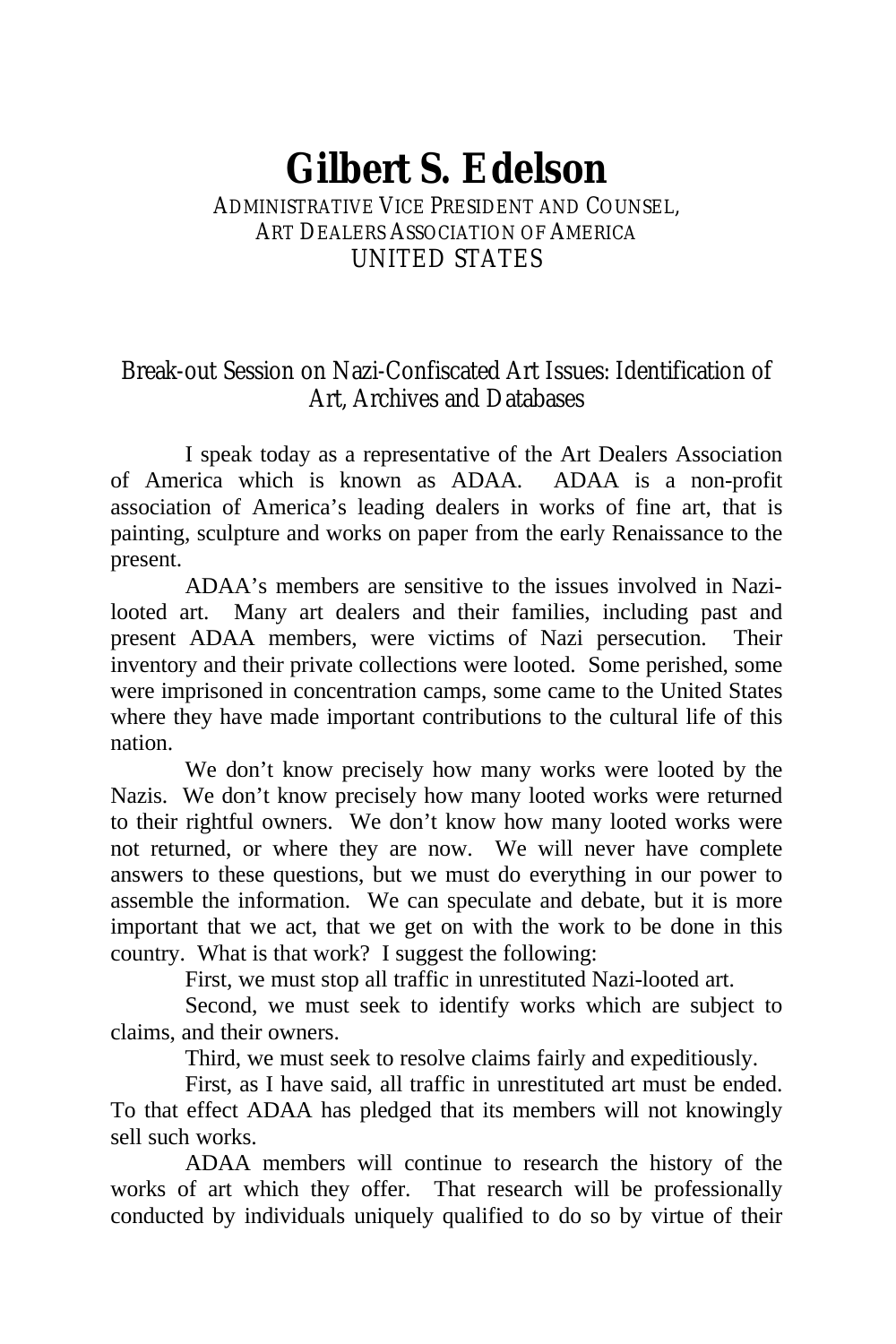specialized knowledge and experience. ADAA members know that research into a provenance is not a title search and that there are frequently gaps in a work's provenance for perfectly legitimate reasons. They are also aware of the fact that because certain dealers' or collectors' names appear in a provenance does not necessarily mean that the work was looted and not restituted. I should note at this point, as a slight digression, that ADAA members will continue to assist museums which make inquiries about the provenance of works in their collections.

Our second task is the identification of unrestituted works and their owners. Many months ago, in testimony at the hearings so ably conducted by Congressman Leach, we said that the single most effective tool which dealers, collectors and museums could utilize in determining whether a given work of art has been stolen is a reliable, central source of information about its identity and the identity of any claimants to the work. We urged the creation of a central database containing that information.

We understand that such a database is now being created and will be maintained by the World Jewish Congress' Commission on Art Recovery under the effective leadership of Connie Lowenthal. ADAA will, of course, fully cooperate with this enterprise. One of our members, Jane Kallir, has been invited to join the advisory committee. She and other ADAA members will make their expertise in works of art and their experience in the field of stolen art available to the World Jewish Congress. We urge all other interested parties to do likewise in the hope that the database will be as complete as possible and fully operational at an early date. ADAA members will, of course, avail themselves of this important facility. They will also be consulting the Art Loss Register which is taking a very active and commendable role in the maintenance of a database of stolen works of art, now including Nazi-looted art.

I note that the FBI has placed information about stolen works of art on the Internet, where it is widely and freely available. I hope that the database on Nazi-looted art will also be on the Internet.

We believe that the first priority of a database ought to be the assembly and dissemination of claims by victims or their families of specific, identified works. We also believe it important that any claimed work be identified as precisely as possible.

Our next task is the resolution of claims. In the United States, our experience in the resolution of claims of ownership has thus far been limited. In the past 40 years, there have been only four or five court cases of which I am aware which involve Nazi-looted art.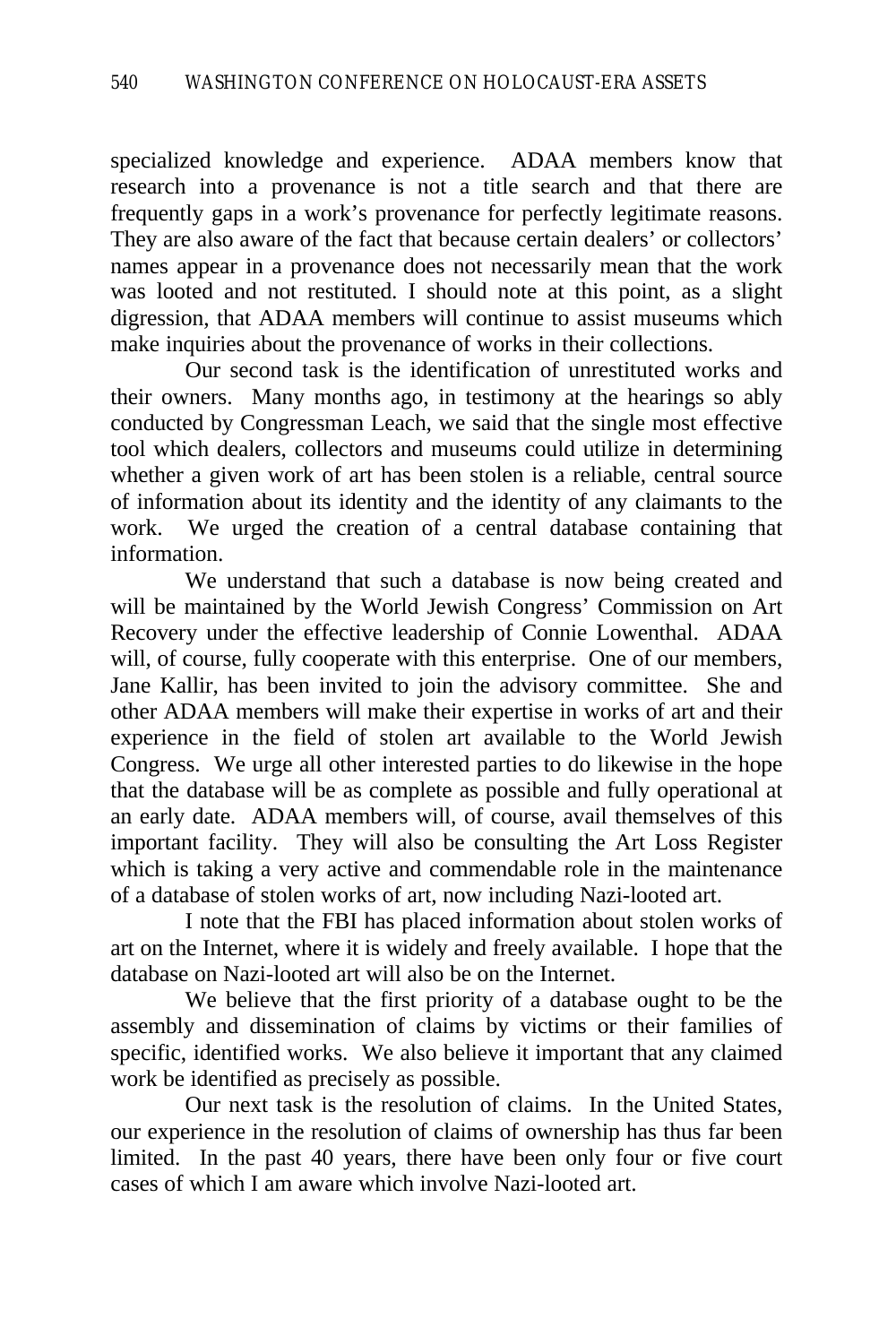Even on the basis of our limited experience, however, we know that a case involving Nazi-looted art can involve difficult and complex issues of law and fact. In such a case, a purchaser in good faith may be sued by the original owner, from whom the work was stolen. One of two innocent parties will be hurt.

American law favors the original owner. Under our jurisprudence good title to a stolen work does not pass. The European legal system, however, favors the good faith purchaser. Even in the United States the law varies from state to state on such issues as the applicable statute of limitations.

Likewise, any case involving Nazi-looted art may present difficult factual problems. After all, the claimed work was looted more than 50 years ago. Identification of the work may involve special problems. Witnesses may be gone; memories may be bad.

Any lawsuit is therefore likely to be lengthy and expensive. The costs could exceed the value of the work. And there is something else which serves to make such a case longer and more expensive — passion. I know of no lawsuit which engenders more passion, this side of the bedroom, than an action involving a work of art, especially one involving possession of the work.

We therefore urge the parties to any claim involving Nazi-looted art to consider mechanisms which exist for resolving claims without the necessity of litigation, such as mediation, arbitration and alternative dispute resolution. There have been suggestions that such cases be resolved by a commission or committee of experts. I would not agree. It must be kept in mind that each case is fact specific, and that it will therefore be decided on the basis of its unique facts. Each case will therefore require different expertise, which may be beyond the competence of a single committee. There are no "art experts"; there are only experts in specific and limited fields. Moreover, to the extent possible, the parties should be able to choose their own mediator, arbitrator or such other aide in the non-judicial resolution of a claim.

ADAA and its members are prepared to make their expertise available at no cost to parties who attempt to settle claims without litigation. Resolving such disputes promptly, fairly and inexpensively is in the base interest not only of the parties involved but of the entire art community.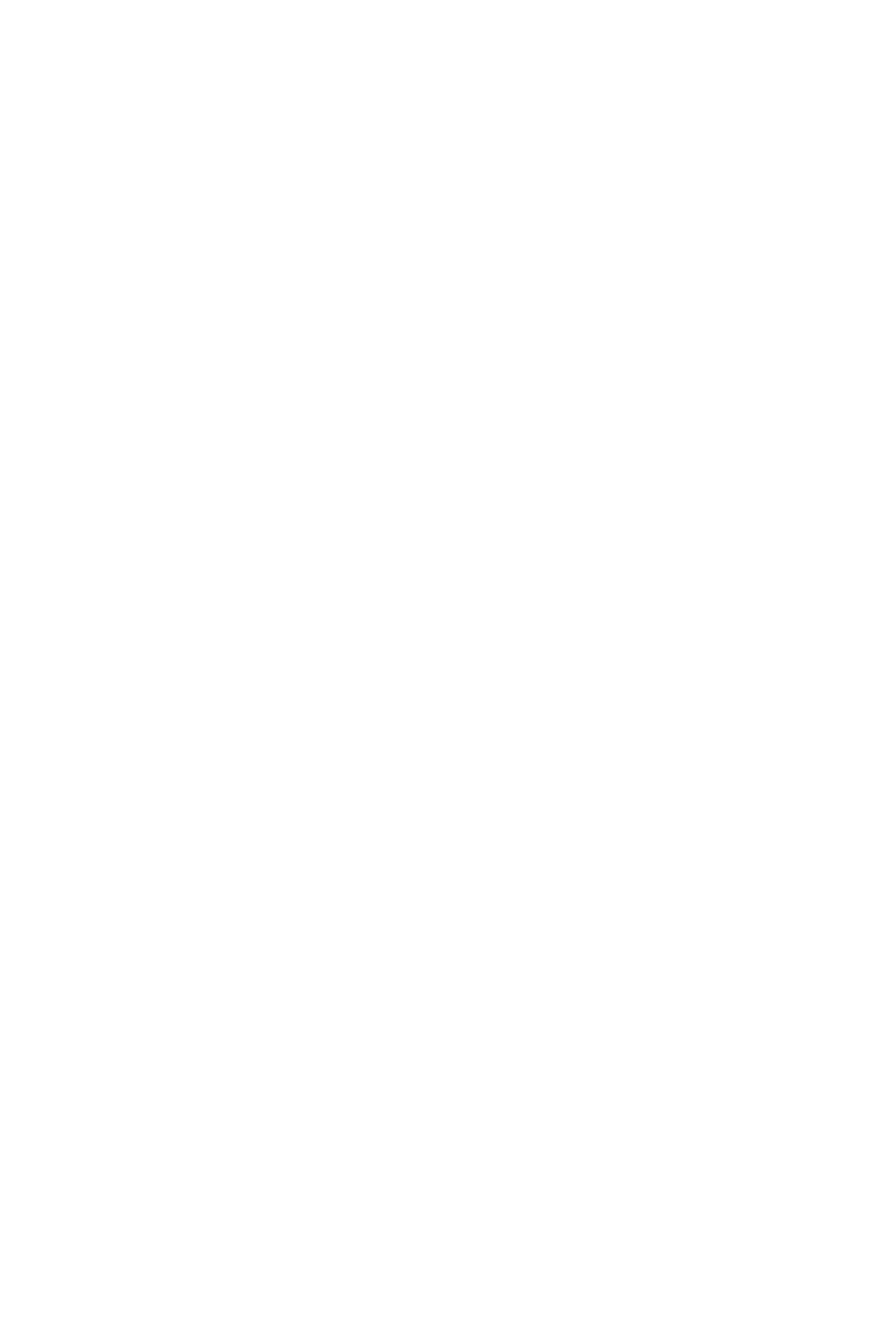# **Dr. Konstantin Akinsha**

RESEARCH DIRECTOR, PROJECT OF DOCUMENTATION OF WARTIME CULTURAL LOSSES UNITED STATES

### Break-out Session on Nazi-Confiscated Art Issues: Identification of Art, Archives and Databases

The establishment of different databases, collecting information about art works looted during WWII, is now a popular topic within the circle of scholars and representatives of organizations and groups involved in the search for the 'disappeared' cultural property of the victims of the holocaust. There are many plans and ideas to create a "total" database, which will include all possible claims and information about nearly every artwork looted during the war. Unfortunately such an undertaking doesn't appear very realistic. When we are addressing the problem of the cultural property lost during the war, we are talking about hundreds of thousands of paintings and objets d'art. It is difficult to believe that tomorrow some organization will be ready to collect such a quantity of information from archives throughout Europe and put it into computer format.

Much more productive are the efforts of some European countries (for example Austria) to post Internet lists of claims collected by the governments in the first post-war years. However, not all European governments are ready to make such information public. They have a good reason. In many countries (for example the Netherlands, Belgium, France, Austria) a portion of the art works returned by the Allies after the end of the war was sold through government organized auctions. The ground for such sales was that the "owners" of the pieces were never found. However in many cases provenance of the works of art proposed for sale was not carefully checked.

Today the traditional argument against putting information about post-war claims in the public domain is that such a step could violate the privacy of claimants. It seems, however that the real reason behind the secrecy is different: to avoid scandals that could start if some art works, sold by the governments after the war, will be recognized and claimed by their real owners. The majority of recently established databases are of a practical, workaday nature. Their task is to collect information about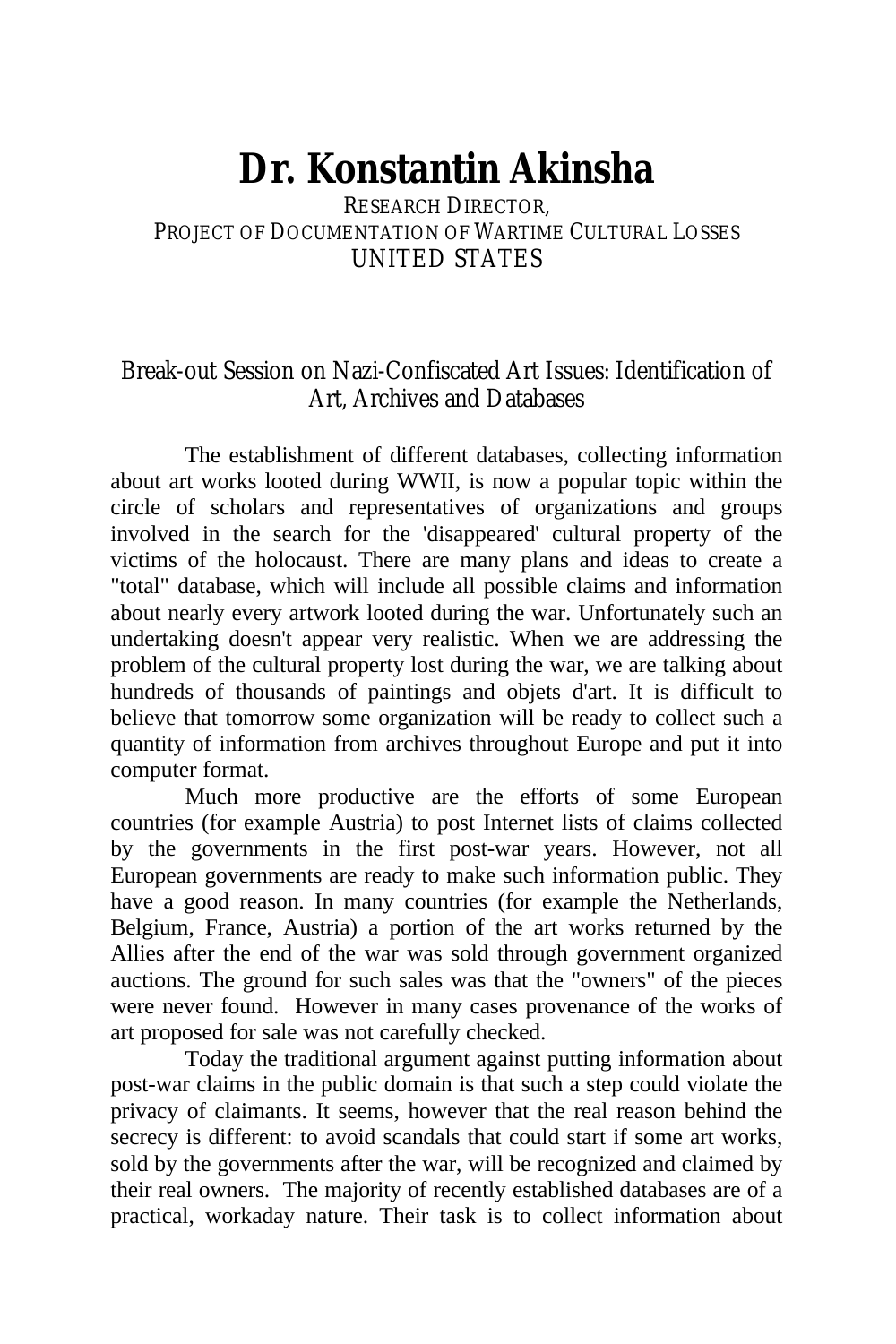claims and to provide detailed descriptions of the disappeared art works. However, not only "practical" databases could be of help in the research and understanding of the Nazi looting of Europe. No less important is historic research, which could have both a practical and academic value. Unfortunately, the Nazi looting of European culture is a part of the history of the 20th century, as it is a part of art history and the history of taste. Without detailed research of this dark chapter of our past, we will never understand it in its complexity.

I represent the Project of Documentation of Wartime Cultural Losses, an academic organization, the task of which is to research and to put in the public domain information about the confiscation and removal of cultural property during the war. We recently opened our web site, which you can find at the address: *doc.proj@loyola.edu*. The first project put by us on the web is dedicated to the looting of the Jewish collections of France. It includes reproductions of some documents of the notorious Arbeitsgruppe Louvre of the Einzatzstab Reichsleiter Rosenberg, responsible for confiscation of the Jewish art treasures in occupied France. In addition to lists of confiscated paintings selected for the Hitler museum in Linz and the private collection of Field marshal Herman Goering, we put on our web site photographs of exhibitions of looted art organized by the Nazis in Jeu de Paume, then the collecting point of the stolen masterpieces. These photos, proudly produced for the ERR files, were never published before. Using albums of photographs of thousands of paintings and objets d'art confiscated in France, which were presented by Alfred Rosenberg to Adolf Hitler, we succeeded to recognize art works put on display in the Jeu de Paume. You can see a virtual reconstruction of the notorious Nazi exhibitions of stolen art on our web site. By clicking on artworks displayed in the halls of Jeu de Paume, you will receive enlarged photos of them and information from which collection they were confiscated. At the moment we are researching the routes of the Nazi traffic of art works to Spain and South America at the end of WWII. Soon the results of this research will become available on our web site.

The Documentation Project is beginning research of the history and collections of the Hitler Museum in Linz. We hope to compose a complete catalogue of the most important Nazi collection of looted art in wartime Europe. We believe that if such information were available to the public it could be not only benefit historians and art historians but could prevent unpleasant scandals connected with the appearance of art works with Fuhrer museum inventory numbers on the international art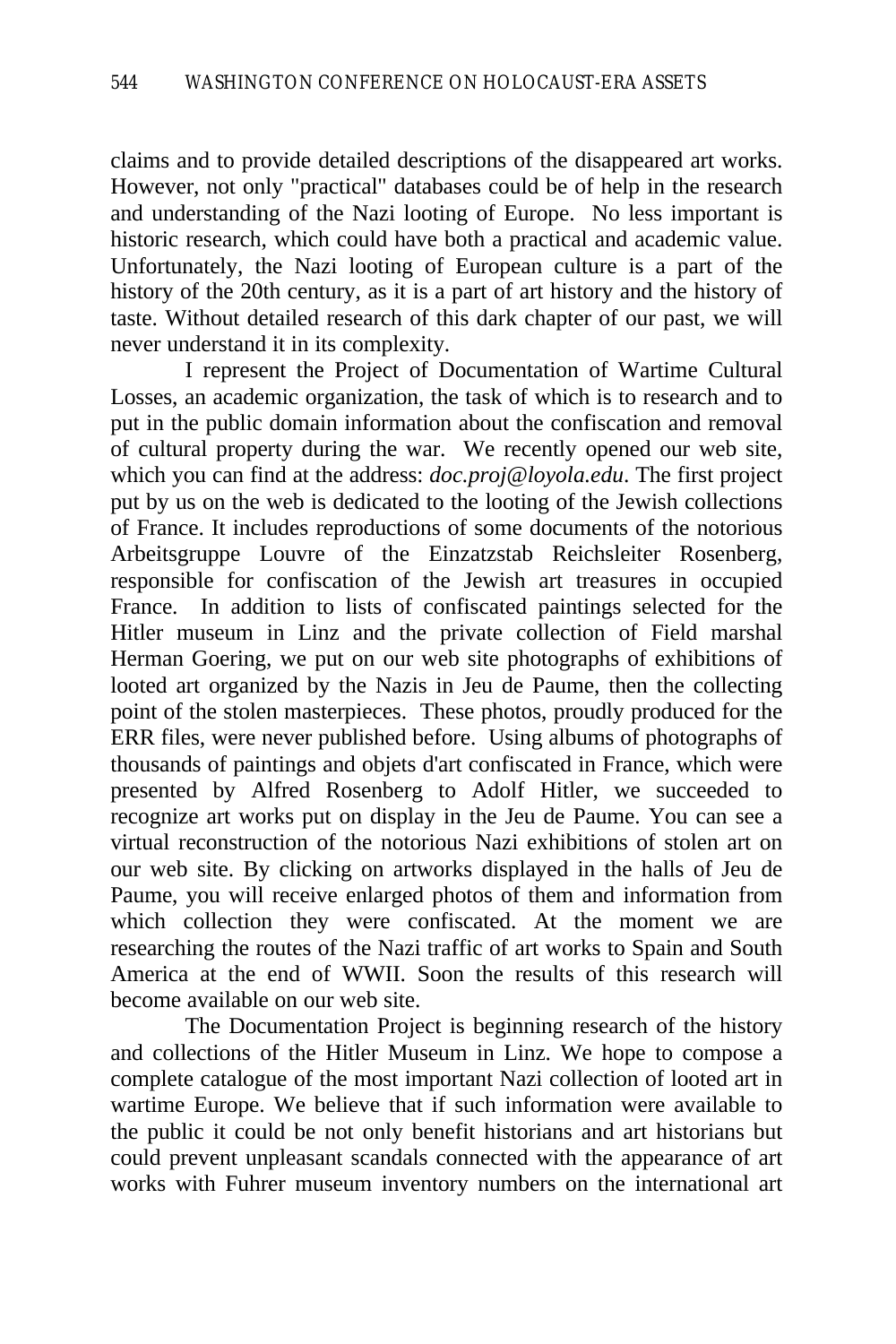market. For complete research of the looting of cultural property during WWII Russian archives are extremely valuable.

I was surprised today by the statement of Mr. Kulishov, a representative of the Russian delegation, that Russian archives are open to researchers. It is not true. They are even more closed than in the beginning of the 90s. Mr. Kulishov quoted in his speech some documents from the Archive of the Soviet Military Administration of Germany – until this day independent researchers had no chance to cross its threshold. The notorious "Osobi" (Special) Archive – the collection of documents confiscated by the Red Army in the occupied European countries – remains closed to historians. Access to such museum archives as the archive of the Hermitage or the archive of the Pushkin Museum is strictly limited. Mr. Kulishov said that he has no information about Jewish cultural property kept in Russian special depositories. I want to give just a few examples - unique paintings from the collections of Hatvany and Herzog, Jewish families from Budapest, confiscated by the infamous Eichmann are today in the Pushkin Museum. The paintings, which include masterpieces of Goya, El Greco, Manet and Degas, were found by the Red Army in a little town Regensburg near Berlin and transported to Russia. Until this day a collection of the Torah scrolls confiscated by the Nazis in Hungary is collecting dust in the library of Nizhni Novgorod. In Moscow archives such as the archive of the Rotschild family, confiscated by the Gestapo in Vienna, and the archive of David Herzog, a professor of the Würzburg University and a member of the Rabbinate of Würzburg, whose house was burned out by the Nazis, are kept in the "Osobi" archive. It is possible to multiply such examples.

Today Russian representatives told us that according to the law on "cultural property removed to the territory of the Russian Federation in a result of WWII" adopted by the Duma, but not signed by president Yeltsin, Jews whose property was confiscated by the Nazis and than removed to the USSR can claim it back. But it is difficult to claim something if you don't know where it is. In the mid 50s, when the Soviet government was preparing to return the collections of the Dresden Gallery and other East German museums, the content of the Soviet secret depositories of art works confiscated in the occupied countries of Europe was checked. It was discovered that more than 1000 paintings stored in the vaults of the Hermitage and the Pushkin Museum had no provenance. Soviet experts had no idea about provenance of thousands of works on paper, sculptures, tapestries, and objects of furniture. It is possible to guess that some of them belonged to obscure and not well documented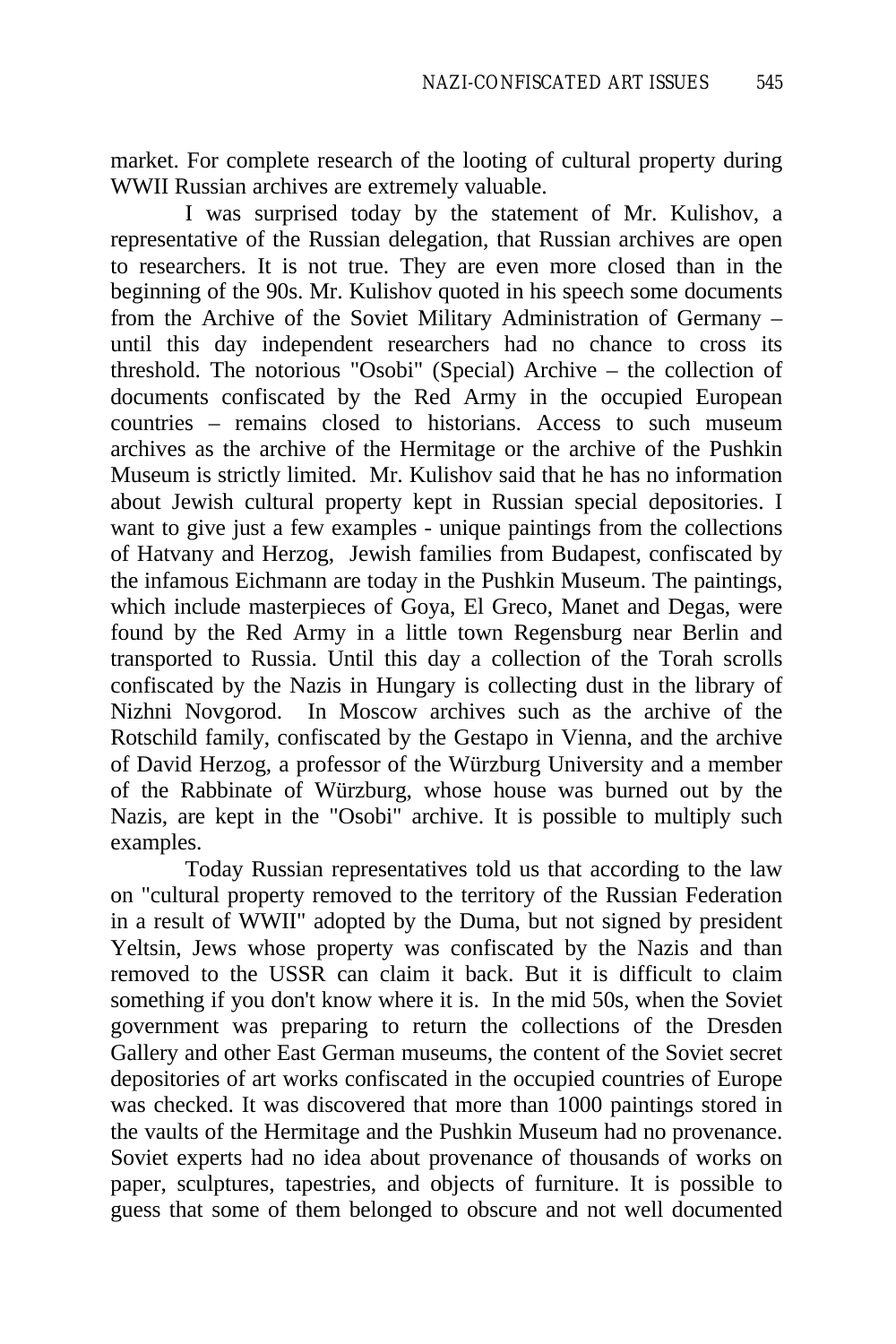German private collections. But a possibility that these "ownerless" art pieces, found on the territories of the Third Reich after the end of the war, once belonged to the European Jews is very high.

If Russian officials really want to return property to Holocaust victims and their survivors, they have to give an international art experts the opportunity to see and research these artworks of "unknown origin" that are now stored in different museum depositories. In his speech Mr. Kulishov mentioned that the Russian Federation will be happy to participate international efforts on the establishment of databases, which could help to trace art pieces disappeared during the war. Russia has a good chance to help the research of the Nazi confiscation of art. In the end of the war many important Nazi archives, which could now shed new light on the looting of the European culture, were confiscated by the Soviet forces and transported to Moscow. Among such collections are documentation of Sonderauftrag Linz (the organization responsible for collecting art works for the Hitler museum) which includes personal diaries of Hans Posse, the first curator of the Fuhrer collection. Important documents of ERR, the archive of SS and other valuable sources are still hidden in Russian archives. The open access to this documentation could be of great help for the researchers working to create databases of looted art.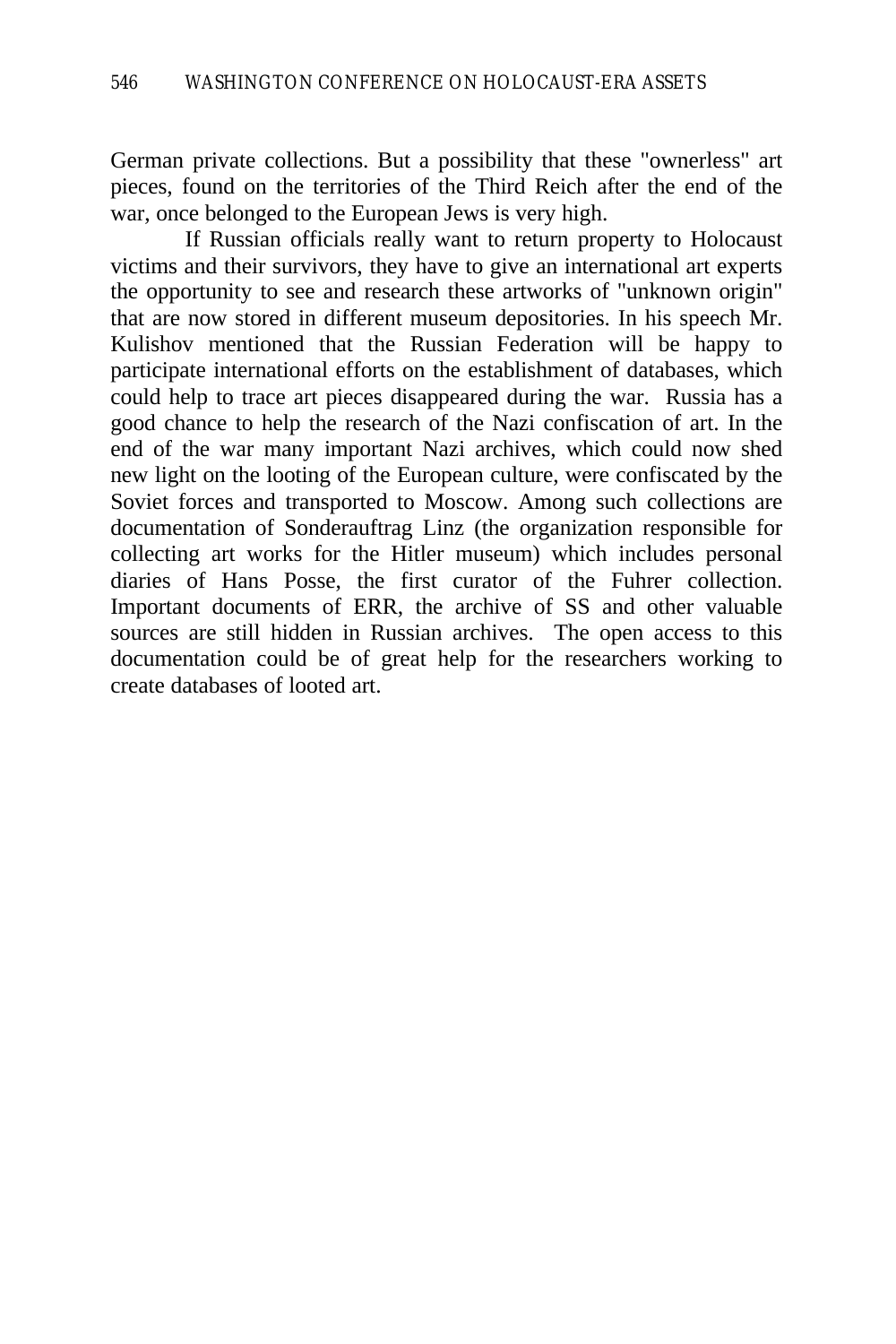## **Mr. Ori Z. Soltes**

### FORMER DIRECTOR, KLUTZNICK NATIONAL JEWISH MUSEUM UNITED STATES

## **Spoliated and Restitutable Art and Their Databases**

### Break-out Session on Nazi-Confiscated Art Issues: Identification of Art, Archives and Databases

The following talking points note what I and my colleagues believe are the key issues that require consideration if an equitable resolution of this complex problem, both with respect to individual claimants and with respect to human history, is to take place. These points attempts to take into consideration the rights of claimants, which rights seem elsewhere to be missing in a conference which has as its most notable lack the presence (which is to say the *absence*) of claimant representatives – and has offered certain pre-digested conclusions from its outset, from the alleged number of objects stolen from Jews to conclusions about "what claimants should want and get" in lieu of their works of art.

1. No single database can ever be infallibly complete on this subject, due to the vastness and far-flung nature of the material, the lapse of time between the Nazi era and our own and the vagaries of human memory and human record-keeping. Certainly a registry such as that which currently exists, the Art Loss Register, has proven itself flawed with respect to stolen works both within and outside the Holocaust context – this I note not as a criticism, for the percentage rate of success for ALR is very high, but as a statement of historical fact and as a reminder that no one entity can accomplish it all.

2. Nonetheless, a database as a *beginning* point, not as an *end*point, is extremely desirable: the longer we wait to begin *doing* something, the more mired the issues become in impossibilities. The first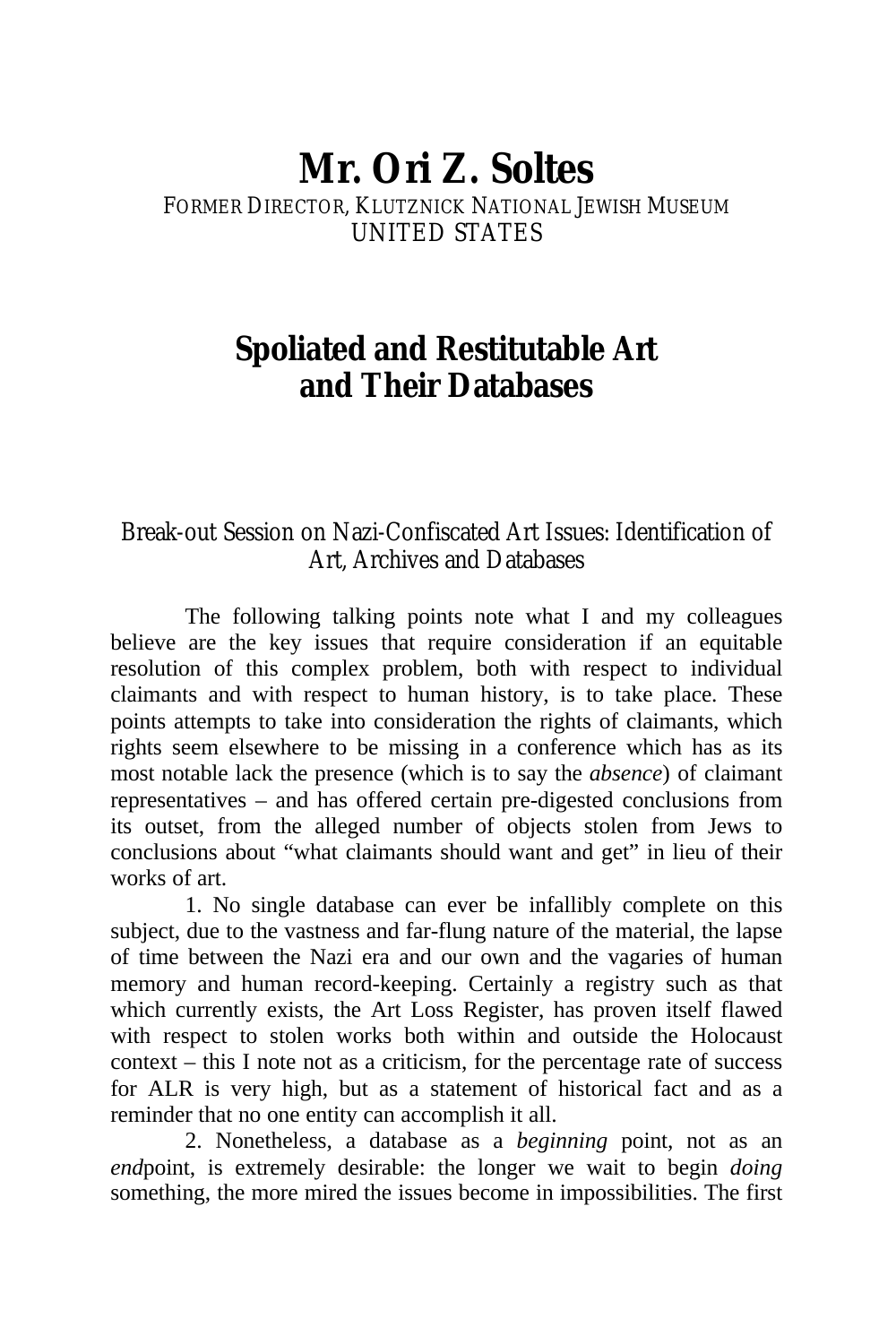priority, to quote my colleague in the *Holocaust Art Restitution Project*, Marc Masurovsky, is "to create a list of Holocaust art losses on all unsettled Holocaust art claims arising from the Second World War which were filed with the American occupation military government of Germany and Austria between 1945 and 1951." Most such data are contained, in fact, in one record group at the National Archives, here in College Park, MD, and HARP has already done some of the leg work.

3. The next crucial series of phases would include the consolidation of this list with the claims currently being processed though various agencies, such as the Commission on Art Recovery, (whose chairman, Ron Lauder, reiterated CAR's commitment to championing the cause of claimants, yesterday), the Art Loss Registry (which has, as its Holocaust claims Director, Sarah Jackson, mentioned yesterday, begun to process such claims *gratis*), and the Holocaust Claims Processing Office (which has received scores of inquiries over the past several months). It would also include – and this is obviously of equal significance – the cooperation of all such countries, including the United States, who would order the complete declassification of all archival documents, civil and military, which have to do with Holocaust art thefts and their recovery after war's end. This the French have begun to do at last, and this the Russians – specifically, Valeriy Kulishov, of the Ministry of Culture – vowed, in yesterday's afternoon plenary session, to do. Presumably that sincere gesture can and will be echoed by similar acts of willingness to be accessible, on the part of other countries with archives that would help further to clarify the relationship between claimants and that which they would claim.

4. Each country would, then, ultimately, produce a registry of restitutable items located in their public holdings. For example, if, as is by now common knowledge, the French possess some 2,000 such works, these would be publicized in order to encourage claimants to come forth. In any case, the consolidation of all of these national and institutional registries would – and could, for the technology to do so is there – be consolidated, matching up unresolved claims with items still held in public institutions.

5. The residual would constitute the core of heirless cultural property. But the effort, if it is to be pro-active and not essentially passive, would go and could go further. All heirless property – property with no recognized claimant assigned to it – would be set aside and an effort made to locate claimants. This would require a substantial outreach campaign – but the precedent of the use of print, electronic and on-line media to facilitate such a massive search, is there, having already had a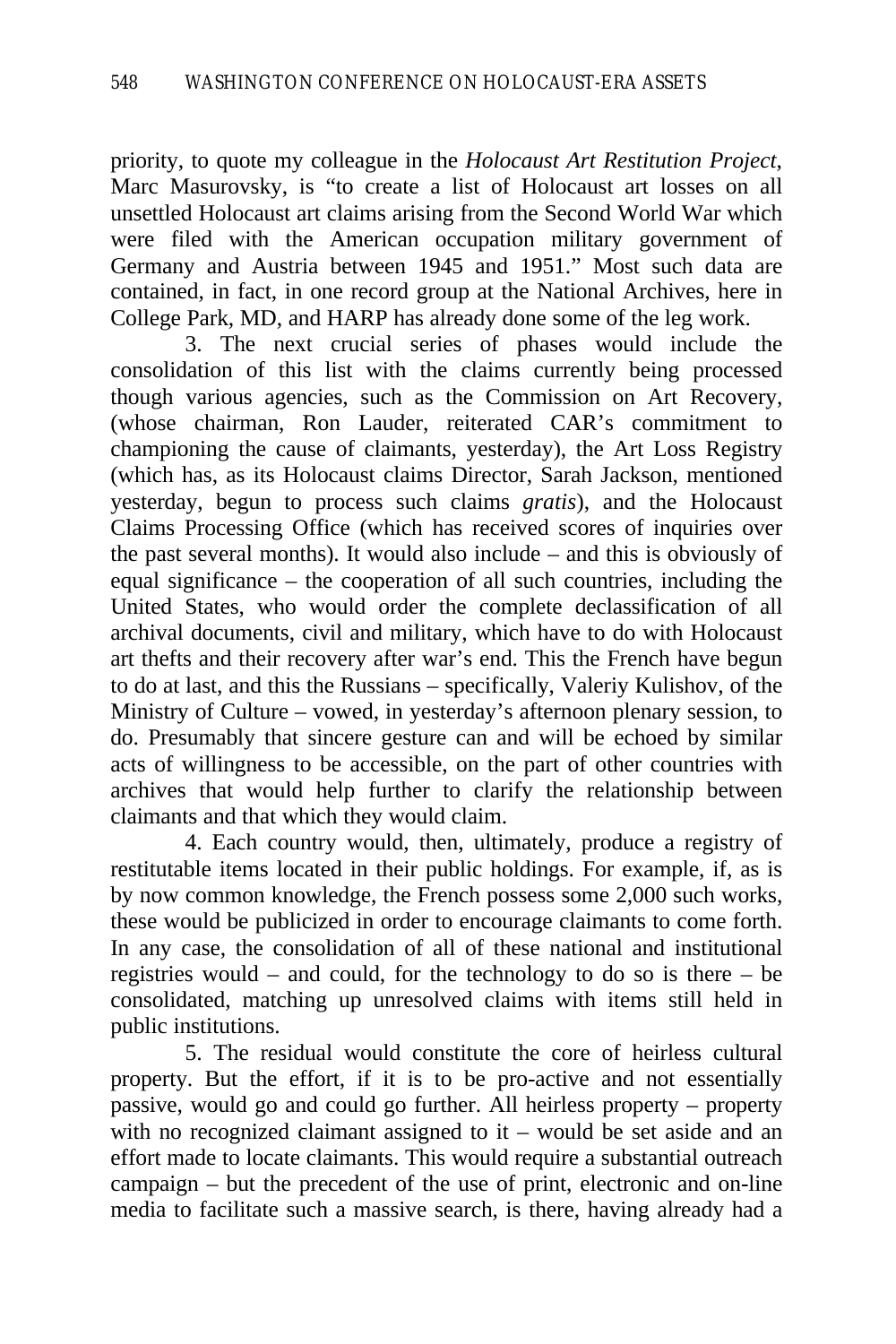"dry run" in the search for claimants with regard to Swiss bank accounts. Such a project could be managed jointly by organizations that are already in place to accomplish the various aspects of such an enterprise. Financing for this could be half public and half private. Some funds, for example, could come from the Holocaust Victims Redress Act of 1998, sponsored by Congressman Leach. Half could come from funds raised by the Jewish community, most of whose major organizations have claimed serious interest in this matter. The total of \$10 million is not beyond reach, and would support a process that will take 5 to 7 years to complete.

6. But for this to succeed, the kind of cooperation and sincere dedication that was evident 53 years ago in the efforts of the Art Restitution Commissions will have to resurface. Congressional legislation on a bi-partisan basis would have to support it. Museums, auctions houses, dealers and collectors must actively support the creation and distribution of the above-described international registry, look into their collections and their souls and continue to champion multi-sourced due diligence as we move between past and future. Practically, this means discontinuing the campaign on the part of some members of the art world to alter New York State legislation and undercut the rights of Holocaust claimants; to gut current law and oversimplify the issue of restitution by referring its questions to a simple and single database. It means cooperation on the part of such groups, rather than seeking to reduce the rights of claimants either to a time-specific window in which to lodge a claim or to a process of adjudication that denies them the right ever to reclaim their works of art. (Indeed that same attempt at problemreduction also proposes to respond to any and all claims by means of a penny for dollar cash settlement. This banalizes the issue and equates works of art *qua* family heirlooms with old shoes and used tires). It means not hiding the demand for due diligence behind the false claim that the art market will revert to economic chaos if the pursuit of claims is ongoing and if multi-sourced due diligence in purchasing, auctioning, gifting or lending of works of art is demanded. This assertion is false for the obvious reason that, if art were *not* big business, and if art movement did *not* continue *even* while people were being destroyed by the *millions* half a century ago, the problem which we are addressing would not exist, and thus there is no reason to suppose that multi-sourced due diligence will significantly disturb, much less destroy the flow of art.

7. Where the matter of difficulties to resolve issues of restitution are concerned we applaud the notion of a group to arbitrate claims and keep the struggle out of the law courts. The question is who should serve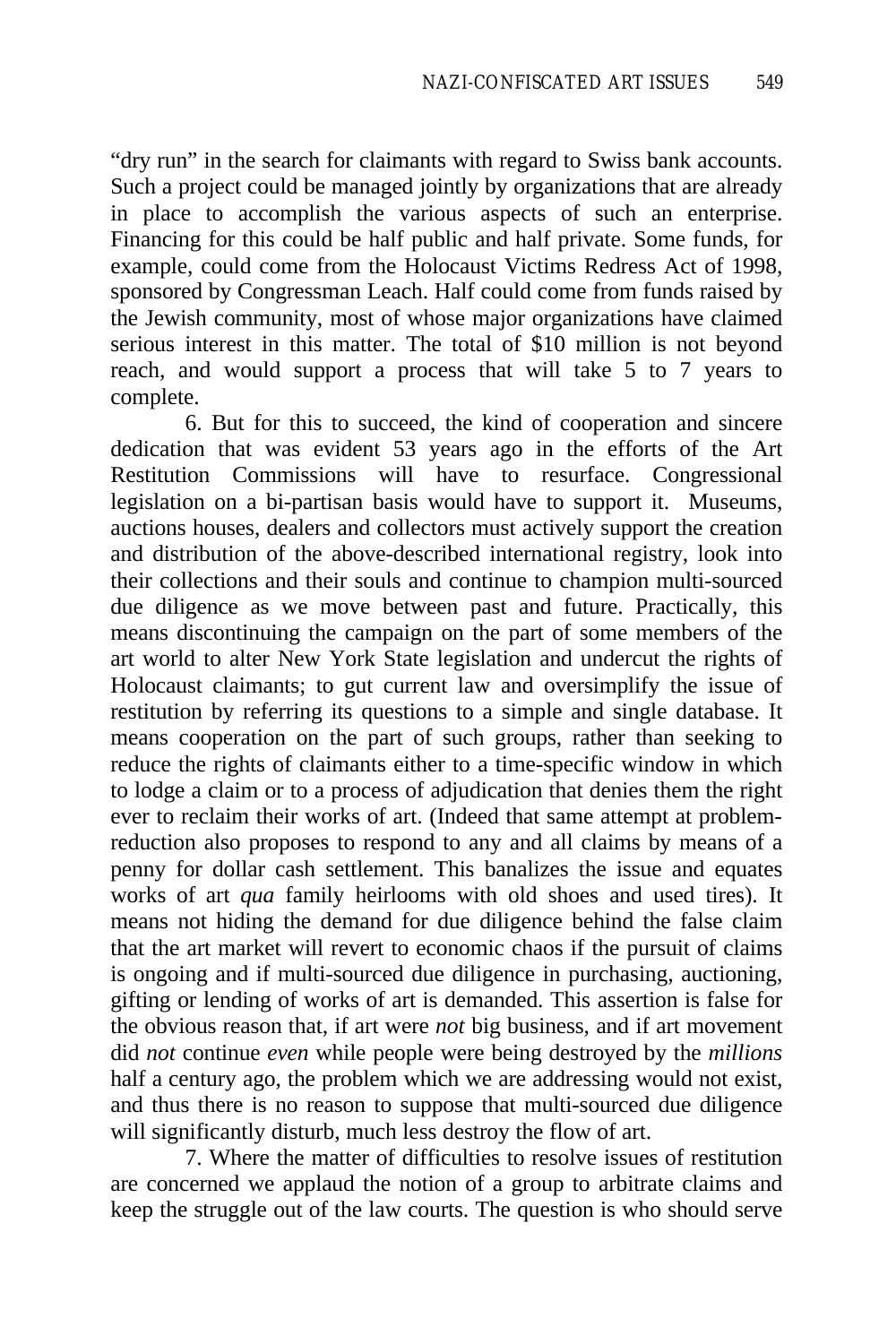on such an important team, so that it be balanced and fair. I would suggest that it might include not only two art historians, two lawyers and two museum professionals, two claimant representatives, two Holocaust researchers, as well as one or perhaps two individual(s) from congress, but also a journalist – someone like a Morley Safer – who is committed to yielding just conclusions in such matters but with clearly no partisan ax to grind. Moreover, the goal of such a team should be to consider the claimant's desire as to *how*, if a claim is validated, it should be resolved, and not simply the penny for dollar restitution that has been proposed and ignores the *human*, as opposed to art market reality of claimants' claims. This means *not* assuming, as a point of departure, that claimants will be happy to settle for cash rather than art, which is insulting to them and unsubstantiated. This can surely be an *option*, but neither the *only* option nor the desired *goal*. Moreover, the notion that has been put forth, that such cashification (my own word; forgive the neologism) of claims could be funded by redirecting the Holocaust Victims Redress Act Funds in *that* direction is inherently fallacious since, if the moneys intended for research – precisely to help *answer* complicated provenance questions – are eliminated, then the ability of the team to makes its determinations will be severely undercut, and with that ability, its very *raison d'être* demolished.

8. Such a team would have as a goal the assertion of claimant rights even as it would not assume that a claim was automatically valid, but would seek, bolstered by the expertise of its members, to determine that validity. Moreover, two different further categories of difficulties would confront it. One sort is where the holder of a work of art is a private collector; the other is where the holder is a public institution – be it a museum or a government. In both cases, some compensation to a good-faith purchaser might be necessary. In the first instance, compensation might come in the form of government intervention: offering a tax-break, for example, to the purchaser required to give up his/her work of art, could be a solution. In the latter instance, the team could further help broker an agreement between claimant and museum that would permit the museum to cede title to the claimant, but allow the work of art in question to remain, on long-term loan, in the hands and on the walls of the institution in question – thus no museum would be threatened by the sudden loss of massive parts of its collections – where it would hang side-by-side with heirless works. Similarly, all such works would have text panels explaining the painful history of ownership with has left a hole in their provenance, and educating the public about a subject which is an integral part of human history – and about which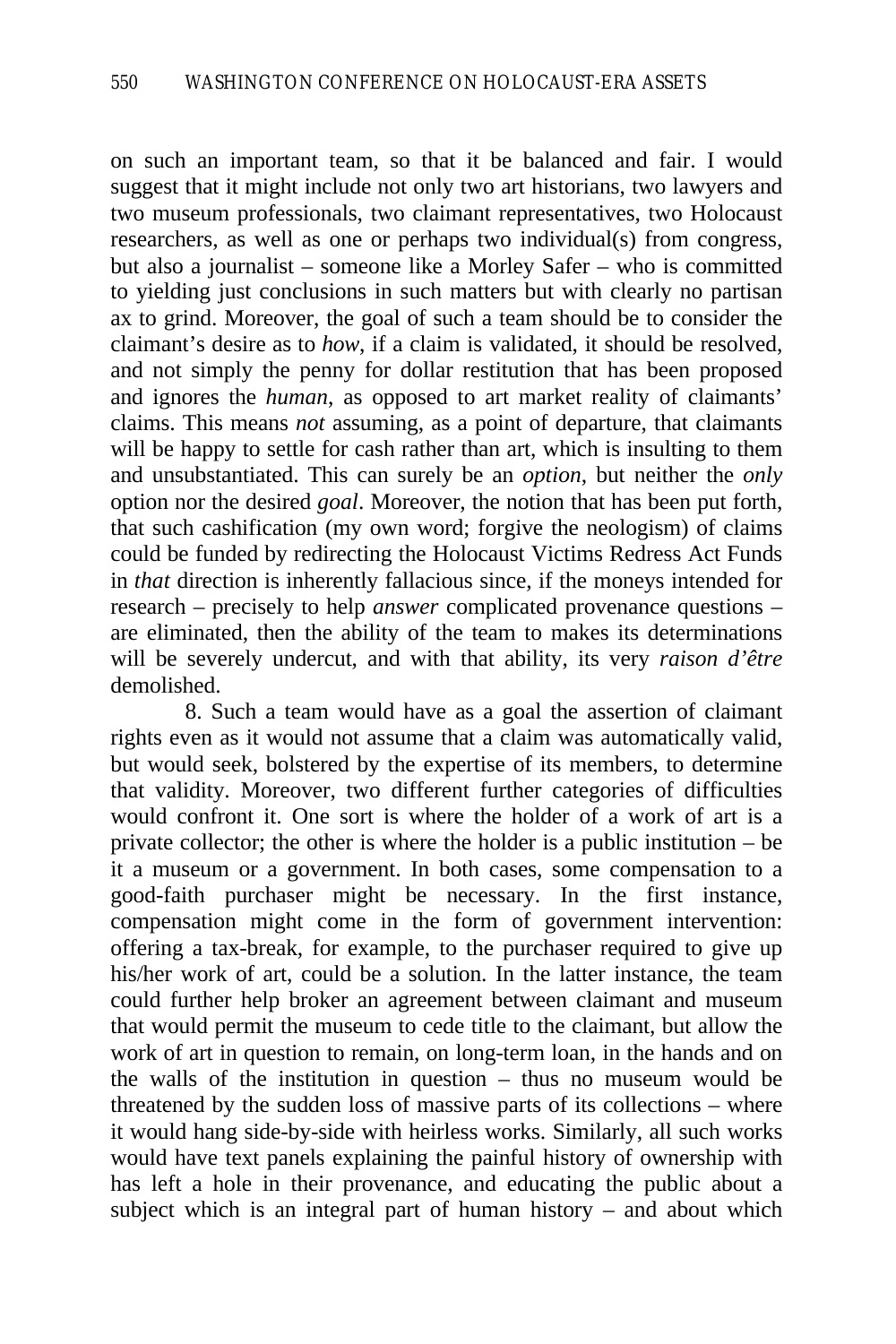there is at present virtually no education inside or outside of museums (a serious contradiction of the educational mission of museums, it seems to me). Such works would hang side-by-side with the wonderful array of works of art lucky enough to have had no part in this grim chapter of art history.

9. At issue, then, is both the resolving of claimant matters that have emerged out of the past, together with the restrengthening of our resolve to connect yet unidentified claimants with their objects; and maintaining our resolve with regard to multi-sourced due diligence matters in the future. We have a historic opportunity to restore, even after so many decades, some of what was forcibly taken half a century ago as part of an extraordinary outburst of genocidal fervor, and more fundamentally, to begin writing the last chapter of Holocaust history and give it a reasonably happy ending. And we have the opportunity to assure that the *failure* of due diligence over the past half century, which has yielded problematic claims questions today, will be replaced by an unequivocal willingness – mirroring that exhibited by our nation in 1946, and eventually and unaccountably abandoned over the years which followed – to do the morally responsible thing. I hope that we have the courage and conviction to write that last chapter with justice and humility, as we face simultaneously back on the past and toward the future.

Thank you for your attention.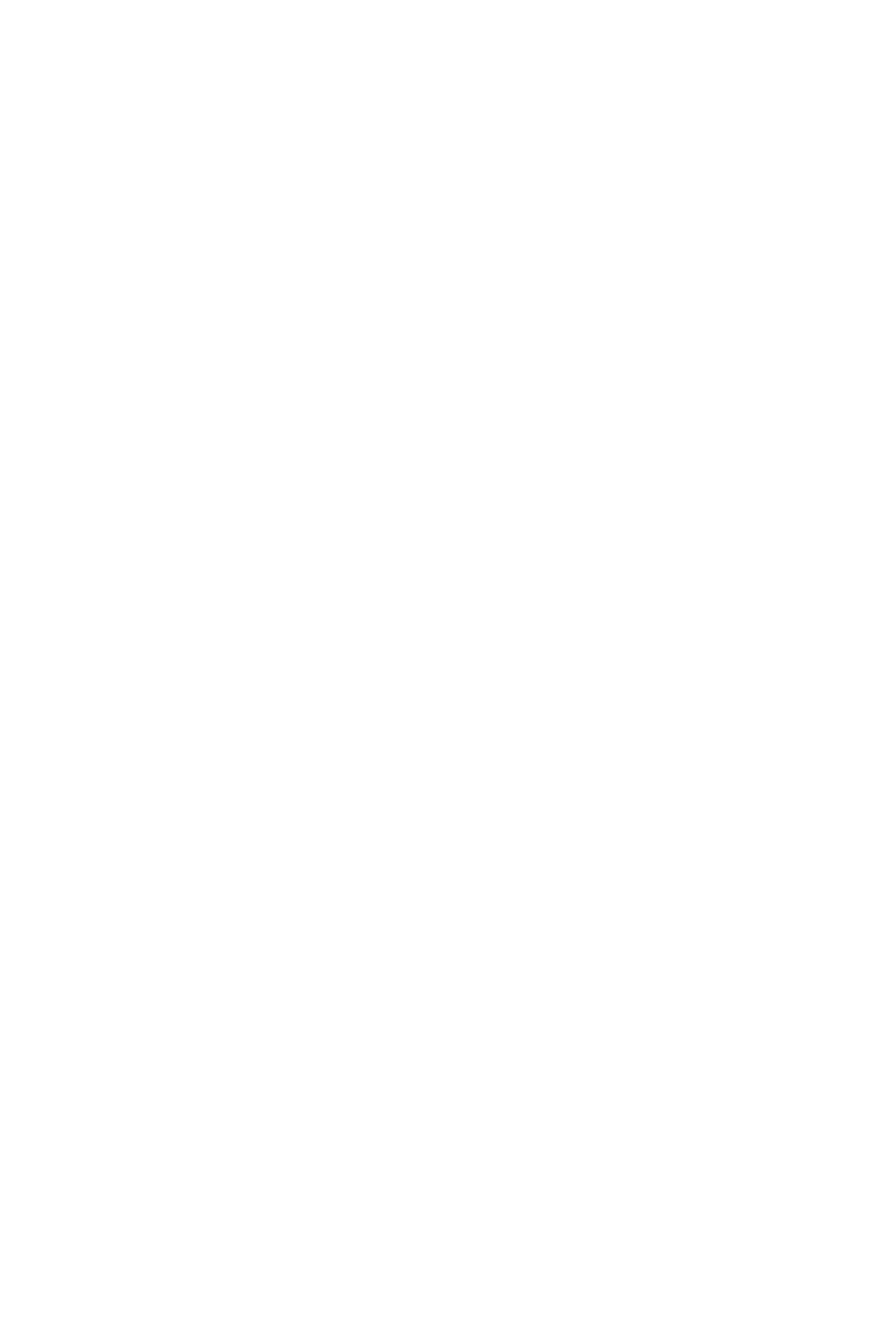# **Mr. Philippe De Montebello**

DIRECTOR, METROPOLITAN MUSEUM OF ART, U.S. ASSOCIATION OF ART MUSEUM DIRECTORS TASK FORCE UNITED STATES

### Break-out Session on Nazi-Confiscated Art Issues: Principles to Address Nazi-Confiscated Art

Thank-you, Congressman Leach:

It is a pleasure to appear before you again, as I did last February before the House Banking Committee that you chair, to have yet another opportunity to discuss the guidelines that American art museums have adopted in *principle* – and also set in motion *in practice* –that is, to deal fairly, forthrightly, and comprehensively with the issue of spoliated art from the Nazi/World War II era in Europe.

These guiding principles have now been in effect in the United States for six months. My colleagues here from Europe have had a chance to review the document and they have expressed general agreement with its content. Some have indicated that they, too, will be adopting similar guiding policies, adapted to their own country's situation.

When I testified on Capitol Hill 10 months ago, you may recall, I did so not only as Director of the Metropolitan Museum, but as Chairman of a Task Force of the Association of Art Museum Directors, assigned specifically to devise a comprehensive policy on this issue. I indicated then that our Task Force, composed of nine other art museum directors, would report back within four months with a policy to guide to art museums in North America. And this we did.

On June 4, at the AAMD annual meeting in Worcester, Massachusetts the Task Force report was discussed extensively, fully endorsed, and adopted unanimously. We coalesced around a broad set of principles, guidelines, and recommendations to deal proactively with the issue of works of art confiscated during the Nazi regime and not restituted to their legitimate owners or their heirs.

I will not read the entire report at this time. For whomever wishes it, I have copies of it as well as of the public announcement that accompanied its release last June 4th.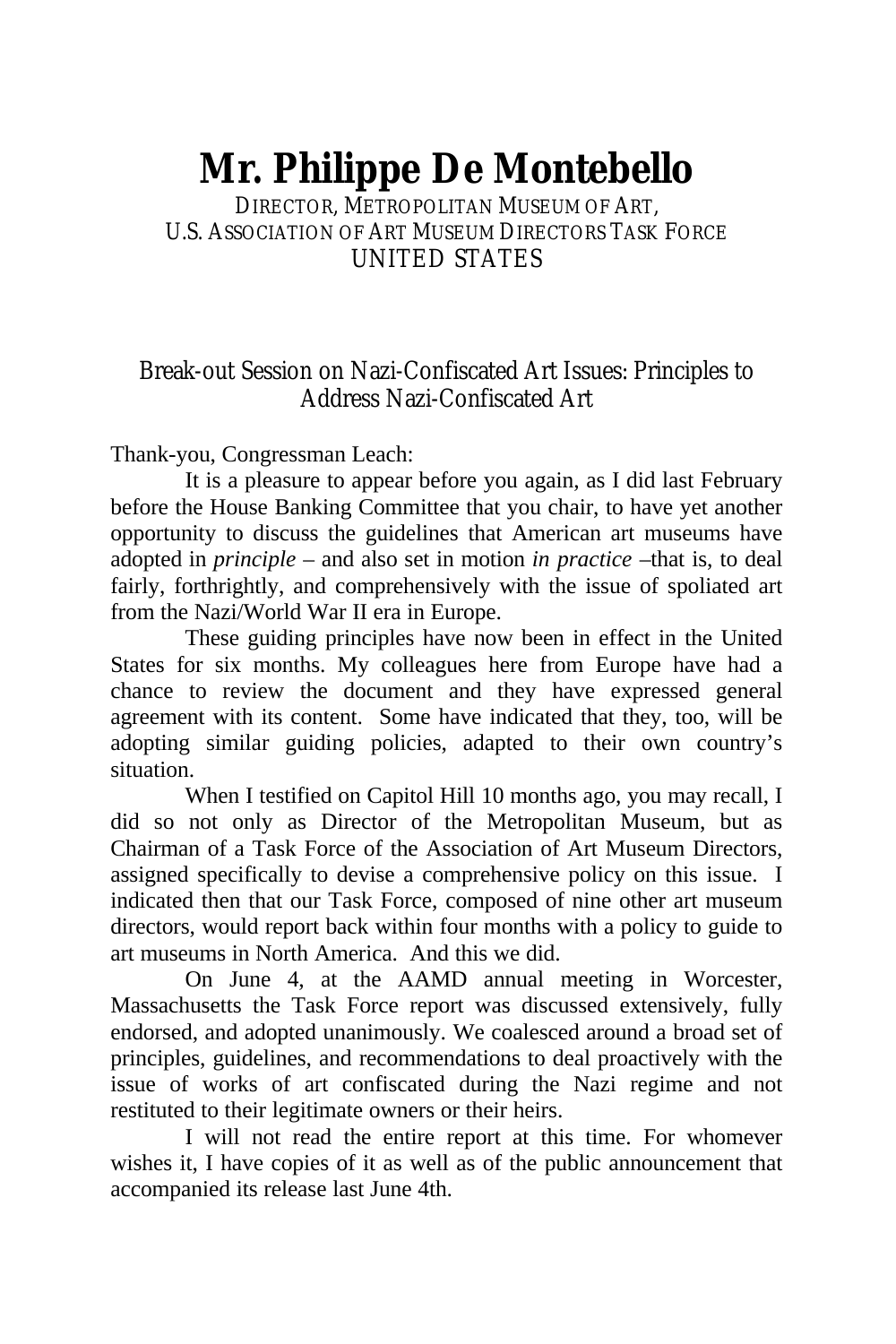In the 10 minutes allotted me I'll offer a brief summary of the substance of the Task Force guidelines, and provide an update on how one museum at least, the Metropolitan, has moved to put the report's words into action.

Principally, the Task Force Report called on American art museums to begin to conduct a comprehensive review of their collections to ascertain if any works may have been unlawfully confiscated during the Nazi/World War II era, and never subsequently returned.

We agreed that to do so, we would make maximum use of traditional research from scholars, donors, auction houses, dealers, and of course, all of the standard literature, all of whom –or which-- might shed information on provenance hitherto unavailable or unrecorded. And we agreed that we must also take advantage of high-technology databases and computer linkages that are scheduled to be established by various third parties – computerized records that promise wider access to, and more reliable cross-referencing of, previously dispersed data: I cite, for example, plans for such an undertaking by the Commission for Art Recovery, established by the World Jewish Congress.

Such databases promise the possibility of a future in which claimants and art museums alike can use the Internet to gather and compare all available information about the provenance of a work of art - -now all widely dispersed--as well as the existence of any known past or present challenges to ownership. It is in these databases, ultimately, that lies the best hope of dovetailing information and access to hitherto unknown information – not only claims, I hasten to add, but possible postwar restitution or entirely proper subsequent sales.

Our report also, called on art museums to respond promptly to any and all claims by owners or heirs of allegedly confiscated art, and proposed resolving such matters "in an equitable, appropriate, and mutually agreeable manner," ideally utilizing the avenue of mediation to help resolve claims, most of which, it was acknowledged would be *sui generis.*

Finally the Task Force guidelines recommended seeking as much provenance information as possible in the future before accepting gifts, bequests, and making purchases; and it discouraged borrowing works of art for loan exhibitions that were known to have been illegally confiscated during the Nazi/World War II era and never restituted.

By taking these concrete actions, art museums placed themselves firmly on record as committed to acting swiftly and proactively to conduct the necessary research that will help us learn more about works for which full ownership records have remained stubbornly unavailable –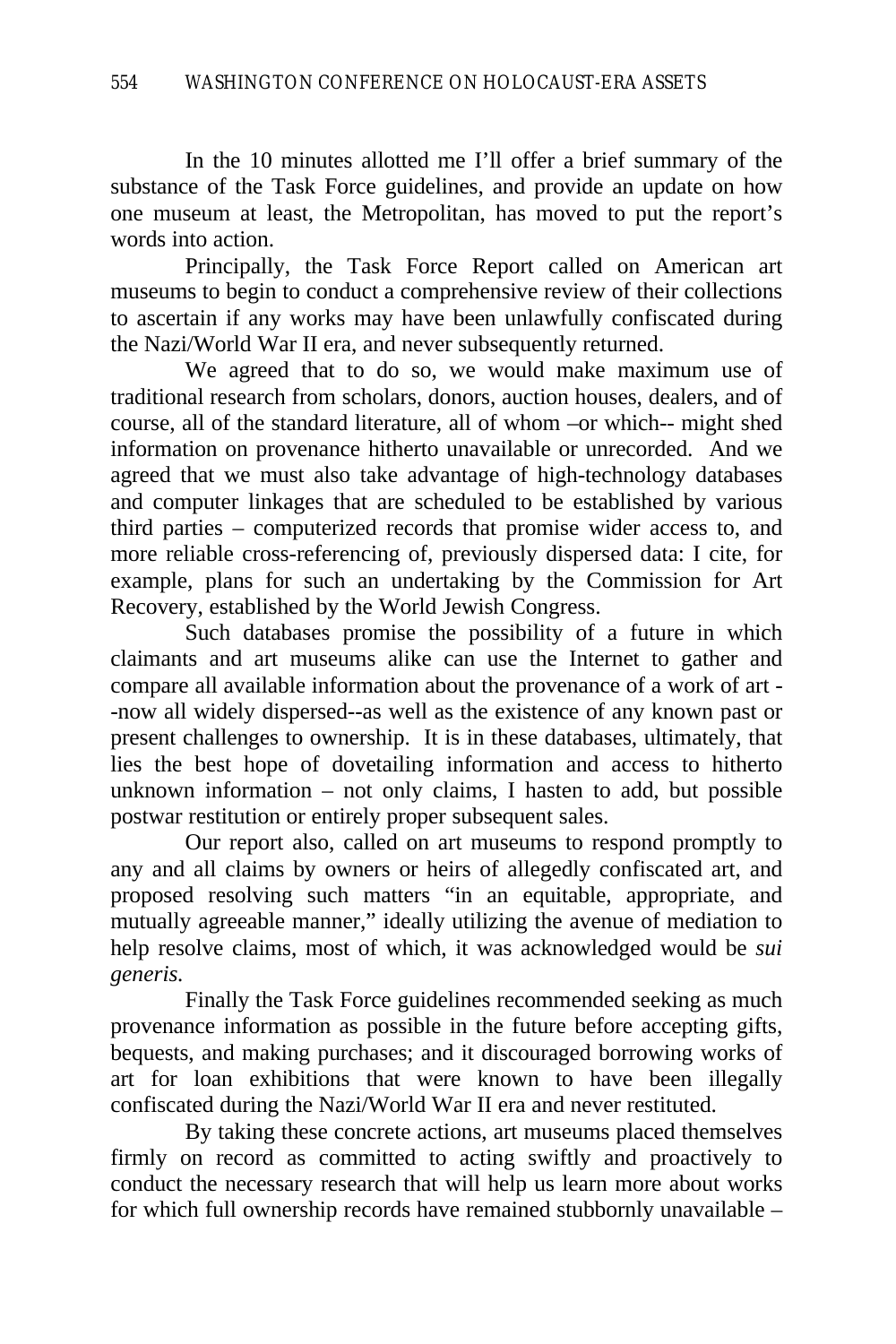hidden, for example, in this nation's own previously classified World War II documents, or in the Soviet Union and Eastern Europe.

Therein, incidentally, lies the key to a critical difference that exists between Swiss or Italian bank or insurance companies and the American Art Museum, a difference that is too often blurred. Indeed "omnibus" conferences such as this one --and I do not contest its enormous merits, encourages such blurring: namely, the implied equating of works of art somehow "secreted" in museums with "hidden" financial assets. I think everyone knows that this equation is patently absurd --nor, incidentally, were U.S. museums acquiring art in Europe during the Nazi era-- but rhetoric does get out of hand in this highly emotional arena. Of course, a mountain of books, journals, catalogues, press releases, and similar materials testifies to the contrary, and to museums' propensity for *celebrating* their collections, not *hiding* them.

The fact is, museums proudly announce acquisitions – the Met has joyously recorded in recent weeks the purchase of works by Jasper Johns and Van Gogh – and frankly, if my press office had not generated considerable press attention, internationally, someone would now be looking for other work! And of course, museums display new And of course, museums display new acquisitions prominently in their galleries, indeed all new acquisitions at the Met have a special and highly visible blue sticker on the label. Museums publish their art in widely-read illustrated catalogues, as well as in scholarly journals, and lend them to special exhibitions all over the world. They can be seen on ubiquitous postcards and posters that decorate dormitory rooms at colleges all over the country. We are, to mix a metaphor, an open book...when it comes to new acquisitions *or* the ongoing scholarship and research to which we also subject works of art that have long resided in our collections.

All that said, and I assure you that I offer this reminder of *past* practices strictly as a useful prologue to *future* practices, let me report on our progress in fulfilling the mandate of the Task Force I chaired.

The work is exhaustive. Frankly, it is also exhausting – of resources, time, and human energy alike. But it proceeds. It will not, however, be done overnight; indeed no amount or money or industry at this point could guarantee the swift completion of the task: too much vital information is still unavailable. In most large museums at least, the systematic examination of indices, acquisition records, and entry cards, some of them written generations ago in now-fading ink, is an inherently slow and painstaking process. But it has begun: The Metropolitan Museum's own curatorial departments –there are 18, entrusted with over 2 million works of art, are reviewing the records of all works of art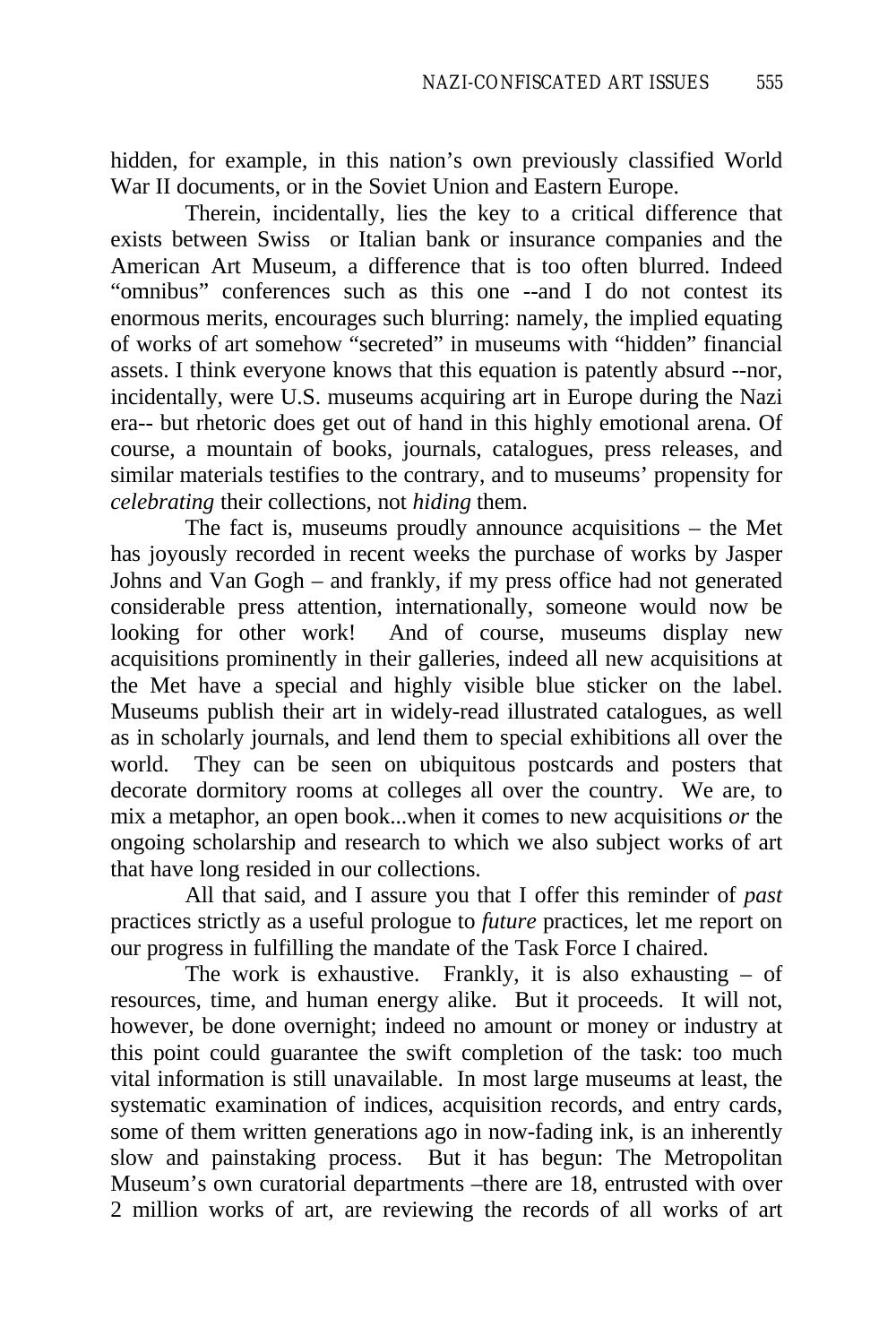acquired since the war and they report regularly to me and to the office of the Secretary and Council's. The Met is in the process of creating an illustrated, computerized collections management system, a project that will permit even greater access to the Museum's works of art. But this effort, too, is far from complete.

We continue to do our research, index card by index card, collection by collection – and I am assured that other museums are doing so as well. Our ability to fill in all the blanks in the provenance is likely to depend, in part, on unpredictable outside factors, such as the publication of further declassified, or previously unknown records, and their eventual, and indispensable ordering by archivists. As a case in point I would note that just a few weeks ago, a secretly compiled report of the OSS listing more than 2,000 people who allegedly handled art looted by the Nazis, was again made public, and again made news. There may be other such reports yet unopened.

I would caution, too, that it will unavoidably take time to construct the kind of databanks necessary to make a much-needed hightech, cross-referencing archive function usefully. As is well known, no web site is more valuable than the data it contains. And I must point out, hopefully to good effect in this international forum, that the cooperation of European art museums, and of course, of their governments, in this data-building effort will be crucial to the success of any future data base.

I have probably exceeded my allotted time, Mr. Chairman. But to summarize: the AAMD has adopted a policy; American museums are committed to a comprehensive review of their provenance records, and many have undertaken them; we await eagerly the day when computerized data bases will provide easily accessed information on claims and restitution; we believe that many of our colleagues in Europe support this approach and are prepared to follow it themselves, a vital step toward crucial cooperative research; and we hope that whatever classified material remains shrouded in secrecy, here and abroad, can finally see the light of day to further illuminate our efforts.

Ladies and gentlemen, we believe in no principles more than those of fair title and public access to works of art. They have guided our policies of collecting and exhibiting art for generations. We are committed to re-examining our own records to ensure that neither goal is overlooked in the promotion of the other. And we welcome the notion that such an effort should be, as it now appears to be, a truly global one.

On the issue of the spoliation of art in the World War II/Nazi era, the genie is, at last, out of the bottle, and no resistance, apathy, or silence can ever fit it back inside again. We trust that all those who would right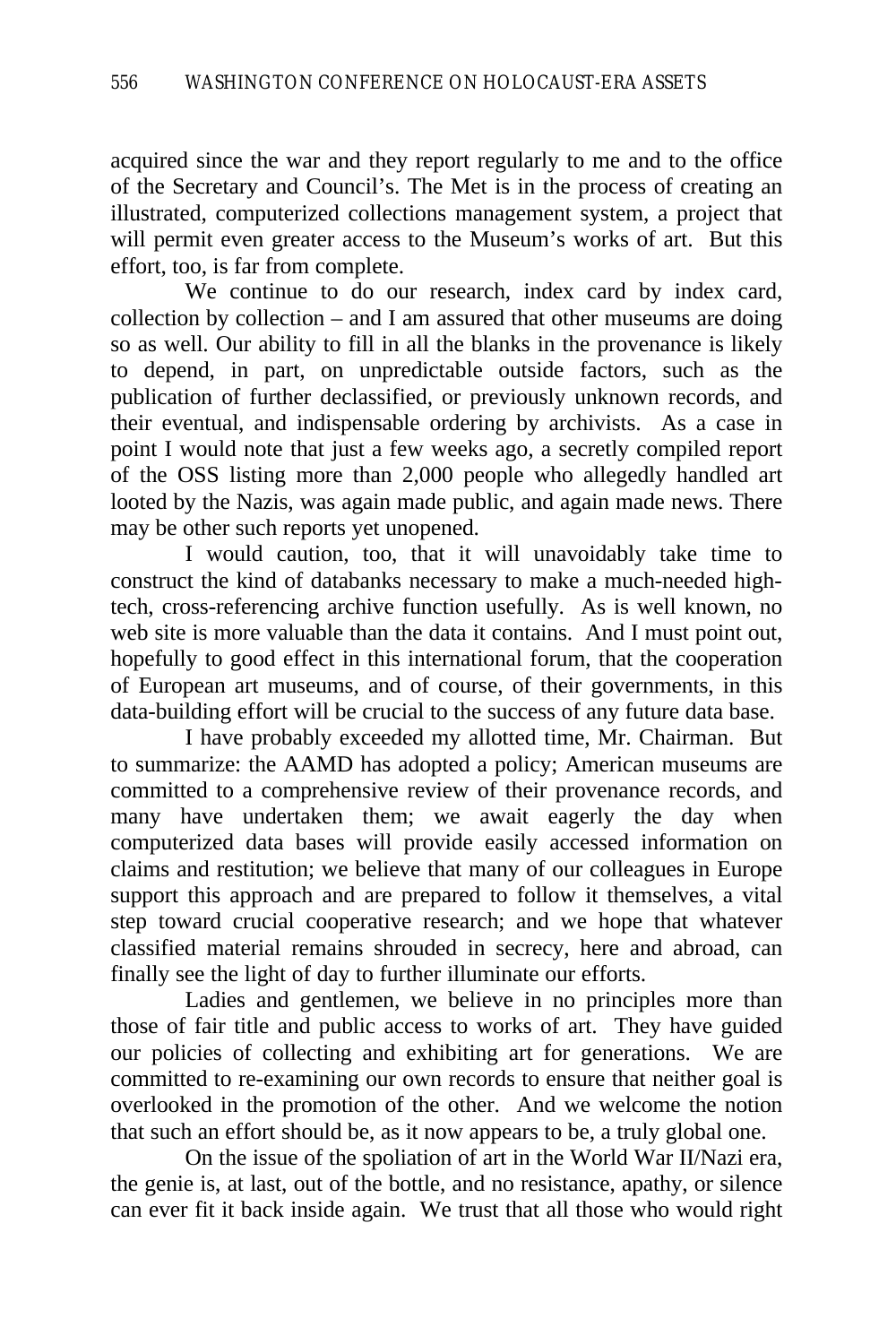so hideous a wrong will work to insure that information is sought, disseminated, and shared, legitimate claims addressed, and that great art, untainted by lingering doubts on its ownership, will remain available to the widest possible audiences.

Thank you.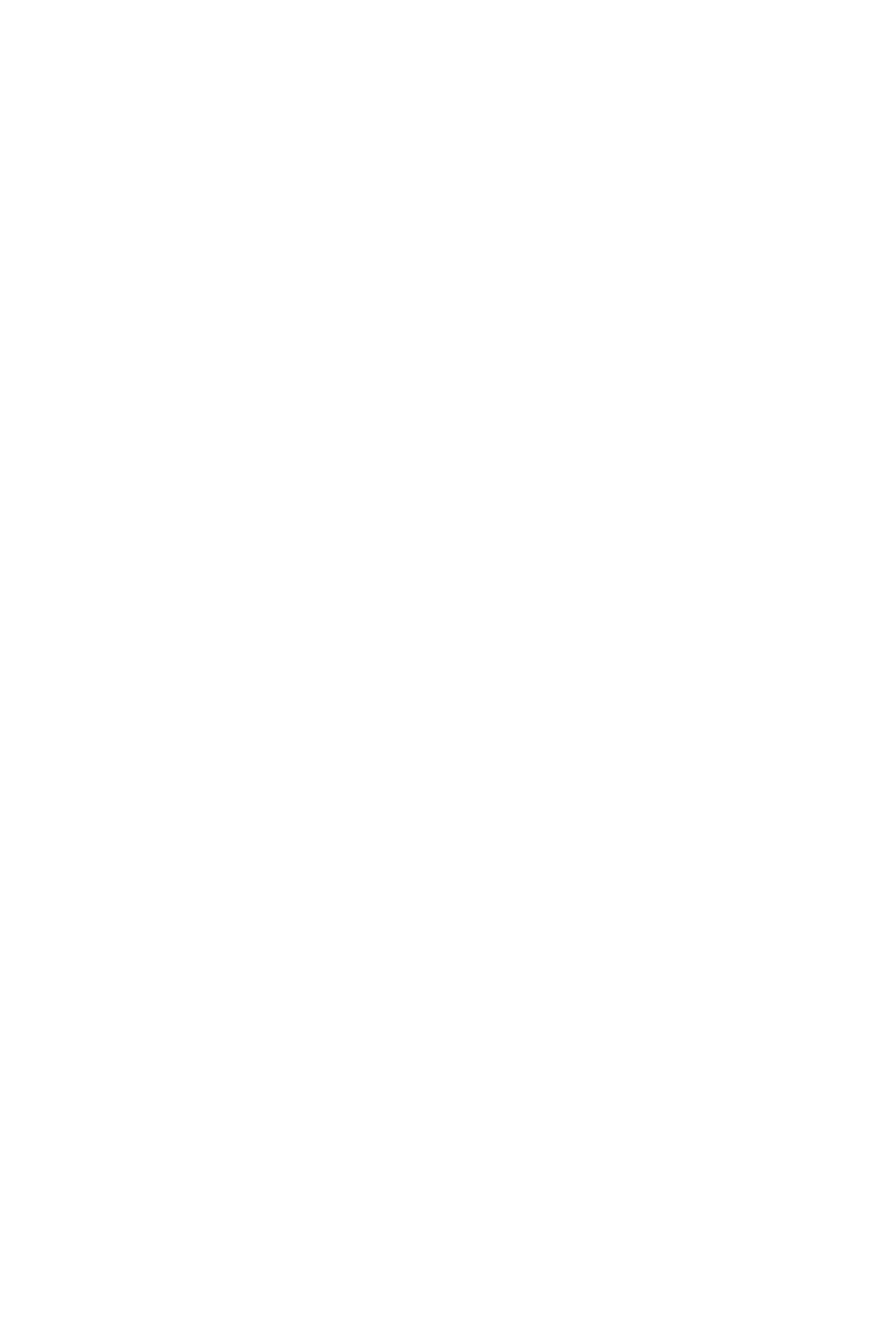## **Mrs. Françoise Cachin**

DIRECTOR, THE MUSEUMS OF FRANCE FRANCE

## **Issues of Unclear Provenance and Principles to Address Nazi-Confiscated Art**

Break-out Session on Nazi-Confiscated Art Issues: Principles to Address Nazi-Confiscated Art

Ladies and Gentlemen:

Because this session is dedicated to the provenance of artwork, the difficulties we are faced with, and the experience already acquired in this area, Mr. Amigues, the Director of Archives and Records at the Foreign Ministry, and myself have decided to present the work of each of our agencies conjointly, since the Foreign Affairs and the Museums have continually collaborated in this area, the Quai d'Orsay being in charge of investigating restitution request cases, and the State-owned museums being the custodians of the MNR artwork as well as the experts in history and art.

In introduction, I simply want to recall the role played by the Management of the Museums of France as early as during the war in protecting the French private heritage. This approach has facilitated later searches and restitution: the handling of private collections, particularly Jewish-owned, as part of State-owned collections when evacuated early in the conflict, the fictitious recording of threatened private collections in the inventory of public collections as a measure of protection, Rose Valland's courageous deeds in the Galerie du Jeu de Paume which had become a sorting center for the collections looted by the ERR, the involvement Jacques Jaujard, who was director of the State-owned Museums, in this resistance and subsequently in the creation of the Commission for Art Retrieval, as well the involvement of the curators of the Louvre in the searches made for restitution and in setting-up a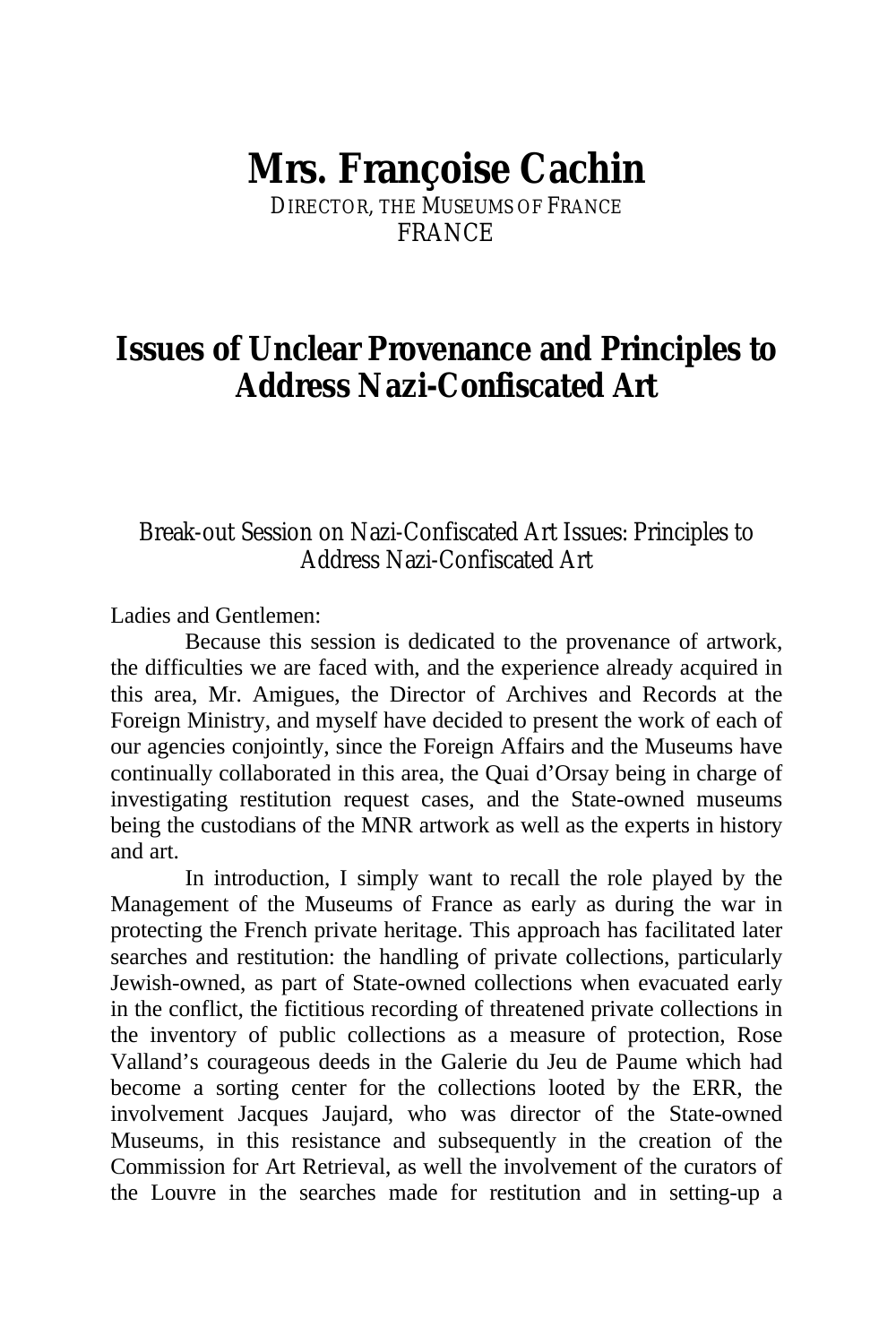directory of Despoiled Assets, are some of the widely recognized historical facts.

What may not be as widely known, but is important to recall so as to understand the present situation, is the fact that the artwork referred to as "MNR" was put under the custody of the Museums of France, in accordance with the Decree of September 30, 1949. These paintings, totaling 2,058 pieces, have not been claimed. They could not be returned since their origin was unknown. The 1949 Decree called for these paintings to be exhibited: this was accomplished between 1950 and 1954 at the Chateau of Compiègne to allow potential owners to come forward and claim the artwork.

That same Decree also called for these paintings to be registered on temporary inventories, separate from state-owned collections: this was done in each department of the public museums involved (paintings, sculptures, drawings, objets d'art, etc.).

However, one of the provisions of the 1949 Decree was not fulfilled: the setting, through legislation, of a deadline for claiming this artwork. Since this deadline was never established, the Museums of France have always kept the MNRs available for possible claimants, a deed recently recognized in a dual appraisal of both our Chancery and our State Council. Thanks to the research made by former members of the Artistic Retrieval Commission, particularly by Rose Valland, about thirty additional paintings were recovered in the 1950's in addition to the 45,400 paintings retrieved after the war. After the Compiègne exhibition, and because all the paintings could not be permanently exhibited, the MNRs were distributed among State-owned museums and stored in provincial museums and government property. Even though part of this artwork is stored in custodial museums, the MNRs remain listed in stateowned collections catalogs, particularly those of the Louvre and the museum of Orsay, and also in the catalogs of temporary exhibitions of MNR artwork.

However, in the past several years, we have entered a new phase in the way we perceive the tragic events of World War II. I believe that this is because the generation of victims and witnesses of atrocities from that period has led way to new generations for whom duty of justice and memory prevail. This is also related to specific events, such as the fall of the Berlin Wall which brought back the despoiling issue back to the table, again revealing to us, among other things, that a considerable amount of artwork had nearly been ignored right until then.

Historians, such as Mrs. Lynn Nicholas, whose very enlightening speech you heard yesterday and whose book was translated into French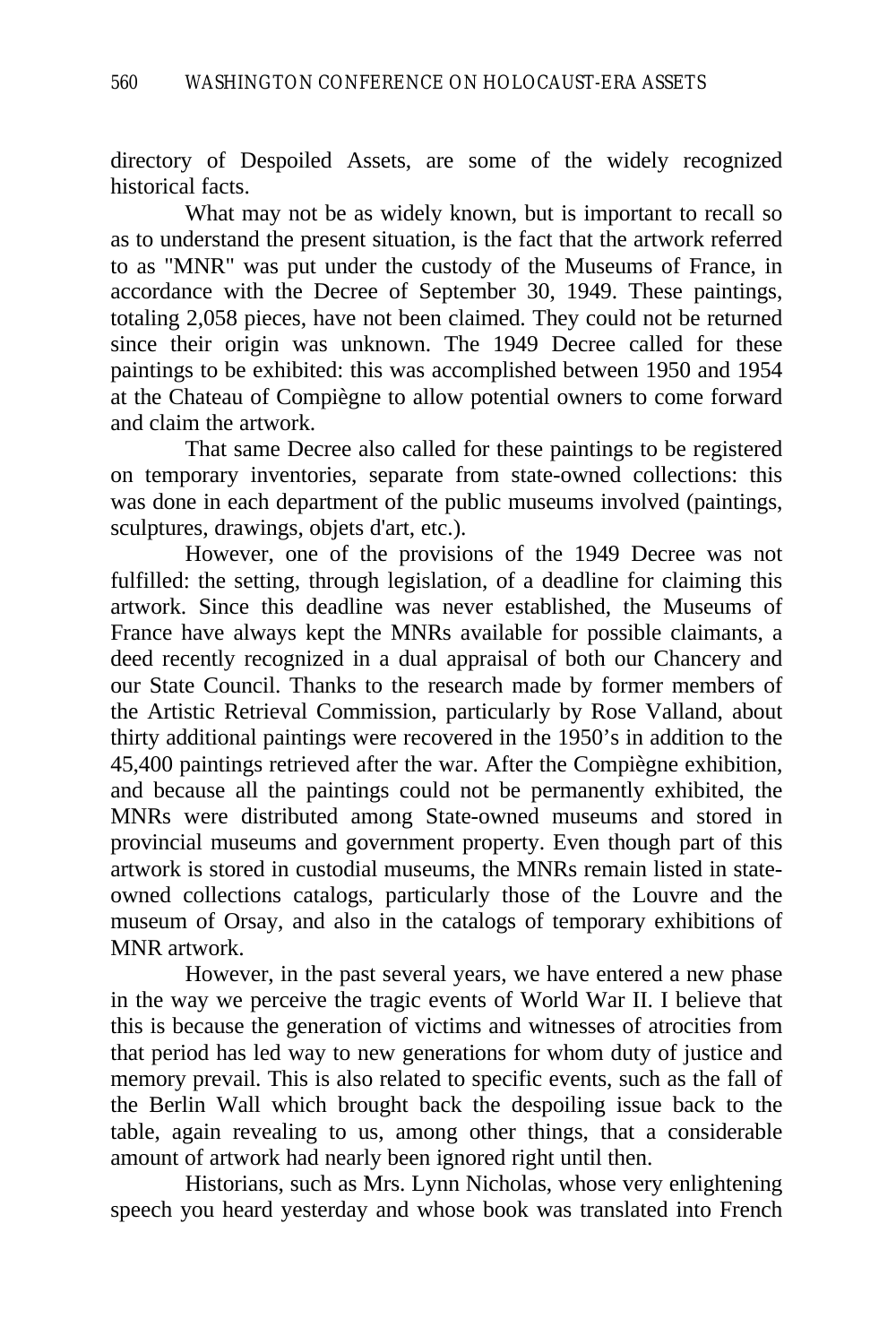in 1995, journalists, such as Eric Conan and Yves Stavridès, who were the first ones in France to expose the subject of looted art in the weekly "L'Express," or even Hector Feliciano, in his book Le Musée Disparu ("The Missing Museum") helped draw the attention of the public power's opinion on these issues.

The Management of the Museums of France itself very soon became eager to inform the public and answer questions. It is in this intent that, in November 1996, it held an international colloquium titled "Looting and restitution. The fate of the artwork that was removed from France during World War II." About fifteen experts as well as French and foreign witnesses came to speak about the events that took place during the Occupation and in the post-war period, and the current dealing with the issue of despoiled artwork in France and other countries. At the same time, we set up a database on the Internet, on the server of the French Ministry of Culture, listing the complete catalog of MNR artwork along with pictures.

With the help of the research we have been conducting to find a "pedigree" for each of these pieces of art, a research that I will soon share with you, this catalog has been continually updated since then.

Finally, in the spring of 1997, we held an exhibition of MNR artwork at the Louvre, the Center Georges Pompidou, the Orsay museum, the Sèvres museum, the castle of Versailles, and in about one hundred other provincial museums. Many MNRs are already on permanent display at these museums, but we also wanted to boost viewing. Over the next few months, millions of inquiries were made into our database, and during the exhibition, we received a large number of calls from Jewish and non-Jewish families who had lost artworks during the war. Unfortunately, less than ten of these claims pertained to MNR artwork. Since then however, five MNR pieces were returned to their legitimate owners: paintings from Foujita, Gleizes, Picabia and Utrillo, and a drawing from Granet. However, I think it is important to underline that four of these art pieces were not claimed by the families after the war.

As I indicated earlier, we have begun a large scale investigation on the history of each of these MNR art pieces. Since 1997, this investigation has benefited from the support of a Commission created on the initiative of the Prime Minister in order to investigate the despoiling of Jewish assets in France. This Commission is chaired by Mr. Jean Mattéoli. About ten researchers thus undertook the task of systematically analyzing publications, particularly descriptive catalogs and mostly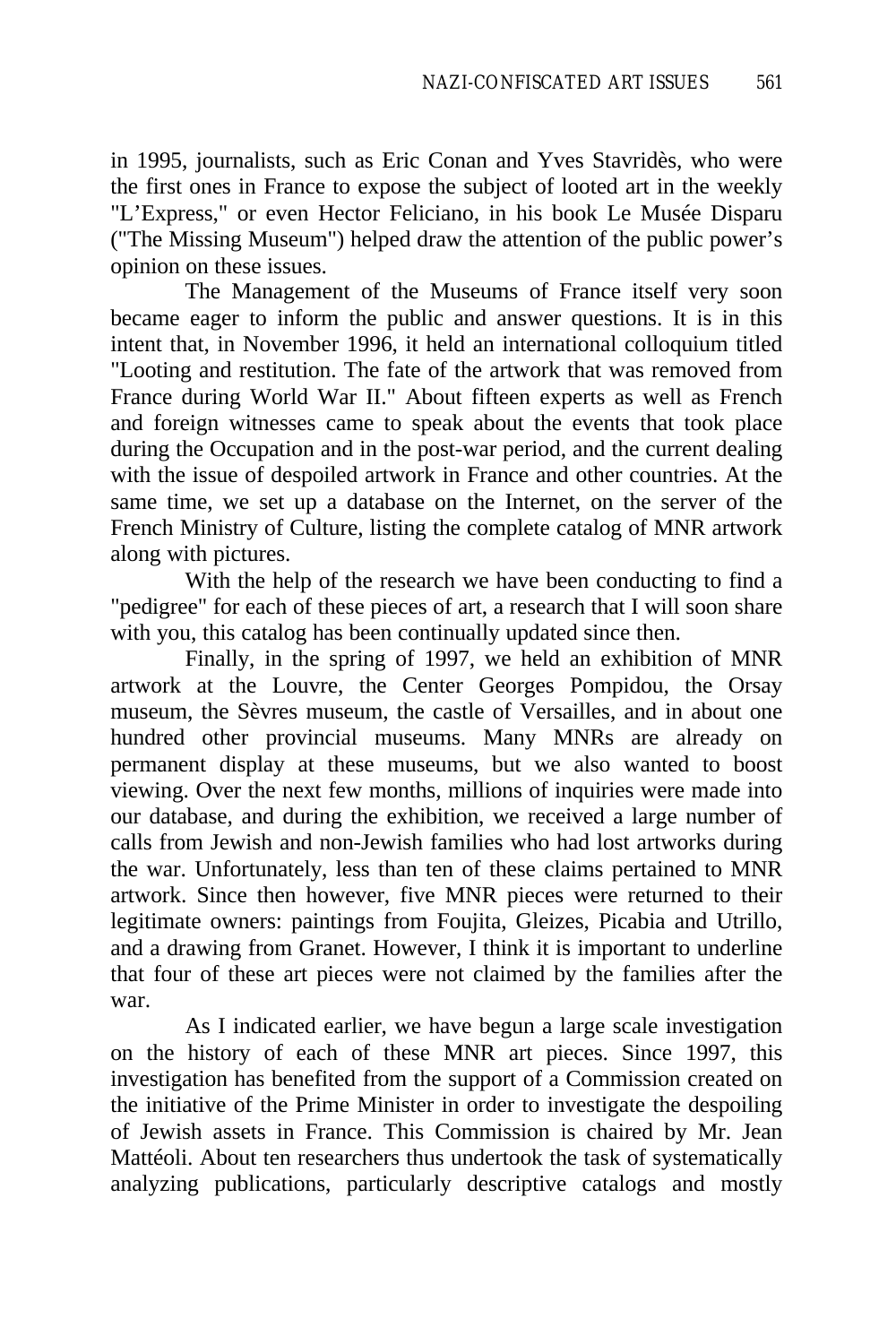archives. In fact, we are also researching additional resources provided by:

- the Art Retrieval Commission archives in Paris;
- the Office of Private Assets archives in Paris;
- the collecting points archives kept here in Washington at the National Archives,
- the German intelligence archives, particularly the Einsatzstab Reichsleiter Rosenberg (EER) that are available for consultation in Koblenz.

Also, we will soon begin researching archives kept in Berlin, as well as, I hope, a number of private records collections.

However, this work is facing obvious difficulties, from which I will list at least three:

- First of all, 2000 pieces are being researched. Their origin could not immediately be established after the war by the Art Retrieval Commission experts, such as Rose Valland and Carl Dreyfus, although they had direct knowledge of their contemporaries' collections and the tribulations undergone by them.
- Many of the often substandard quality paintings could not be traced back. Even the iconography, such as landscapes or unidentifiable portraits, was of little help.
- Research conducted on the 1,000 pieces other than paintings, such as sculptures, antic objects, furniture, tapestries, ceramics, is even more complex because these objects are particularly difficult to identify due to descriptions such as: "cup made of Sèvres porcelain," "Chest," "wing chair," etc.

The detailed results of these searches, which have nonetheless progressed significantly, will be included in a report currently being prepared by the Commission chaired by Mr. Jean Mattéoli. I can however give you today an initial overview of the conclusions that we reached.

Apart from a certain number of very clear-cut cases, which do not cast any doubt about their itinerary during the war, numerous questions remain about the history of many MNRs. For example, the origin of most of the 38 MNR exposed at the National Art Museum/Center Georges Pompidou remains unknown in spite of lengthy research conducted by this museum's curatorship. As for 980 older paintings that were studied by a team from the Louvre, the research indicates that most were bought from art dealers, at public sales at the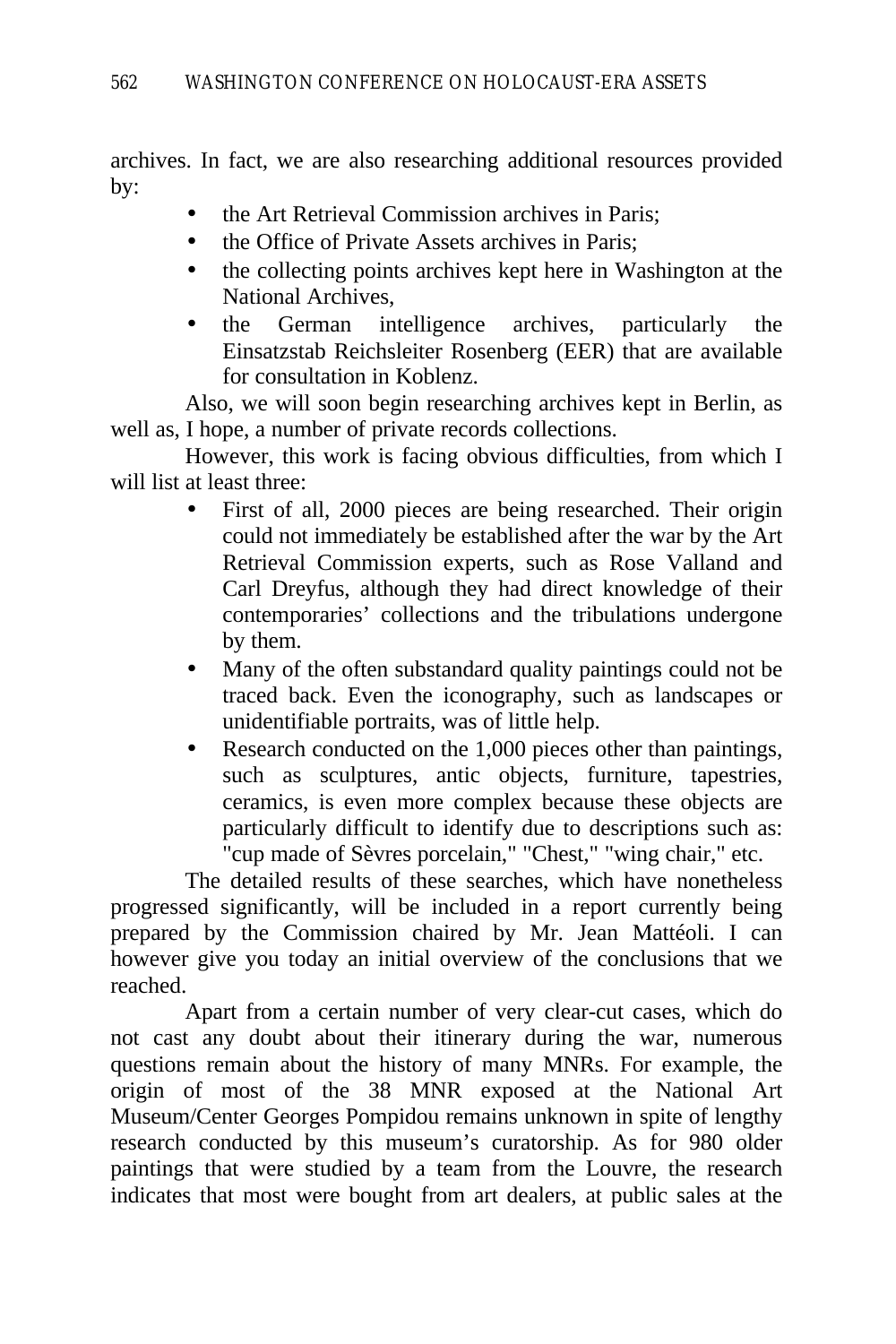Drouot Hotel, or directly from French individuals by German museums such as those of Essen, Wuppertal, Dusseldorf, Vienna, and the museum that Hitler had planned to put in Linz, etc., dealers, brokers, dignitaries and Reich officials, without it being possible to determine the conditions that this artwork was sold under. It is likely, even certain, that others were despoiled or looted, but for now, the owners' identity remains unknown.

#### **CONCLUSION**

It is our intention that, regardless of what happened, the results of this research, which will be led to a completion in spite of difficulties, be made available to the public to the largest extent possible. Hence, I can announce to you that, in addition to the database made available on the Internet over the past two years, and which is regularly updated, we plan to release of a series of publications over the upcoming years: as early as next year, a catalog of MNR paintings will be released, including over 1000 pieces, and, another one containing other objets categories will appear in 2000. The purpose of these researches and publications is to ease recovery and restitution. In this regard, all the MNR artwork, proven to have been despoiled and the provenance of which will have been established, will evidently be returned to their legitimate owners. For those whose origin is uncertain or questionable, it is the duty of the Mattéoli Commission to make proposals about their fate to the French government. The government will then make the appropriate decisions.

It is my opinion that, as the many requests directed to us during the exhibitions of Spring 1997 demonstrated, we should expect more new developments on the artwork that disappeared before and right after the war than that found and kept in French museums under the name of MNR. In fact, a number of masterpieces from the famous SCHLOSS collection, from instance, reappeared on the market over the last few years. We tend to believe that, if we continue to be watchful, these types of discoveries will increase over the upcoming years. Finally, should I remind that large sets of artwork, even masterpieces, still remain "frozen" in some countries.

I will now let Mr. Louis Amigues speak and describe in much detail the restitution requests currently underway.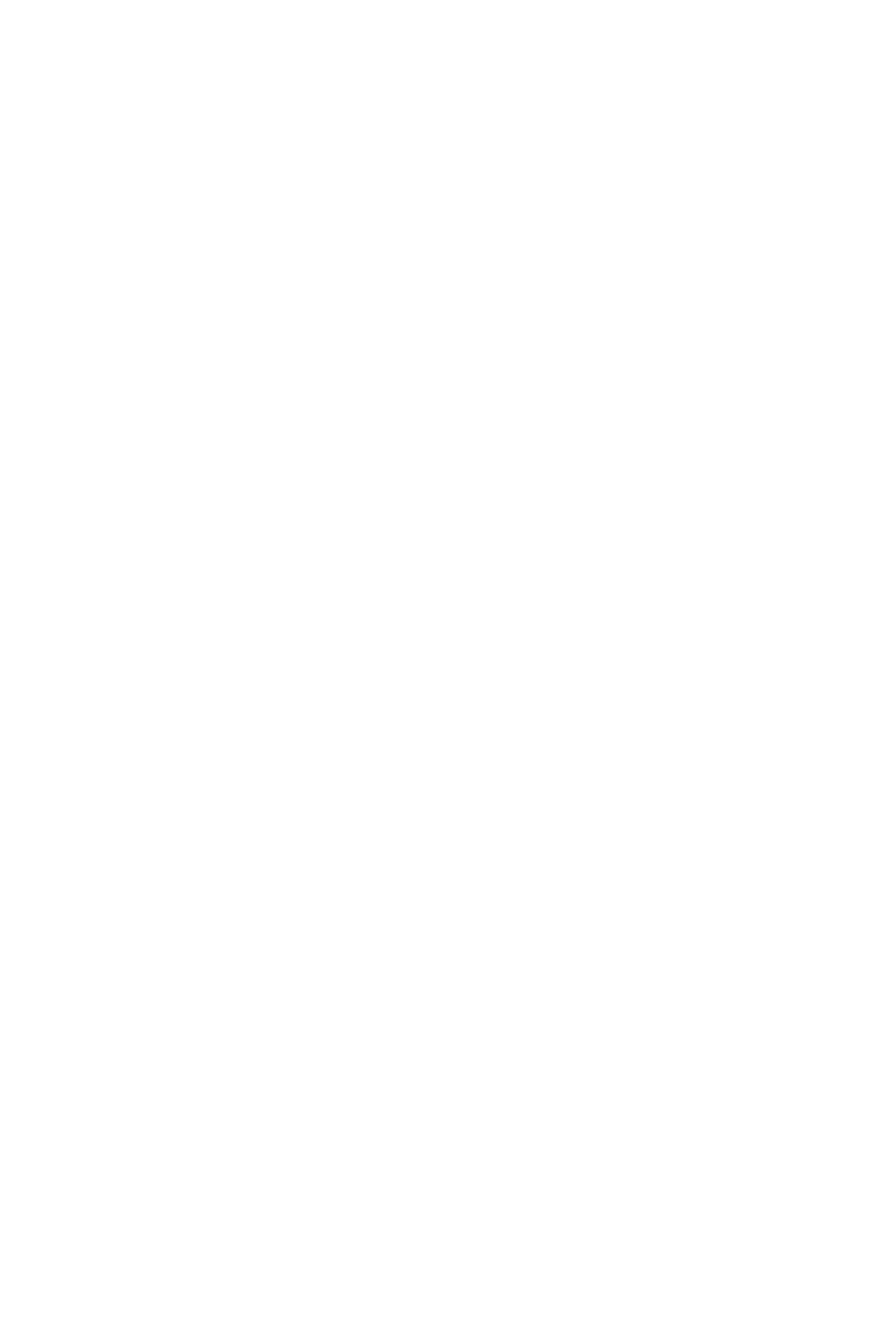# **Ambassador Louis Amigues**

DIRECTOR, ARCHIVES AND RECORDS, MINISTRY OF FOREIGN AFFAIRS FRANCE

### Break-out Session on Nazi-Confiscated Art Issues: Principles to Address Nazi-Confiscated Art

Ladies and Gentlemen,

As Mrs. Cachin just reminded you, the Ministry of Foreign Affairs is in charge of recovering the cultural assets that were despoiled by the Nazis.

Restitution requests should thus be made to the Foreign Ministry. Petitioners should provide supporting evidence of their filiation with the persons that were despoiled, or the bases for their entitlement. Once proof is established, they will receive a complimentary copy of all the documents that apply to them, from the archives of the Ministry of Foreign Affairs.

If necessary, the Ministry of Foreign Affairs can submit a petition to a French-German working group that was established in 1992, for the restoration of cultural assets. Two requirements must be met. First, the petition must be a reopening of a restitution petition already filed before 1956, because the German delegation will only consider petitions filed prior to this date. However, we have not renounced to submit cases that did not meet this requirement. Second, a minimum amount of pertinent information must support the petition.

There are currently around 80 families despoiled during World War II that have sent requests for information or petitions to the Quai d'Orsay.

To handle these matters, the Ministry of Foreign Affairs possesses in its own right two archival collections: one contains about 750 files, most of which came from the Art Retrieval Commission's archives given by the Management of the Museums of France at the end of 1991. The other belongs to the Office of Private Assets and Interests, an organization that was put under the authority of the Foreign Ministry, and which took over the Art Retrieval Commission in 1950.

In accordance with French law, these archives are confidential for a period of 60 years, meaning that they cannot be disclosed, because they contain private information that may affect people's lives. I will add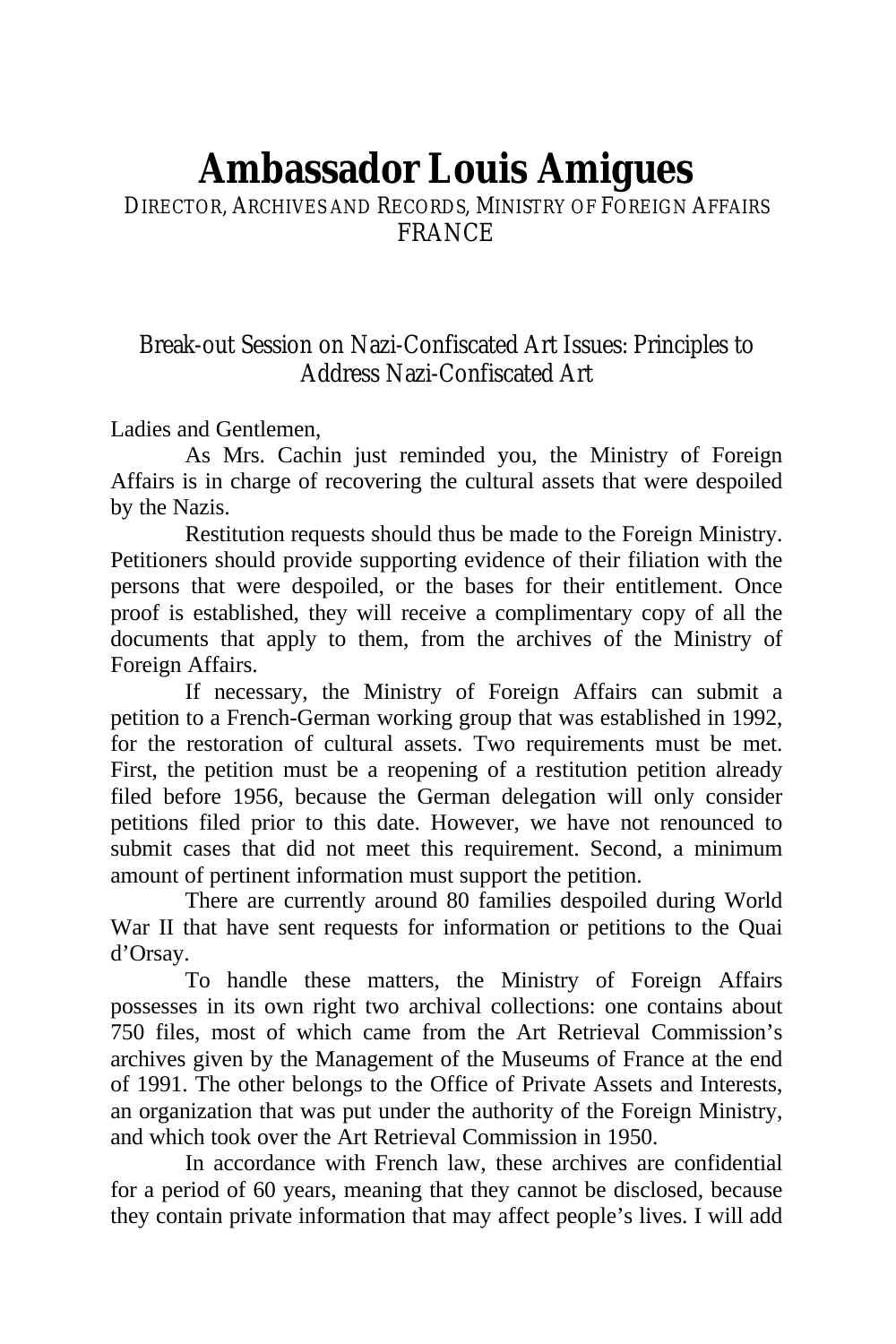that, if necessary, it is always possible to have access to other archives collections.

It goes without saying, however it should be reminded, that all this activity occurs in consultation with other ministries and in narrow cooperation with the Museums of France. Among these institutions, and I insist on this point, there is no divergence on the essential. By that, I mean that the despoiled artwork that has been kept since the war or that was recently recovered has the vocation of being returned to those legitimately entitled to a restitution. However, differences of opinion may arise about the assessment that should be made on certain elements of the case.

This is usual, and there are established procedures to reach a decision. However, let me point out that ever since I began working on these cases, I have never encountered this type of situation.

This restitution work is facing several difficulties today. These difficulties essentially pertain to:

- The time elapsed since the occurrence of events makes the research very chancy, even impossible;-The lack of information or the vagueness of the information provided on the assets under petition, for instance, description of the artwork, circumstances of the looting (place, date), the lack of a claim after the war, etc.
- The journey of the artwork: did it travel commercially, and under what conditions? Right after the war, a series of official texts addressed the issue of returning despoiled assets. The issue of trading with the enemy was also addressed, allowing for the artwork bought by the Nazis to be returned. A Commission was put in charge of ruling, on a case by case basis, on the conditions under which the sales had occurred and whether they should be annulled or not.
- The absence of information on the owners of the retrieved artwork;
- The uncertainty of knowing whether a piece of art that belonged to someone before the war was still under this person's possession at the time of despoiling;
- In determining who are the heirs or eligible recipients;
- On the considerations associated with other State legislation on this issue, and the position of other States on this problem. It is not because laws and international agreements exist that a solution to the cases presented will be found.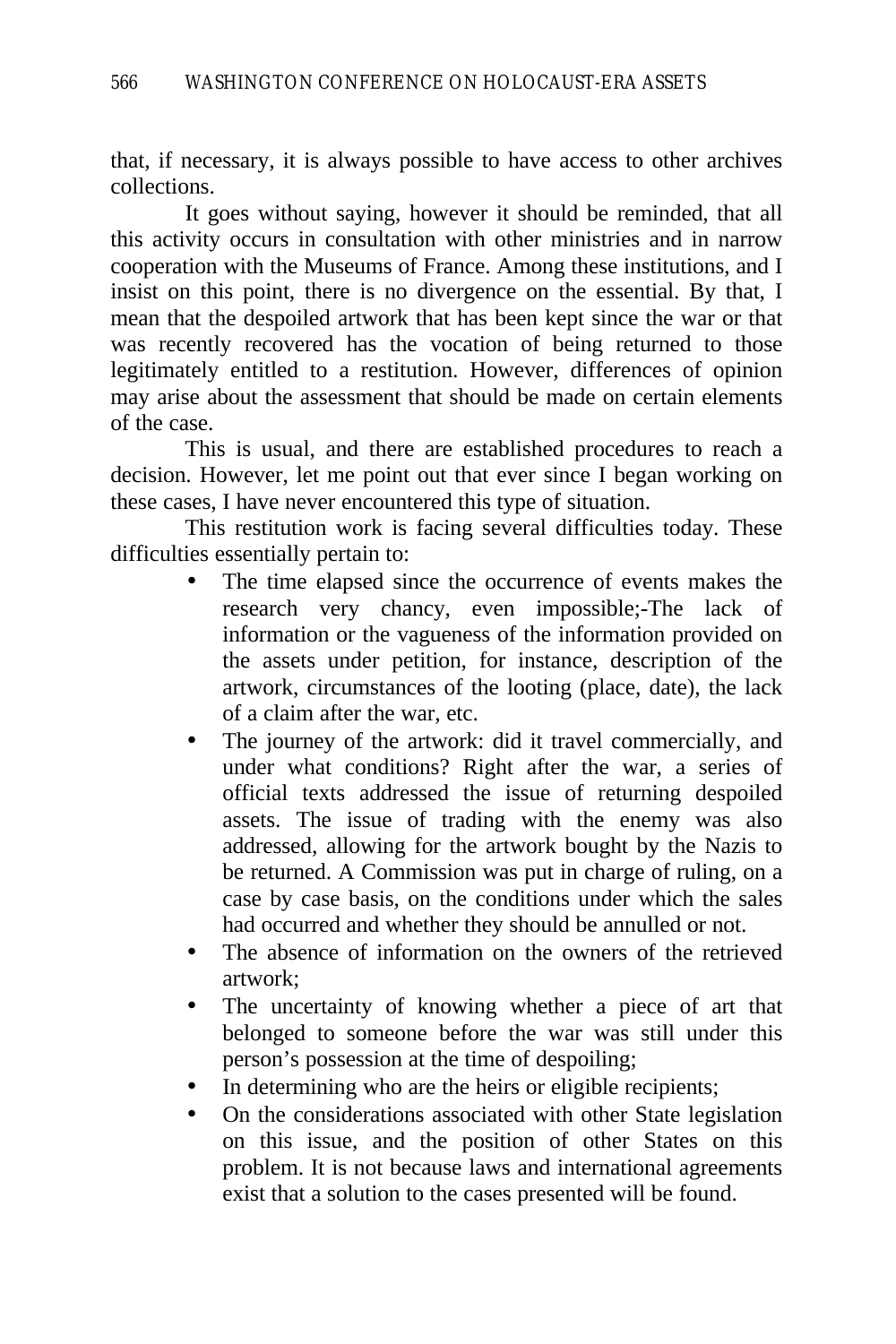What conclusions can we draw from our experience? I have four main conclusions:

The necessity of rigor. It must be applied to both the research work and the decision that will be made, and that largely relies on the results of the research. A restitution can only occur if it is based on elements of proof, not on mere assumptions. A litigation opposing two families is underway, one family is disputing the ownership of artwork that was returned to the other family after the war. This example can only strengthen our resolve.

Observance of the law. Our work is done within the framework of domestic and international laws, from which we cannot depart.

The necessity of cooperation between all parties involved. Up until now, emphasis was put on the responsibility of the public powers. It is evident that this responsibility is real. However, I must underline that private institutions, dealers, auctioneers, and even individuals must equally demonstrate responsibility, even if, up until now, this is something that was not as widely discussed. It is very important to be able to have access to those records. Although this is not something required by the law in France, we are calling for voluntary cooperation.

The acknowledgment that each case is unique. No case is like another. Naturally, there can be some general rules, and I just recalled some of them. However, experience proves that there is no formula that will generally rule favorably on these restitution requests.

If you wish, I am ready to illustrate my words with a few examples.

I thank you for your attention.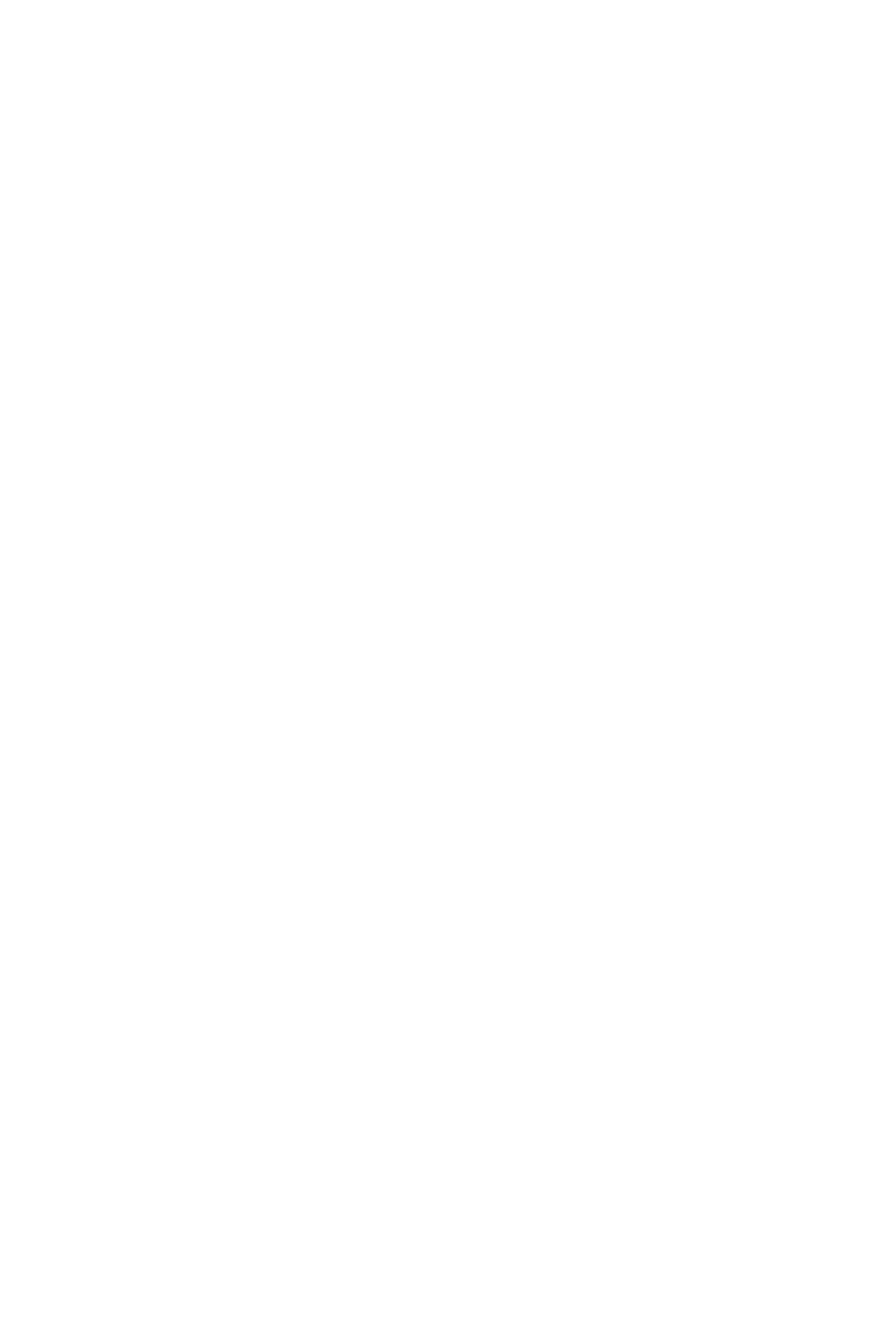# **Ms. Sharon Page**

TATE GALLERY CHAIR OF WORKING GROUP ON NAZI SPOLIATION OF ART, NATIONAL MUSEUMS AND GALLERIES' DIRECTORS CONFERENCE UNITED KINGDOM

## **UK National Museums and Galleries Statement**

### Break-out Session on Nazi-Confiscated Art Issues: Principles to Address Nazi-Confiscated Art

I am speaking today as a representative of the United Kingdom's National Museum Directors' Conference. I am particularly privileged to be representing some of the UK's major cultural institutions and to be here among so many influential figures in the international cultural world.

I ought to start by telling you something about the Conference, which is a voluntary association of 26 national institutions who receive funding from central government. Its members include 20 museums and 3 national libraries and it is these institutions which I represent today.

In June this year, the Conference set up a working party to develop a statement of principles and consider what we in the UK should do about works of art that may have been confiscated from their owners during the Holocaust and the Second World War. I must stress that no UK national institutions have received any claims from owners dispossessed of works of art during this period. However, following discussions with Chris Smith, the Secretary of State for Culture, Media and Sport, Lord Janner, Chairman of the Holocaust Educational Trust and colleagues in the USA, France and the Netherlands, it was agreed that confiscated art was a subject which deserved serious attention.

As a lawyer in a major art gallery with a keen interest in cultural history, I was delighted to be asked by my director, Nicholas Serota, to chair the working party, which included representatives from the Victoria and Albert Museum, the British Museum, the National Gallery and the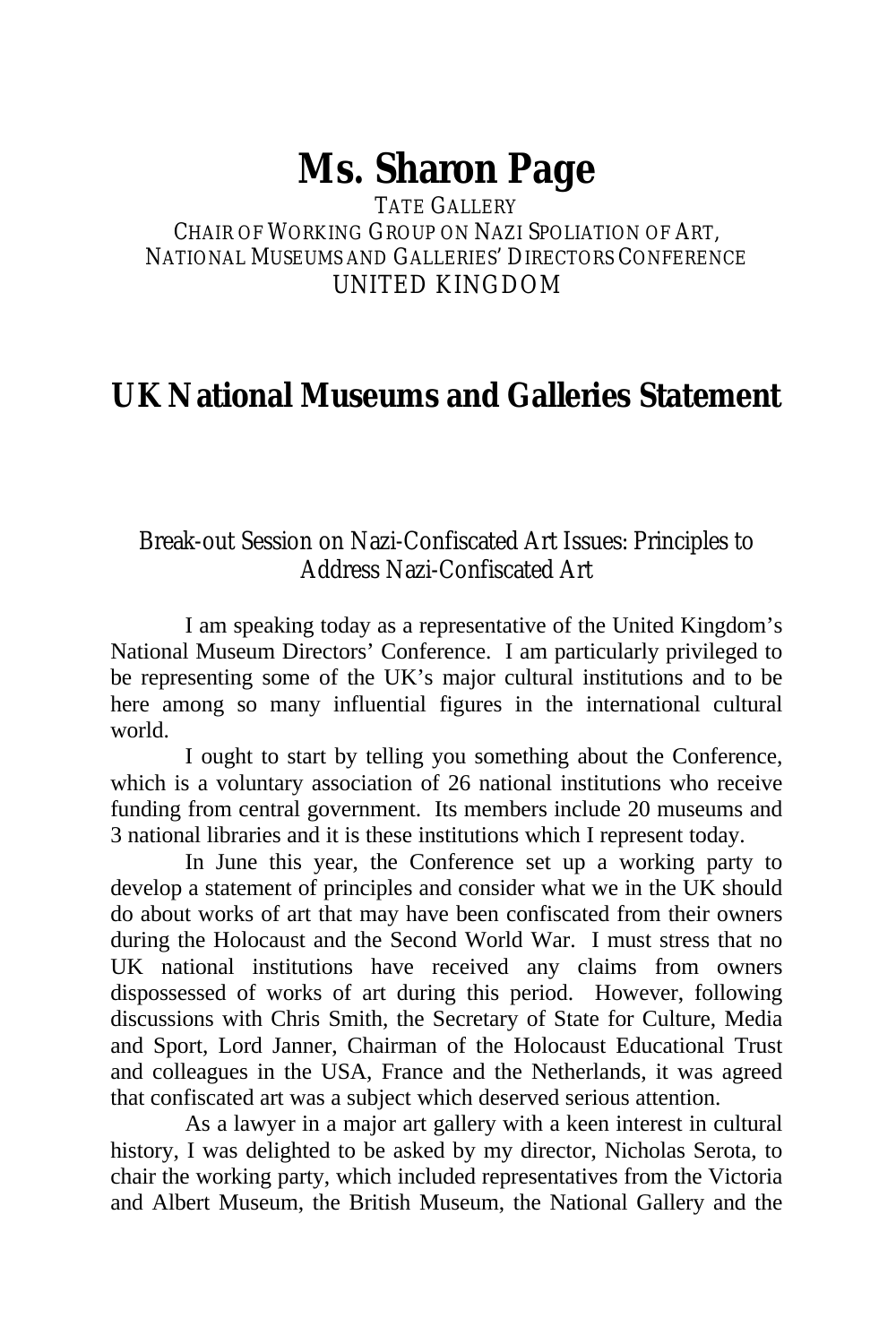Imperial War Museum. The statement which I am introducing today results from the working party's efforts and has been endorsed by all the directors represented by the Conference.

Before I give you an outline of the key points in our statement, I would like to give those of you who are not familiar with UK national institutions some idea of the diverse size and content of the collections they hold. It might also help if I painted a brief picture of the environment in which these institutions operate, as I believe it is pertinent to the way the principles and actions contained in our statement will be implemented.

To give you two examples – I work at the Tate Gallery in London which holds the national collection of British art and  $20<sup>th</sup>$  century international art. Our collection currently totals about 60,000 works as well as related archive material. The Victoria and Albert Museum, on the other hand, has collections which illustrate and document the history of art, craft and design. With numbers in the millions rather than thousands, their collections include not just paintings, prints and sculpture, but also ceramics, furniture and costume.

However, although our collections vary enormously in size and scope, we have a number of important characteristics in common. We are all governed by act of parliament or Royal Charter which set out our various aims, objectives and powers, including – and this is particularly important to the topic under review today – our powers to dispose of works in our collections.

Most of our institutions are governed by Boards of Trustees who must act in line with their founding statute or charter as well as their fiduciary duties as trustees. The nature of our aims, objectives and powers reflects the fact that our collections were created and have been largely maintained as a result of significant public funding and are held in trust for the British people. Of particular relevance I believe to our debate today, is the fact that a central objective of the majority of our institutions is to provide access to our collections, to increase public enjoyment and understanding and promote education and scholarship.

Finally, as with many publicly funded cultural institutions, resources are tight. This is particularly significant as many of us are in the midst of major millennium related building projects. The Tate, for example, is in the midst of two capital building projects costing in the region of £160 million, half of which we have to raise through private donations.

This is a complex environment in which the principles and actions I am introducing today will be implemented. But I must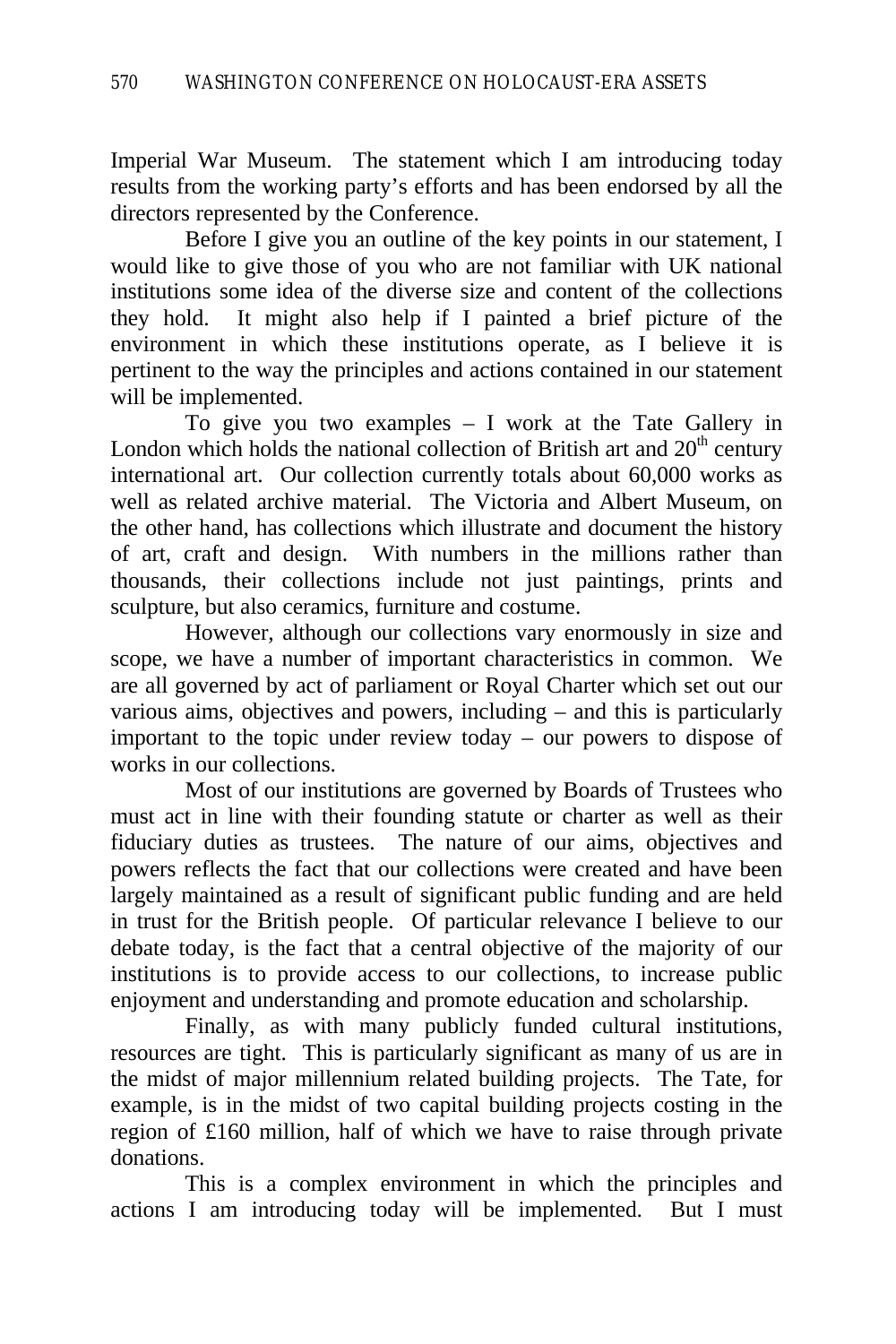emphasize that the Conference is committed to carrying them through and I hope that by taking part in this conference, I will learn much that will help us in realizing this commitment.

So to the statement itself. Essentially it outlines the broad principles and proposed actions agreed by the Conference. However, more importantly, it also calls for the production of more detailed practical guidance on specific issues such as surveying and researching collections and handling claims.

The next big challenge for my working party is to roll up its sleeves and address these practical issues. Our aim is to produce guidelines which we hope can be used, not just by the major national institutions, but also by the many other museums and galleries throughout the UK.

The statement makes clear from the outset that the Conference deplores the confiscation of works of art which constituted one of the many horrors of the Holocaust and the Second World War. It also emphasizes our commitment to existing UK guidance issued by the Museums Association, which stresses the need for rigorous procedures to ensure that works of art which may have been stolen or illegally exported are not acquired or exhibited.

This statement also makes clear the Conference's commitment to working with other institutions and organizations, both nationally and internationally, in order to increase awareness and understanding of the facts surrounding the fate of works of art during this period.

The Conference, together with the UK government through the Department of Culture, Media and Sport and other cultural agencies, is committed to promoting access to its public collections. In addition to physical access, this includes promoting research and scholarship and providing wide access to collections information.

The statement, therefore, urges a practical approach to reviewing and making accessible information about its collections – including information about provenance. It accepts that the level and scope of that research and publication must take into account the size and nature of the collections concerned and the resources available. However, the statement encourages institutions to develop and publicize their own plans outlining what they hope to achieve.

Information sharing is, of course, key, and one of the major impediments to research into art confiscated during this period is lack of access to information. One practical initiative already underway in a number of institutions is to make collections information available using information technology. The Tate, for example, has set up a web site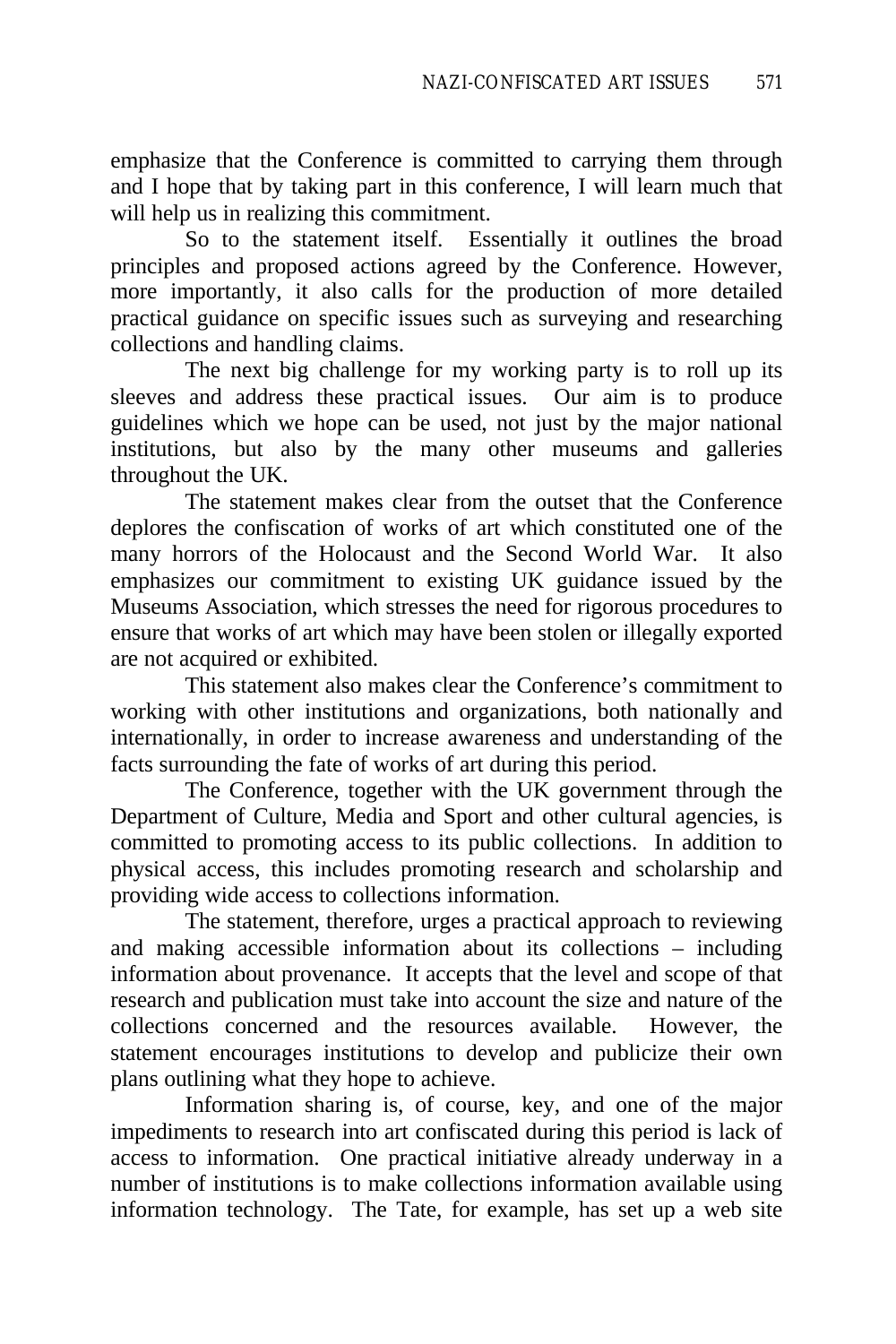with the primary aim of making accessible information about all works in our collection to the widest possible audience. To date, 35,000 works from our collection are on the web site, 8.000 of them illustrated. Use of information technology could easily be broadened to include the results of research in this area and to keep records of claims and inquiries.

A very practical step recommended by the statement is that all institutions should nominate a person as the main point of contact for inquiries on confiscated art and potential claims. This person could also keep a central record of research being undertaken. Most of our institutions have already nominated their own contacts and a list is kept centrally by the Conference's administration. In this way, it is hoped that potential claims can be handled quickly and sensitively.

This statement sets outline steps for checking provenance for new acquisitions and appropriate procedures for loans. We are confident that our institutions already have rigorous procedures in these areas, but I hope that my working party will be able to call on new research and checking procedures so that practical guidance can be developed that focuses in particular on the problem of confiscated art.

Finally, this statement anticipates the development of detailed guidance on how our institutions should handle claims. The challenge for the Conference will be to guide institutions in understanding the complexity of the issues involved on a case by case basis and how to reconcile the interests of individuals with their responsibilities as national public institutions.

Fundamental to the success of these initiatives is the involvement of all those in the art world. I hope that participation in the Conference this week will take us some steps further in our understanding of this most complex of issues.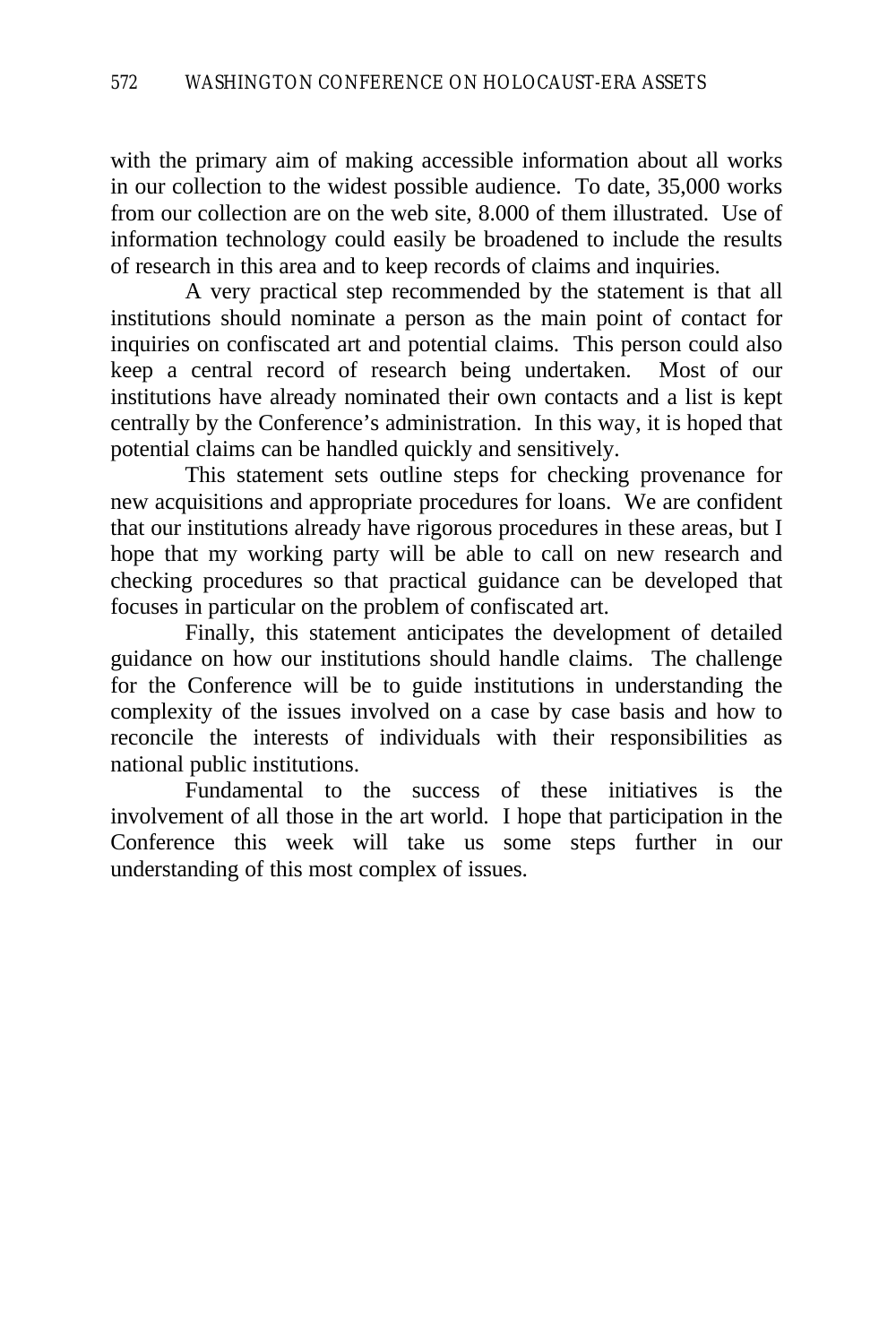# **Prof. Dr. Carla Schulz-Hoffmann**

DEPUTY GENERAL DIRECTOR, BAVARIAN STATE PAINTINGS COLLECTION **GERMANY** 

### Break-out Session on Nazi-Confiscated Art Issues: Principles to Address Nazi-Confiscated Art

Ladies and Gentlemen:

May I express my gratitude to the American Government and the organizers of the Washington Conference to be able to take part in this important and valuable conference. Let me begin with a statement that, even though it should be clear without saying, needs underlining and stressing again and again: Remembrance of what has been done in the name of my country is the first and everlasting basis, has to be the self-evident moral issue with utmost priority, This surely can not remain a theoretical topos favored in privacy. Instead everything possible should be done to at least parallel this with practical work - meaning in my special field as an art historian and deputy general director of the Bavarian States Collections in Munich - meaning in my field with practical work regarding sorrow research on the issues involved, openness to questioning and awareness of the responsibility to put into open light whatever seems to be held doubtful, And to keep in mind that there is no justified "statute of limitation" for an eternal injustice that didn't have any limits.

Working in Munich for one of the major European museum institutions surely has a special meaning in this historical context. In Munich as the capital of the Nazi movement Hitler opened, as you all know, on July 18th 1937 the "House of German Art" and on the following day in the direct neighborhood of this monumental building the so called "degenerate art" exhibition, a show that was not only disastrous for all modem Art in Germany bur more so was used as a diabolical alibi and a murderous tool for all the Nazi terror that reaches far beyond words.

And it goes without saying that our institution had the responsibility to work on a first comprehensive reconstruction of this fatal exhibition. In 1987 Peter-Klaus Schuster, now general director of the Bavarian States collections, put together, mainly in a sorrowly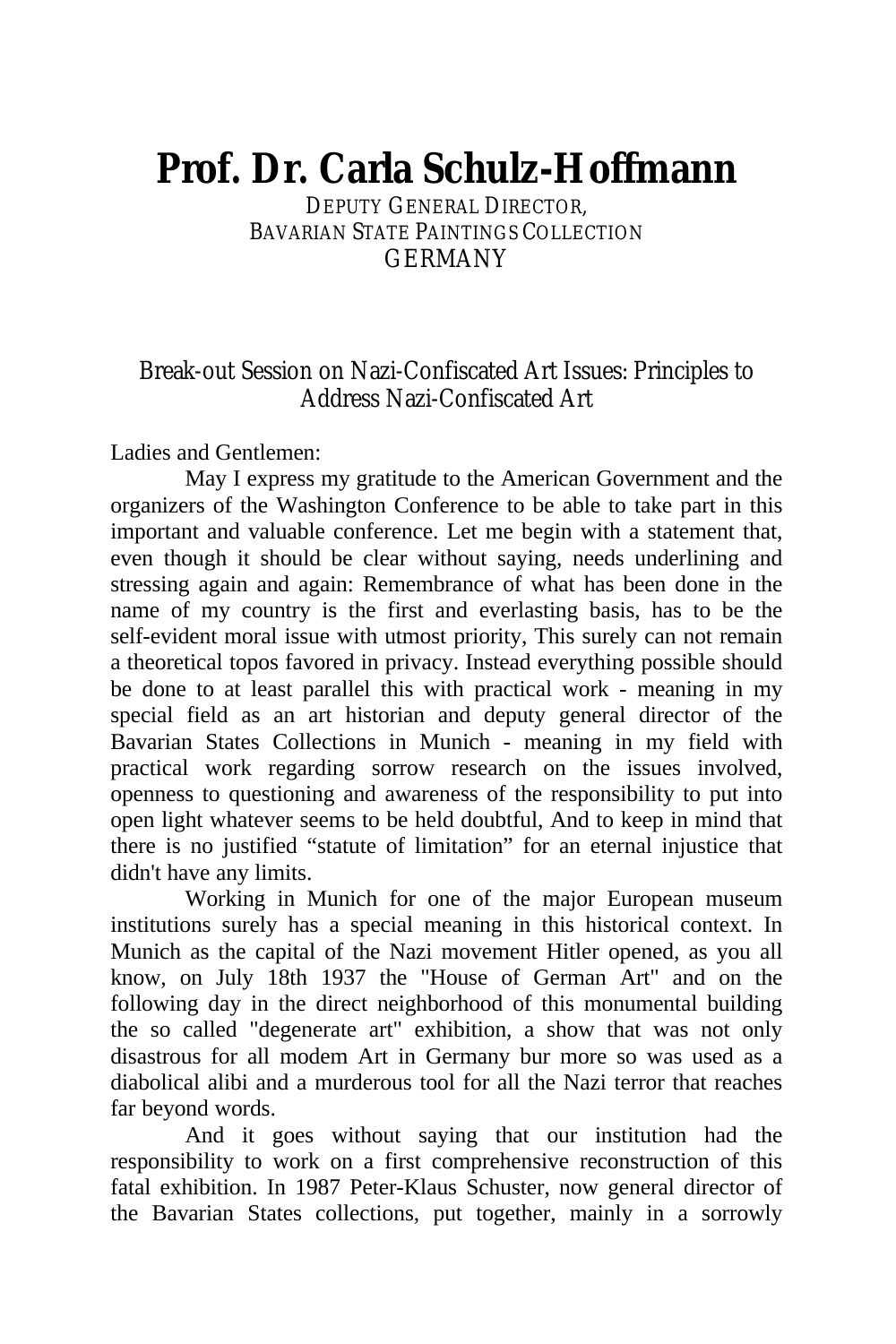researched catalogue, the history and implications of the "degenerate art show" - a project which raised controversy as well as it initiated a lot of scholarly research on the issue. But this only implies one of the several aspects of "Nazi confiscated art" - an aspect even though that should not be underestimated - as it meant nothing less than the confiscation of free expression of creativeness and thus in the end - of humanity.

After World War II Munich again was the center of another issue linked with Nationalsozialism - the question of confiscated works of art and their repatriation- The officers of the Monuments, Fine Arts and Archives Services, shortly the "MFA and A," were charged with locating the German repositories of art and archives, protecting them from loss and deterioration as well as returning looted objects. A number of Allied collecting points were established of which the largest was the Central Art Collecting Point in Munich. Craig Hugh Smyth, than a young naval lieutenant (and later director of the Harvard University Center for Italian Renaissance Studies), was given the task of administering this vast and sensitive operation. Round about 700,000 works of art found in Germany and Austria were collected and usually returned to their owners or their heirs. In September 1951, the Collecting Points were closed down and the remaining objects were handed over to the "Trcuhandverwaltung für Kulturgut" (i.e. "Trustee Administration for Cultural Property") that continued the restitution work until its closure in December 1962. But still some 3,000 works remained unidentified and are kept in different museums and museum related institution till a legitimate owner can be traced.

Regardless of this since some years now a data collecting office is established at the German Government as well as at the Coordination Office of the Federal States for the Return of Cultural Property, now situated in Magdeburg (Saxony-Anhalt) and financed by all 16 states together.

This recently intensified effort to clarify the still doubtful art properties became even more important especially after reunification with regard to the new States, the former "German Democratic Republic." There still is an ongoing research with questionnaires and catalogues of lost art send to German museums. Even though till now the results for identifying confiscated property mainly had negative results, the efforts will be continued.

One example showing the complicated situation can be seen in an important body of works of art having been on deposit since 1972 in the "Alte Nationalgalerie" of East Berlin and after reunification given to France in 1991 till the real owner is found. The 28 paintings and works